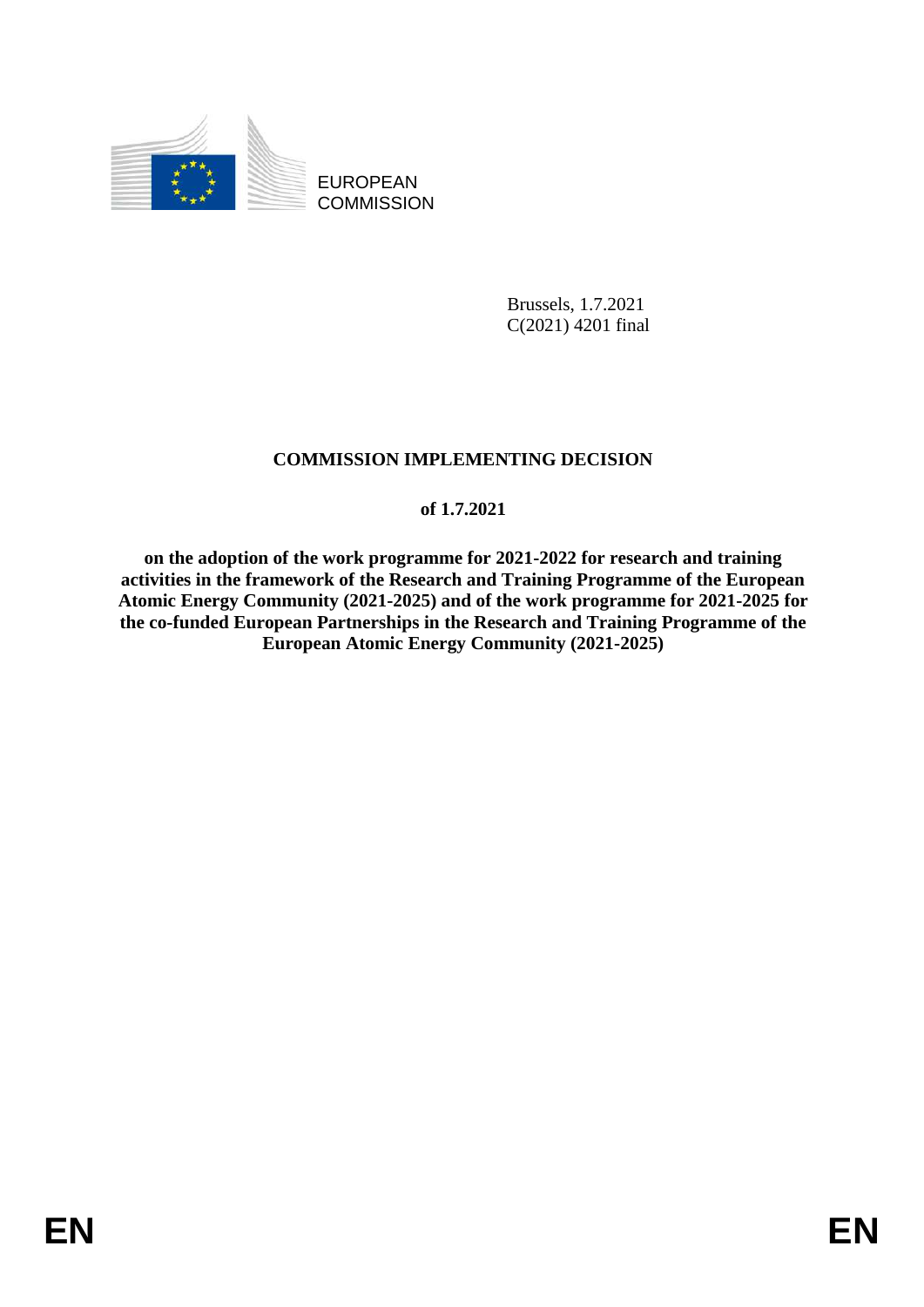#### **COMMISSION IMPLEMENTING DECISION**

#### **of 1.7.2021**

**on the adoption of the work programme for 2021-2022 for research and training activities in the framework of the Research and Training Programme of the European Atomic Energy Community (2021-2025) and of the work programme for 2021-2025 for the co-funded European Partnerships in the Research and Training Programme of the European Atomic Energy Community (2021-2025)**

#### THE EUROPEAN COMMISSION,

Having regard to the Treaty establishing the European Atomic Energy Community,

Having regard to Regulation (EU, Euratom) No 2018/1046 of the European Parliament and of the Council of 18 July 2018 on the financial rules applicable to the general budget of the Union, amending Regulations (EU) No 1296/2013, (EU) No 1301/2013, (EU) No 1303/2013, (EU) No 1304/2013, (EU) 1309/2013, (EU) No 1316/2013, (EU) No 223/2014, (EU) No 283/2014, and Decision No 541/2014/EU and repealing Regulation (EC, Euratom) No 966/2012<sup>1</sup>, and in particular Article 110 thereof,

Having regard to Council Regulation (Euratom) 2021/765 establishing the Research and Training Programme of the European Atomic Energy Community for the period 2021-2025 complementing Horizon Europe - the Framework Programme for Research and Innovation<sup>2</sup>, and in particular Article 11(1) thereof,

Whereas:

- (1) To ensure the implementation of the Research and Training Programme of the European Atomic Energy Community for the period 2021-2025 ('Euratom Research and Training Programme 2021-2025') it is necessary to adopt a multiannual financing decision, which constitutes the multiannual work programme for 2021-2022 for research and training activities and the multiannual work programme for 2021-2025 for co-funded European Partnerships. Article 110 of Regulation (EU, Euratom) No 2018/1046 ('the Financial Regulation') establishes detailed rules on financing decisions.
- (2) It is appropriate to authorise the award of grants without a call for proposals and to provide for the conditions for awarding those grants.
- (3) It is necessary to allow for the payment of interest due for late payment on the basis of Article 116(5) of the Financial Regulation.
- (4) To allow for flexibility in implementing the work programme, it is appropriate to allow changes which should not be considered as substantial changes for the purposes of Article 110(5) of the Financial Regulation.

 $\mathbf{1}$  $\frac{1}{2}$  OJ L 193, 30.07.2018, p. 1.

<sup>2</sup> Council Regulation (Euratom) 2021/765 of 10 May 2021 establishing the Research and Training Programme of the European Atomic Energy Community for the period 2021-2025 complementing Horizon Europe – the Framework Programme for Research and Innovation and repealing Regulation (Euratom) 2018/1563 (OJ L 167I, 12.05.2021, p. 81)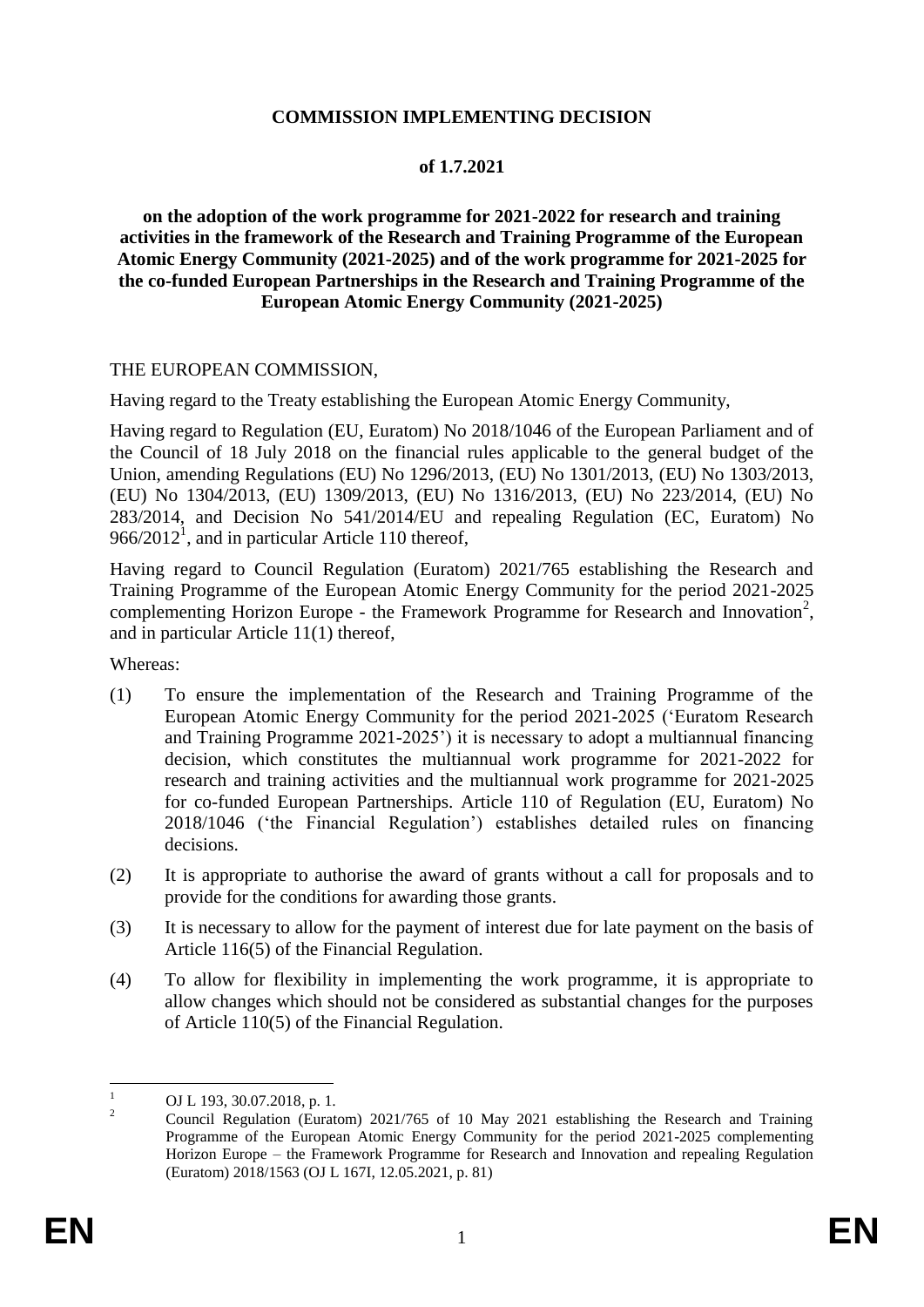(5) The measures provided for in this Decision are in accordance with the opinion of the committee established by Article 16 of Council Regulation (Euratom) No 2021/765.

HAS DECIDED AS FOLLOWS:

#### *Article 1*

#### *The work programme*

- 1. The multiannual financing decision, constituting the multiannual work programme for 2021-2022 for the implementation of research and training activities as part of the Euratom Research and Training Programme 2021-2025, as set out in the Annex, is adopted.
- 2. The multiannual financing decision, constituting the multiannual work programme for 2021-2025 for the implementation of the co-funded European Partnerships as part of the Euratom Research and Training Programme 2021-2025, as set out in the Annex (Topic HORIZON-EURATOM-2021-NRT-01-09: European Partnership for research in radiation protection and detection of ionising radiation and Action EURATOM-OA-GIB-1: Co-funded European Partnership for fusion research), is adopted.

#### *Article 2*

#### *Union contribution*

- 1. The maximum Union contribution for implementing the 2021-2022 work programme for research and training activities is set at EUR 99 900 000, namely EUR 52 245 000 for 2021 and EUR 47 655 000 for 2022. It shall be financed from the appropriations entered in the following lines of the general budget of the Union:
	- (a) Budget line 01.030100: EUR 4 700 000 for 2021 and EUR 8 955 000 for 2022;
	- (b) Budget line 01.030200: EUR 47 545 000 for 2021 and EUR 38 700 000 for 2022.
- 2. The maximum Union contribution for the 2021-2025 work programme to implement the co-funded European Partnerships is set at EUR 576 943 000. It shall be financed by commitments in annual instalments, in accordance with Article 4(5) of the Euratom Research and Training Programme 2021-2025, from the appropriations entered in the following lines of the general budget of the Union, through:
	- (a) Budget line 01.030100: EUR 102 000 000 for 2021, EUR 102 000 000 for 2022, EUR 110 716 000 for 2023, EUR 113 922 000 for 2024 and EUR 118 305 000 for 2025;
	- (b) Budget line 01.030200: EUR 10 000 000 for each of the years 2022, 2024 and 2025.
- 3. The appropriations provided for in the first and second paragraphs may also cover interest due for late payment.
- 4. The implementation of this Decision is subject to the availability of the appropriations provided for in the general budget of the Union for 2021-2025, following the adoption of that budget by the budgetary authority or as provided for in the system of provisional twelfths.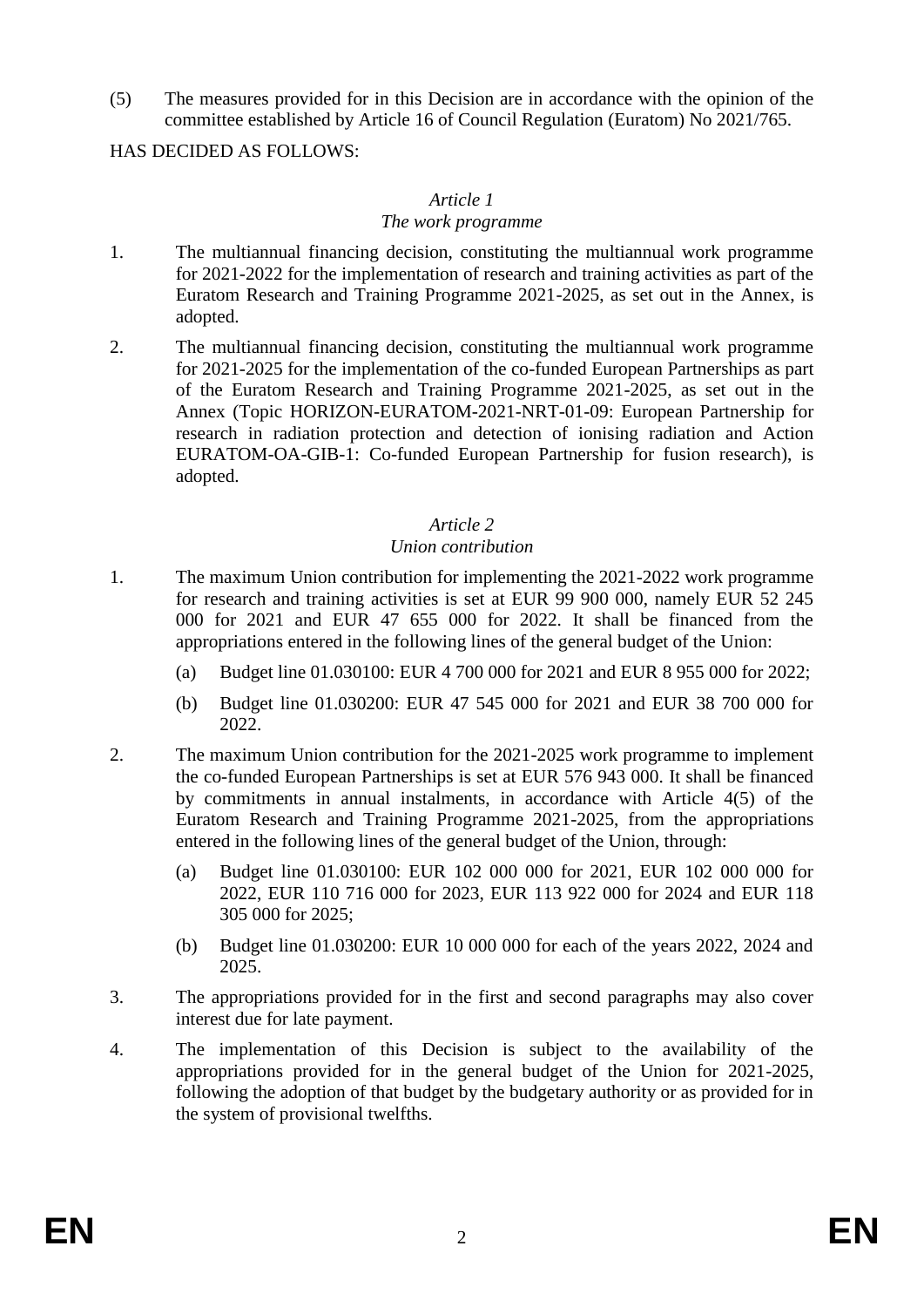# *Article 3*

#### *Flexibility clause*

- 1. Cumulated changes to the allocations to specific actions, which do not exceed 20%, shall not be considered to be substantial for the purposes of Article 110(5) of the Financial Regulation, if those changes do not significantly affect the nature of the actions and the objective of the work programme. The increase of the maximum Union contribution set in the first and second paragraphs of Article 2 of this Decision shall not exceed 20%.
- 2. The authorising officer responsible may apply the changes referred to in the first paragraph. Those changes shall be applied in accordance with the principles of sound financial management and proportionality.

#### *Article 4 Grants*

Grants may be awarded without a call for proposals in accordance with the conditions set out in the Annex. Grants may be awarded to the bodies referred to in the Annex.

Done at Brussels, 1.7.2021

*For the Commission Mariya GABRIEL Member of the Commission*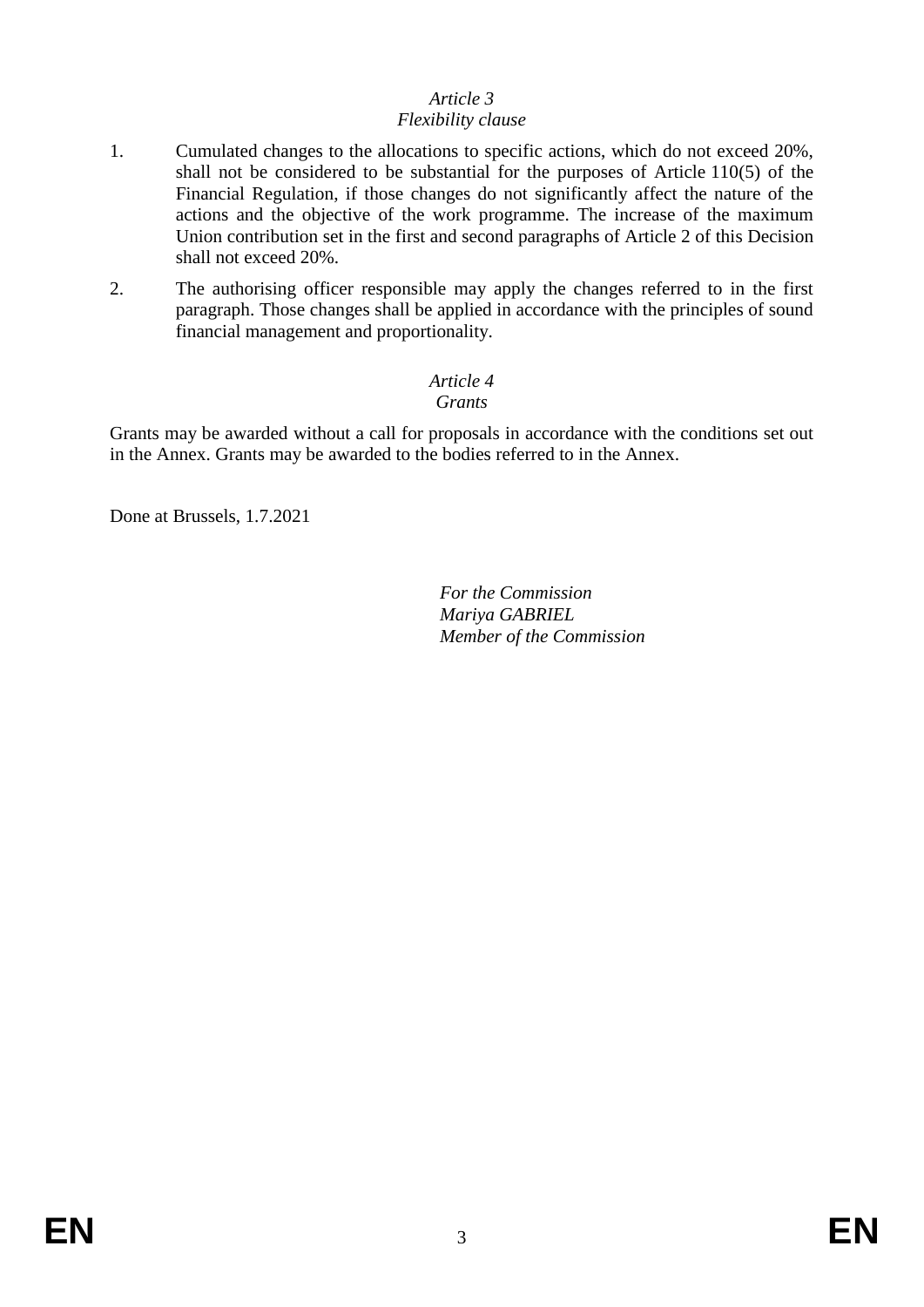# **EN**

# **Annex**

# **Euratom Research and Training Programme**

# **Work Programme 2021-2022**

**Work Programme 2021-2025 for European Partnerships**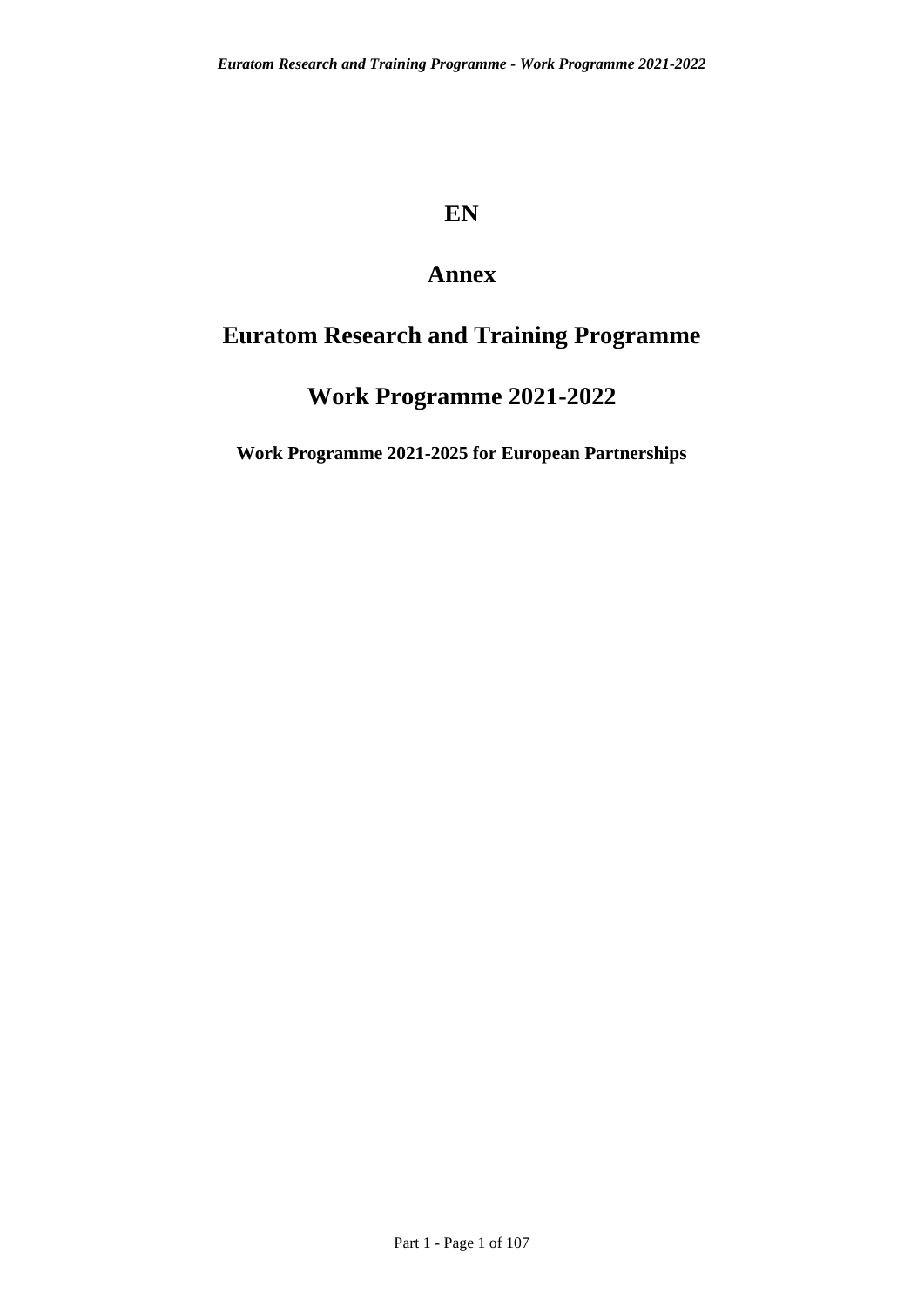| <b>Table of contents</b>                                                                                                                                                                                                                   |
|--------------------------------------------------------------------------------------------------------------------------------------------------------------------------------------------------------------------------------------------|
|                                                                                                                                                                                                                                            |
| Multiannual approach and strategic orientations for Euratom indirect                                                                                                                                                                       |
|                                                                                                                                                                                                                                            |
|                                                                                                                                                                                                                                            |
|                                                                                                                                                                                                                                            |
| HORIZON-EURATOM-2021-NRT-01-01: Safety of operating nuclear power plants and                                                                                                                                                               |
| HORIZON-EURATOM-2021-NRT-01-02: Safety of advanced and innovative nuclear                                                                                                                                                                  |
| HORIZON-EURATOM-2021-NRT-01-03: Multi-recycling of spent nuclear fuel from light                                                                                                                                                           |
| HORIZON-EURATOM-2021-NRT-01-04: Advanced structural materials for nuclear                                                                                                                                                                  |
| HORIZON-EURATOM-2021-NRT-01-05: Safety of high temperature reactors  29<br>HORIZON-EURATOM-2021-NRT-01-06: Harmonisation of licensing procedures, codes                                                                                    |
| HORIZON-EURATOM-2021-NRT-01-07: Development of tritium management in fusion                                                                                                                                                                |
| Safe spent fuel and radioactive waste management, decommissioning 35<br>HORIZON-EURATOM-2021-NRT-01-08: Towards a harmonised application of the                                                                                            |
| international regulatory framework in waste management and decommissioning35                                                                                                                                                               |
| Nuclear science and ionising radiation applications, radiation protection, emergency                                                                                                                                                       |
| HORIZON-EURATOM-2021-NRT-01-09: European Partnership for research in radiation<br>HORIZON-EURATOM-2021-NRT-01-10: Safe use and reliable supply of medical<br>HORIZON-EURATOM-2021-NRT-01-11: Cross-sectoral synergies and new applications |
| Expertise and competence in the nuclear field within the Community  47<br>HORIZON-EURATOM-2021-NRT-01-12: European facility for nuclear research  47<br>HORIZON-EURATOM-2021-NRT-01-13: Towards a European nuclear competence area         |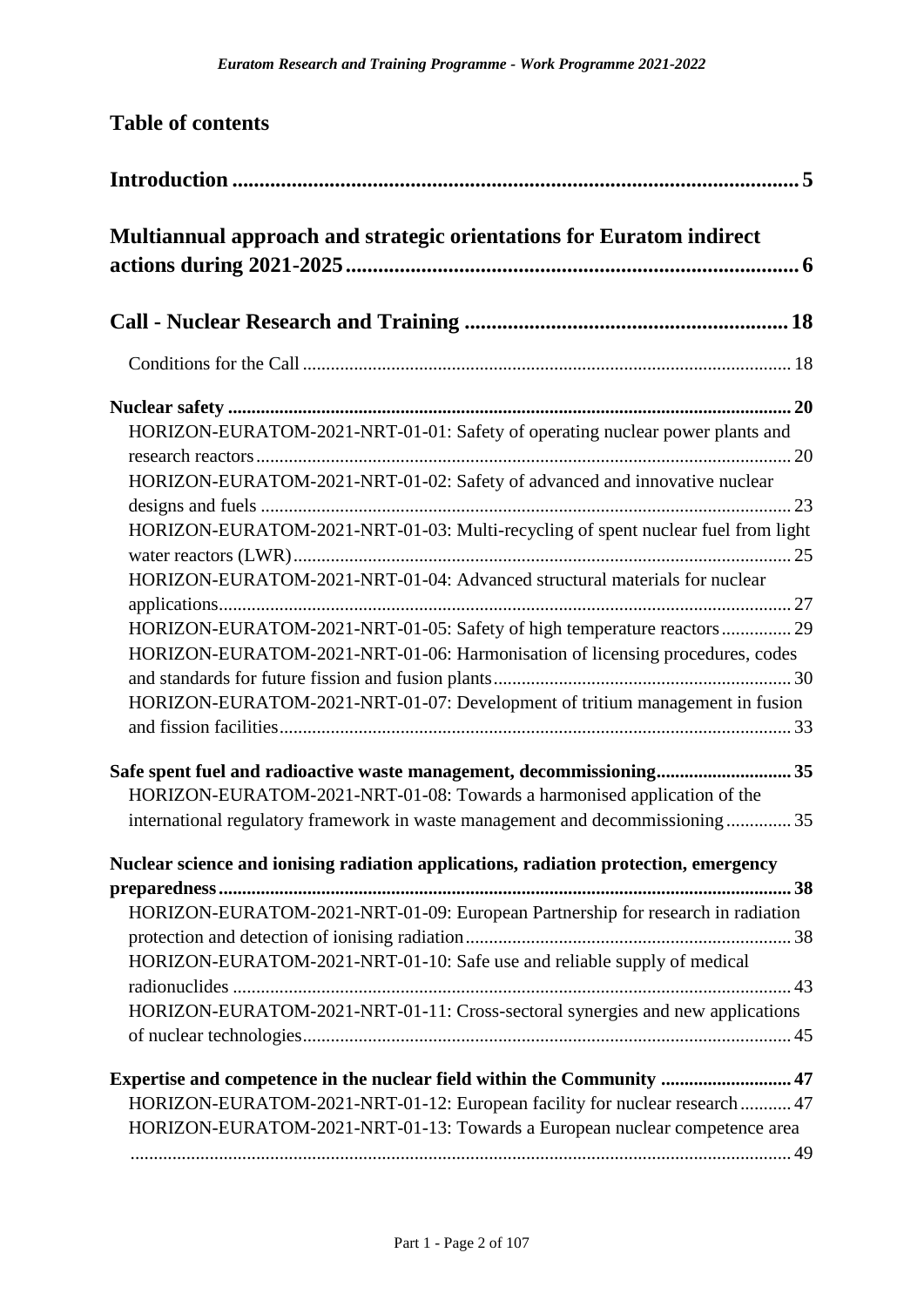| HORIZON-EURATOM-2021-NRT-01-14: Socio-economic issues related to nuclear                      |
|-----------------------------------------------------------------------------------------------|
|                                                                                               |
| HORIZON-EURATOM-2021-NRT-01-15: Support for Euratom national contact points . 53              |
| HORIZON-EURATOM-2021-NRT-01-16: Support for the Sustainable Nuclear Energy                    |
| Technology Platform to address cross-sectoral challenges and non-power applications of        |
|                                                                                               |
|                                                                                               |
|                                                                                               |
|                                                                                               |
|                                                                                               |
| 2. FISA-EURADWASTE conference on Euratom fission research and training (Presidency            |
|                                                                                               |
| 3. Training and information actions to integrate Ukrainian research entities into European    |
|                                                                                               |
|                                                                                               |
|                                                                                               |
|                                                                                               |
|                                                                                               |
|                                                                                               |
|                                                                                               |
| 1. Provision of expert industrial competences for the pre-conceptual design activities of the |
| European fusion demonstration reactor (Specific contracts under the Framework Contract        |
|                                                                                               |
| 2. Communication actions concerning Euratom Research and Training Programme  72               |
|                                                                                               |
| 1. Contribution to the Organisation for Economic Co-operation and Development (Nuclear        |
| Energy Agency) / Secretariat for the Generation-IV International Forum  72                    |
|                                                                                               |
|                                                                                               |
|                                                                                               |
| 2. Commission expert group on the ex-post evaluation of the Euratom Programme 2014-           |
| 2020 and on the interim evaluation of the Euratom Programme 2021-2025  73                     |
|                                                                                               |
|                                                                                               |
| 1. MSCA Postdoctoral Fellowships in research fields covered by the Euratom Programme          |
|                                                                                               |
|                                                                                               |
|                                                                                               |
|                                                                                               |
|                                                                                               |
|                                                                                               |
|                                                                                               |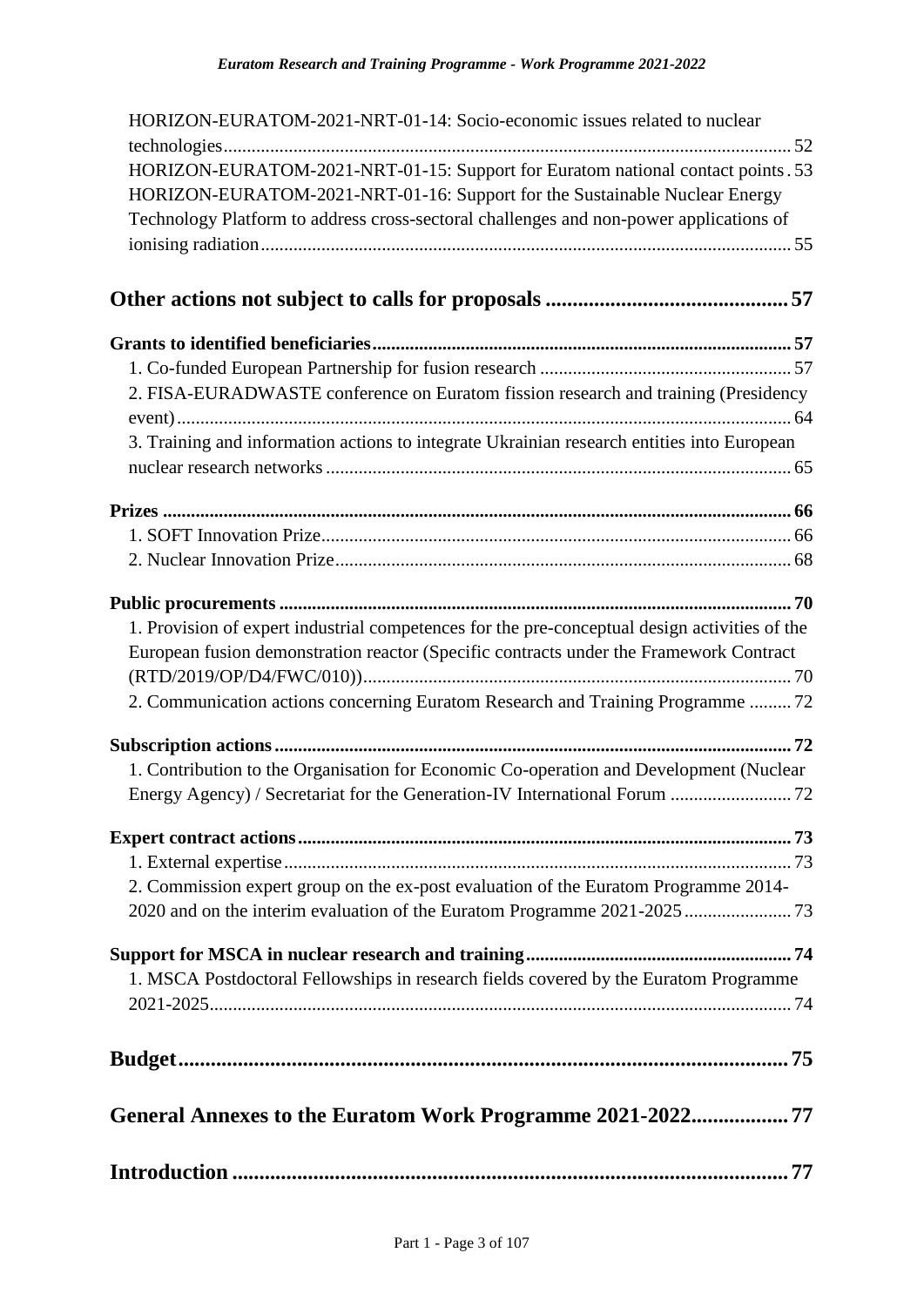| H — JRC infrastructure and expertise in nuclear safety, radiation protection and<br>education & training available to applicants for grants from the Euratom Programme |  |
|------------------------------------------------------------------------------------------------------------------------------------------------------------------------|--|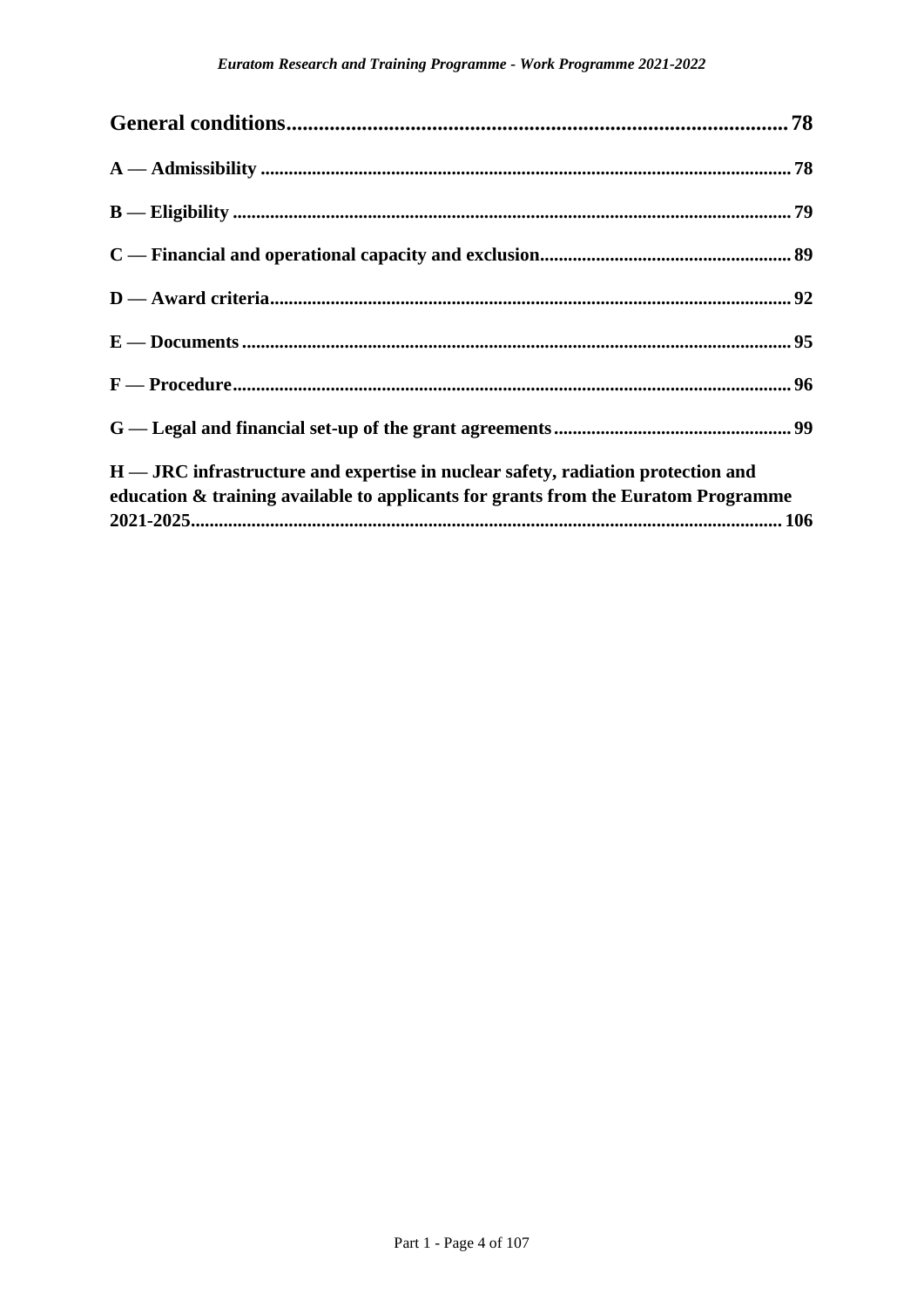## <span id="page-8-0"></span>**Introduction**

This Work Programme implements indirect actions under the Euratom Research and Training Programme 2021–2025 ('the Euratom Programme' or 'the Programme'), in accordance with Article 11(1) of Council Regulation (Euratom)  $2021/765<sup>1</sup>$ . It constitutes a financing decision for 2021-2022 and for 2021-2025 for the co-funded European Partnerships in fusion research and radiation protection, defines the scope of actions and provides information on the implementation arrangements.

The first chapter explains the multiannual approach and strategic orientations for the duration of the Programme.

The second chapter is divided into 16 topics describing specific research and training actions that the Commission intends to fund in 2021-2022 through calls for proposals.

The third chapter describes actions funded through other means than calls for proposals, such as grants to named beneficiaries, procurement and prizes.

The General Annexes to the Work Programme set out the general conditions applicable to calls and topics for grants and other forms of funding. They also describe the evaluation and award procedures and other conditions for Euratom funding.

 $\mathbf{1}$ 

<sup>1</sup> Council Regulation (Euratom) 2021/765 of 10 May 2021 establishing the Research and Training Programme of the European Atomic Energy Community for the period 2021-2025 complementing Horizon Europe – the Framework Programme for Research and Innovation and repealing Regulation (Euratom) 2018/1563 (OJ L 167I, 12.05.2021, p. 81).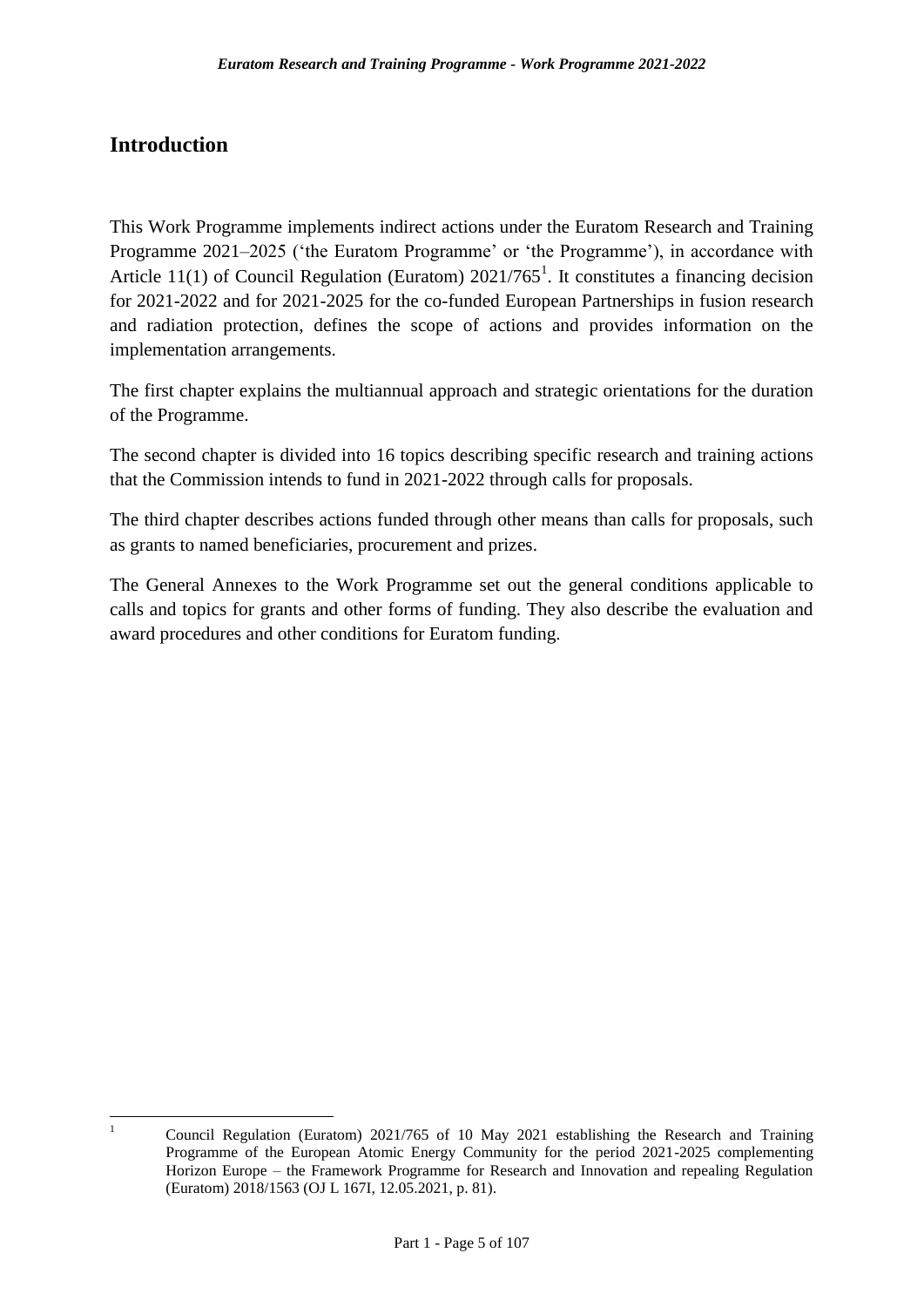## <span id="page-9-0"></span>**Multiannual approach and strategic orientations for Euratom indirect actions during 2021-2025**

The Euratom Programme Regulation requires that work programmes take a multiannual approach and include strategic orientations<sup>2</sup>. This chapter will address that requirement, establishing a framework for research actions for the period covered by the Programme.

The general objective of the Programme<sup>3</sup> is to pursue nuclear research and training activities, with an emphasis on the continuous improvement of nuclear safety, security and radiation protection, as well as to complement the achievement of Horizon Europe's objectives inter alia in the context of the energy transition. The Programme is a crucial part of the Union's efforts to further develop technological leadership and promote excellence in nuclear research and innovation, in particular ensuring the highest standards of safety<sup>4</sup>.

The Euratom Programme provides research grants through competitive calls for proposals and to named beneficiaries. It also funds research carried out by the European Commission's Joint Research Centre, JRC (through direct actions, subject to a separate work programme). The Programme uses the instruments and rules of participation of the Horizon Europe Framework Programme for Research and Innovation.

To this end, the Community will support, in the interests of all Member States<sup>5</sup>, joint research to maintain strong competences in nuclear research and innovation in both fission and fusion. All Member States stand to benefit from: the development of a sound scientific and technical basis for the safe operation of reactors throughout these reactors' entire life cycle; secure management of radioactive waste; robust systems to protect humans and the environment from the effects of ionising radiation and progress in fusion science and technologies that will help remove barriers to the realisation of fusion energy within the 2050 timeframe.

Thanks to the Programme's stakeholders, Euratom is a global leader in fusion research. Through its participation in the construction and exploitation of ITER<sup>6</sup>, Euratom aims to consolidate this position in the current decade.

The Programme strengthens the European Research Area in the nuclear field. It also supports the coordination of Member States' research efforts to avoid duplication, to retain critical mass of research capacities in fission and fusion and to ensure that public funds provide EU added value.

 $\overline{2}$ <sup>2</sup> Art. 11(2)(d) of the Council Regulation.

 $\frac{3}{4}$  Art. 3(1) of the Council Regulation.

Excerpt from Recital 7 of the Council Regulation.

<sup>5</sup> Including the third countries associated to the Euratom Programme. As of the date of the publication of this Work Programme, there were no countries as yet associated to the Euratom Programme 2021-2025. Please refer to General Annexes, section B, for an information on the eligibility of entities from countries associated to the Euratom Programme 2019-2020.

<sup>6</sup> ITER ('the way' in latin) is an international project [\(https://www.iter.org/](https://www.iter.org/) ) to build the world's largest tokamak, a magnetic fusion device that has been designed to prove the feasibility of fusion as a largescale and carbon-free source of energy based on the same principle that powers the Sun and stars.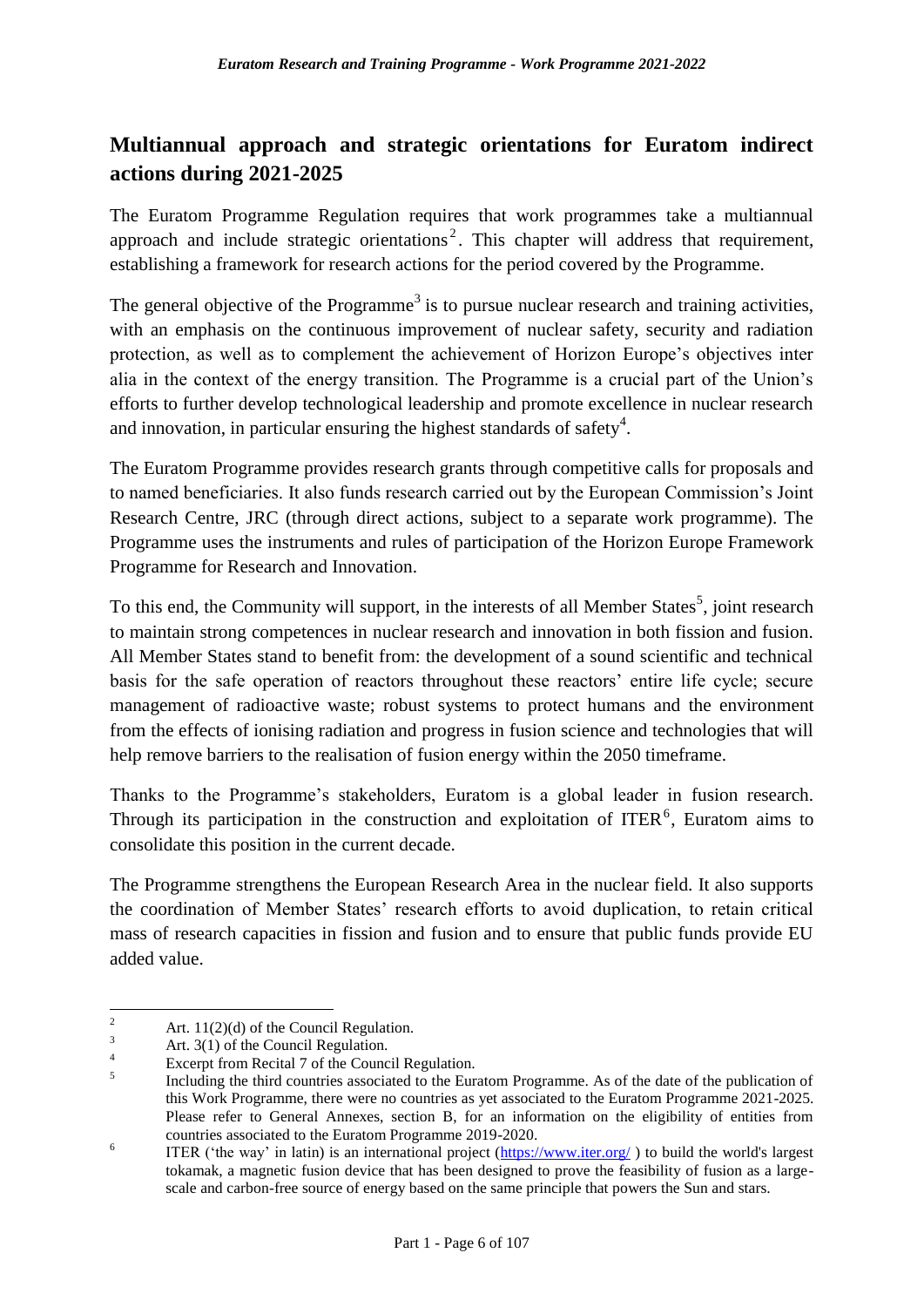As underlined by the Council Regulation<sup>7</sup>, and in full respect of the Member States' right to decide on their energy mix, the Programme's research results could potentially contribute towards a climate-neutral energy system in a safe, efficient and secure way.

The objectives of the 2021-2025 Programme represent an evolution compared to previous Euratom programmes. Some priorities are changing with the evolving needs of the Union and its Member States. For example, the intensified fight against cancer and the greater importance accorded to health since the COVID-19 crisis mean a bigger role for the Programme in researching the non-power application of nuclear science in the health and medical sectors. Moreover, other cross-sectoral synergies are unlocked (e.g. digitalisation, artificial intelligence, robotics, internet of things, big data and novel manufacturing methods).

Fission research under SET Plan Action  $10^8$  is supported through interested Member States' individual and combined research & development programmes and by industry. Euratom's support is limited to actions fulfilling the objectives set out in the Council Regulation (Euratom) 2021/765 and may be granted only if appropriate proposals, addressing one of the topics listed in this Work Programme, succeed in the call.

Most of the Programme, particularly research and innovation in fusion energy, radioactive waste management and radiation protection, will be carried out through co-funded European Partnerships<sup>9</sup>. A new generation of European Partnerships should achieve greater impact, involving a wide range of public and private partners; this new approach ensures simplified and more transparent support for research and innovation, creating stronger links with EU and national policies.

The success of the European Partnerships requires strong financial and in-kind commitments from Member States. Euratom is expected to provide 55% co-funding for new Partnerships, with the budget being committed in instalments over the 5 years of the Programme.

The rest of the Programme, including its education and training components, will be supported by collaborative research and innovation projects and accompanying coordination and support actions. To achieve greater consolidation of research efforts, priority will be given to substantial projects and more generic call topics, allowing potential beneficiaries to choose how they deliver the expected outcomes.

Horizon Europe provides a framework<sup>10</sup> for synergies with the Euratom Programme in education and training and for joint research actions. The latter will focus on ways in which non-power applications of ionising radiation can be used safely and securely in sectors such as medicine, industry, agriculture and space.

 $\frac{1}{7}$ In Recital (3) of the Council Regulation (Euratom) 2021/765. Some Member States submitted statements on the Euratom Programme (Germany, Luxembourg and Austria). 8

<https://setis.ec.europa.eu/implementing-integrated-set-plan/nuclear-safety-ongoing-work>

 $\alpha$ Subject to conditions set out in Article 7 of the Euratom Regulation and Annex III to the Horizon Europe Framework Programme Regulation.

<sup>&</sup>lt;sup>10</sup> In Annex IV (point 17) to the Regulation (EU) 695/2021 of the European Parliament and of the Council of 28 April 2021 establishing Horizon Europe – the Framework Programme for research and innovation, laying down its rules for participation and dissemination, and repealing Regulations (EU) No 1290/2013 and (EU) No 1291/2013 (OJ L 170, 12.5*.*2021, p. 1).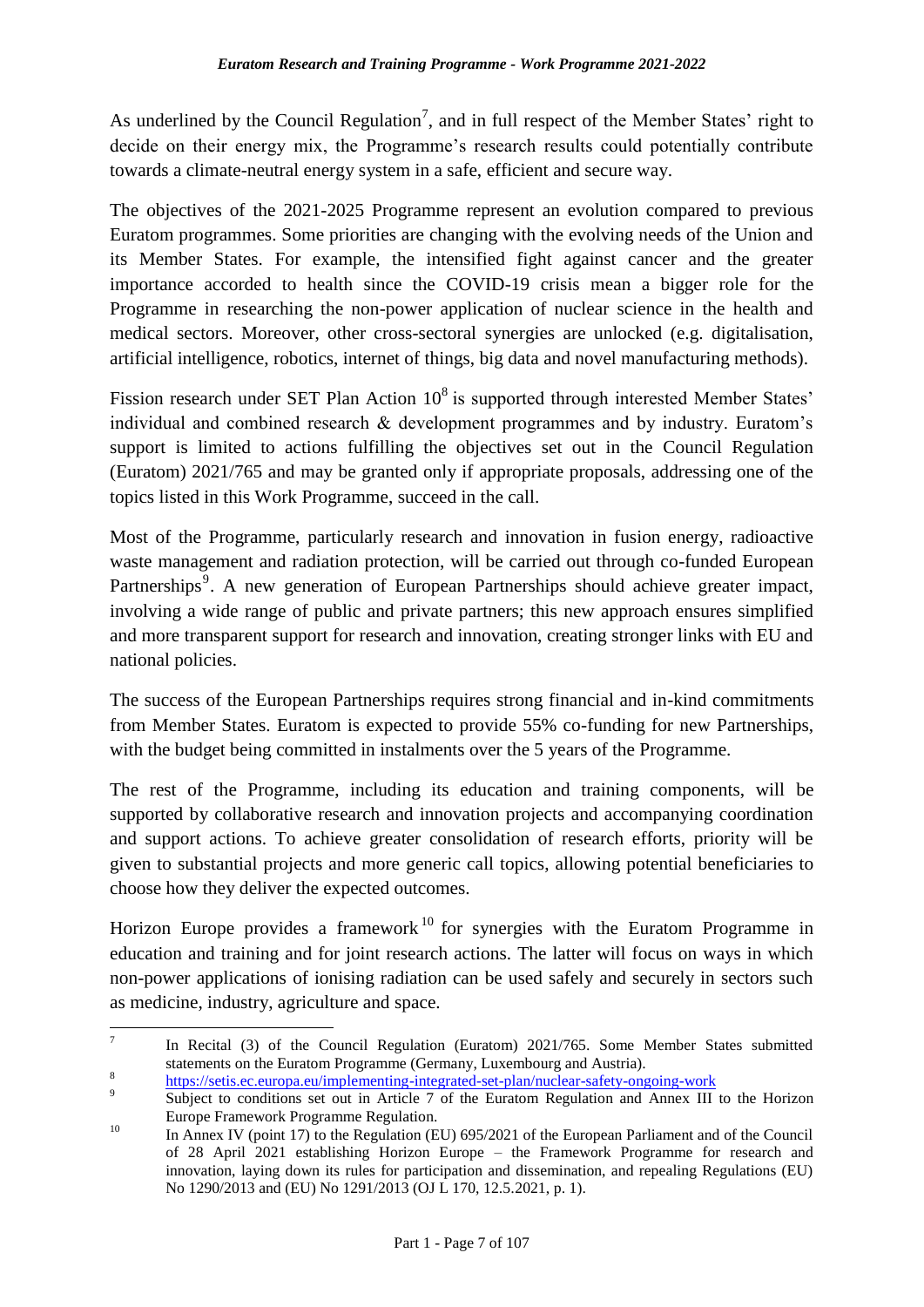In particular, the Euratom Programme will seek synergies in medical applications of ionising radiation, including improvements in the quality and safety of such applications as outlined in the SAMIRA action plan<sup>11</sup>. Whenever possible, there should be interactions with other Horizon Europe activities and Commission initiatives (Europe's Beating Cancer Plan<sup>12</sup> and the Cancer Mission $^{13}$ ).

This Euratom Programme also represents a turning point with regard to synergies between direct and indirect actions. The basic act now has a single set of specific objectives permitting closer coordination and co-design of work programme priorities.

The JRC will complement activities by the consortia receiving Euratom grants in areas where it has the necessary competences, expertise and dedicated infrastructure. As a member of such consortia, the JRC will no longer receive funding from the indirect actions budget. Details on the JRC's participation in the call for proposals are provided in Section 6 of this chapter.

All of the areas supported by the Euratom Programme apply an open science approach, based on cooperation and diffusion of knowledge (including FAIR principles). This is done in accordance with the Horizon Europe rules, as specified in the General Annexes.

The preparation and implementation of this Work Programme were, and will be, based on openness and transparency. Its priorities were set by the Commission, taking into account: the opinion of the Euratom Scientific and Technical Committee (STC); results from the stakeholder consultation<sup>14</sup> (more than 360 replies); inputs and documents published by national public authorities; European Joint Programmes in fusion, radiation protection and waste management; and nuclear research stakeholders, including European technology platforms. This Work Programme and the calls for proposals linked to it are published on the EU 'Funding and tender opportunities' portal<sup>15</sup>.

The following sections explain what research is needed to fulfil the Euratom Programme's objectives, followed by an indicative overview of actions planned for 2021-2025. These actions will need to be confirmed in subsequent Euratom work programmes.

 $11$ <sup>11</sup> See Commission Staff Working Document on a Strategic Agenda for Medical Ionising Radiation Applications (SAMIRA), SWD(2021) 14 [https://ec.europa.eu/energy/sites/default/files/swd\\_strategic\\_agenda\\_for\\_medical\\_ionising\\_radiation\\_ap](https://ec.europa.eu/energy/sites/default/files/swd_strategic_agenda_for_medical_ionising_radiation_applications_samira.pdf)

[plications\\_samira.pdf](https://ec.europa.eu/energy/sites/default/files/swd_strategic_agenda_for_medical_ionising_radiation_applications_samira.pdf)

<sup>12</sup> [https://ec.europa.eu/health/sites/health/files/non\\_communicable\\_diseases/docs/eu\\_cancer-plan\\_en.pdf](https://ec.europa.eu/health/sites/health/files/non_communicable_diseases/docs/eu_cancer-plan_en.pdf)

 $\frac{13}{14}$  [https://ec.europa.eu/info/horizon-europe/missions-horizon-europe/cancer\\_en](https://ec.europa.eu/info/horizon-europe/missions-horizon-europe/cancer_en)

<sup>&</sup>lt;sup>14</sup> The stakeholder consultation was open between 18 December 2020 and 17 January 2021.

<sup>15</sup> <https://ec.europa.eu/info/funding-tenders/opportunities/portal/screen/programmes/horizon>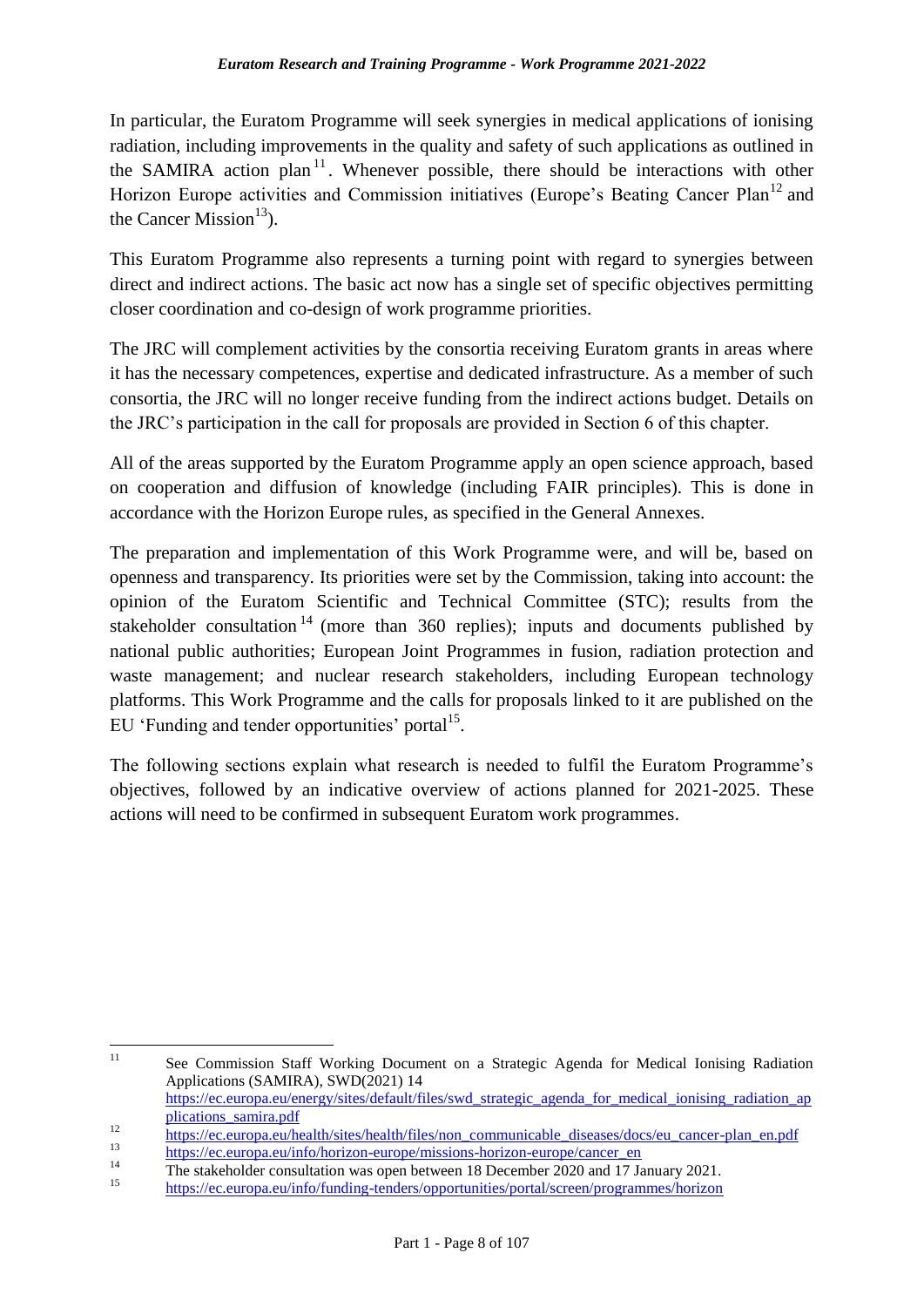| Overview of the main indirect actions in the Euratom Research and Training<br>Programme 2021-2025 <sup>16</sup> |                                                                                                                                                                                                                                                                                                                                                                                                                                                                                                                                                                                                                                                                                                                                                                                                                                                                                                                                                                                                                                                                                                                                                            |                              |                                                                               |
|-----------------------------------------------------------------------------------------------------------------|------------------------------------------------------------------------------------------------------------------------------------------------------------------------------------------------------------------------------------------------------------------------------------------------------------------------------------------------------------------------------------------------------------------------------------------------------------------------------------------------------------------------------------------------------------------------------------------------------------------------------------------------------------------------------------------------------------------------------------------------------------------------------------------------------------------------------------------------------------------------------------------------------------------------------------------------------------------------------------------------------------------------------------------------------------------------------------------------------------------------------------------------------------|------------------------------|-------------------------------------------------------------------------------|
| <b>Research areas</b>                                                                                           | 2021-22                                                                                                                                                                                                                                                                                                                                                                                                                                                                                                                                                                                                                                                                                                                                                                                                                                                                                                                                                                                                                                                                                                                                                    | 2023-24                      | 2025                                                                          |
|                                                                                                                 | <b>Work Programme</b>                                                                                                                                                                                                                                                                                                                                                                                                                                                                                                                                                                                                                                                                                                                                                                                                                                                                                                                                                                                                                                                                                                                                      | <b>Work Programme</b>        | <b>Work Programme</b>                                                         |
| <b>Fusion research</b>                                                                                          | <b>Co-funded European Partnership in fusion research</b>                                                                                                                                                                                                                                                                                                                                                                                                                                                                                                                                                                                                                                                                                                                                                                                                                                                                                                                                                                                                                                                                                                   |                              |                                                                               |
|                                                                                                                 | Supplementary actions providing industrial expertise to the European<br>Partnership                                                                                                                                                                                                                                                                                                                                                                                                                                                                                                                                                                                                                                                                                                                                                                                                                                                                                                                                                                                                                                                                        |                              |                                                                               |
|                                                                                                                 |                                                                                                                                                                                                                                                                                                                                                                                                                                                                                                                                                                                                                                                                                                                                                                                                                                                                                                                                                                                                                                                                                                                                                            | Supplementary actions        | supporting                                                                    |
| <b>Nuclear safety</b>                                                                                           |                                                                                                                                                                                                                                                                                                                                                                                                                                                                                                                                                                                                                                                                                                                                                                                                                                                                                                                                                                                                                                                                                                                                                            |                              |                                                                               |
| $(50\% \text{ of the fission})$<br>budget over the<br>duration of the<br>Programme)                             | development of research infrastructure<br>Collaborative research projects focused on: <sup>17</sup><br>• Follow-up actions on stress tests, Euratom-level peer reviews<br>according to Article $8e(2)$ and (3) of the Nuclear Safety Directive<br>('Topical Peer Reviews'), safety of current technology<br>(Generation II Long Term Operation) and Generation III and III+<br>new-build, including continuous advances in understanding plant<br>ageing, integrity of materials and components and extended<br>operation, e.g. enhanced designs, containments, innovative<br>accident-tolerant fuels, passive systems, core and plant advanced<br>surveillance, monitoring, diagnostics and prognostics<br>and<br>emerging technologies.<br>• Safety of advanced and innovative nuclear designs, fuel multi-<br>recycling, Partitioning & Transmutation, including cogeneration<br>and licensing of Small and Medium Reactors.<br>Cross-cutting actions on materials, modelling and simulation<br>using High Performance Computing, nuclear data, digitalisation,<br>harmonisation of licensing rules, certification, codes<br>and<br>standards $^{18}$ . |                              |                                                                               |
| Radioactive<br>waste and spent<br>fuel management                                                               | Research<br>actions<br><b>EURAD</b><br>supplementing<br><b>European Joint Programme</b>                                                                                                                                                                                                                                                                                                                                                                                                                                                                                                                                                                                                                                                                                                                                                                                                                                                                                                                                                                                                                                                                    | radioactive waste management | <b>Co-funded European Partnership in</b>                                      |
| $(20\% \text{ of the fission})$<br>budget)                                                                      |                                                                                                                                                                                                                                                                                                                                                                                                                                                                                                                                                                                                                                                                                                                                                                                                                                                                                                                                                                                                                                                                                                                                                            | radioactive waste management | Supplementary research in areas not<br>covered by the European Partnership in |

 $16\,$ Actions outlined in this table for 2023-2024 and 2025 need to be confirmed in the respective work programmes.

<sup>&</sup>lt;sup>17</sup> Call topics will evolve from one Work Programme to another to ensure coverage of different research areas over the duration of the Programme.

<sup>&</sup>lt;sup>18</sup> Cross-cutting actions on fission and fusion research are funded from the fission and fusion budgets.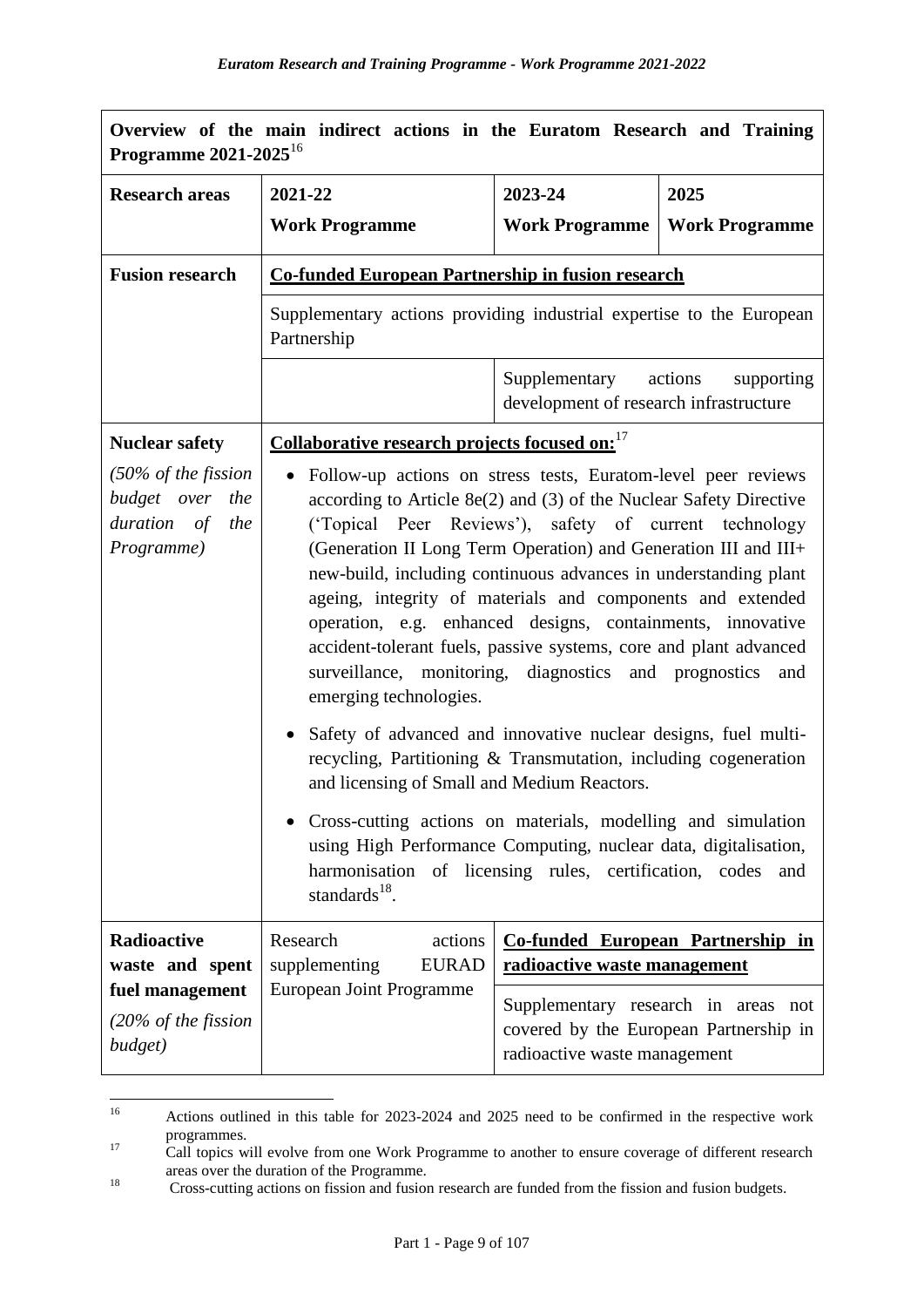| <b>Radiation</b><br>protection<br>and                                                                           | Co-funded European Partnership in radiation protection research<br>and detection of ionising radiation                               |                                                                                     |  |  |
|-----------------------------------------------------------------------------------------------------------------|--------------------------------------------------------------------------------------------------------------------------------------|-------------------------------------------------------------------------------------|--|--|
| ionising radiation<br>applications<br>supply and<br>$(20\% \text{ of the fission})$<br>radioisotopes<br>budget) | Research for secure and safe<br>of<br>use                                                                                            | Supplementary<br>research<br>other<br>into<br>applications of<br>ionising radiation |  |  |
| <b>Competences and</b><br>cross-cutting                                                                         | infrastructure                                                                                                                       | European facility for nuclear research, promoting transnational access to           |  |  |
| issues<br>$(10\% \text{ of the fission})$<br>budget)                                                            | Education and training support schemes for the next generation of<br>scientists and engineers in fission research (BSc, MSc and PhD) |                                                                                     |  |  |
|                                                                                                                 | MSCA Postdoctoral Fellowships in fission and fusion research (funded<br>equally from the fission and fusion budget lines)            |                                                                                     |  |  |

#### **1. Nuclear safety**

The Nuclear Safety Directive highlights the need to use research results<sup>19</sup> in implementing the safety objective to prevent accidents and radioactive releases outside nuclear installations. For operating nuclear power plants, research reactors or nuclear installations, this should lead to 'reasonably practicable' safety improvements. For future reactors, the Directive envisages significant safety improvements, based on the latest science and technology.

Besides supporting safety research, the Euratom Programme also takes advantage of Member States' experience in the nuclear field and helps develop a Euratom safety doctrine aligned with the best Euratom expertise. The Programme also contributes to the efforts by all Member States to build consensus around nuclear safety objectives.

#### **Outline of Euratom-funded actions for 2021-2025**

In its lifetime, the Programme will aim to support long-term and exploratory safety research through collaborative projects. Each Work Programme will emphasise the safety of operating nuclear power plants, research reactors and other nuclear installations, where appropriate, and of advanced nuclear concepts, in line with the requirements of the Nuclear Safety Directive<sup>20</sup> and IAEA safety standards $^{21}$ .

This Work Programme supports research into advanced structural nuclear materials. This could be followed by research into the safety of novel nuclear fuels in the next Work Programme. Call topics will evolve from one Work Programme to another, taking into

 $19$ <sup>19</sup> Obligations of Member States and licence holders are mentioned in Recital 18, Article 4(2) and Article 8c(b) of the Council Directive 2009/71/ Euratom of 25 June 2009 establishing a Community framework for the nuclear safety of nuclear installations.

<sup>&</sup>lt;sup>20</sup> Council Directive 2014/87/Euratom of 8 July 2014 amending Directive 2009/71/Euratom establishing a Community framework for the nuclear safety of nuclear installations (OJ L 219, 25.7.2014, p. 42).

<sup>&</sup>lt;sup>21</sup> IAEA safety standards[:https://www.iaea.org/resources/safety-standards](https://www.iaea.org/resources/safety-standards)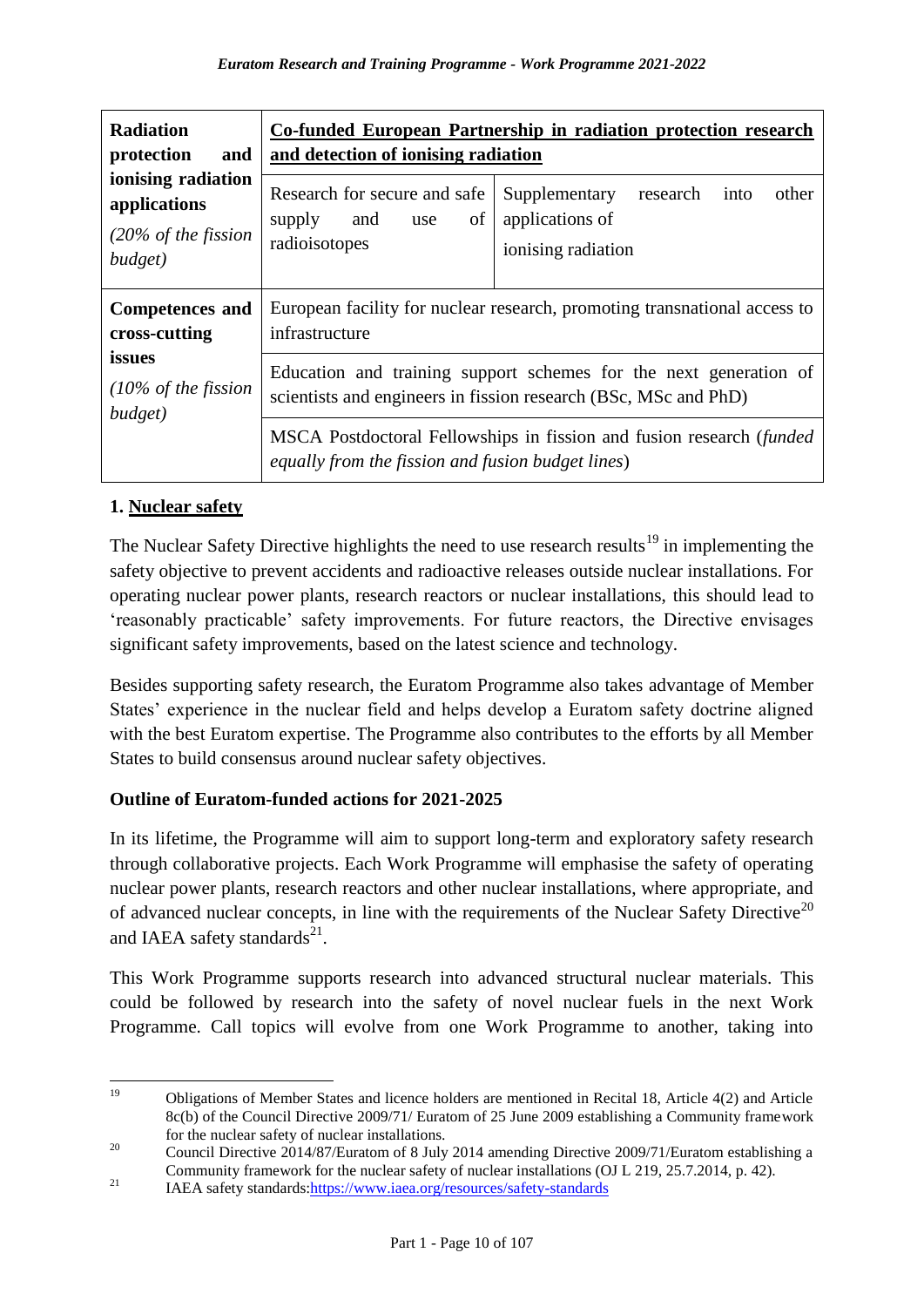account feedback from ongoing Euratom projects, the implementation of the Nuclear Safety Directive and the updated strategic agendas of different research stakeholders.

In the context of planned long-term operation (LTO) of existing power reactors, the Work Programme supports research addressing the known challenges in ageing management and the monitoring of key structure, systems and components (SSCs), including those raised in the 1st Topical Peer Review under the Nuclear Safety Directive (Article 8e(1) and (2)). Besides power reactors, the Work Programme will also address challenges related to ageing management of the fleet of research reactors (over 40 years old).

Specific attention will be paid to cross-cutting fission-fusion actions, including materials, licencing and tritium management. In the coming years, Euratom research will aim to facilitate cooperation among safety regulators and Technical and Scientific Support Organisations and encourage the industry to work more closely together to improve standards. A more shared approach to stringent safety requirements and standardisation of reactor designs and licensing, including for the SMRs, could further improve safety across the Community.

#### **Expected impact of research funded during 2021-2025**

Research results will support Member States', safety authorities' and industry's efforts to ensure that nuclear installations in the Community are designed, sited, constructed, commissioned, operated and decommissioned so as to prevent accidents or mitigate their consequences and avoid radioactive releases, while taking into account socio-economic issues. Research supporting conversion of research reactors to lower-enriched fuels will also contribute to the goal of minimising civil use of highly-enriched uranium around the world.

#### **2. Spent fuel and radioactive waste management, decommissioning**

The Radioactive Waste and Spent Fuel Management Directive highlights the need to use research results<sup>22</sup> to ensure responsible and safe management of spent fuel and radioactive waste. This is to avoid imposing undue burdens on future generations.

All Member States generate radioactive waste through activities ranging from non-power applications to electricity generation and research. Owing to the potential radiological hazards it poses to workers, the public and the environment, radioactive waste (including spent fuel considered as waste) must be safely managed through characterisation, minimisation of the amount of radioactive waste generated, containment and isolation from humans and the living environment over the long term. Research helps to improve the safe management of spent fuel and radioactive waste and reduces the risks.

#### **Outline of Euratom-funded actions for 2021-2025**

 $22$ 

<sup>22</sup> Obligations of Member States and licence holders are mentioned in Recitals 38-39, Article 5, Article 8 and Article 12 of the Council Directive 2011/70/Euratom of 19July 2011 establishing a Community framework for the responsible and safe management of spent fuel and radioactive waste.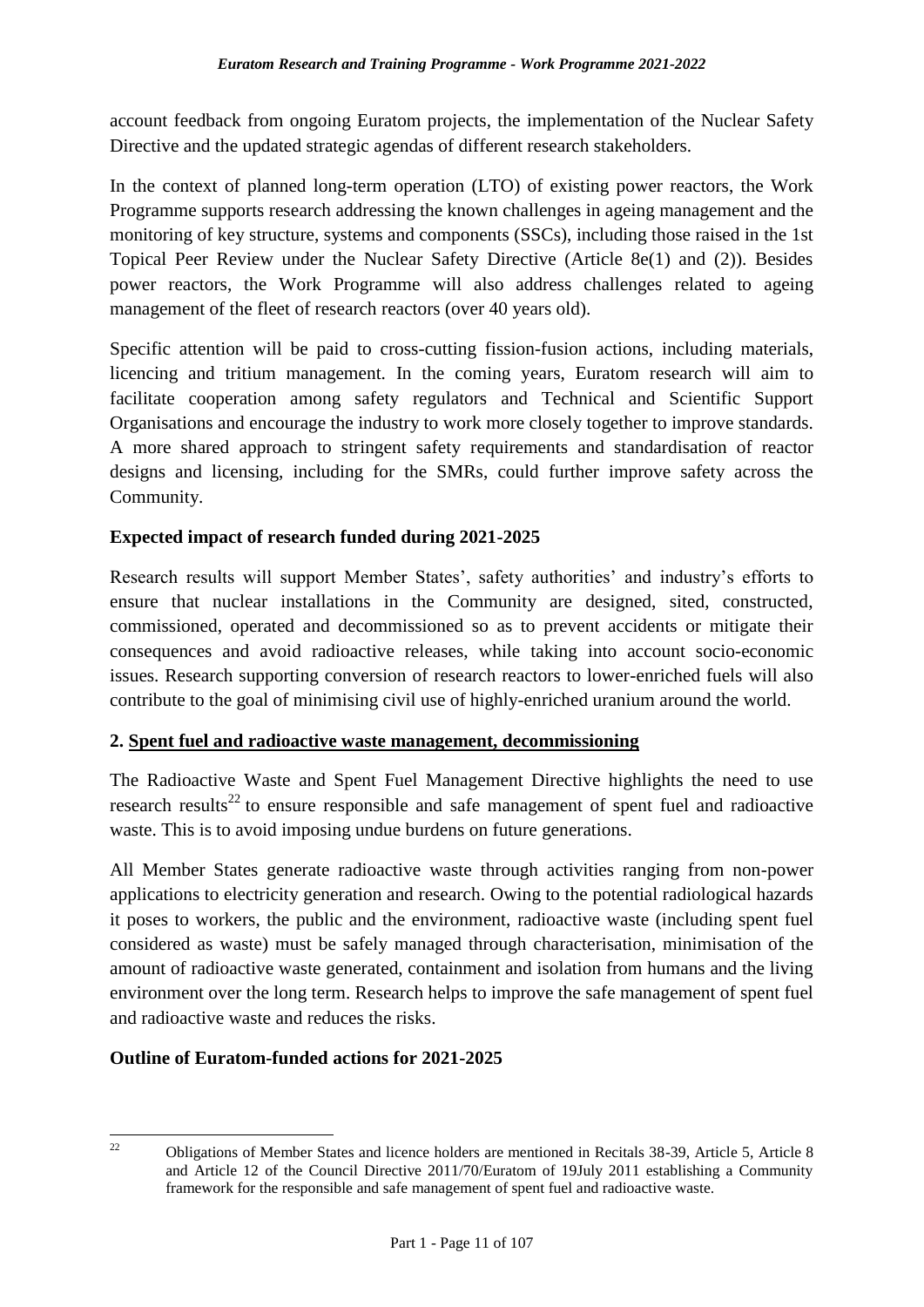From 2021 to 2024, research in this area will be organised mainly through the ongoing European Joint Programme on Radioactive Waste Management (EURAD)<sup>23</sup>, with parallel actions in predisposal and decommissioning research. The 2021-22 Work Programme will launch a supplementary research action to assess the advantages and disadvantages for harmonised application of the regulatory framework for radioactive waste management.

A mid-term review of EURAD, planned for 2022, will include a comprehensive assessment of this Joint Programme and consider the scope and ambition of a co-funded European Partnership in this area. Such a Partnership could be launched via an open call, based on specific requirements in the 2023-2024 Work Programme. Depending on the outcome of the EURAD mid-term review, the Commission may also decide to launch actions supplementary to the Partnership, taking into account feedback received from research stakeholders, endusers and Member States.

In 2021-2022, research on decommissioning will be organised mainly through the ongoing Euratom projects launched under the 2014-2020 Programme. Some aspects of decommissioning research will also be covered by actions supporting harmonised approaches to waste management. Following publication of the research roadmap for decommissioning, planned for 2023, and depending on the outcome of the mid-term review of EURAD, decommissioning research could either be included in the forthcoming European Partnership or addressed through supplementary collaborative projects.

#### **Expected impact of research funded during 2021-2025**

Through European Joint Programmes and European Partnerships, the Euratom Programme supports technical cooperation between various stakeholders and the development of scientific knowledge and technologies<sup>24</sup> in Euratom Member States, taking into account their respective national programmes.

Euratom helps to consolidate knowledge about the safe entry into operation of the first geological disposal facilities for spent fuel and high-level waste, including the safety of their decommissioning and predisposal activities and management of other long-lived radioactive waste. The Programme also improves knowledge management in this area and knowledge transfer.

#### **3. Nuclear science and ionising radiation applications, radiation protection, emergency preparedness**

Well-directed research is fundamental for adequate risk assessment of ionising radiation and risk management of its applications in line with the Basic Safety Standards Directive<sup>25</sup>. A multidisciplinary approach is needed to provide more detail on radiation risks and effects,

 $23$  $\frac{^{23}}{^{24}}$  <https://www.ejp-eurad.eu/>

<sup>24</sup> Council Directive 2011/70/Euratom of 19 July 2011 establishing a Community framework for the responsible and safe management of spent fuel and radioactive waste (OJ L 199, 2.8.2011, p. 48).

<sup>&</sup>lt;sup>25</sup> Council Directive 2013/59/Euratom of 5 December 2013 laying down basic safety standards for protection against the dangers arising from exposure to ionising radiation, and repealing Directives 89/618/Euratom, 90/641/Euratom, 96/29/Euratom, 97/43/Euratom and 2003/122/Euratom.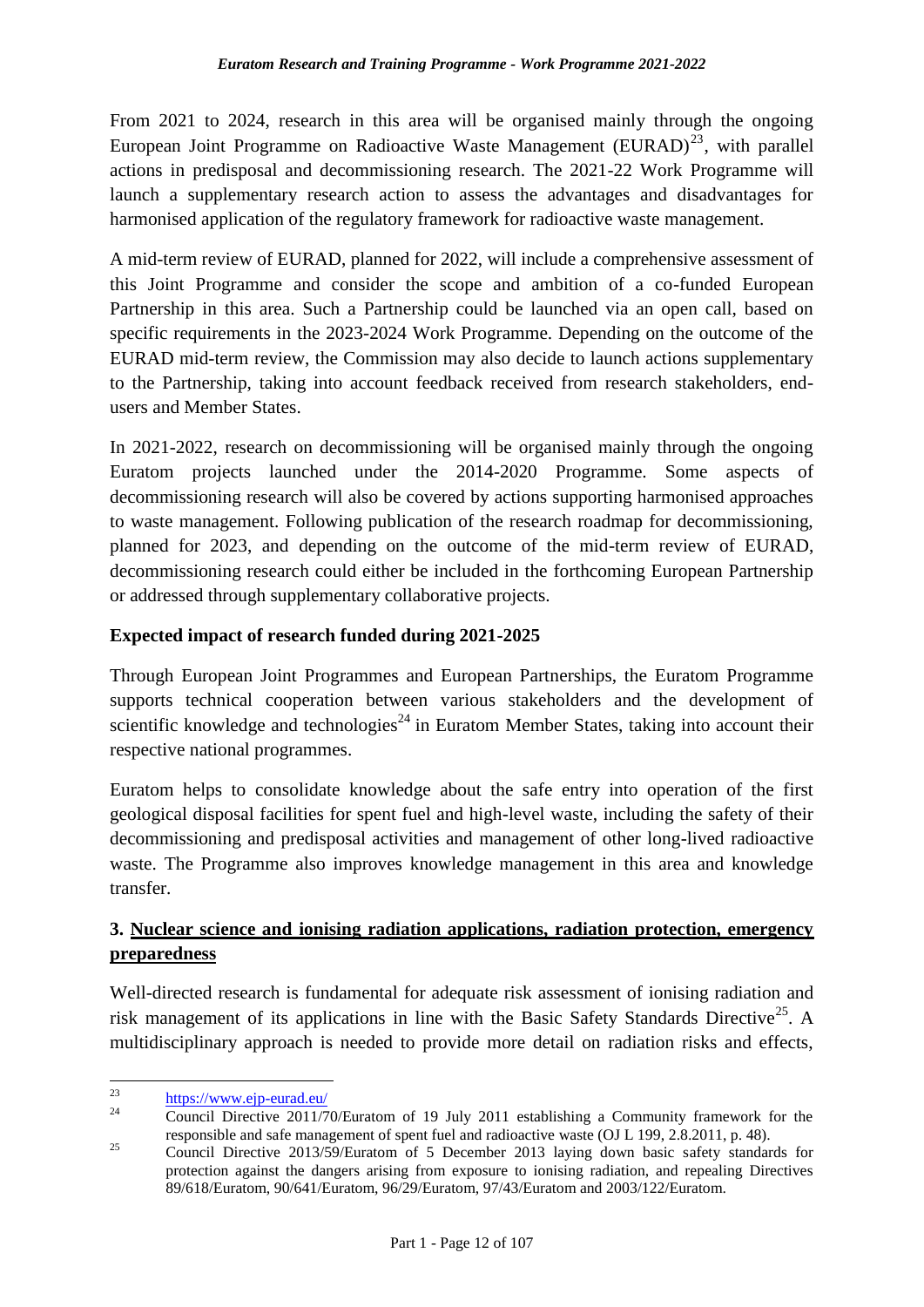including their interaction with other risk factors. This will pave the way for better recommendations and new solutions for health protection against the dangers arising from ionising radiation; it will also provide insights into innovative and optimised medical procedures and their effective transfer into clinical practice.

#### **Outline of Euratom-funded actions for 2021-2025**

The Commission aims to launch, following an open call, a co-funded European Partnership for research in radiation protection, improved use of ionising radiation in medical applications and radiation detection. The Partnership will build on and further develop the research priorities in the roadmap prepared by the 2015-2020 European Joint Programme for the integration of radiation protection research (CONCERT). The Partnership will need to have a clear impact for the Community and its citizens and demonstrate strong commitment on the part of partners mandated by Member States. It must also achieve synergies with Horizon Europe's Cancer Mission, which contributes to the Commission's 'Europe's Beating Cancer Plan'.

Euratom will provide 65% co-funding, with the budget committed in instalments over the 5 years of the Programme. This funding rate reflects the high impact of radiation research on health policies and the need to involve a wider research community. Subject to the call for proposals, the Partnership could be prolonged for 2 years with Euratom co-funding in line with other Partnerships, following approval of a Council Regulation on the Euratom Programme for  $2026 - 2027^{26}$ .

In addition to the European Partnership, the Commission will launch a supplementary research action to develop innovative production routes and safe and secure supply of radioisotopes for medical applications. Under the same Work Programme, a specific innovation action will target the development of new applications of nuclear technologies.

Euratom's increasing focus on non-power applications will also be underlined by action capitalising on and structuring nuclear technology platforms around non-power applications. The Commission may later decide, if further synergies are identified with Horizon Europe, to propose further supplementary actions in medical applications, taking into account the research roadmap currently under preparation<sup>27</sup>, or in other applications of ionising radiation.

#### **Expected impact of research funded during 2021-2025**

The co-funded European Partnership should substantially expand scientific knowledge that supports implementation of the Basic Safety Standards Directive and helps to harmonise radiation protection practices throughout Europe. It should also lead to advances in integrative radiobiology and in developing tools, methods and best practices to cope with issues related to radiation exposure.

 $26\overline{)}$ <sup>26</sup> In line with Article 7 of the Euratom Treaty, the Euratom Programme covers 5 years (2021-25). To match the duration of Horizon Europe and the Multiannual Financial Framework, 2026 and 2027 will be covered by a separate Commission proposal.

<sup>&</sup>lt;sup>27</sup> Expected from the ongoing EURAMED project.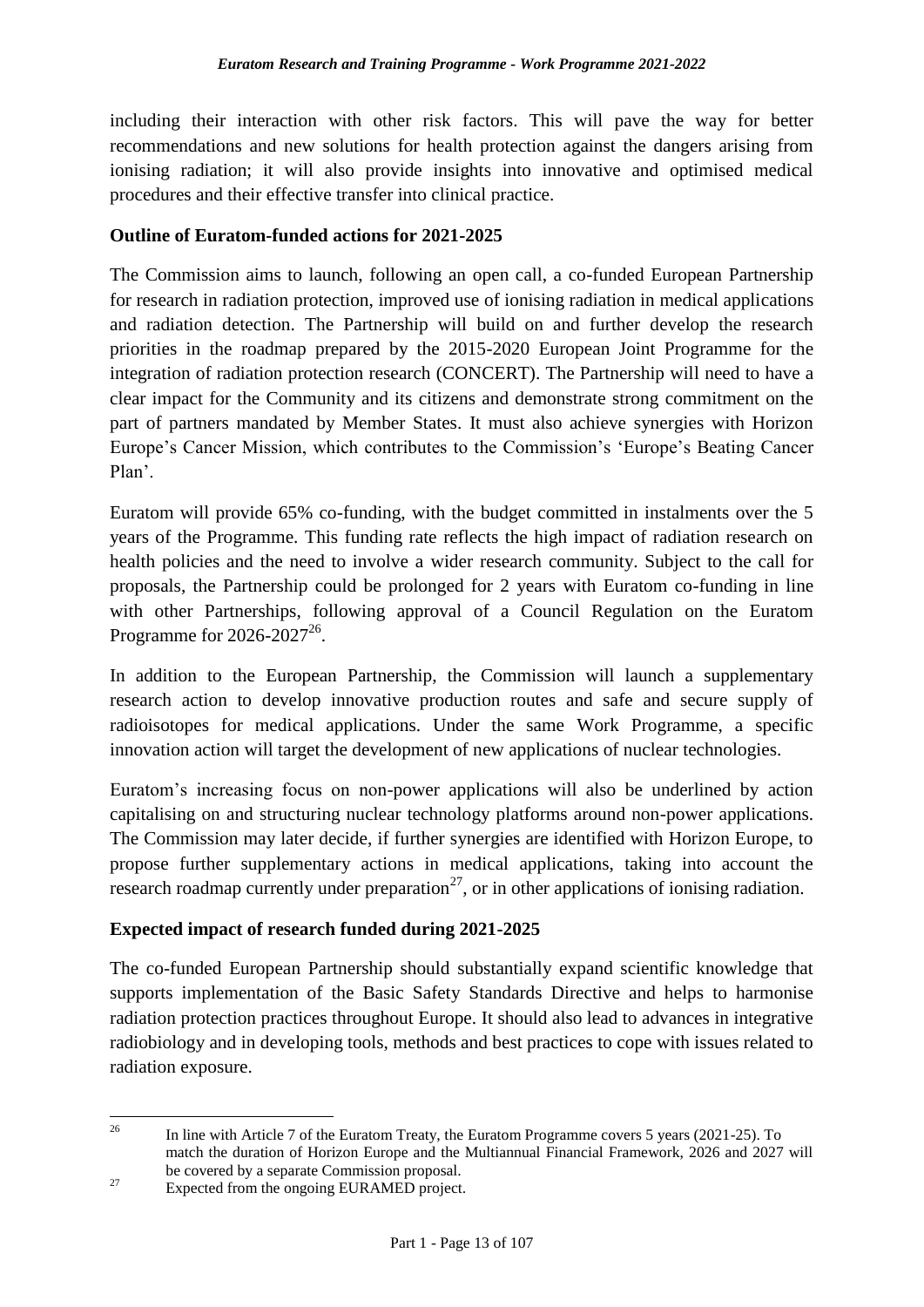In other areas, developing the scientific basis for new recommendations and procedures should also improve preparedness for nuclear and radiological emergency response and recovery. The potential for synergies with Horizon Europe mentioned above would help implement new medical applications of ionising radiation, particularly in oncology, and optimise existing ones.

#### **4. Maintaining and further developing expertise and competence in the nuclear field within the Community**

Use of nuclear and radiological technologies in all areas of application, in line with high Euratom standards for nuclear safety, radiation protection and responsible radioactive waste management, requires a highly specialised workforce. In addition, knowledge management and transfer between generations and Member States is essential to maintain nuclear competencies in Euratom and uphold Euratom's high safety standards. Due to an ageing research community and slow increase in a number of students in scientific and engineering subjects, maintaining nuclear competencies is a growing concern for Member States and for research stakeholders.

#### **Outline of Euratom-funded actions for 2021-2025**

The Commission aims to establish long-term actions in nuclear and radiological education and training and access to infrastructures, offering direct support to students and researchers and bringing stability and predictability for stakeholders and users.

As a first step, the 2021-2022 Work Programme will launch the European facility for nuclear research in all areas (except for fusion) covered in Annex I of the Council Regulation establishing Euratom Programme. This will promote access to infrastructures that provide essential and unique services to the European research community and which are typically beyond the reach of individual laboratories. The facility will be accompanied by a support scheme for mobility, building on the positive experience of several Euratom projects, such as ENEN+, and actions by technology platforms.

From 2021, thanks to synergies established with Horizon Europe and allocation of a dedicated Euratom budget, nuclear researchers in both fission and fusion will be eligible to apply for MSCA Postdoctoral Fellowships<sup>28</sup>.

These actions will be supplemented by specific education, training and dissemination activities within the European Partnerships in radiation protection and radioactive waste management, as well as collaborative projects in other areas. In the latter case, the Commission recommends allocating 5% of the project's budget for this purpose.

As in 2014-2020, support for mobility, PhDs and fellowships/training in fusion research will be provided within the European Partnership in fusion research.

<sup>28</sup> In accordance with Council Regulation (Article 10(2)), the Euratom Programme may provide a financial contribution to the Marie Skłodowska-Curie Actions to support activities relevant for nuclear research.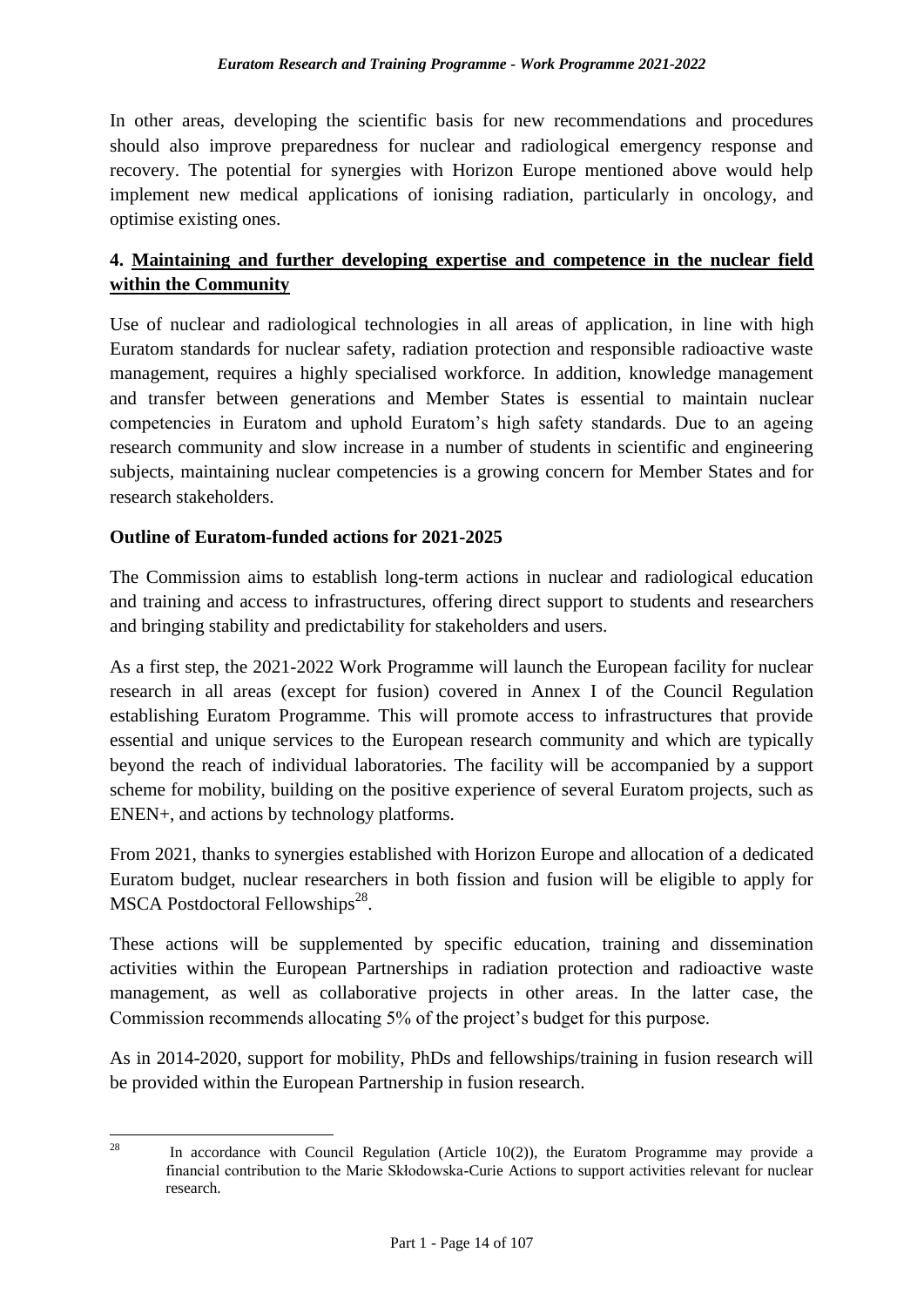#### **Expected impact of research funded during 2021-2025**

Euratom actions should improve specialised education and training by providing mobility and access to state-of-the-art nuclear research infrastructure. Detailed insights into the evolution of human resources in the nuclear field in terms of supply (academia) and demand (NPP operators, TSOs, regulators, medical and other non-power applications) will enable better coordination of nuclear education and training. This is of particular benefit to smaller Member States, which can take advantage of economies of scale afforded by the Europe-wide pooling effect.

#### **5. Development of fusion energy**

Fusion energy represents a possible long-term option for large-scale, low-carbon electricity production, which could help address a growing energy demand towards the end of this century. Before deployment of fusion power plants, fusion research will enable Europe to create high-tech innovations and, with them, a more competitive high-tech industry.

Fusion research also pushes many of the cutting-edge technologies to new limits<sup>29</sup> and, in many cases<sup>30</sup>, innovative solutions to challenging problems have found applications beyond the bounds of fusion research. The European research roadmap to the realisation of fusion energy<sup>31</sup> envisages electricity generation from this new low-emission source of energy within the 2050 timeframe. At this point, a full evaluation of the commercialisation of fusion may be possible.

#### **Outline of Euratom-funded actions for 2021-2025**

During 2021-2025, the co-funded European Partnership in fusion will build on the progress made by the EUROfusion consortium. It will focus further on helping to ensure that ITER enters successfully into operation and, working hand in hand with industry, step up efforts to design a fusion power plant.

In addition, the Partnership will work with the Italian Divertor Test Tokamak and the IFMIF/DONES fusion materials test projects to deliver important design and materials data. At this stage, further development and optimisation of the 'stellarator' concept will play an important role as an alternative to the 'tokamak' concept. To ensure that there are no further gaps in fusion infrastructures, a 'Facilities Review' will be carried out in 2023.

Education and training will remain an important element of the Partnership, which will set ambitious targets for the training of scientists and engineers, addressing issues of excellence. To enhance the added value that fusion research may provide to the economy and society, the current technology transfer programme will be continued and expanded to complement

<sup>29</sup> <sup>29</sup> The development of low and high temperature Superconducting magnets thereby increasing magnetic fields to beyond 20 Tesla

<sup>&</sup>lt;sup>30</sup> Low temperature superconducting technology has been used in Nuclear Magnetic Resonance spectroscopy instruments creating European world market leadership in this sector.

<sup>&</sup>lt;sup>31</sup> <https://www.euro-fusion.org/eurofusion/roadmap/>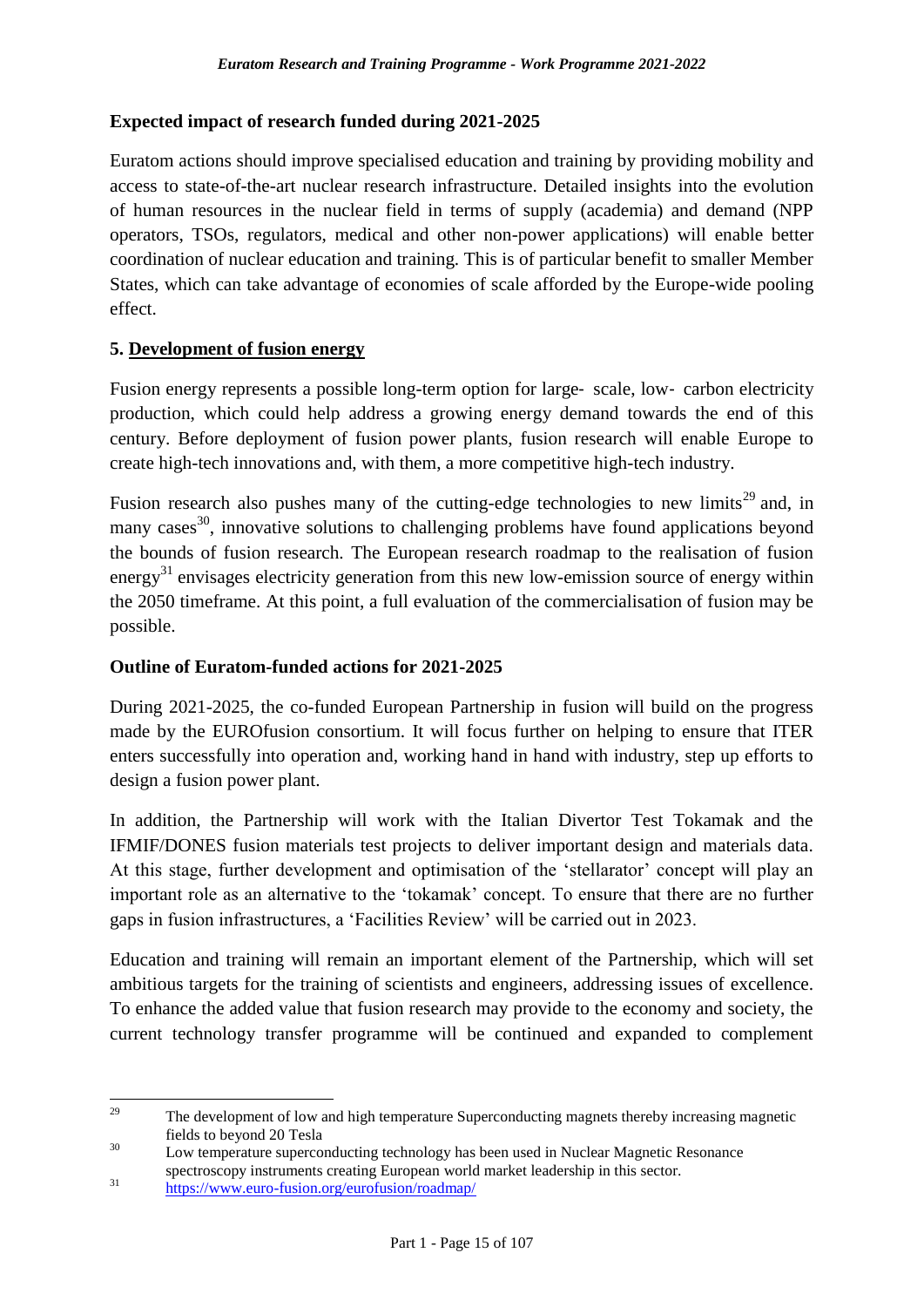similar national activities. It will also link to technology transfer networks in the framework of the EIROforum initiative $^{32}$ .

#### **Expected impact of research funded during 2021-2025**

In fusion research, the Programme can be expected to have a significant impact. The obvious main priority will be supporting the successful entry into operation of ITER, expected at the end of 2025, by addressing ITER's specific needs. This will be done by, for example, providing solutions for the control mechanisms required for optimal plasma performance and delivering diagnostics and heating systems.

In addition, one of the most important elements will be the supply of experienced scientists and engineers and the training of the next ITER generation. To achieve this, and to make use of experience from ITER in the European fusion programme and the design of DEMO, the Programme will have to become more integrated and coordinated between the main stakeholders, namely the Commission, the European Joint Undertaking 'Fusion for Energy' and the European research community represented by the EUROfusion consortium.

Beyond this main priority of ITER, the Programme is also expected to have an impact on many other areas of fusion development. A significant risk of delays in fusion energy production comes from the licensing of nuclear and radiological facilities. Although ITER has been measured against the traditional nuclear power plant codes, it is clear from the assessment that many technological differences exist that have to be taken duly into account in the context of regulation, standards and licensing requirements, while maintaining high safety standards.

Addressing this topic at the start of DEMO's conceptual design activities should mitigate this risk and remove a significant barrier to the timely demonstration of electricity from fusion energy. Tritium management is also an integral element of this assessment, with the conclusions from the proposed activities feeding directly into the definition of the regulatory and licensing requirements for a fusion power plant.

Another barrier that must be addressed to accelerate the realisation of fusion energy is the provision of fusion-related materials data. This requires that a specific facility for irradiating fusion materials is available. The Programme's support for the definition and design of such a facility will help to achieve this aim.

This, in turn, will provide the necessary materials data for a construction decision on DEMO, to be taken within the timeline envisaged in the European research roadmap to the realisation of fusion energy. As with the support for ITER, this also depends on the successful prototyping of the accelerator under the 'Broader Approach' activities in Japan, which this Programme will also underpin.

Finally, looking beyond ITER, the Programme will advance on the conceptual design of a demonstration fusion power plant that will produce, for the first time, electricity for the grid.

 $32$ <sup>32</sup> <https://www.eiroforum.org/wp-content/uploads/brochure-eiroforum-imktt.pdf>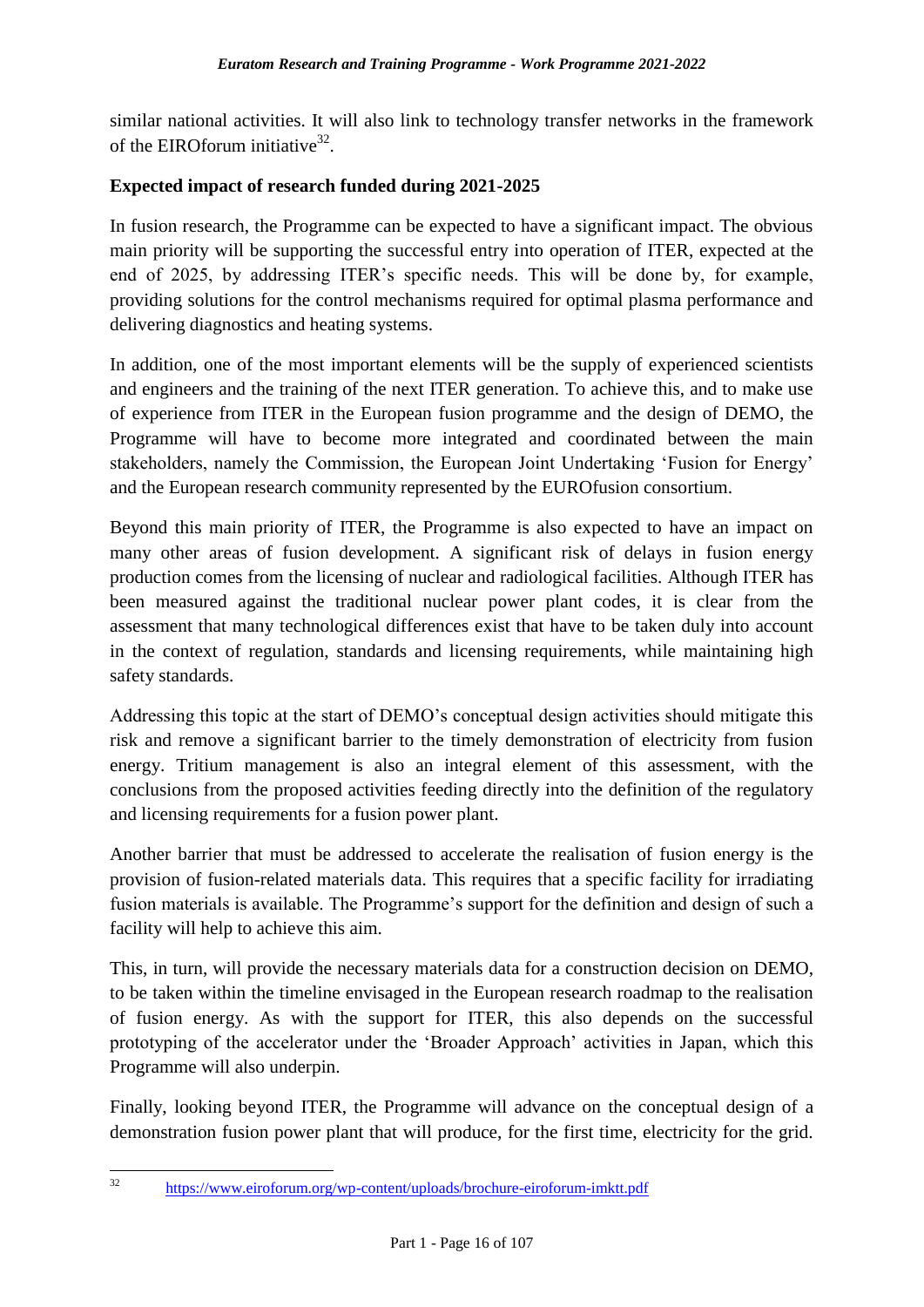All the main design integration issues, such as a stable power plasma scenario, power exhaust, closed fuel cycles and balance of plant, will be addressed in order for the engineering design activities to proceed in subsequent Euratom programmes.

#### **6. Role of the Joint Research Centre**

Achieving the Euratom Programme's objectives requires synergies between indirect actions and direct actions managed by the Commission's Joint Research Centre (JRC). The JRC also plays an important role in knowledge management including the results of Euratom-funded collaborative projects.

Where appropriate, the Commission recommends the inclusion of the JRC in bidding consortia for Euratom calls for proposals. The JRC may participate in the preparation and submission of proposals; when participating in such consortia, the JRC will not receive funding from indirect actions but will bear its own staff and research infrastructure operational costs.

For bidding consortia, the JRC offers (contact: JRC-EURATOM-IA@ec.europa.eu) its expertise, capacities and infrastructure free of charge in key areas of fission and radiation protection research and education and training. The JRC's facilities and expertise are listed in General Annex H of this Work Programme.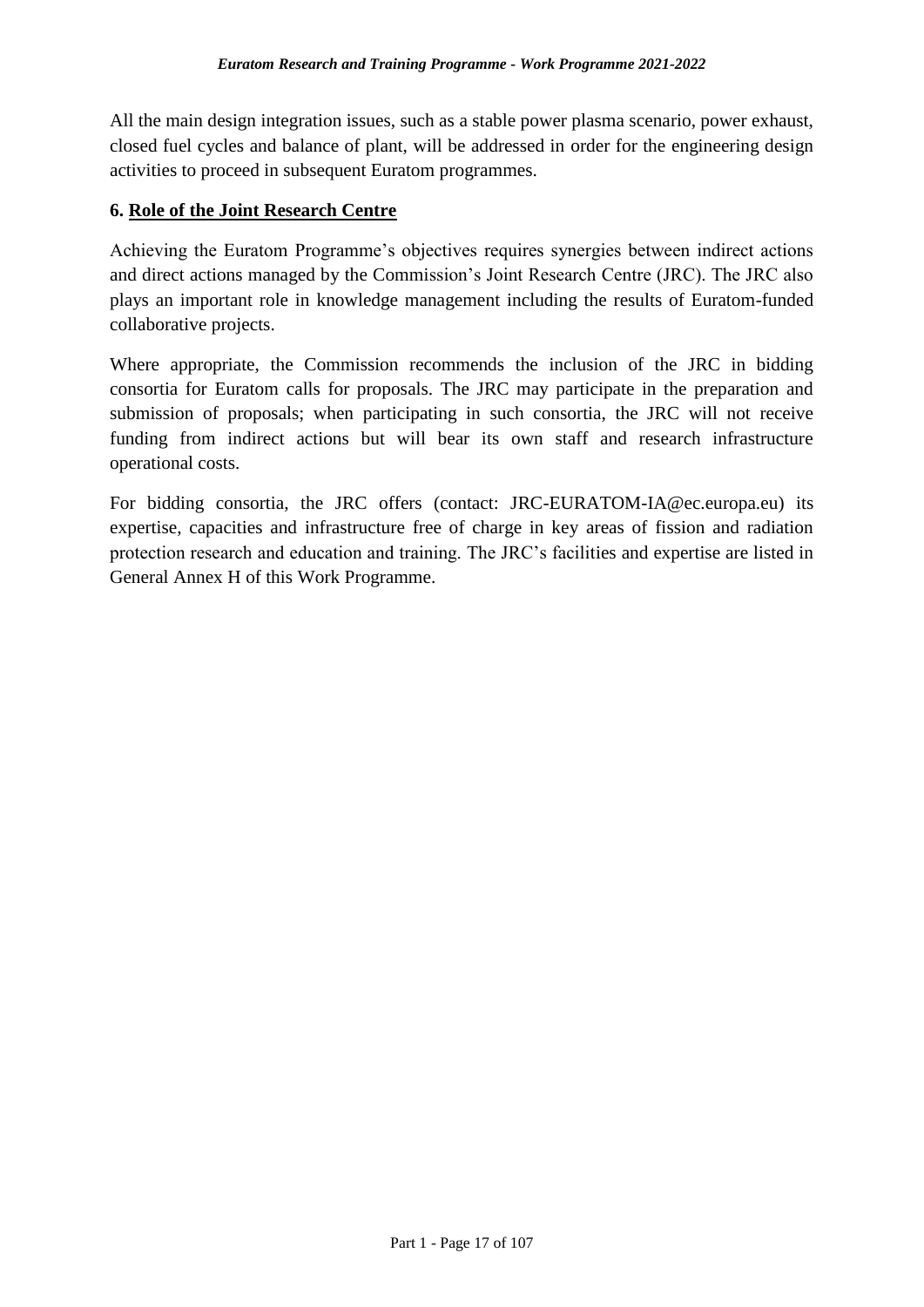## <span id="page-21-0"></span>**Call - Nuclear Research and Training**

#### *HORIZON-EURATOM-2021-NRT-01*

#### <span id="page-21-1"></span>**Conditions for the Call**

Indicative budget(s)<sup>33</sup>

| Topics <sup>34</sup>               | Type of Action           |       | <b>Budgets</b><br>(EUR<br>million) | Expected<br>EU<br>contribution       | Number<br>of<br>projects    |
|------------------------------------|--------------------------|-------|------------------------------------|--------------------------------------|-----------------------------|
|                                    |                          | 2021  | 2022                               | per project<br>(EUR<br>million) $35$ | expected<br>to be<br>funded |
|                                    | Opening: 01 Jul 2021     |       |                                    |                                      |                             |
|                                    | Deadline(s): 07 Oct 2021 |       |                                    |                                      |                             |
| HORIZON-EURATOM-<br>2021-NRT-01-01 | <b>EURATOM-RIA</b>       | 18.00 |                                    | Around<br>3.00                       | 6                           |
| HORIZON-EURATOM-<br>2021-NRT-01-02 | <b>EURATOM-RIA</b>       | 10.00 | 3.50                               | Around<br>3.00                       | $\overline{4}$              |
| HORIZON-EURATOM-<br>2021-NRT-01-03 | <b>EURATOM-RIA</b>       | 6.00  |                                    | Around<br>6.00                       | $\mathbf{1}$                |
| HORIZON-EURATOM-<br>2021-NRT-01-04 | EURATOM-RIA              | 1.00  | 7.00                               | Around<br>8.00                       | $\mathbf{1}$                |
| HORIZON-EURATOM-<br>2021-NRT-01-05 | <b>EURATOM-RIA</b>       | 3.00  |                                    | Around<br>3.00                       | $\mathbf{1}$                |
| HORIZON-EURATOM-<br>2021-NRT-01-06 | <b>EURATOM-CSA</b>       |       | 2.50                               | Around<br>2.50                       | 1                           |
| HORIZON-EURATOM-                   | <b>EURATOM-RIA</b>       | 1.00  | 2.00                               | Around                               | $\mathbf{1}$                |

 $33$ <sup>33</sup> The Director-General responsible for the call may decide to open the call up to one month prior to or after the envisaged date(s) of opening. The Director-General responsible may delay the deadline(s) by up to two months. All deadlines are at 17.00.00 Brussels local time. The budget amounts are subject to the availability of the appropriations provided for in the general budget of the Union for years 2021 and 2022. <sup>34</sup> This call cover activities under Work Programme 2021-2022 (all topics except Topic HORIZON-

EURATOM-2021-NRT-01-10) and activities under Work Programme 2021-2025 (Topic HORIZON-EURATOM-2021-NRT-01-10)

<sup>&</sup>lt;sup>35</sup> Nonetheless, this does not preclude submission and selection of a proposal requesting different amounts.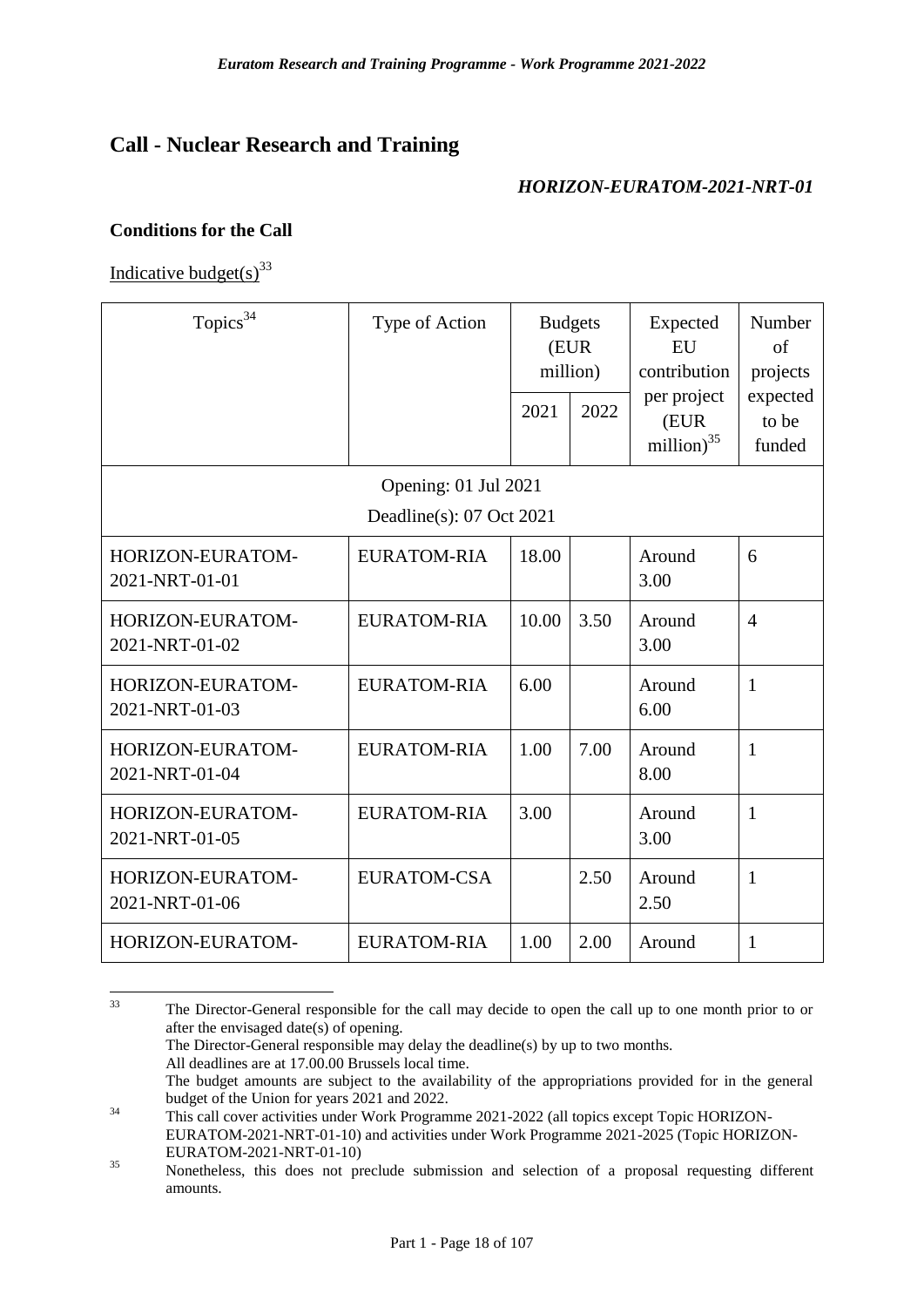| 2021-NRT-01-07                     |                                  |       |       | 3.00                   |              |
|------------------------------------|----------------------------------|-------|-------|------------------------|--------------|
| HORIZON-EURATOM-<br>2021-NRT-01-08 | <b>EURATOM-CSA</b>               | 2.40  | 0.60  | Around<br>3.00         | $\mathbf{1}$ |
| HORIZON-EURATOM-<br>2021-NRT-01-09 | <b>EURATOM-</b><br><b>COFUND</b> |       | 10.00 | Around<br>$30.00^{36}$ | $\mathbf{1}$ |
| HORIZON-EURATOM-<br>2021-NRT-01-10 | <b>EURATOM-RIA</b>               |       | 4.00  | Around<br>4.00         | $\mathbf{1}$ |
| HORIZON-EURATOM-<br>2021-NRT-01-11 | <b>EURATOM-IA</b>                |       | 10.00 | Around<br>2.00         | 5            |
| HORIZON-EURATOM-<br>2021-NRT-01-12 | <b>EURATOM-CSA</b>               |       | 9.00  | Around<br>9.00         | $\mathbf{1}$ |
| HORIZON-EURATOM-<br>2021-NRT-01-13 | EURATOM-CSA                      | 6.00  | 1.00  | Around<br>7.00         | $\mathbf{1}$ |
| HORIZON-EURATOM-<br>2021-NRT-01-14 | EURATOM-CSA                      |       | 1.50  | Around<br>1.50         | $\mathbf{1}$ |
| HORIZON-EURATOM-<br>2021-NRT-01-15 | <b>EURATOM-CSA</b>               |       | 0.25  | Around<br>0.25         | $\mathbf{1}$ |
| HORIZON-EURATOM-<br>2021-NRT-01-16 | <b>EURATOM-CSA</b>               |       | 0.60  | Around<br>0.60         | $\mathbf{1}$ |
| Overall indicative budget          |                                  | 47.40 | 51.95 |                        |              |

| General conditions relating to this call            |                                                     |
|-----------------------------------------------------|-----------------------------------------------------|
| Admissibility conditions                            | The conditions are described in General<br>Annex A. |
| Eligibility conditions                              | The conditions are described in General<br>Annex B. |
| Financial and operational capacity and<br>exclusion | The criteria are described in General Annex<br>C.   |
| Award criteria                                      | The criteria are described in General Annex<br>D.   |
| <i>Documents</i>                                    | The documents are described in General              |

<sup>&</sup>lt;u>.</u>  $36$  Total indicative budget to be committed in installments over 2021-2025. From 2022 budget, a budget of 10 million Euro will be committed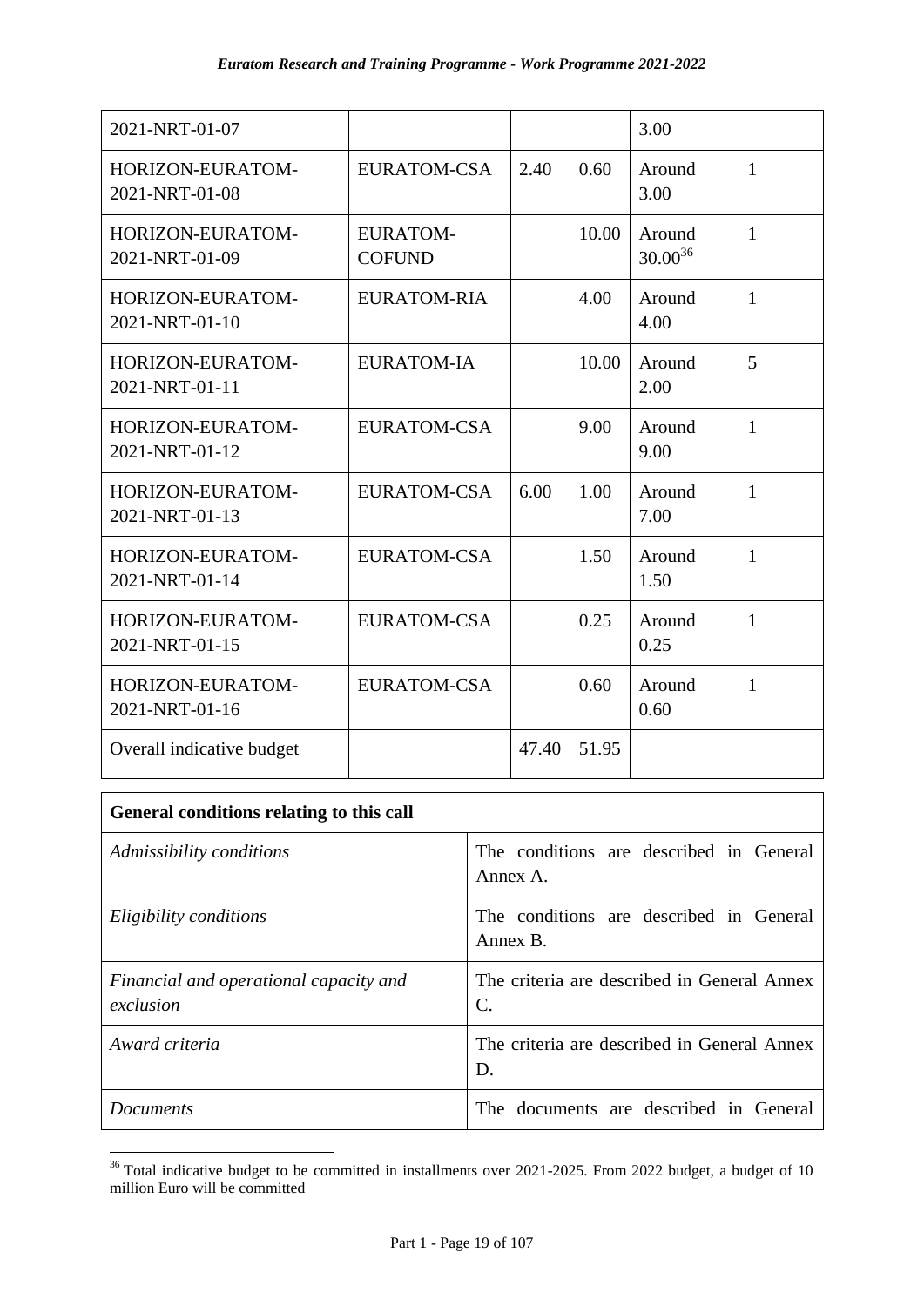|                                                       | Annex E.                                          |
|-------------------------------------------------------|---------------------------------------------------|
| Procedure                                             | The procedure is described in General<br>Annex F. |
| Legal and financial set-up of the Grant<br>Agreements | The rules are described in General Annex G.       |

#### <span id="page-23-0"></span>**Nuclear safety**

Proposals are invited against the following topic(s):

## <span id="page-23-1"></span>**HORIZON-EURATOM-2021-NRT-01-01: Safety of operating nuclear power plants and research reactors**

| <b>Specific conditions</b>                               |                                                                                                                                                                                                                                                                                                                                     |
|----------------------------------------------------------|-------------------------------------------------------------------------------------------------------------------------------------------------------------------------------------------------------------------------------------------------------------------------------------------------------------------------------------|
| <i>Expected EU</i><br>contribution per<br>project        | The Commission estimates that an EU contribution of around EUR<br>million would allow these outcomes to be addressed<br>3.00<br>appropriately. Nonetheless, this does not preclude submission and<br>selection of a proposal requesting different amounts.                                                                          |
| Indicative budget                                        | The total indicative budget for the topic is EUR 18.00 million.                                                                                                                                                                                                                                                                     |
| Type of Action                                           | <b>Research and Innovation Actions</b>                                                                                                                                                                                                                                                                                              |
| Eligibility conditions                                   | The conditions are described in General Annex B. The following<br>exceptions apply:<br>The Joint Research Centre (JRC) may participate as member of the<br>consortium selected for funding.                                                                                                                                         |
| Legal and financial<br>set-up of the Grant<br>Agreements | The rules are described in General Annex G. The following<br>exceptions apply:<br>Beneficiaries may provide financial support to third parties. The<br>maximum amount to be granted to each third party is EUR 60 000.<br>The total financial support provided to third parties must not exceed<br>5% of the total EU contribution. |

#### Expected Outcome:

Project results are expected to contribute to some of the following outcomes:

 Development of know-how and tools for the improvement of safety in relation to the design and safe operation of Nuclear Power Plants (NPPs) and Research Reactors, including resistance against natural and anthropocentric impacts, conditions for longterm operations, enhanced accident tolerant fuels, and preparedness for nuclear and radiological emergency, response and recovery (synergies with the European Partnership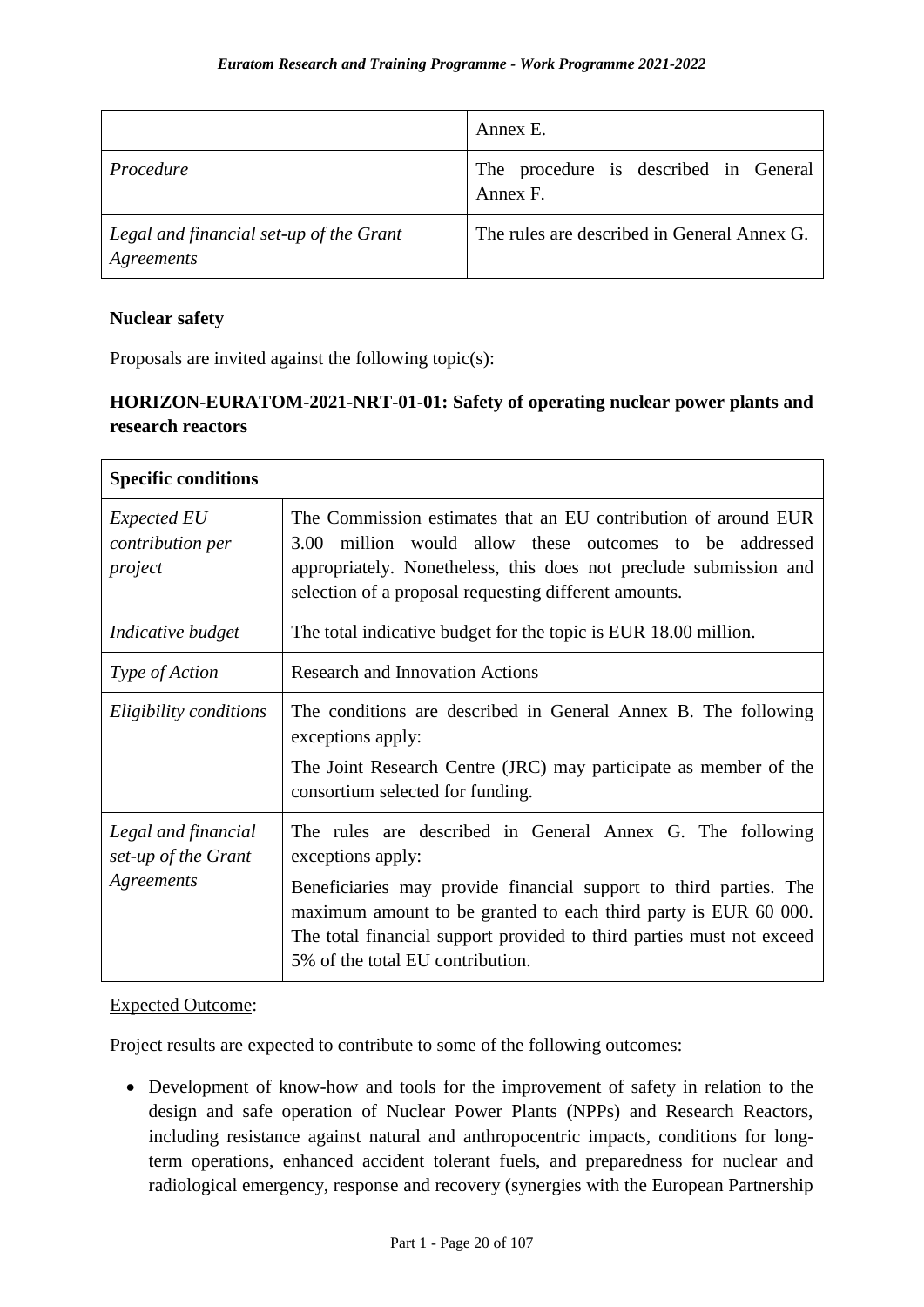for research in radiation protection and detection of ionising radiation (Topic HORIZON-EURATOM-2021-NRT-01-12) should be fostered).

- Development of methods and tools for operational innovation and digital transition (e.g. I&C) and for ensuring availability of systems, structures and components, including fuel assemblies, needed for reliable and safe operation of NPPs.
- Development of methods and tools for maintenance (Non-Destructive Testing, repair, replacement, chemical cleaning), and for monitoring, preventing and mitigating the ageing effects of structural materials and components, for long-term operation, including the use of advanced models based on state-of-the-art computational techniques. Uncertainties assessment will also be included.
- Development of methods and tools for core and plant advanced surveillance, monitoring, diagnostics and prognostics.
- Development of tools and methods for improvement of the capabilities and safety of NPPs in the transition to future low-carbon and smart energy systems, and in flexible operation.
- Development and use of deterministic and risk assessment methods improving safety, reliability and availability of active and passive systems for present reactors, reinforcing NPP safety provisions through a better understanding of some predominant phenomena with the fundamental support of experimentation.
- Update of the Severe Accident Management Guidelines and experimental research on severe accident prevention and mitigation mechanisms (e.g. passive phenomenology) and aiming at "practical" elimination of risks associated with an extended core melt or spent fuel damage for all reactors currently in operation in EU and for reactors to be licensed for design-life extensions, i.e. long-term operation.
- Preparation of recommendations, tools and guidelines for knowledge management to maintain know-how and for implementation of actions dedicated to maximise safetyrelated return from experience.
- Preparation of recommendations for calculations and tests which could be usefully performed on NPPs before decommissioning, and for calculations and tests required to be performed on crucial NPP components after decommissioning in relation to the validation of ageing models.
- Effective promotion of a safety culture, integration of human factor in safety assessment, inclusion of research needs of Member States' nuclear safety regulators, supporting implementation of training requirements of the Nuclear Safety Directive $37$ .

 $37$ 

<sup>37</sup> Council Directive 2009/71/Euratom of 25 June 2009 establishing a Community framework for the nuclear safety of nuclear installations amended by Council Directive 2014/87/Euratom of 8 July 2014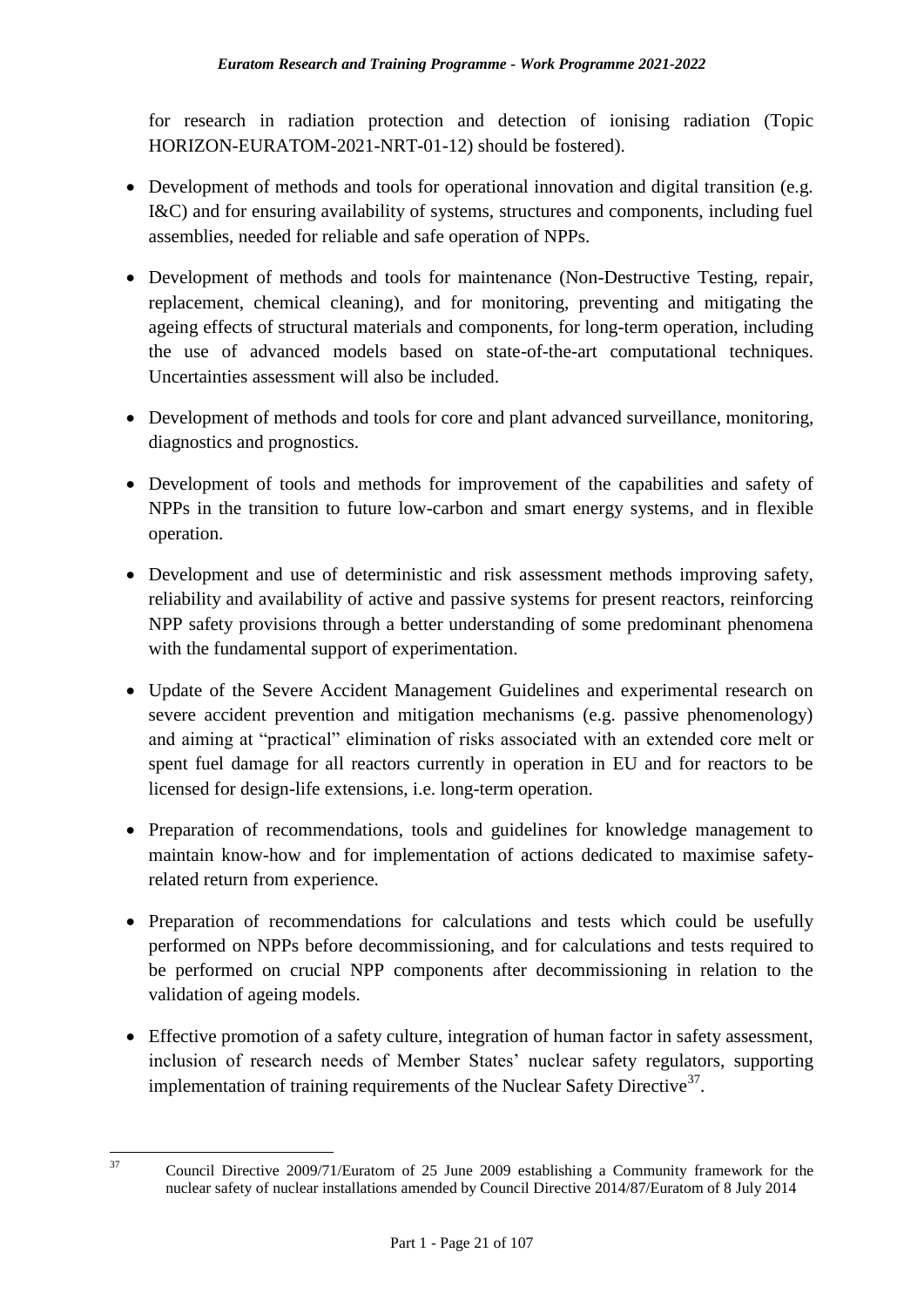Development of nuclear safety culture in publics and authorities other than the nuclear safety regulators.

#### Scope:

To achieve the general objectives of the Programme<sup>38</sup>, the proposed research should aim at developing knowledge, tools and guidelines supporting safe operation of existing nuclear power plants and research reactors, including long-term operation and management of fuel with increased nuclear fuel burnup and enrichment, and allowing for knowledge-based decisions by operators and regulators. Advanced safety systems for existing Generation II and III nuclear plants could also be included in research proposals, especially with new build.

Research could include safe and trusted AI-enabled core monitoring/diagnostics, integrity assessments of systems, structures and components, in-service inspection and qualification, definition of updated integrity requirements, load quantification, evaluation of ageing and reliability of components of different systems. It could also address different types of materials such as metals, non-metallic, concrete, composites or polymers, ceramic and fuels, using suitable tools and models, digital transition, long-term operation and other innovations e.g. Accident Tolerant Fuel (ATF).

Activities could include the development and use of models and codes for probabilistic safety assessments (PSA) and deterministic safety assessments (DSA) of plant safety-related transients, use of advanced integrated safety methodologies (including better simulation methods and consideration of ageing effects), assessment of operational margins and upgraded reactor safety systems (increased diversification and robustness), criticality studies as well as seismic, flooding and fire propagation modelling. Use of PSA techniques in periodic safety review (PSR) of nuclear power plants, for prioritisation of the improvement actions for each one of the 16 safety factors, as provided in IAEA specific safety guide for periodic safety review for nuclear power plants  $(SSG-25)^{39}$ .

Specific attention could be paid to solutions taking into account external hazards linked to most recent climate projections. Another important aspect is integration of human factor (cultural, behavioural and organisational aspects) and safety culture-related issues in safety assessment.

Proposed research could also address challenges for mitigating severe accidents, which are related to in-vessel and ex-vessel corium/debris coolability and interactions, containment behaviour including hydrogen explosion risks, evaluation of the source term for any potential radioactive releases, potential impact on the environment and evaluation of scenarios should a severe accident occur, emergency preparedness and response, development and use of

<sup>38</sup> <sup>38</sup> Art. 3(1) of the Council Regulation: *The general objective of the Euratom Programme is to pursue nuclear research and training activities, with an emphasis on the continuous improvement of nuclear safety, security and radiation protection, as well as to complement the achievement of Horizon Europe's objectives inter alia in the context of the energy transition.*

<sup>&</sup>lt;sup>39</sup> For details see<https://www.iaea.org/publications/8911/periodic-safety-review-for-nuclear-power-plants>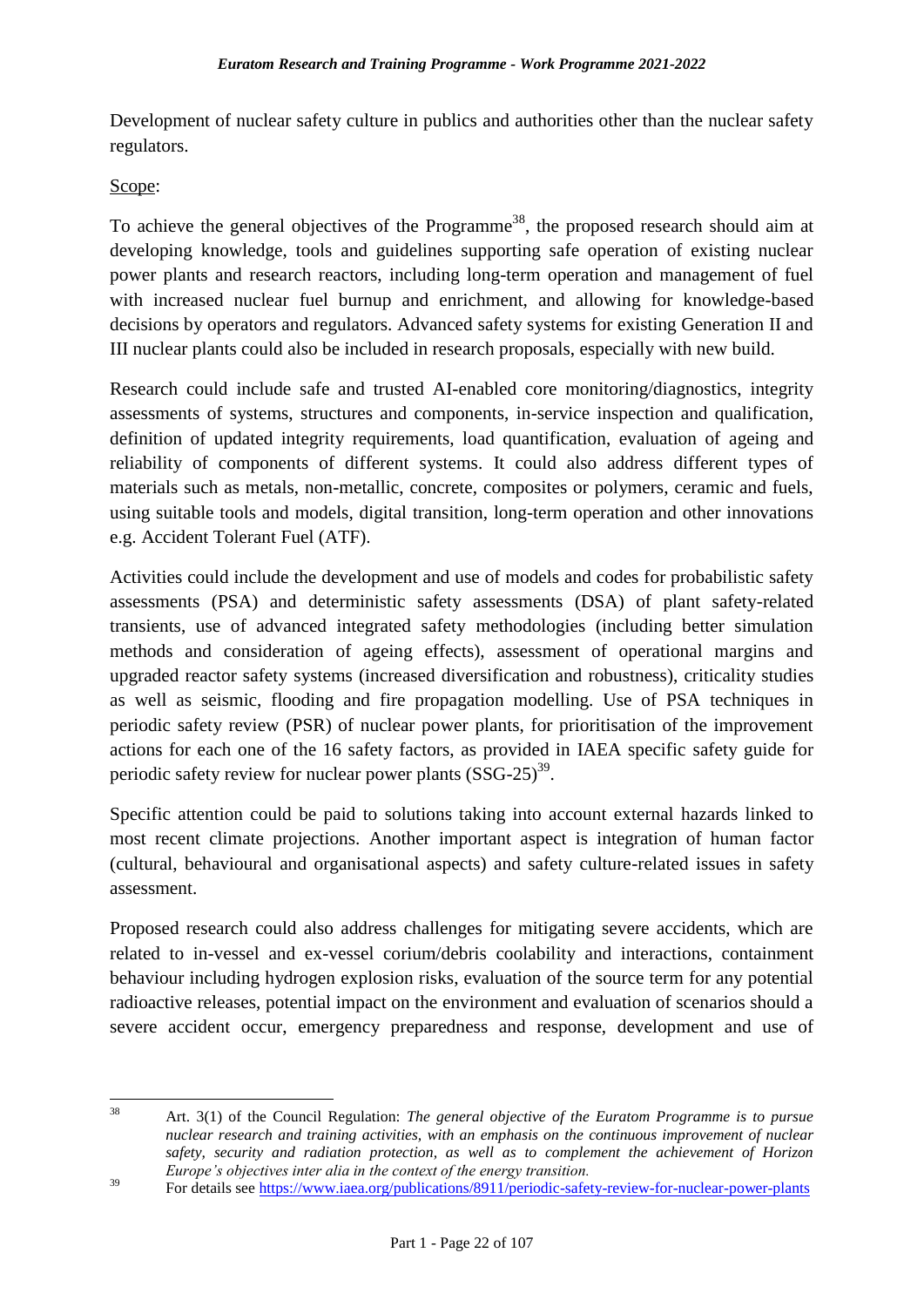computational techniques based on big data and artificial intelligence to perform sensitivity and uncertainty analyses.

The Commission would also invite consortia to propose innovative solutions and research approaches other than those listed above in order to deliver the expected outcomes.

Due to the scope of this topic, international cooperation is encouraged, in particular to avoid any duplication of the work conducted in other fora.

Where appropriate, the Commission recommends that consortia make use of the services of the Joint Research Centre (JRC). The JRC may participate in the preparation and submission of the proposal. The JRC would bear the operational costs for its staff and research infrastructure. The JRC facilities and expertise are listed in General Annex H of this Work Programme.

#### <span id="page-26-0"></span>**HORIZON-EURATOM-2021-NRT-01-02: Safety of advanced and innovative nuclear designs and fuels**

| <b>Specific conditions</b>                               |                                                                                                                                                                                                                                                                                                                                     |
|----------------------------------------------------------|-------------------------------------------------------------------------------------------------------------------------------------------------------------------------------------------------------------------------------------------------------------------------------------------------------------------------------------|
| <i>Expected EU</i><br>contribution per<br>project        | The Commission estimates that an EU contribution of around EUR<br>million would allow these outcomes to be addressed<br>3.00<br>appropriately. Nonetheless, this does not preclude submission and<br>selection of a proposal requesting different amounts.                                                                          |
| Indicative budget                                        | The total indicative budget for the topic is EUR 13.50 million.                                                                                                                                                                                                                                                                     |
| Type of Action                                           | <b>Research and Innovation Actions</b>                                                                                                                                                                                                                                                                                              |
| Eligibility conditions                                   | The conditions are described in General Annex B. The following<br>exceptions apply:<br>The Joint Research Centre (JRC) may participate as member of the<br>consortium selected for funding.                                                                                                                                         |
| Legal and financial<br>set-up of the Grant<br>Agreements | The rules are described in General Annex G. The following<br>exceptions apply:<br>Beneficiaries may provide financial support to third parties. The<br>maximum amount to be granted to each third party is EUR 60 000.<br>The total financial support provided to third parties must not exceed<br>5% of the total EU contribution. |

#### Expected Outcome:

Project results are expected to contribute to some of the following outcomes:

 Safety assessment of advanced and innovative nuclear concepts, their designs and technologies in relation with the requirements of the nuclear safety directive.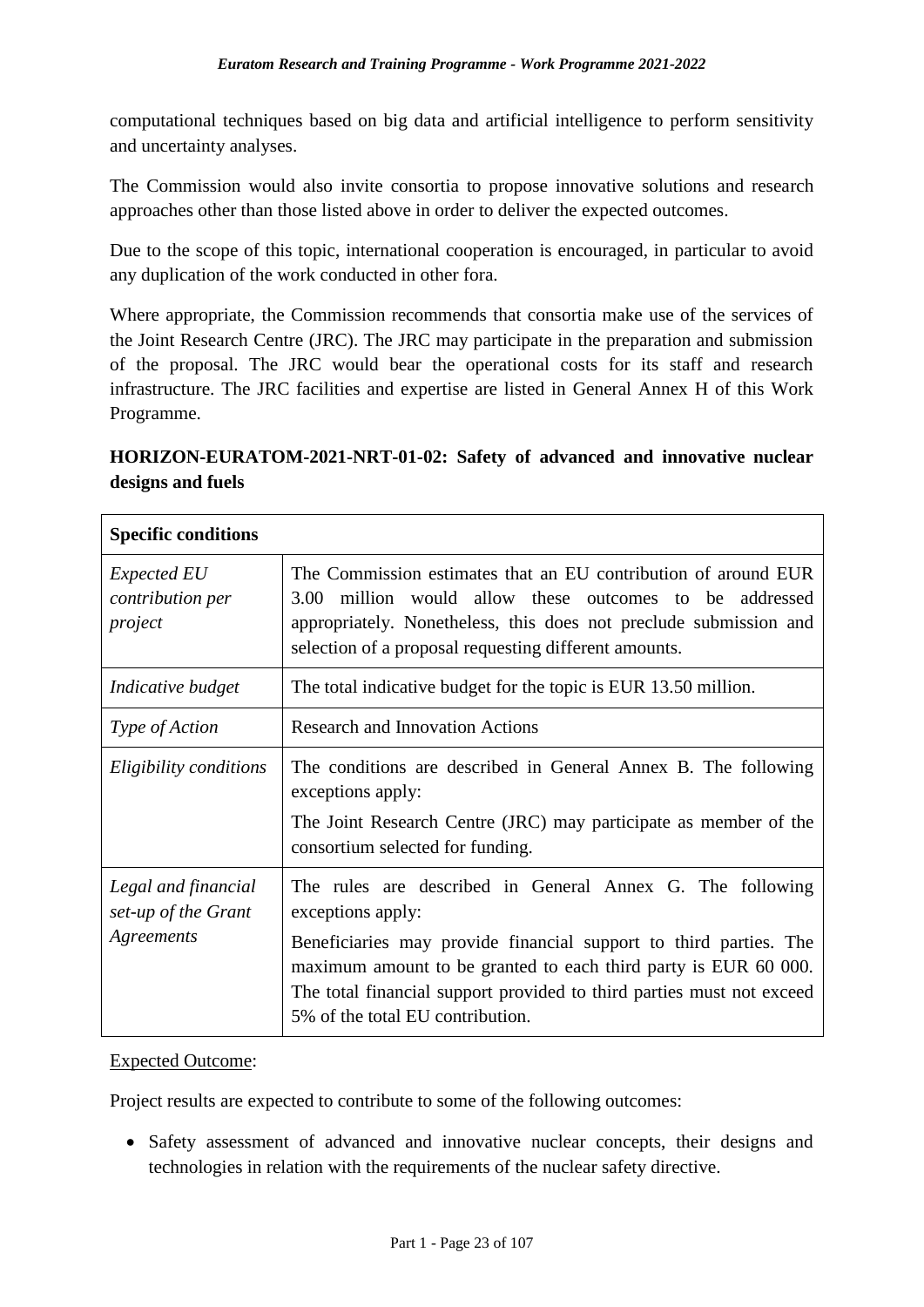- Demonstration of safety performance and reliability of advanced structural materials, and innovative fuels for demonstrators, their monitorability, innovative instrumentation, system integration, component design, balance of plant, for advanced and innovative reactors.
- Development of methods and tools for enhanced modelling assessment, correlations and uncertainties, core and plant advanced surveillance, monitoring, diagnostics and prognostics.
- Demonstration of safety and performance of more innovative fuels such as nitrides and carbides, including recyclability as well as production and out of pile performance together with short term storage safety issues.
- Demonstration of improved safety of advanced and innovative nuclear designs using digital technologies (e.g. machine learning) and advanced computational methods, including advanced component monitoring methods, 3D additive manufacturing, with appropriate validation and benchmarking, and consideration for external hazards, if necessary.
- Recommendations for the assessment and improvement of safety culture, man-machine organisation (MMO) and safe integration of digital technologies.
- Delivery of assessments and tools facilitating the safe, secure and efficient integration of nuclear energy systems into low-carbon and smart energy systems.
- Assessment of social considerations regarding safety of advanced and innovative technologies.

#### Scope:

Proposed research should support the safety assessment and development of advanced and innovative reactor safety designs and technologies for deployment in the medium and long term, including Research Reactors and the Small Modular Reactors (SMRs). Proposed research should develop design with intrinsic safety features, integrated in a competitive plant design also improving non-proliferation and safeguards, reducing waste generation and improving safety, energy security and improved economics.

R&D should support advanced and innovative concepts to improve long-term operation by design, safety by design, possibly with a high level of passive safety systems, safe and trusted AI-enabled core monitoring/diagnostics, innovative manufacturing of components, components including joining or welding or welding-less techniques, fuels and reactivity control, reducing the need for maintenance and enhancing the economics. In addition, advanced primary and secondary cooling systems could be further developed to minimise waste generation and environmental impacts and ensure that future designs are resilient to abnormal conditions, events like natural hazards, including through more flexibility and higher reliability during and immediately after these external extreme events such as flooding, storms, droughts etc.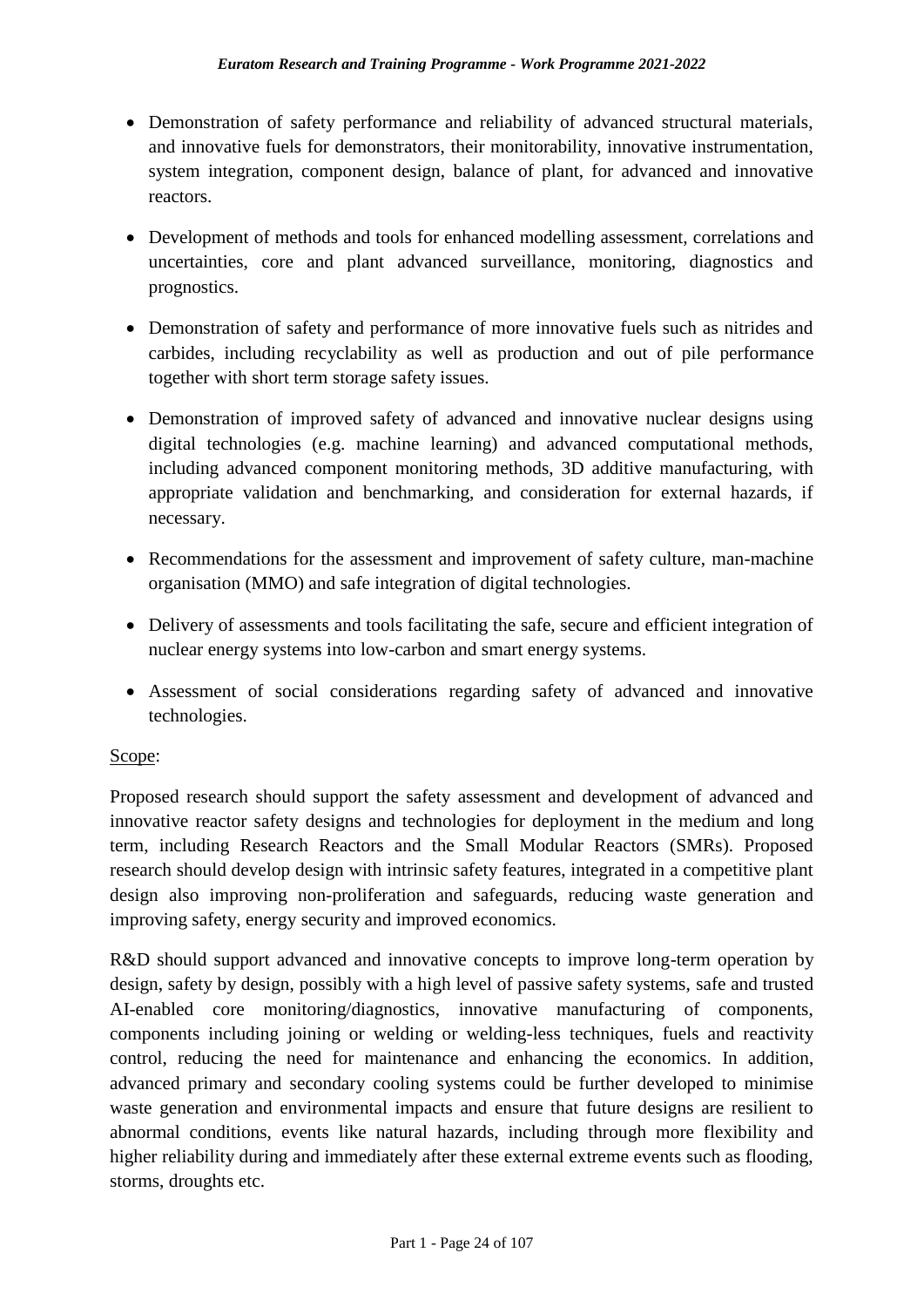Digital modelling of NPPs could be developed for all stages of reactor development and deployment, including design, operation and maintenance. Research could enable the development of multi-scale and multi-physics numerical models for the major structures, systems and components e.g. reactor cores or steam generators, both in terms of instantaneous behaviour and (long-term) ageing, including fuel assemblies.

If the design is at an advanced stage, research on human and organisational factors influencing plant safety and operation could also be included in the proposal, as well as safe integration of digital technologies and safe and optimal plant management.

R&D under this action could have spinoff benefits also for the safety of existing Generation II and III plants, especially with new build. Proposals could also consider cost benefit analysis, optimisation of the safe use of large advanced innovative reactors and SMRs in transition to low carbon and smart energy systems.

Research could assess the flexibility of margins for the safe operation of nuclear reactors to adapt to expected demand, the safe integration of nuclear generation with energy storage options, low-carbon energy carriers, the development of technologies to optimise the safe integration of nuclear plants into future low-carbon and smart grids (including multiple criteria and cost benefit analyses).

Research could also investigate how European citizens perceive the risks, benefits and potentials of advanced and innovative technologies, and the opportunities for their participation in the development of advanced and innovative technologies. The action could support open and participatory approaches to research and innovation in the field of advanced and innovative technologies.

Due to the scope of this topic, international cooperation is encouraged.

Where appropriate, the Commission recommends that consortia make use of the services of the JRC. The JRC may participate in the preparation and submission of the proposal. The JRC would bear the operational costs for its own staff and research infrastructure operational costs. The JRC facilities and expertise are listed in General Annex H of this Work Programme.

## <span id="page-28-0"></span>**HORIZON-EURATOM-2021-NRT-01-03: Multi-recycling of spent nuclear fuel from light water reactors (LWR)**

| <b>Specific conditions</b>                        |                                                                                                                                                                                                                                                         |
|---------------------------------------------------|---------------------------------------------------------------------------------------------------------------------------------------------------------------------------------------------------------------------------------------------------------|
| <i>Expected EU</i><br>contribution per<br>project | The Commission estimates that an EU contribution of around EUR<br>6.00 million would allow these outcomes to be addressed<br>appropriately. Nonetheless, this does not preclude submission and<br>selection of a proposal requesting different amounts. |
| Indicative budget                                 | The total indicative budget for the topic is EUR 6.00 million.                                                                                                                                                                                          |
| <i>Type of Action</i>                             | <b>Research and Innovation Actions</b>                                                                                                                                                                                                                  |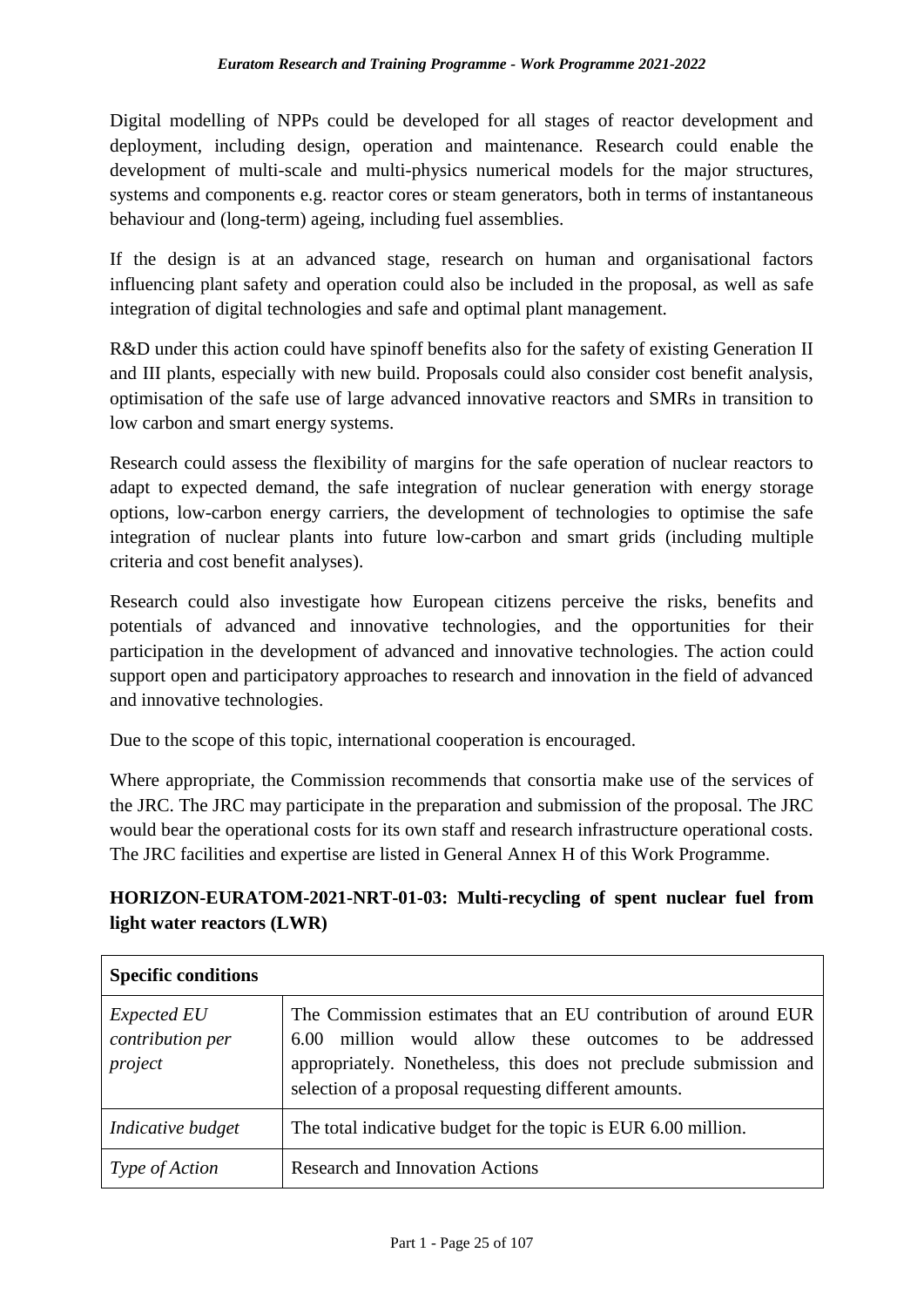| Eligibility conditions                                   | The conditions are described in General Annex B. The following<br>exceptions apply:                                                                                                                                                                                                                                                 |
|----------------------------------------------------------|-------------------------------------------------------------------------------------------------------------------------------------------------------------------------------------------------------------------------------------------------------------------------------------------------------------------------------------|
|                                                          | The Joint Research Centre (JRC) may participate as member of the<br>consortium selected for funding.                                                                                                                                                                                                                                |
| Legal and financial<br>set-up of the Grant<br>Agreements | The rules are described in General Annex G. The following<br>exceptions apply:<br>Beneficiaries may provide financial support to third parties. The<br>maximum amount to be granted to each third party is EUR 60 000.<br>The total financial support provided to third parties must not exceed<br>5% of the total EU contribution. |

#### Expected Outcome:

Project results are expected to contribute to all of the following outcomes:

- Development of strategies for multi-recycling of LWR spent nuclear fuel, closing the MOX fuel cycle, and reducing radiotoxicity of the radioactive waste originating from the LWR nuclear fuel.
- Investigation of recyclability of other elements than uranium and plutonium, as well as innovative fuel types.

#### Scope:

Today, Mixed Oxide (MOX) fuel, manufactured from plutonium and depleted uranium, provides about 5% of the new nuclear fuel used in world, with an even higher proportion in Europe. Spent MOX fuel is several times more radioactive than spent uranium oxide fuel. An alternative approach for multi-recycling of LWR nuclear fuel and closing the MOX fuel cycle would decrease radiotoxicity and the volume of the radioactive waste resulting from spent MOX fuel and improve security of supply.

Management and recycling of spent MOX LWR fuel should be addressed in a coherent analysis of the fuel cycle covering all the LWR and the new spent fuel streams, and in particular by addressing the different potential alternative technologies for the recycling of those fuels, including advanced reactor systems.

Proposed research should advance state-of-the art design and manufacturing of fuel cycles based on spent MOX fuel valorisation, focusing on the development of a strategy for treatment of minor actinides and other non-fissile elements obtained in the fuel re-processing. In the spirit of a circular economy, a strategy of extracting elements with limited supply (e.g. metals of the Platinum Metal Group) has to be investigated in the proposal. The efficiency and selectivity of the processes, and the purity of the recovered elements, will be the crucial criteria for the selection and test of new processes.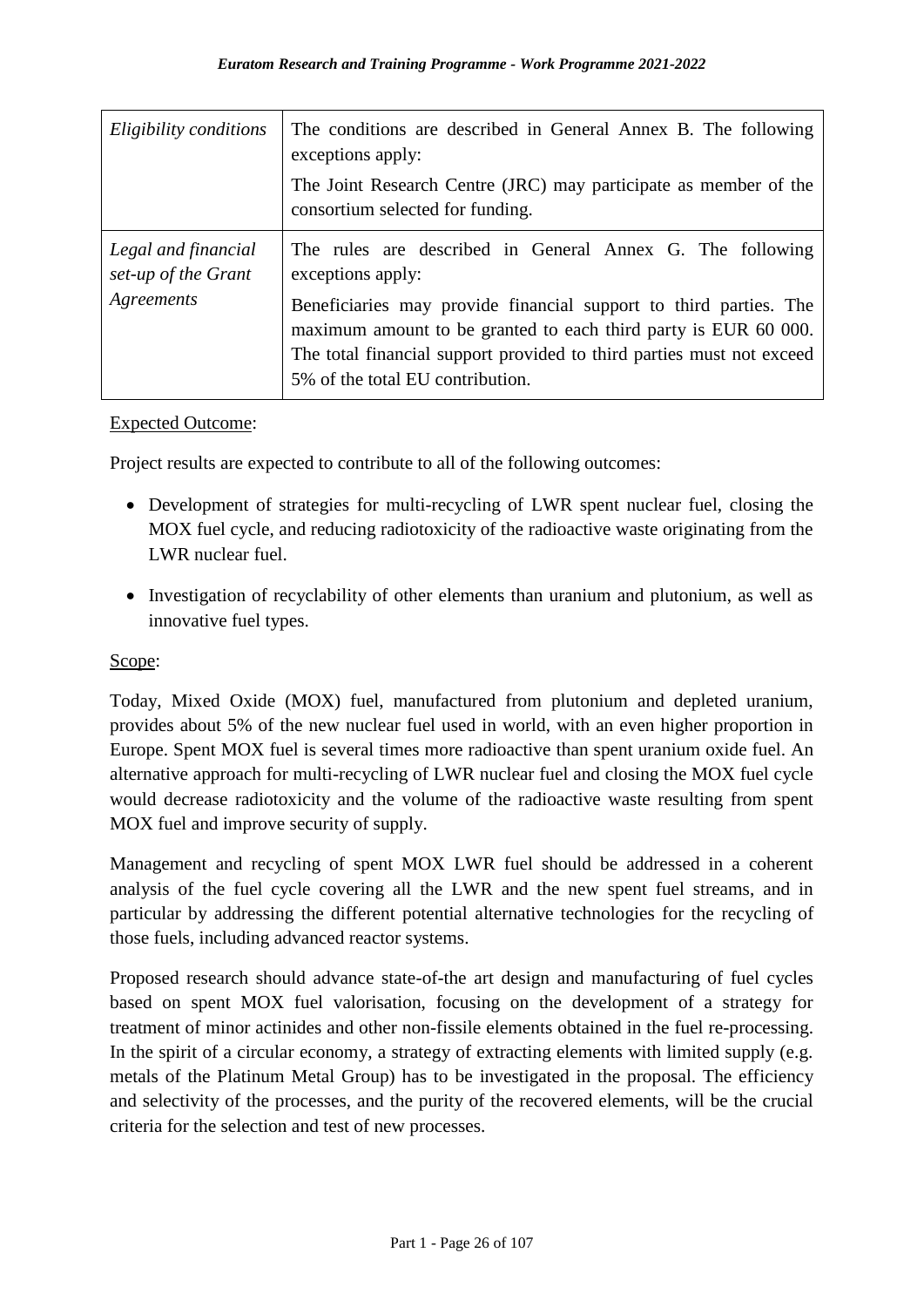The Commission also invites consortia to propose innovative solutions and research approaches other than those listed above in order to deliver the expected outcomes.

Due to the scope of this topic, international cooperation is encouraged.

Where appropriate, the Commission recommends that consortia make use of the services of the JRC. The JRC may participate in the preparation and submission of the proposal. The JRC would bear the operational costs for its own staff and research infrastructure operational costs. The JRC facilities and expertise are listed in General Annex H of this Work Programme.

#### <span id="page-30-0"></span>**HORIZON-EURATOM-2021-NRT-01-04: Advanced structural materials for nuclear applications**

| <b>Specific conditions</b>                               |                                                                                                                                                                                                                                                                                                                                     |
|----------------------------------------------------------|-------------------------------------------------------------------------------------------------------------------------------------------------------------------------------------------------------------------------------------------------------------------------------------------------------------------------------------|
| <i>Expected EU</i><br>contribution per<br>project        | The Commission estimates that an EU contribution of around EUR<br>million would allow these outcomes to be addressed<br>8.00<br>appropriately. Nonetheless, this does not preclude submission and<br>selection of a proposal requesting different amounts.                                                                          |
| Indicative budget                                        | The total indicative budget for the topic is EUR 8.00 million.                                                                                                                                                                                                                                                                      |
| Type of Action                                           | <b>Research and Innovation Actions</b>                                                                                                                                                                                                                                                                                              |
| Eligibility conditions                                   | The conditions are described in General Annex B. The following<br>exceptions apply:<br>The Joint Research Centre (JRC) may participate as member of the<br>consortium selected for funding.                                                                                                                                         |
| Legal and financial<br>set-up of the Grant<br>Agreements | The rules are described in General Annex G. The following<br>exceptions apply:<br>Beneficiaries may provide financial support to third parties. The<br>maximum amount to be granted to each third party is EUR 60 000.<br>The total financial support provided to third parties must not exceed<br>5% of the total EU contribution. |

#### Expected Outcome:

Project results are expected to contribute to some of the following outcomes:

- Development and qualification of innovative materials solutions with superior corrosion, temperature and irradiation resistance for the expected operating conditions of advanced fission technologies (including Research Reactors or SMRs).
- Development of solutions for crosscutting aspects of materials for fission and fusion technologies, modelling and reduced activation steel.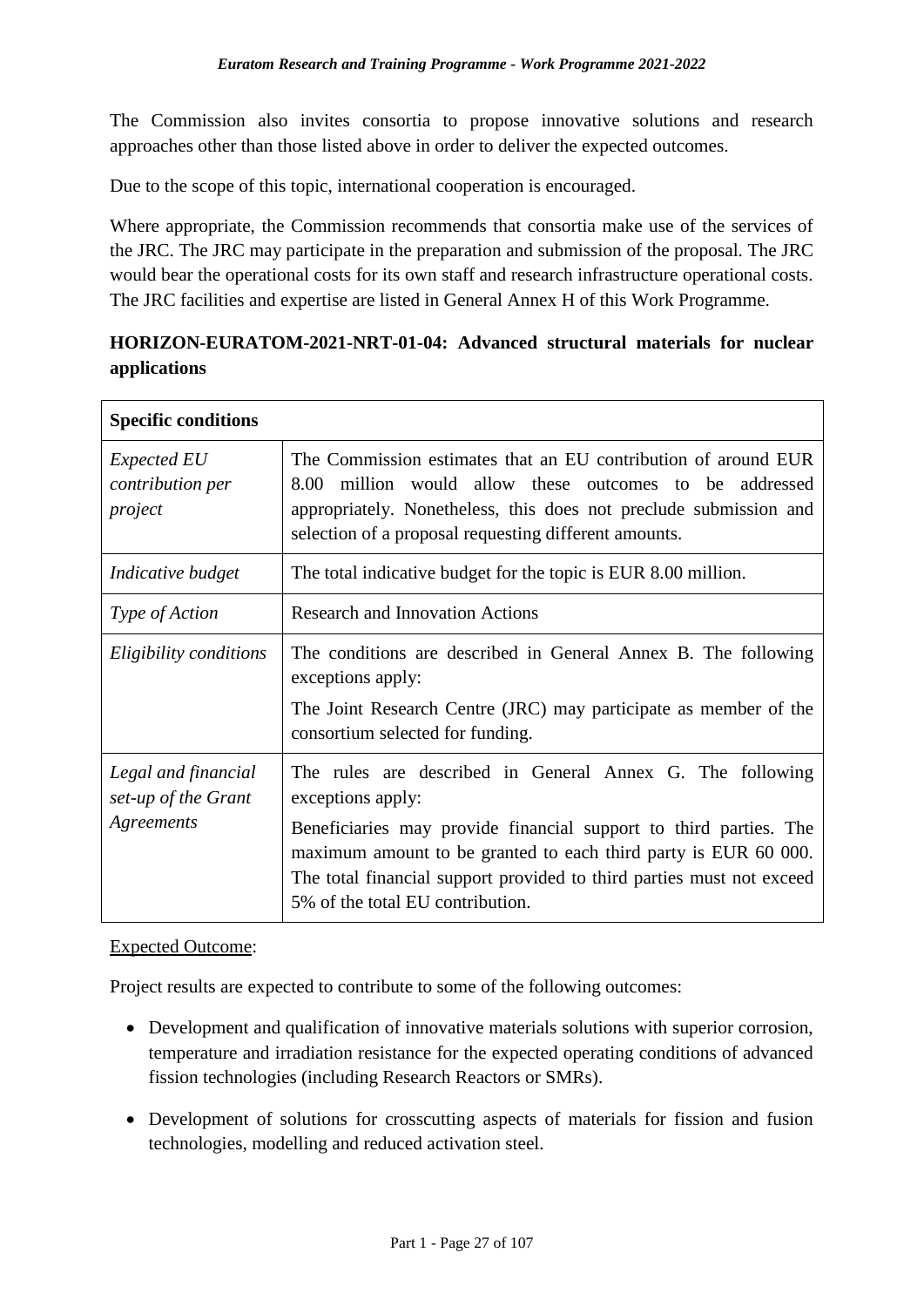Exploration of the potential of advanced nuclear materials solutions (also from new manufacturing technologies covered by actions funded by Horizon Europe) for use in other energy technologies that require exposure to high temperatures, high pressure and corrosive fluids.

#### Scope:

This action<sup>40</sup> will contribute to the development and qualification of advanced nuclear structural materials, such as austenitic, ferritic and martensitic steels, nickel based alloys,  $SiC_f/SiC$  composites and other ceramic materials, refractory alloys and other prospective materials e.g. high-entropy alloys (HEA). The research should also address complex material science approaches (e.g. surface treatment methods).

The proposal should cover aspects of qualification methodology under extreme conditions and test standardisation towards elaboration of relevant codes and design rules. Advanced modelling of properties, microstructure and behaviour of structural materials, especially in view of their optimisation and characterisation of the respective phenomena (e.g. microstructural or microchemical evolution, coolant compatibility models, etc.), including non-destructive material examination for health monitoring purposes, have to be an integral part of the proposal.

Research work should also move beyond state-of-the-art understanding of the ageing processes of materials in nuclear installations e.g. concerning creep, fatigue and thermal ageing or environmental compatibility between coolant (water, gas, heavy liquid metals (HLM) and molten salts) and structural materials, the effect of irradiation on the structural materials, including fuel cladding should be considered. Experimental activities could benefit from the implementation of the 'European Facility in Nuclear Research' (topic HORIZON-EURATOM-2021-NRT-01-12).

It is expected that crosscutting material issues relevant to both fission and fusion technologies<sup>41</sup> will be addressed in the proposal. Proposals should clearly describe the crosscutting scope and resources to be allocated.

Research on advanced nuclear materials pertinent to other energy technologies, such as those involving exposure to high temperatures and corrosive fluids, could be addressed in the proposal as well.

The Commission also invites consortia to propose innovative solutions and research approaches other than those listed above in order to deliver the expected outcomes.

Due to the scope of this topic, international cooperation is encouraged.

Where appropriate, the Commission recommends that consortia make use of the services of the JRC. The JRC may participate in the preparation and submission of the proposal. The JRC

 $40\,$ <sup>40</sup> Funded from fission (75%) and fusion (25%) Euratom budget lines

<sup>41</sup> Issues specific only for fusion materials will be addressed by the European Partnership in fusion research.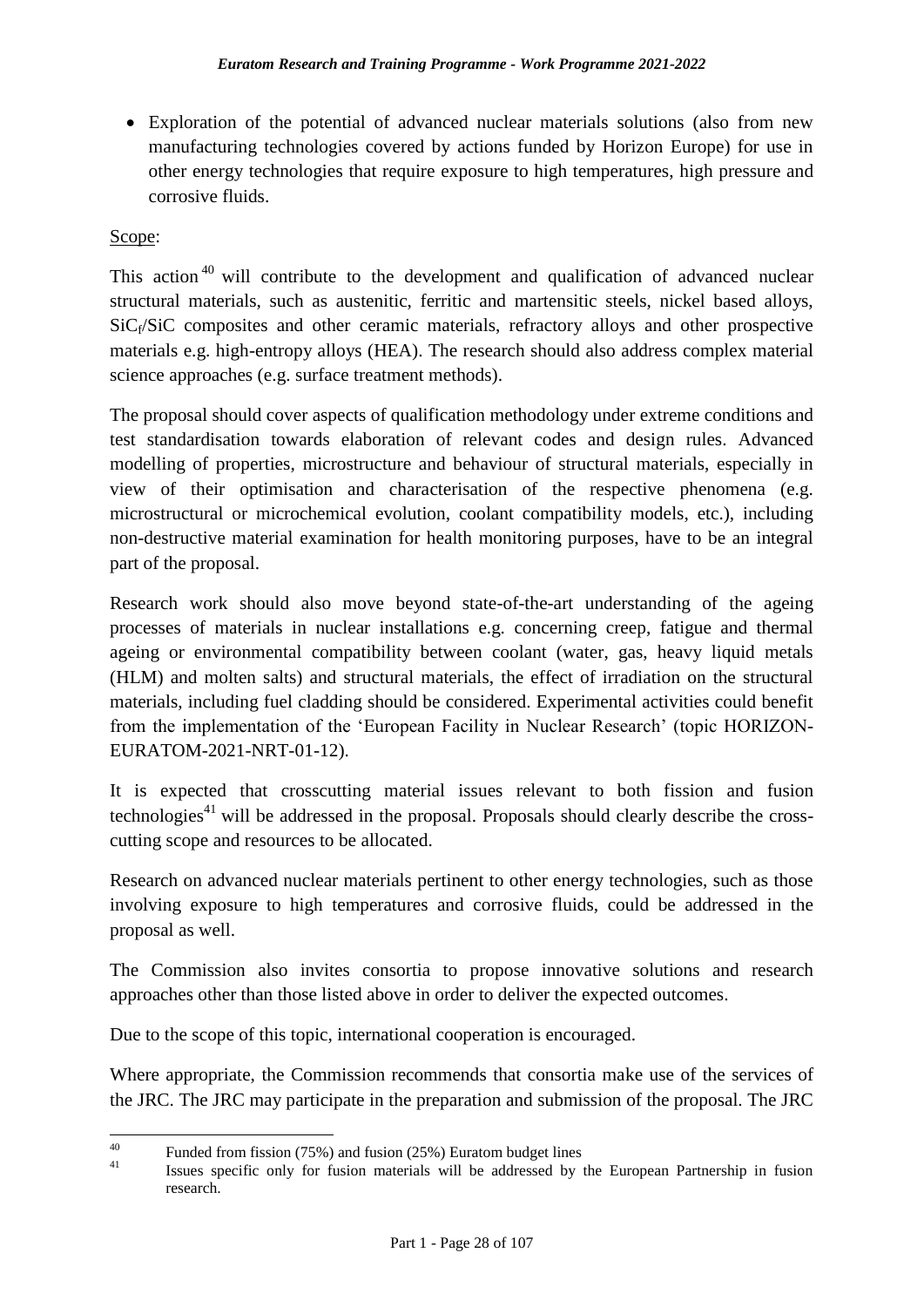would bear the operational costs for its own staff and research infrastructure operational costs. The JRC facilities and expertise are listed in General Annex H of this Work Programme.

| <b>Specific conditions</b>                               |                                                                                                                                                                                                                                                                                                                                     |
|----------------------------------------------------------|-------------------------------------------------------------------------------------------------------------------------------------------------------------------------------------------------------------------------------------------------------------------------------------------------------------------------------------|
| <i>Expected EU</i><br>contribution per<br>project        | The Commission estimates that an EU contribution of around EUR<br>million would allow these outcomes to be addressed<br>3.00<br>appropriately. Nonetheless, this does not preclude submission and<br>selection of a proposal requesting different amounts.                                                                          |
| Indicative budget                                        | The total indicative budget for the topic is EUR 3.00 million.                                                                                                                                                                                                                                                                      |
| <i>Type of Action</i>                                    | <b>Research and Innovation Actions</b>                                                                                                                                                                                                                                                                                              |
| Eligibility conditions                                   | The conditions are described in General Annex B. The following<br>exceptions apply:<br>The Joint Research Centre (JRC) may participate as member of the<br>consortium selected for funding.                                                                                                                                         |
| Legal and financial<br>set-up of the Grant<br>Agreements | The rules are described in General Annex G. The following<br>exceptions apply:<br>Beneficiaries may provide financial support to third parties. The<br>maximum amount to be granted to each third party is EUR 60 000.<br>The total financial support provided to third parties must not exceed<br>5% of the total EU contribution. |

#### <span id="page-32-0"></span>**HORIZON-EURATOM-2021-NRT-01-05: Safety of high temperature reactors**

#### Expected Outcome:

Project results are expected to contribute to all of the following outcomes:

- Validation of safety features of High Temperature Reactors (HTRs) as candidate reactors for cogeneration initiatives for high energy-consuming industries.
- Confirmation, with an early involvement of regulators, if a generic design for HTR can be proposed for licensing and how a licensing process can be launched at the European level.
- Demonstration of the feasibility of coupled nuclear cogeneration technologies and installations at industrial scale.
- Socio-economic evaluation of introducing cogeneration with temperatures relevant to HTR in the industrial landscape of European regions with high energy-consuming industries.

Scope: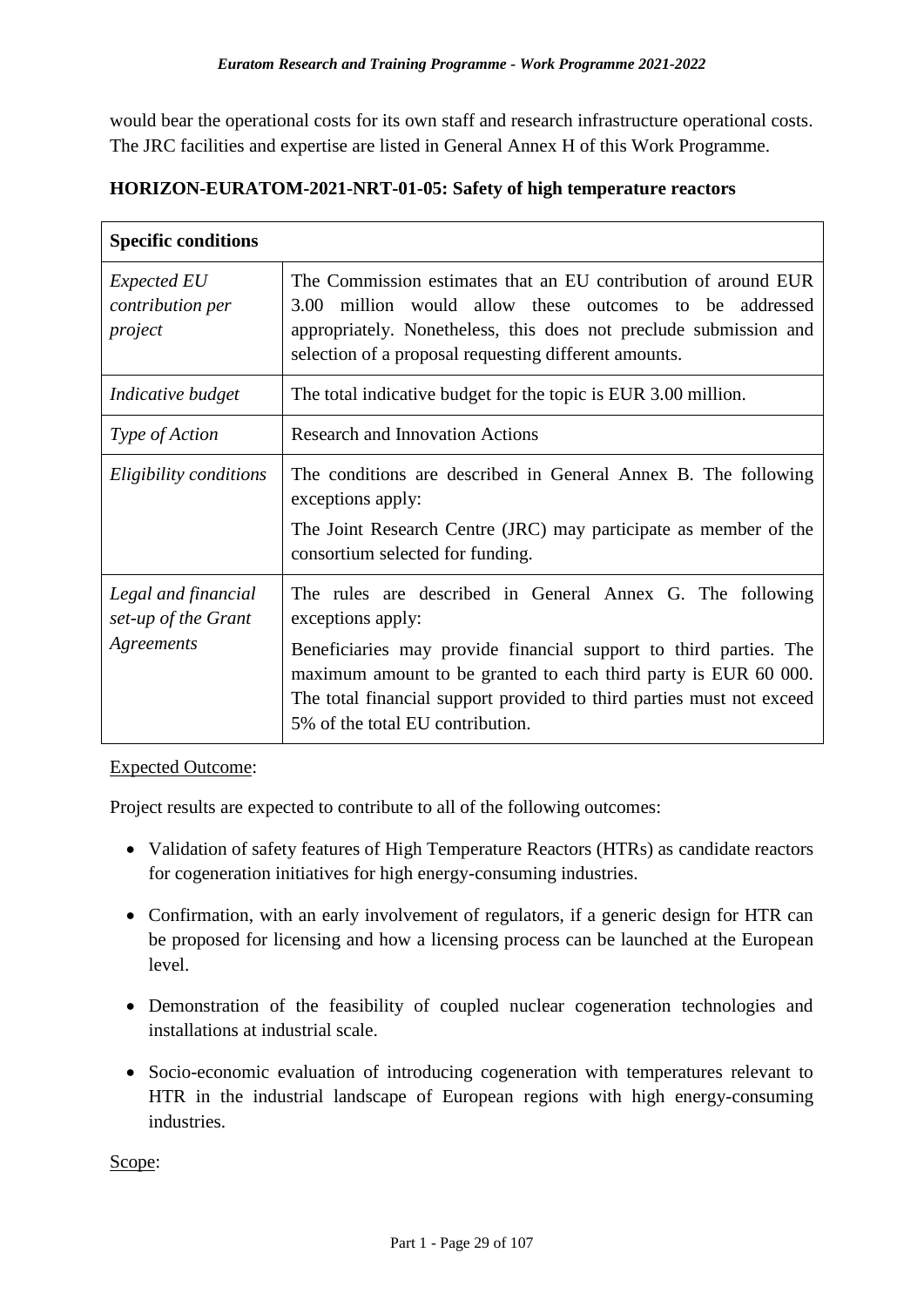Complementing the achievement of Horizon Europe's objectives, inter alia in the context of the energy transition, requires the significant reduction of emissions and decarbonisation of high energy-consuming industries while ensuring the supply of affordable, reliable and lowcarbon energy. For some Member States, nuclear cogeneration technologies could offer potential solutions in this area by directly providing heat and/or hydrogen for different applications.

Today, High Temperature Gas-cooled Reactor (HTGR) designs, using proven technology, would be able to deliver process steam close to 600°C.

The proposed research should validate the safety features of High Temperature Reactors (HTR) for cogeneration initiatives for high energy-consuming industries, provide know-how for standardisation, design tools for different temperature ranges, design the coupling between the power generating plant and associated processing plants, and analyse transients and buffering technologies, and licensing requirements. An updated evaluation of all fuel cycle aspects (front and back ends) with HTR should be provided for the reference design and the innovative concepts.

The proposed action should investigate if a generic design, fulfilling requirements of safety directive, can be proposed for licensing, and how the licensing process can be launched at European level.

The proposed research should capitalise on progress made through current cogeneration research initiatives in the EU, group together relevant stakeholders and establish the necessary technical, regulatory and financial conditions for launching this proposal.

Due to the scope of this topic, international cooperation is encouraged.

Where appropriate, the Commission recommends that consortia make use of the services of the JRC. The JRC may participate in the preparation and submission of the proposal. The JRC would bear the operational costs for its own staff and research infrastructure operational costs. The JRC facilities and expertise are listed in General Annex H of this Work Programme.

#### <span id="page-33-0"></span>**HORIZON-EURATOM-2021-NRT-01-06: Harmonisation of licensing procedures, codes and standards for future fission and fusion plants**

| <b>Specific conditions</b>                        |                                                                                                                                                                                                                                                            |
|---------------------------------------------------|------------------------------------------------------------------------------------------------------------------------------------------------------------------------------------------------------------------------------------------------------------|
| <b>Expected EU</b><br>contribution per<br>project | The Commission estimates that an EU contribution of around EUR<br>million would allow these outcomes to be addressed<br>2.50<br>appropriately. Nonetheless, this does not preclude submission and<br>selection of a proposal requesting different amounts. |
| Indicative budget                                 | The total indicative budget for the topic is EUR 2.50 million.                                                                                                                                                                                             |
| <i>Type of Action</i>                             | <b>Coordination and Support Actions</b>                                                                                                                                                                                                                    |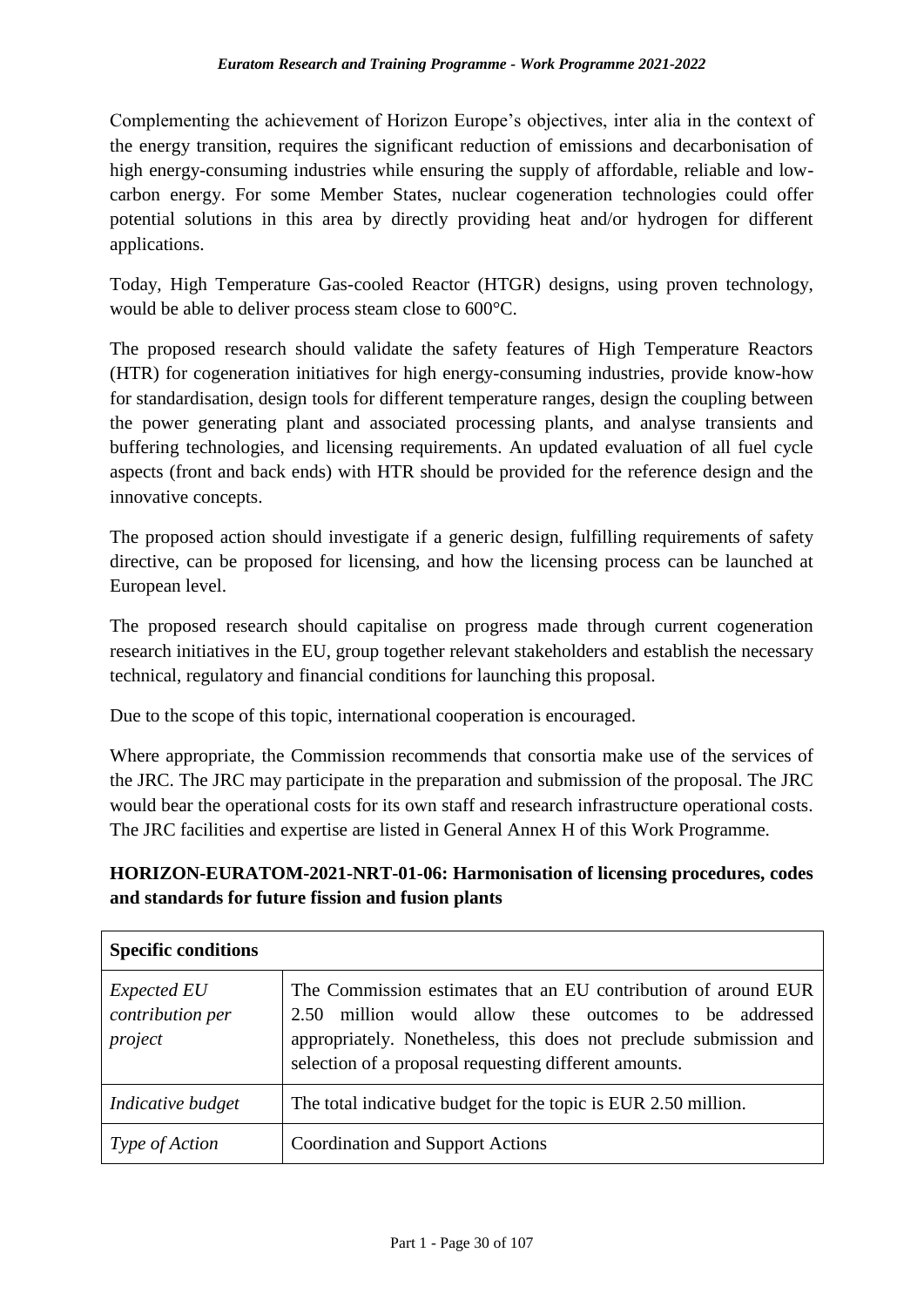| Eligibility conditions                                   | The conditions are described in General Annex B. The following<br>exceptions apply:                                                                                                                                                                                                                                                 |
|----------------------------------------------------------|-------------------------------------------------------------------------------------------------------------------------------------------------------------------------------------------------------------------------------------------------------------------------------------------------------------------------------------|
|                                                          | The Joint Research Centre (JRC) may participate as member of the<br>consortium selected for funding.                                                                                                                                                                                                                                |
| Legal and financial<br>set-up of the Grant<br>Agreements | The rules are described in General Annex G. The following<br>exceptions apply:<br>Beneficiaries may provide financial support to third parties. The<br>maximum amount to be granted to each third party is EUR 60 000.<br>The total financial support provided to third parties must not exceed<br>5% of the total EU contribution. |

#### Expected Outcome:

Project results are expected to contribute to some of the following outcomes:

- Preliminary safety assessments of innovative fission and fusion reactors, aiming at investigating worst hypothetical accident sequences for each specific technology, as well as, wherever appropriate, their related "source terms" to allow a comparison of all fission and fusion technologies' safety levels.
- Provision of a scientific basis and knowledge for an effective harmonisation and standardisation of reactor components assessments, methodologies, codes or standards, for the establishment of transparent and enhanced predictable licensing processes, including new manufacturing technologies, e.g. hot isostatic pressing, additive manufacturing or innovative surface treatments / coatings, meeting the needs and requirements of European nuclear safety regulators, based on pre-normative research and capitalising on progress made by existing research and cooperation initiatives, especially with a view to achieving safe long-term operation by design.
- Investigate the possibility of transferring to the nuclear sector, if applicable and relevant, licensing procedures developed successfully in other industrial sectors for which European and international standardisation frameworks are established.
- Investigate the possibility to consider safe reuse and recycling requirements in the licensing procedures and standards.
- Consolidation of European research capacities for implementing a performance-based regulatory approach, focussing on desired and measurable outcomes.
- Data and results disseminated and reported to Member States' nuclear safety regulators in order to facilitate their early involvement regarding safety verifications and licensing of future fission and fusion installations.

Scope: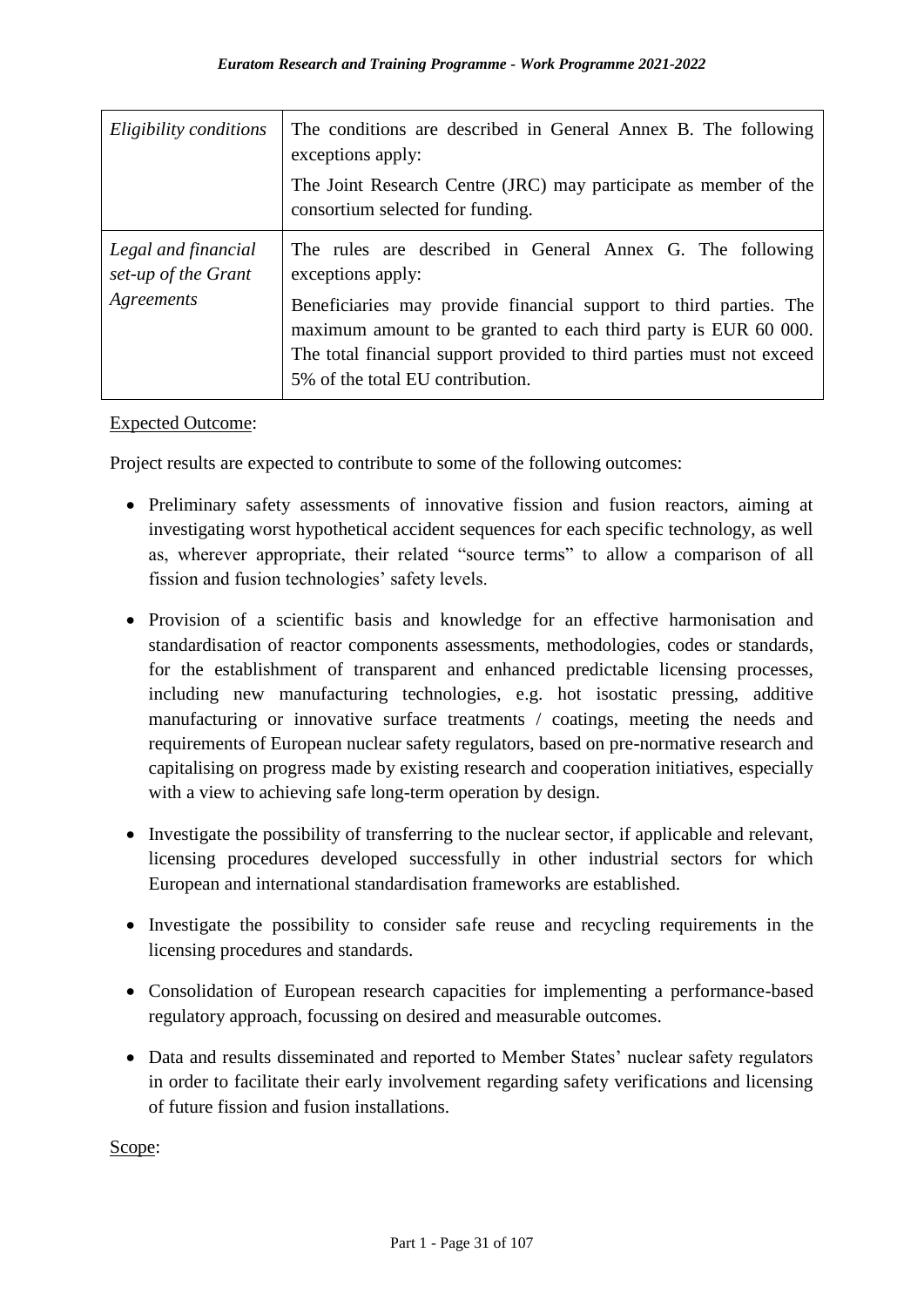The development of innovative technologies and licensing for new installations could be particularly time-consuming and costly if regulators are not involved and if citizens' concerns are not considered at an early stage, adding delays to deployment. The timely involvement of standardisation and design code bodies is equally important, by involving at an early stage the regulators for improving the exchange between researchers, technical safety organisations and regulators. The evolution of the safety regulatory framework fostering an early involvement of independent regulators in the innovation process could accelerate deployment of new technologies, while ensuring the highest safety standards. This change is possible through cooperation between safety regulators, technical safety organisations, research organisations, industry and supply chain actors on qualification, standardisation, verification and validation and licensing. In this framework, The European Nuclear Safety Regulators Group (ENSREG) could, as appropriate, be consulted. Additionally, the action should support the development of methodologies that consider stakeholder involvement, and take due account of the specific social and economic contexts where technologies are developed and operated.

Nuclear regulatory regimes, by evolving from a prescriptive-based approach to a performance-based approach, could ensure compliance with safety objectives for all innovative fission and fusion designs and technologies. Inclusion of fusion, still in the early development stage, is possible thanks to safety demonstrations being carried out for ITER and that are expected to cover all accident scenarios. In addition, top-level safety objectives for ITER are based on international guidelines similar to those adopted by nuclear fission facilities.

In addition to regulatory issues, the approval of innovative designs faces a fundamental dilemma. On one hand, regulatory bodies need a relatively detailed design to start safety assessment and give an early feedback to operators, knowing that the standardisation of component requirements is not sufficient to assess the overall safety of the installation. On the other hand, operators need to optimise their resources on design before having the regulatory bodies' opinion on their safety options. The action should also support R&D to facilitate the elaboration of a more detailed design, at a lower cost. The use of 'numerical twins' of the installation, including the modelling of accident scenarios, is a promising opportunity.

This action<sup>42</sup> should support the development of performance-based licensing methodologies for innovative nuclear fission and also specific methodologies for fusion designs to take into account their distinctive properties, based on their related "source terms" to allow a comparison among safety levels. It should facilitate the establishment of a common understanding on licensing methodologies for advanced technologies between nuclear safety regulators, contributing to harmonisation of licensing methods of future installations. It should also lead to a more transparent and predictable licensing process and more effective regulatory oversight. Additionally, the action should support the development of methodologies that consider stakeholder involvement and take due account of the specific social and economic contexts where technologies are developed and operated.

 $42$ 

Funded from fission  $(50\%)$  and fusion  $(50\%)$  budget lines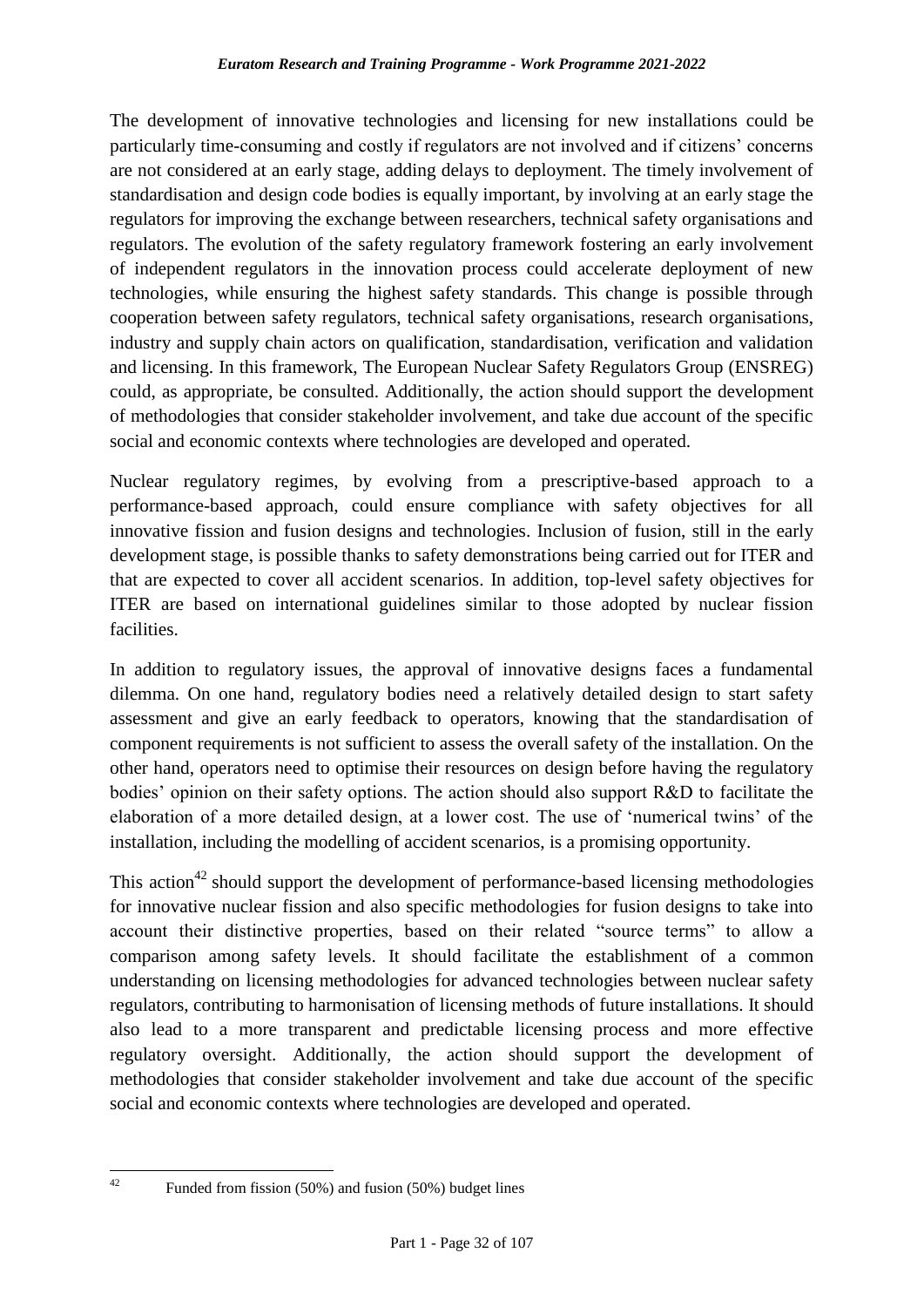Pre-normative research and methodologies for new designs and operating conditions, with emphasis on high temperature and high-irradiation dose by establishing shared codes and standards according to a strategy to progressively enlarge consensus among stakeholders, should be covered. This also includes a digitalisation of nuclear installations, optimisation of supply chains, streamlining design approval and harmonising classification schemes.

The proposed actions should capitalise on progress made by current relevant research and cooperation initiatives in standardisation and nuclear safety, in Euratom and outside, especially considering the conclusions of the EU stress tests. Involvement of regulatory bodies and technical safety organisations should be encouraged and participation of relevant stakeholders from all Member States would be a major advantage. Proposals should demonstrate that research will be carried out in cooperation with and meeting requirements of EU Member States nuclear safety regulators. In this respect, the European Nuclear Safety Regulators Group (ENSREG), as appropriate, should be consulted, to provide guidance on topics relevant to regulatory opinions. As research programmes and safety expertise topics support regulatory opinions, it is also appropriate to consult the Technical Safety Organisations' association (ETSON). Cross-cutting fission-fusion research activities that ensure synergy of research efforts in solving common challenges are encouraged. Research actions for the harmonisation of licensing procedures, codes and standards focused only on future fission or fusion plants could be acceptable, if duly justified.

Due to the scope of this topic, international cooperation is encouraged.

Where appropriate, the Commission recommends that consortia make use of the services of the JRC. The JRC may participate in the preparation and submission of the proposal. The JRC would bear the operational costs for its own staff and research infrastructure operational costs. The JRC facilities and expertise are listed in General Annex H of this Work Programme.

| <b>Specific conditions</b>                               |                                                                                                                                                                                                                                                         |
|----------------------------------------------------------|---------------------------------------------------------------------------------------------------------------------------------------------------------------------------------------------------------------------------------------------------------|
| <i>Expected EU</i><br>contribution per<br>project        | The Commission estimates that an EU contribution of around EUR<br>3.00 million would allow these outcomes to be addressed<br>appropriately. Nonetheless, this does not preclude submission and<br>selection of a proposal requesting different amounts. |
| Indicative budget                                        | The total indicative budget for the topic is EUR 3.00 million.                                                                                                                                                                                          |
| <i>Type of Action</i>                                    | <b>Research and Innovation Actions</b>                                                                                                                                                                                                                  |
| Legal and financial<br>set-up of the Grant<br>Agreements | The rules are described in General Annex G. The following<br>exceptions apply:<br>Beneficiaries may provide financial support to third parties. The<br>maximum amount to be granted to each third party is EUR 60 000.                                  |

## **HORIZON-EURATOM-2021-NRT-01-07: Development of tritium management in fusion and fission facilities**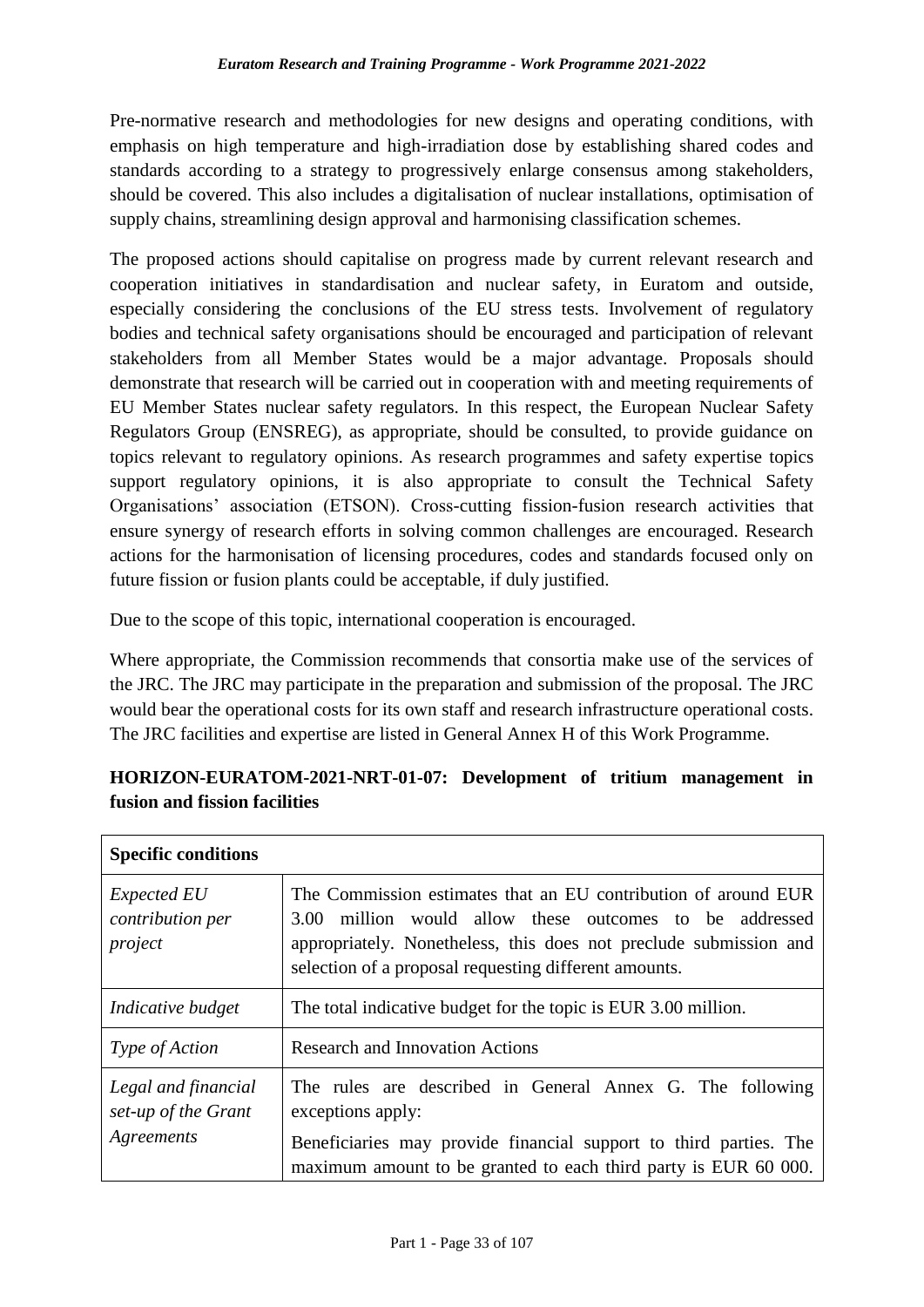| The total financial support provided to third parties must not exceed |
|-----------------------------------------------------------------------|
| $\frac{1}{2}$ 5% of the total EU contribution.                        |

#### Expected Outcome:

Project results are expected to contribute to all of the following outcomes:

- Provision of robust science-based tritium management procedures to Member States' safety regulators, radiation protection authorities and decision makers in this area at EU level.
- Development of technologies to minimise tritium permeation at source, to capture, store and recycle tritium (e.g. circular economy) from treatment of metallic waste, liquid and gaseous effluents.
- Provision of solutions to a number of key issues in the management of tritium in fission and fusion facilities that will help in satisfying regulatory requirements and thus minimise environmental and possible subsequent health effects for the population and workers.

#### Scope:

Further research is needed to assess, limit and mitigate impacts of tritium discharges from existing fission installations, temporary storage or spent nuclear fuel repositories and future fusion power plants. Research action<sup>43</sup> should include:

- 1. Modelling activities, assessment of 3D tritium migration, detailed description of permeation transfers through metallic walls, H/Tritium profile in material;
- 2. Tritium measurement including online measurement in liquid metal, online inventory measurement in tritiated aerosol, in waste and in real configuration;
- 3. Control of tritium release during operation with reference to the influence of the properties of the surface (oxidation, roughness effect) and of the physical-chemical properties of the interface between different materials in real-life conditions (e.g. during tritium experiments study of co-permeation with hydrogen),
- 4. Experimental studies of the atmospheric dispersion of aerosol, accumulation and associated toxicity in plants, exposure in mammalian and non-mammalian models, potential biological effects, investigations on how higher levels of biological organisations (e.g. population level) could be impacted, to improve knowledge in radiotoxicity, radiobiology and dosimetry, and to improve knowledge in the health effects of tritium at exposure levels in relation to the WHO guideline value or other type of concentration levels according to the exposure pathway (synergies with the European Partnership in radiation protection (Topic HORIZON-EURATOM-2021-NRT-01-09) should be fostered),

 $43$ <sup>43</sup> Funded from fission (33%) and fusion (67%) budget lines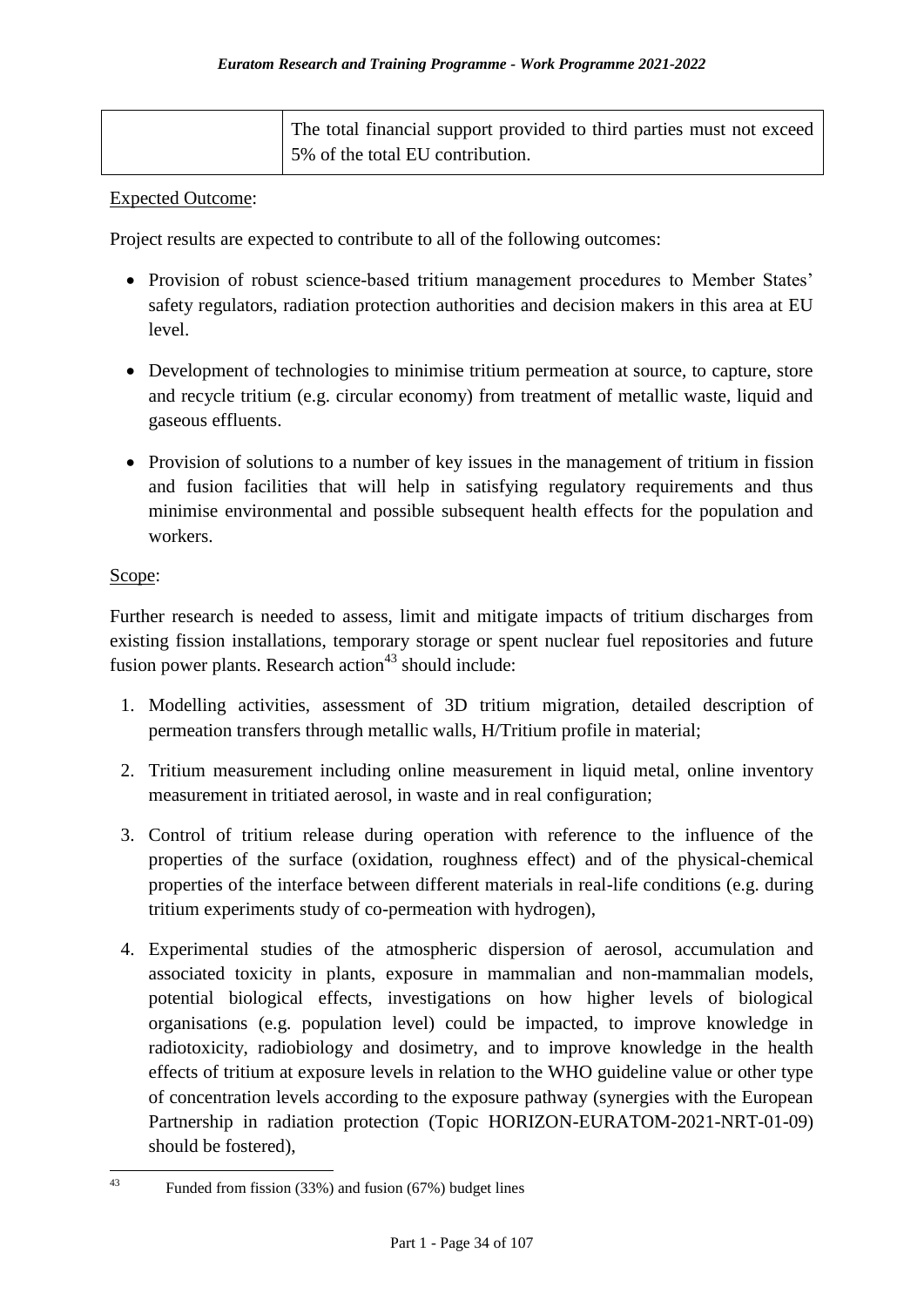5. Dismantling activities - comparison of the different dismantling techniques in the EU, dismantling activities and social sciences surveys, characterisation of work situations on dismantling sites of tritiated installations, monitoring of the preparation and the operation of the dismantling site, monitoring of tritium releases for disposed waste.

It is essential for proposals to demonstrate substantial benefit for both fission and fusion applications and, possibly, other industries  $44$ , and to include actors from both research communities and to complement the existing research efforts in both domains.

The Commission also invites consortia to propose innovative solutions and research approaches other than those listed above in order to deliver the expected outcomes.

Due to the scope of this topic, international cooperation is encouraged.

#### **Safe spent fuel and radioactive waste management, decommissioning**

## **HORIZON-EURATOM-2021-NRT-01-08: Towards a harmonised application of the international regulatory framework in waste management and decommissioning**

| <b>Specific conditions</b>                               |                                                                                                                                                                                                                                                                                                                                     |
|----------------------------------------------------------|-------------------------------------------------------------------------------------------------------------------------------------------------------------------------------------------------------------------------------------------------------------------------------------------------------------------------------------|
| <i>Expected EU</i><br>contribution per<br>project        | The Commission estimates that an EU contribution of around EUR<br>million would allow these outcomes to be addressed<br>3.00<br>appropriately. Nonetheless, this does not preclude submission and<br>selection of a proposal requesting different amounts.                                                                          |
| Indicative budget                                        | The total indicative budget for the topic is EUR 3.00 million.                                                                                                                                                                                                                                                                      |
| Type of Action                                           | <b>Coordination and Support Actions</b>                                                                                                                                                                                                                                                                                             |
| Eligibility conditions                                   | The conditions are described in General Annex B. The following<br>exceptions apply:<br>The Joint Research Centre (JRC) may participate as member of the<br>consortium selected for funding.                                                                                                                                         |
| Legal and financial<br>set-up of the Grant<br>Agreements | The rules are described in General Annex G. The following<br>exceptions apply:<br>Beneficiaries may provide financial support to third parties. The<br>maximum amount to be granted to each third party is EUR 60 000.<br>The total financial support provided to third parties must not exceed<br>5% of the total EU contribution. |

#### Expected Outcome:

 $\overline{44}$ <sup>44</sup> As a naturally occurring isotope and as an injected tracer tritium has been found to be useful in meteorology, cosmology, geohydrology, biology, agriculture and medical sciences both in aqueous and organic forms. Tritium targets are also useful in gas chromatographs and for neutron research. For other examples see<https://www.sciencedirect.com/topics/materials-science/tritium>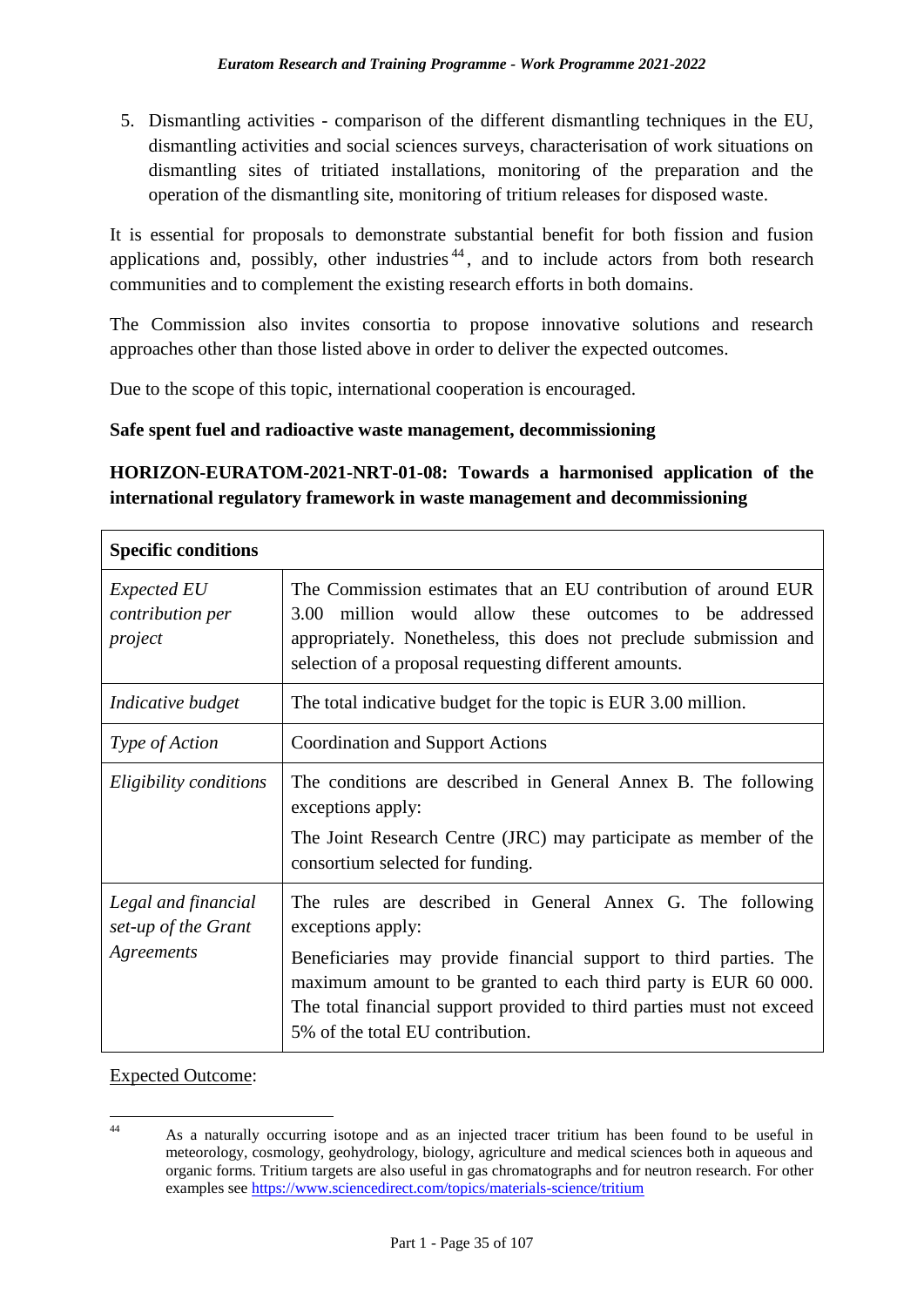Project results are expected to contribute to some of the following outcomes:

- Assess the advantages and disadvantages for harmonised application of internationally agreed regulatory measures. Enhanced credibility, clarity and local acceptance of current and harmonised approaches should be evaluated. Applicability and margins of interpretation of international recommendations should be considered, while Euratom legislation must be complied with. Attention should be paid to the needs of all Member States, as identified by EURAD, PREDIS and SHARE, including those without NPPs, and to the requirements of Directive 2011/70/Euratom;
- Deliver science and technology-based, socially robust solutions and share of best practices to improve operational excellence and to minimise operational, dismantling and induced secondary wastes;
- Define conditions and opportunities of a high-safety circular economy as well as international operational know-how and its benchmarking;
- Foster characterisation and sorting of disused materials, including materials related to R&D measurements and analysis, minimising waste quantities;
- Facilitate the safe reuse and recycling of materials e.g. possible rare earth metals, irradiated Beryllium for fusion applications, when it could be operated in high-safety conditions, to mitigate environmental impacts and increase public acceptance based on the principle of preserving natural raw and rare resources (including repositories);
- Develop a strategy for European and internationally-shared treatment and storage facilities;
- Develop a strategy for predisposal operations (including treatment solutions and interim storage), and disposal of challenging material and waste streams and for stakeholders' involvement, including public participation;
- Inventory and dissemination of Member States strategies relying on the different steps of interim storage, operational minimisation of waste, decommissioning and geological disposal, having demonstrated it provides a solution for the management of high-level nuclear wastes and the protection of the environment, of workers and of the general population;
- Inventory and evaluation of current approaches in the EU Member States regarding to costing of geological disposal, interim storage and decommissioning of nuclear facilities. Comparison with actual cost data;
- Evaluate the regulatory implications of using advanced manufacturing technologies in waste management and decommissioning, including robotics, automated site mapping, additive manufacturing and digital twin technology.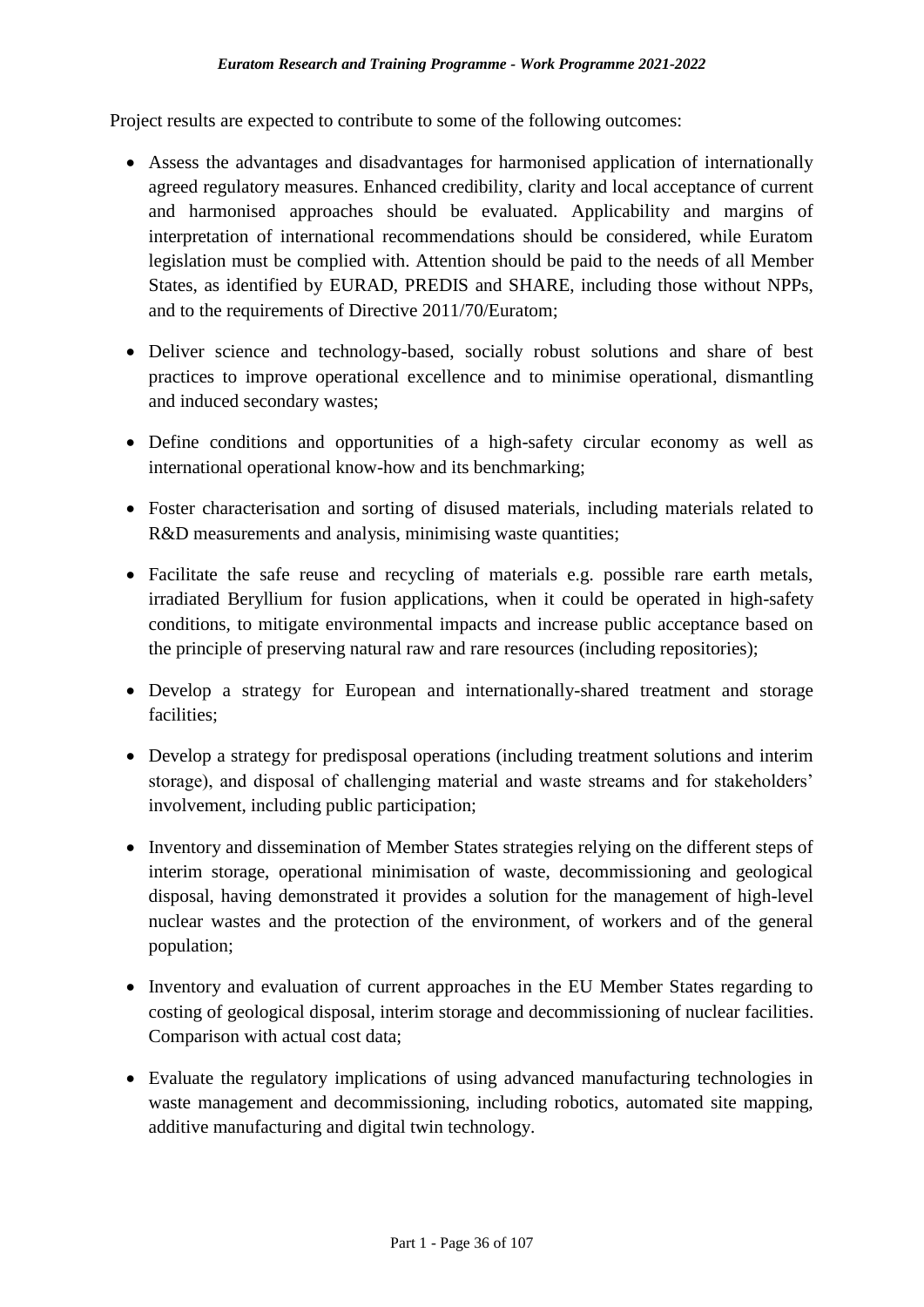Scope: The objective of this action is to address benefits and advantages of providing solutions for obstacles to a common regulatory framework in waste management and decommissioning, providing a basis for improving harmonisation. This will support implementation of the requirements of a high level of nuclear safety and safe management of spent fuel and radioactive waste

The action should reinforce the activities of the European Joint Programme EURAD, PREDIS but also the SHARE project (StakeHolder-based Analysis of REsearch for Decommissioning, which will provide, by the end of 2021, a Strategic Research Agenda and an inclusive roadmap), including development and knowledge and competence transfer across Member States' national programmes. One of the lessons learned in decommissioning and waste management is that the efficiency of a technological development depends not only on the techniques used or an operator's ability but also on regulatory aspects, and other societal dimensions.

Application of international safety standards (e.g. IAEA) and EU directives (EC/Euratom) can vary from one country to another, as they are adapted to local considerations and national policies. Euratom directives set out minimum requirements that can be exceeded by the Member States. Different approaches create obstacles for collaboration at EU level on developing common waste treatment processes, conditioning and facilities. For example, differences in clearance levels could affect a full development of a circular economy in decommissioning and waste management.

Alignment and harmonisation based on EU standards would be advantageous, enabling an efficient comparison of the efficiency, the suitability as well as the limits of available techniques being used in similar conditions. In addition, a common regulatory basis will help to qualify the economic operators in the decommissioning sector on the common basis of an internationally shared assessment. This is important because the decommissioning market has an increasing international dimension.

Proposed actions should establish or clarify the possible benefit and value added of more aligned and harmonised rules and standards, as well as shared processing facilities between Member States. The starting point of this action would be from an R&D, safety, environmental, social, economic and efficiency point of view, and would also consider the necessary legal (incl. nuclear liability) aspects. All actors concerned, such as waste producers, technology developers, research entities, waste management agencies and regulators should contribute to:

- 1. Establish an inventory of common waste and of radioactive materials that are potentially recyclable and could be simply reused, not only in present-day and future nuclear fuel cycles but also in non-power nuclear applications and outside the nuclear industry.
- 2. Establish an inventory of available treatment processes (including bioprocesses) and facilities for treating radioactive materials and waste, including facilities under development.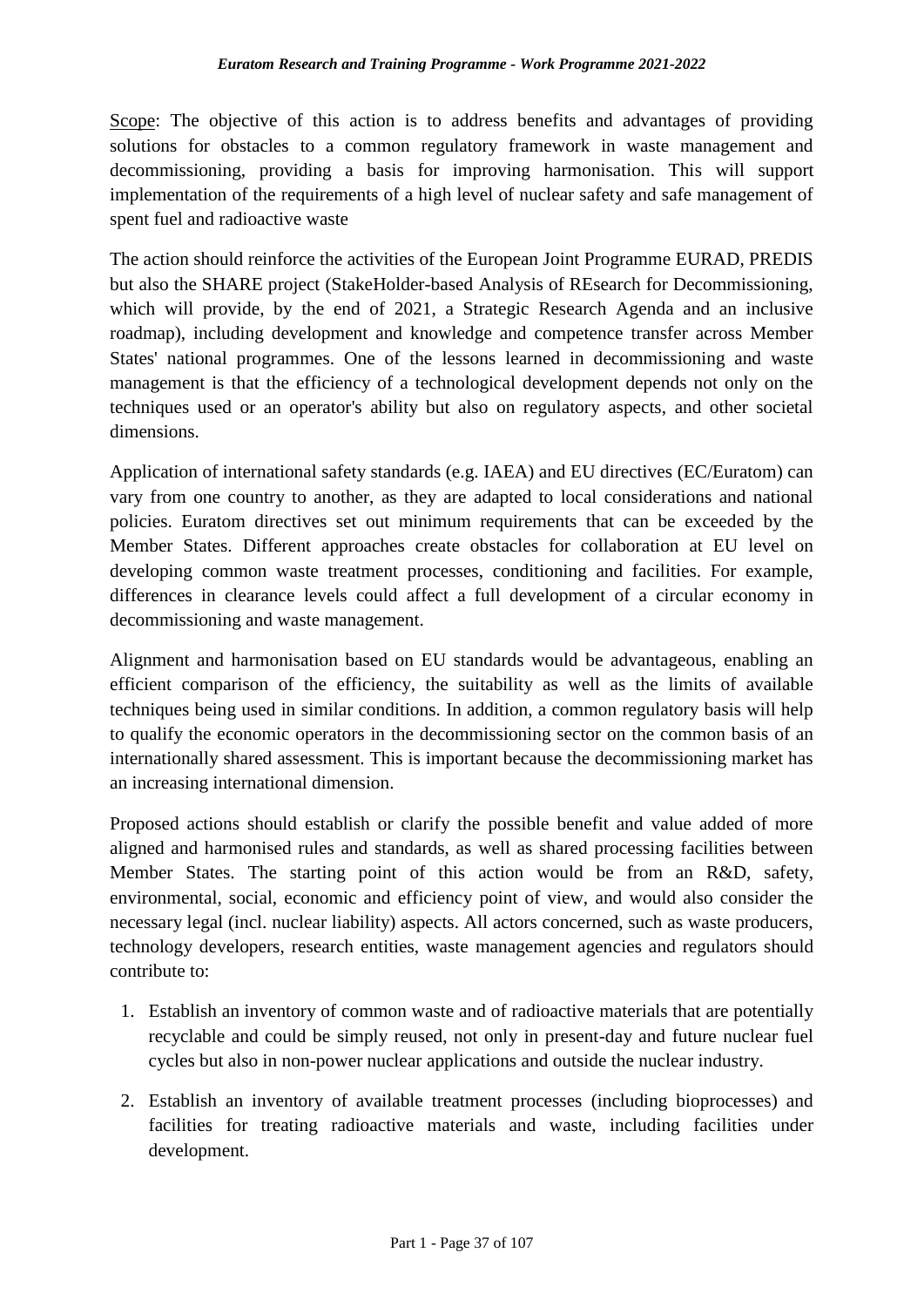- 3. Based on the identification of Member States' regulatory differences regarding clearance and waste acceptance criteria, identify opportunities would enhance common sharing of experiences to building citizen's trust and to develop a common market. The programme should identify the reasons underlying such discrepancies in national regulations and evaluate the risks associated with harmonization, for example a degradation of local acceptance. The implementation of subsidiarity should be assessed.
- 4. Define the safety, economic, environmental and social impacts, benefits of aligned and harmonised regulations harmonised to existing international directives and propose methodologies for aligning regulations
- 5. Identify opportunities for the development of joint European waste management facilities between several waste producers and for possible commercial agreements for treating radioactive materials and waste.

In addition, benefits from the work of ENSREG should be capitalised towards further harmonisation of national regulations in line with European and International directives and recommendations, and best practices, considering that Member states are free to have more protective regulations than agreed at international level.

Proposals should help aligning harmonised application of regulations but should also complement EURAD in the assessment of the feasibility of geological disposal facilities for irradiated fuel and centralized storage facilities for irradiated fuel, by assessing if they can be safely built and operated in Europe. Attention should also be given to the potential advantages of fostering a harmonized interpretation, among the various actors (implementers, regulators, science providers...) of what is considered to be sufficient and appropriate, from a scientific, societal and technical point of view, to establish and review a safety case as support to a license application for a geological disposal facility.

Due to the scope of this topic, international cooperation is encouraged.

Where appropriate, the Commission recommends that consortia make use of the services of the JRC. The JRC may participate in the preparation and submission of the proposal. The JRC would bear the operational costs for its own staff and research infrastructure operational costs. The JRC facilities and expertise are listed in General Annex H of this Work Programme.

## **Nuclear science and ionising radiation applications, radiation protection, emergency preparedness**

## **HORIZON-EURATOM-2021-NRT-01-09: European Partnership for research in radiation protection and detection of ionising radiation**

| <b>Specific conditions</b>                    |                                                                                                                                                                                                 |
|-----------------------------------------------|-------------------------------------------------------------------------------------------------------------------------------------------------------------------------------------------------|
| <i>Expected EU</i><br><i>contribution per</i> | The Commission estimates that an EU contribution of around EUR<br>30.00 million would allow these outcomes to be addressed<br>appropriately. Nonetheless, this does not preclude submission and |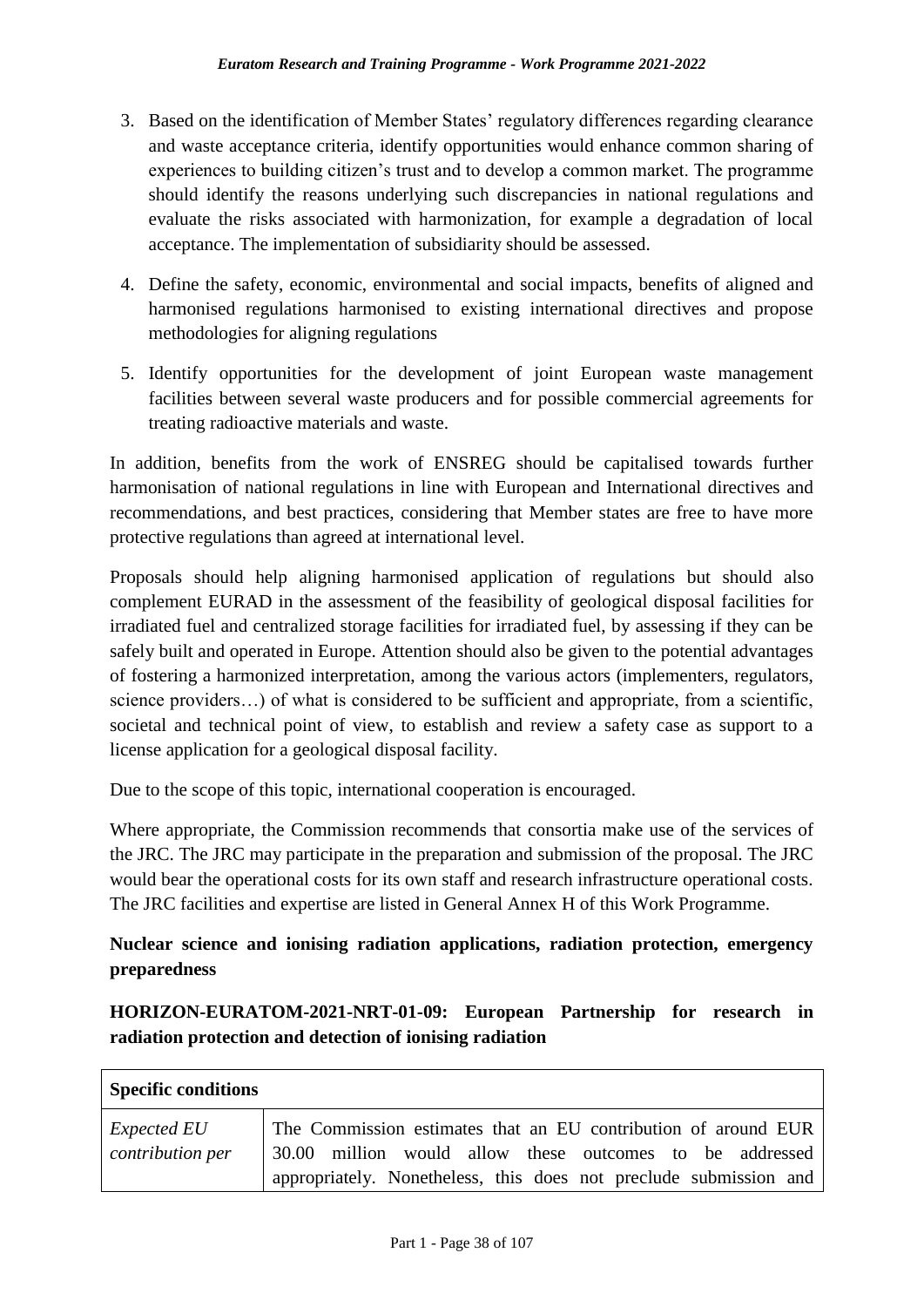| project                                                     | selection of a proposal requesting different amounts.                                                                                                                                                                                                                                                                                                                                                                                                                                                                                                                                                                                                                                                                                                                                                                 |
|-------------------------------------------------------------|-----------------------------------------------------------------------------------------------------------------------------------------------------------------------------------------------------------------------------------------------------------------------------------------------------------------------------------------------------------------------------------------------------------------------------------------------------------------------------------------------------------------------------------------------------------------------------------------------------------------------------------------------------------------------------------------------------------------------------------------------------------------------------------------------------------------------|
| Indicative budget                                           | The total indicative budget for the topic is EUR 10.00 million <sup>45</sup> .                                                                                                                                                                                                                                                                                                                                                                                                                                                                                                                                                                                                                                                                                                                                        |
| Type of Action                                              | <b>Cofund Actions</b>                                                                                                                                                                                                                                                                                                                                                                                                                                                                                                                                                                                                                                                                                                                                                                                                 |
| Eligibility<br>conditions                                   | The conditions are described in General Annex B. The following<br>exceptions apply:<br>The following additional eligibility criteria apply: Eligible participants<br>are legal entities owning <sup>46</sup> or mandated <sup>47</sup> to manage national research<br>and innovation programmes. The participation of programme managers<br>has to be mandated by the national/regional authorities in charge. When<br>implementing financial support to third parties in Co-funded<br>Partnerships, the beneficiaries must avoid any conflict of interest or<br>unequal treatment of applicants <sup>48</sup> .<br>The Joint Research Centre (JRC) may participate as member of the<br>consortium selected for funding.                                                                                              |
| Legal and<br>financial set-up of<br>the Grant<br>Agreements | The rules are described in General Annex G. The following exceptions<br>apply:<br>The funding rate is 65 % of the eligible costs as this funding rate reflects<br>the high impact of radiation research for the health policies and the need<br>to involve a wider research community<br>Beneficiaries may provide financial support to third parties. Financial<br>support provided by the participants to third parties is one of the<br>primary activities of this Partnership in order to be able to achieve its<br>objectives. The maximum amount to be granted to each third party is<br>EUR 300 000 for actions justifying the establishment of a Ph.D. or post<br>doc contract. It is EUR 100 000 in other cases of activities for the<br>implementation of the roadmap for research in radiation protection. |
| Total indicative<br>budget                                  | The total indicative budget for the topic is EUR 30 million committed in<br>instalments over the 5 years, 2021-2025 (EUR 10 million from the 2022<br>budget, EUR 10 million from the 2024 budget, EUR 10 million from the<br>2025 budget).                                                                                                                                                                                                                                                                                                                                                                                                                                                                                                                                                                            |

Expected Outcome:

<sup>45</sup> <sup>45</sup> From 2021-2022 budget. The total indicative budget for the topic is EUR 30 million committed in instalments over the 5 years, 2021-2025.

<sup>46</sup> Typically national ministries/regional authorities responsible for defining, financing or managing programmes carried out at national or regional level.

<sup>&</sup>lt;sup>47</sup> Such as research councils or funding agencies or other entities that implement national or regional research and innovation programmes under the supervision of the programme owners.

<sup>48</sup> Notably through appropriate communication/exchange of information channels and independent and fair complaints procedures.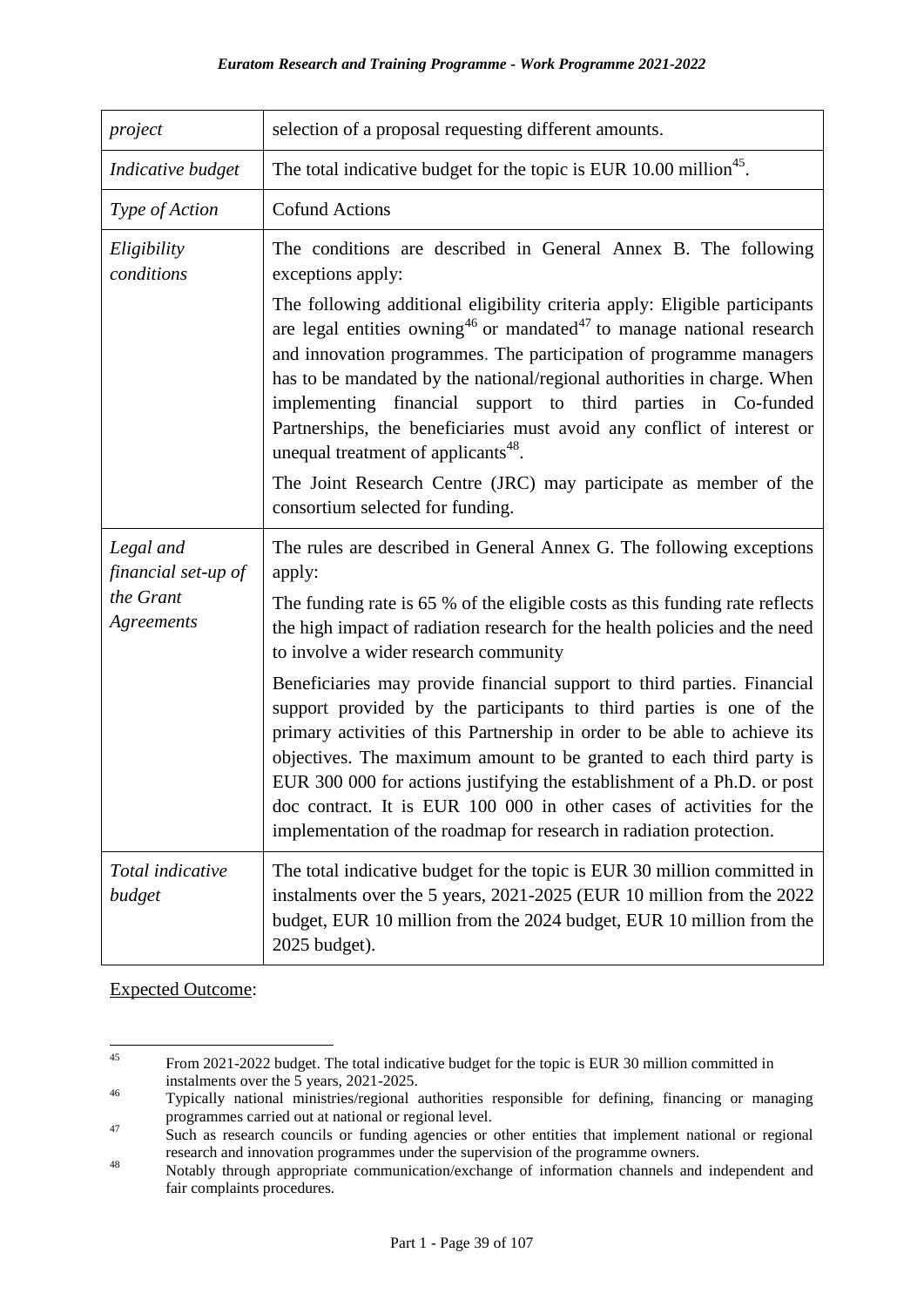The Partnership is expected to contribute to all of the following outcomes:

- Establishing improved risk estimates for the justification of practices and optimisation of radiological protection of the members of the public, patients, workers and environment in all exposure situations (medical, natural, occupational, accidental, including coexposure and overlapping risks), in order to support the implementation of the Basic Safety Standards Directive.
- Advancing state-of-the-art understanding of the link between exposure characteristics (radiation quality, dose and dose-rate) and the cancer and non-cancer effects, including optimised detection and dosimetry.
- Developing a knowledge base and analytical tools for the major features of variability in the radiation response, including radio-sensitivity (tissue reactions), radio-susceptibility (cancers) and radio-degeneration (aging), radio-induced immunoresponse, in humans and ecosystems.
- Advancing integrative radiobiology from basic mechanisms to clinic and epidemiology, including human and social sciences to further characterize and evaluate ionising radiation effects.
- Providing a scientific basis and establishment of priorities for medical applications of ionising radiation, taking a broad approach to the public health impact, in view of addressing knowledge gaps relevant for decision-making, reinforcing the risk/benefit analysis, advancing individual patient dosimetry, developing recommendations, procedures and tools for improving radiation protection of patients, and supporting effective transfer of new and optimised medical procedures into clinical practice.
- Providing a scientific basis to recommendations, procedures and tools for improving radiation protection of workers and of the general public in line with the Basic Safety Standards Directive.
- Providing a scientific basis to recommendations, procedures and tools for assuring and improving preparedness for nuclear and radiological emergency response and recovery, including the improved knowledge about which values need to be accounted for in stakeholder involvement, as well as direct radiological population monitoring and their indirect monitoring through environment sampling and measurement, also based on computational techniques that make use of big data and artificial intelligence
- Reinforcing training through research in the field radiation protection and encouraging continuous training and career upgrades
- Facilitating access to research infrastructure and promoting the integration of data, FAIRisation processes (Findable, Accessible, Interoperable, Reusable)
- Improving public engagement, the understanding of public perception on radiation risks, identification of different target groups among stakeholders, and the public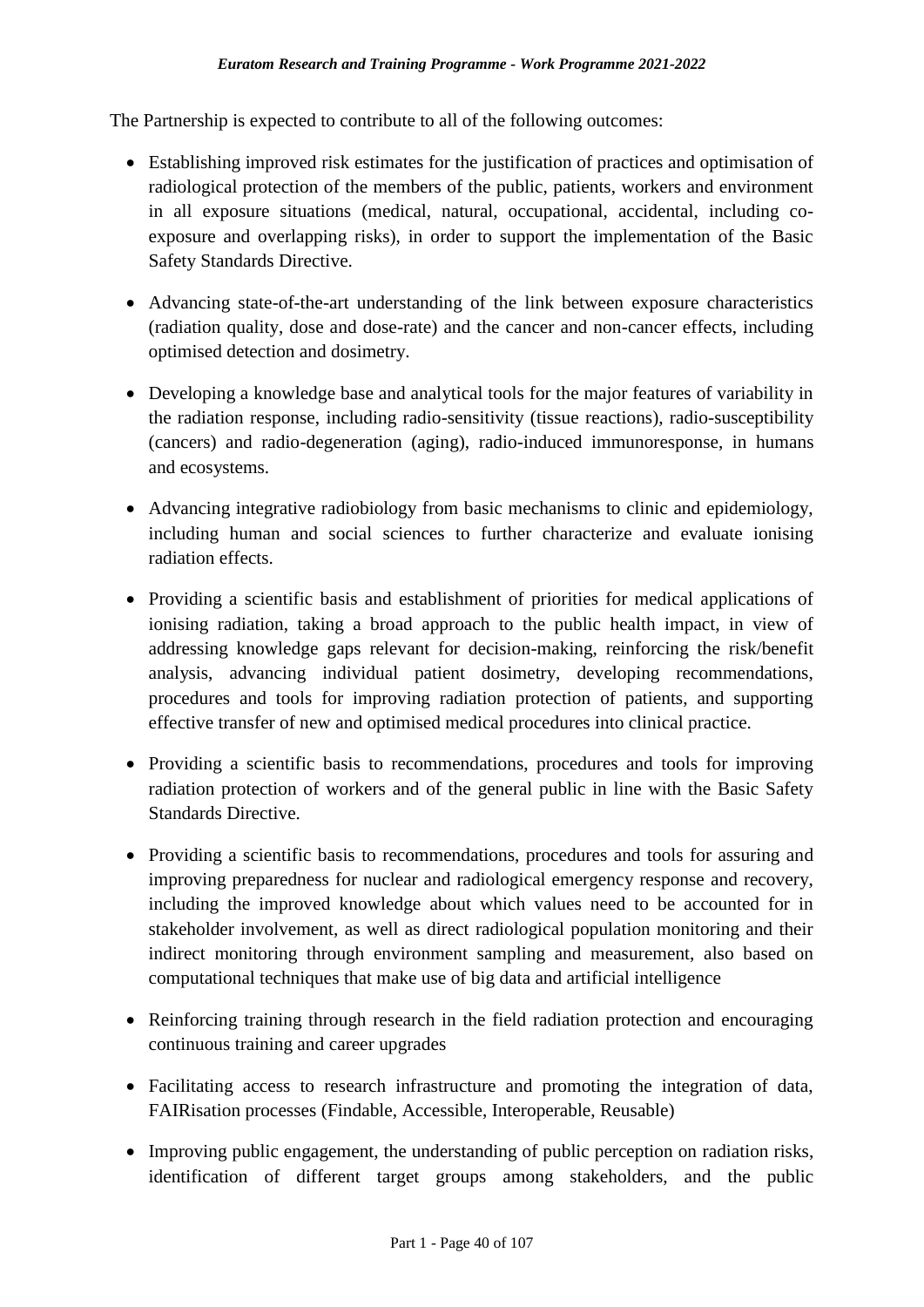communication and participation on radiation risks and protection measures, to favour public acceptance of these measures.

#### Scope:

The Commission invites proposals for establishment of the European Partnership for research in radiation protection and detection of ionising radiation. Proposed Partnerships should fulfil requirements set out in this topic as well as meet criteria for the selection and implementation of European Partnerships, their monitoring, evaluation, phase-out or renewal as set in Horizon Europe Regulation<sup>49</sup>.

Radiation protection research funded under this Partnership should provide solutions and recommendations for protecting people and the environment from the potentially harmful effects of ionising radiation, as required by the Basic Safety Standards Directive. A reinforced multidisciplinary approach to research, innovation and citizen involvement is needed to further develop the knowledge base and enable implementation of innovation regarding risks from different exposures to radiation, enabling the implementation of that knowledge into direct gains in Radiation Protection culture and practice. The influence of individual's characteristics, such as sex and age, and the interaction with other risk factors will have to be addressed as part of research on individual sensitivity, susceptibility and degenerative fragility. This is of a major concern in medical application, which are to be justified and optimised, based on sound evidence and scientific outcomes.

Implementation of this Partnership would require a cooperation of the entire European research community concerned in order to exploit synergies between different scientific disciplines. This implies the possible involvement of all research institutions and universities, from fundamental and applied research to human and social sciences. The Partnership would need to take account of present state of knowledge and priorities identified in the Strategic Research Agenda of MELODI (low dose radiation), ALLIANCE (radioecology), EURADOS (dosimetry), NERIS (nuclear emergency preparedness) and EURAMED (medical exposures), SHARE (social sciences and humanities) and SNETP (sustainable nuclear energy technology platform).

Furthermore, citizens should continue to be involved by supporting open and participatory approaches to research and innovation in the field of radiation protection. Good decisions call for consideration of societal issues and of citizen involvement in the options and assessment of risks associated with radiation exposure.

In order to deliver expected outcomes, the Partnership would build on and further develop the research priorities identified by the European Joint Programme for the integration of radiation protection research (EJP CONCERT) in the Joint Roadmap. The Partnership would also need to take into account the Euratom Scientific and Technical Committee's opinion on the research roadmap, the SAMIRA initiative<sup>50</sup> and the outcomes of other relevant, forwardlooking analyses like the EURAMED research roadmap for medical applications, and of

<sup>49</sup> 49 Annex III on European Partnerships

<sup>50</sup> https://ec.europa.eu/energy/topics/nuclear-energy/radiation-protection/radiation-medical-use\_en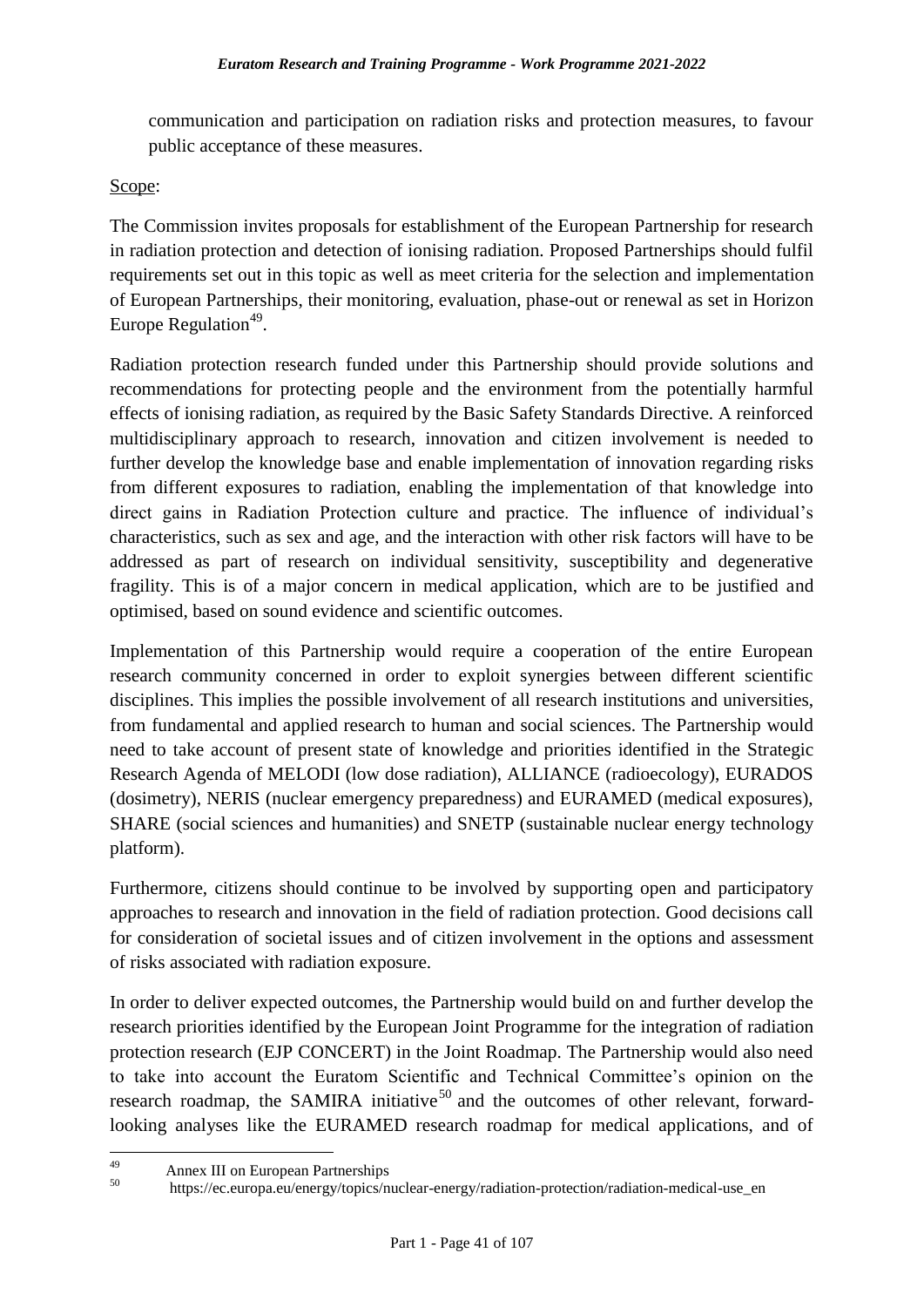societal priorities, individual dosimetry and artificial intelligence deciding the exposure optimisation and of societal priorities

The Partnership will address the identified research and innovation priorities topics through the launching of several open calls. Call priorities will be identified in close connection with stakeholders. Governance structure within the Partnership should ensure independent open calls issuing, project proposal evaluation and selection.

Links with other partnerships and international cooperation beyond Euratom, particularly with international organisations is encouraged. Other synergies across programmes such as Horizon Europe Health cluster and the proposed mission cancer will continue to be explored, through dedicated working groups. Collaboration with industry for technological developments and bringing scientific and technological breakthroughs a step closer to the market for the benefit of citizens and society is also recommended.

The Partnership will ensure the availability of and facilitate access to state of-the-art research infrastructures required to implement the research roadmap. This will be done coherently with action 12 (European Facility in Nuclear Research).

Finally, the Partnership will develop competences in radiological protection with a special focus on radiological protection culture. Solutions should be proposed for addressing the challenge of communicating results in radiological protection to, and engaging with, nonspecialist audiences such as policy decision-makers and the wider public.

Financial commitments and in-kind contributions are expected to be provided by the partners of the consortium for the governance structure, the joint calls and other dedicated implementation actions and efforts for national coordination.

Proposals could pool the necessary financial resources from the participating national (or regional) research programmes with a view to implementing joint calls for transnational proposals resulting in grants to third parties.

The Commission also invites consortia to propose innovative solutions and research approaches other than those listed above in order to deliver the expected outcomes.

Where appropriate, the Commission recommends that consortia make use of the services of the JRC. The JRC may participate in the preparation and submission of the proposal. The JRC would bear the operational costs for its own staff and research infrastructure operational costs. The JRC facilities and expertise are listed in General Annex H of this Work Programme.

Total indicative budget for the duration of the Partnership and rate of co-financing: the table below provides an overview of the 2021-2025 appropriations that will be committed for the co-fund grant to support the European Partnership. EUR 30 million will be committed in instalments over the 5 years (2021-2025).

| Year (million EUR) | 2021 | 2022 | 2023 | 2024 | 2025 | Total |
|--------------------|------|------|------|------|------|-------|
|--------------------|------|------|------|------|------|-------|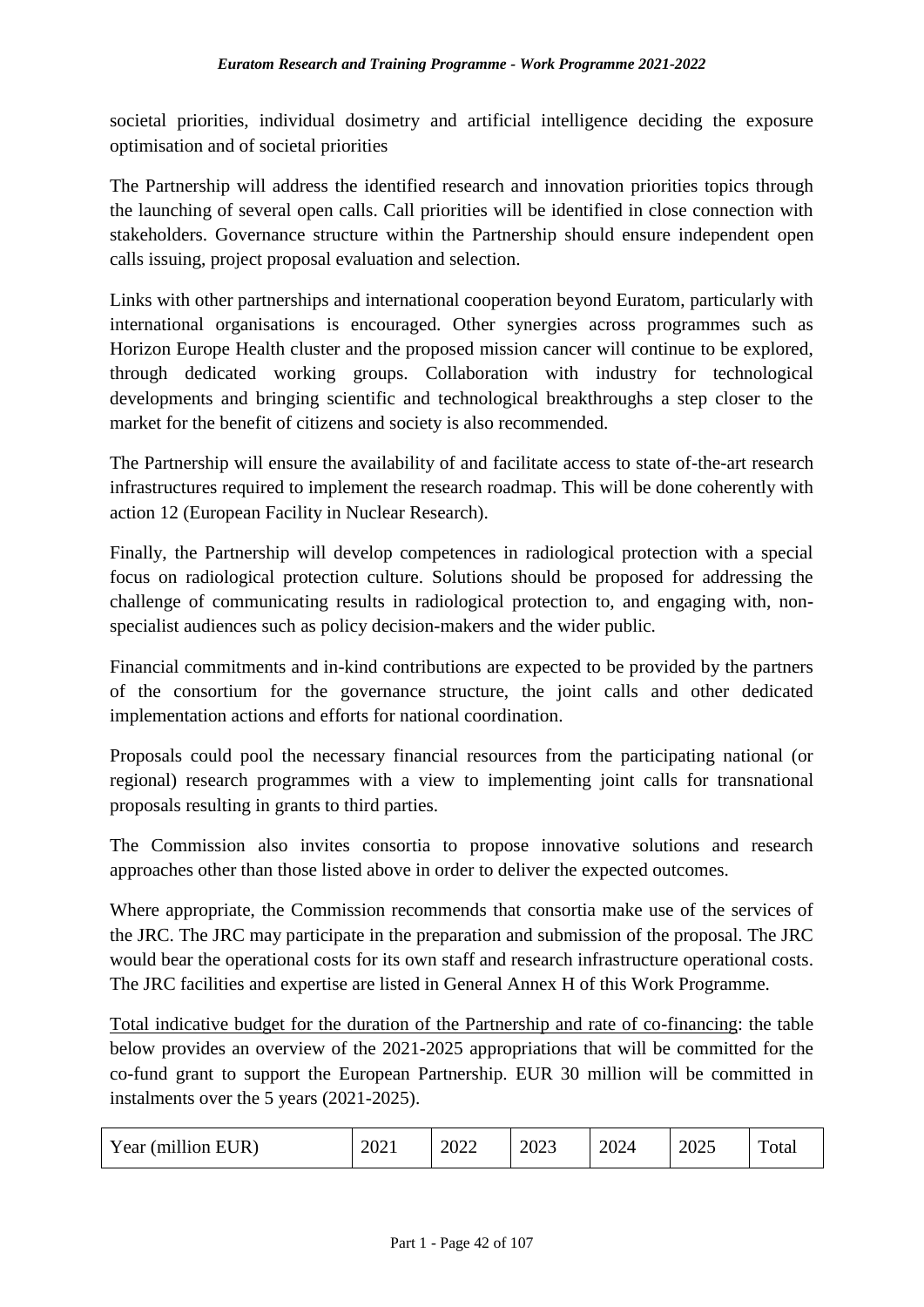|                                                                              | budget | budget | budget | budget | budget |       |
|------------------------------------------------------------------------------|--------|--------|--------|--------|--------|-------|
| Co-funded<br>European<br>Partnership for research in<br>radiation protection |        | 10.00  |        | 10.00  | 10.00  | 30.00 |

## **HORIZON-EURATOM-2021-NRT-01-10: Safe use and reliable supply of medical radionuclides**

| <b>Specific conditions</b>                               |                                                                                                                                                                                                                                                                                                                                     |
|----------------------------------------------------------|-------------------------------------------------------------------------------------------------------------------------------------------------------------------------------------------------------------------------------------------------------------------------------------------------------------------------------------|
| <i>Expected EU</i><br>contribution per<br>project        | The Commission estimates that an EU contribution of around EUR<br>million would allow these outcomes to be addressed<br>4.00<br>appropriately. Nonetheless, this does not preclude submission and<br>selection of a proposal requesting different amounts.                                                                          |
| Indicative budget                                        | The total indicative budget for the topic is EUR 4.00 million.                                                                                                                                                                                                                                                                      |
| Type of Action                                           | <b>Research and Innovation Actions</b>                                                                                                                                                                                                                                                                                              |
| Eligibility conditions                                   | The conditions are described in General Annex B. The following<br>exceptions apply:<br>The Joint Research Centre (JRC) may participate as member of the<br>consortium selected for funding.                                                                                                                                         |
| Legal and financial<br>set-up of the Grant<br>Agreements | The rules are described in General Annex G. The following<br>exceptions apply:<br>Beneficiaries may provide financial support to third parties. The<br>maximum amount to be granted to each third party is EUR 60 000.<br>The total financial support provided to third parties must not exceed<br>5% of the total EU contribution. |

#### Expected Outcome:

Project results are expected to contribute to all of the following outcomes:

- Development of innovative routes of production of therapeutic and diagnostic radionuclides in EU, looking into reactor-based and alternative methods, including accelerator-based as well as separation / purification methods, also taking into account waste management options (EURAD), nuclear security and proliferation concerns.
- Development of optimised irradiation targets, that are interchangeable to allow use within the whole EU supply network, and prioritising production with raw and source materials which are available and sustainable for the EU.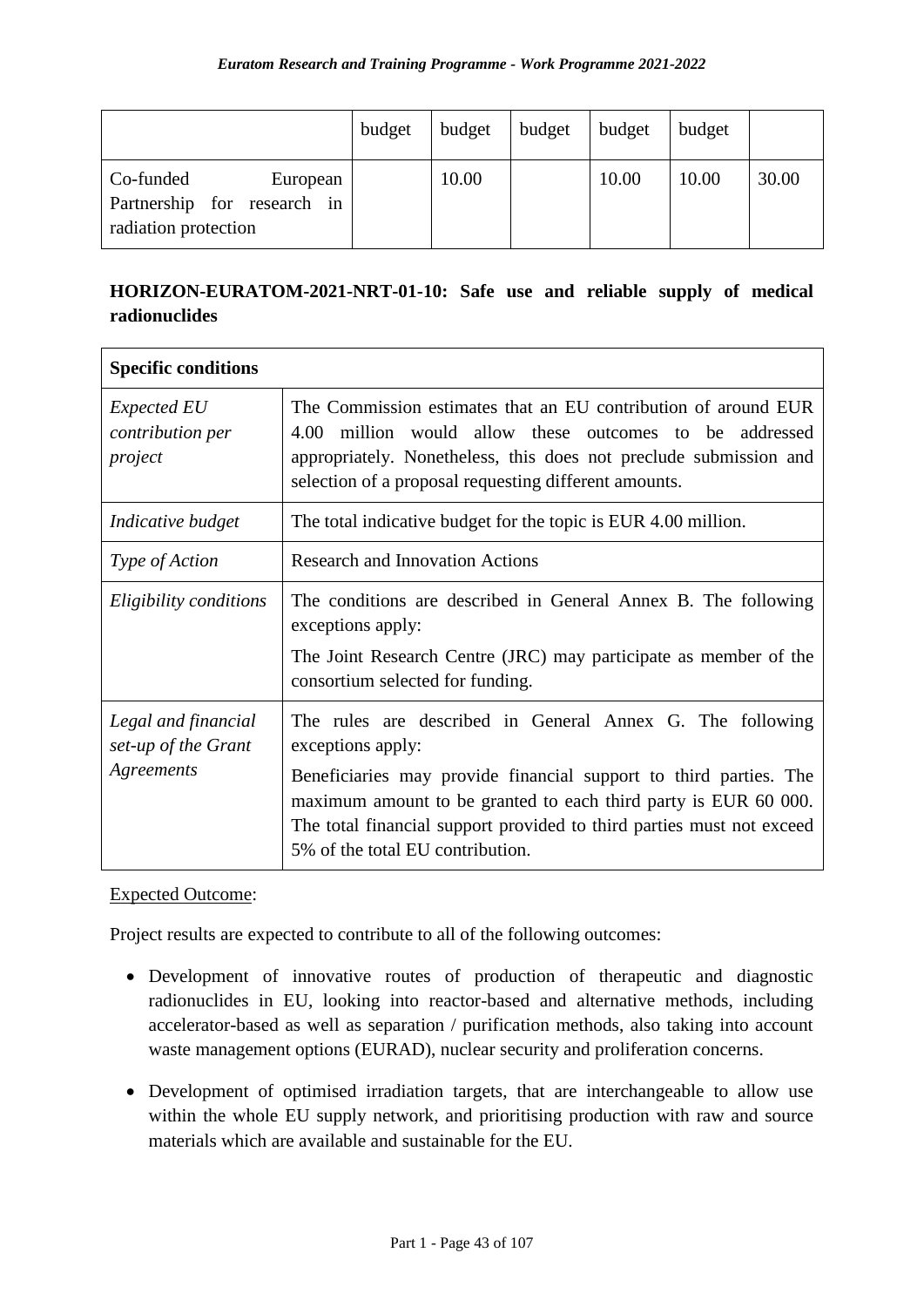- Development of recommendations for implementing clinical trials involving radiopharmaceuticals in the EU, including the development of individual/specific organ dosimetry for the therapeutic applications (in target and non-target tissues).
- Ensuring an adequate supply of radioisotopes for further research, clinical trials and clinical use with full implementation of radiation protection measures and with reduction of costs along the whole supply chain.

### Scope:

Therapeutic nuclear medicine is developing rapidly in oncology. Theranostics – the combination of diagnostics and therapy – is an emerging application of medical isotopes that exploits different properties of radioisotopes. Targeted radionuclide therapy, including alpha and beta therapy, is a promising approach for the treatment of cancer. Several alpha- and betaemitting isotopes have demonstrated effectiveness in preclinical studies and clinical trials. Theranostic compounds are likely to make a difference to cancer patients in the near future not only through improvements in their quality of life but also in terms of survival rate. Appropriate availability of alpha- and beta-emitting radionuclides must be ensured to treat patients and enable investigation of feasibility of targeted radionuclide therapies.

The proposed research action should cover development of reactor-based and alternative, including accelerator-based, production of therapeutic and diagnostic radionuclides in order to address the lack of consistent supply, a major barrier for further research, clinical trials and clinical use. The action will cover development and optimisation of suitable targets for the different production modalities including target fabrication techniques for established and novel target nuclides (e.g. Ra-223, Lu-177, Ac-225, Re-188, Pb-212, At-211, etc. and related diagnostic radionuclides), possible raw and source materials and their availability, novel target solutions, radiochemistry for target dissolution, separation and quality assured purification of desired radionuclides.

Ensuring the safety of the new treatment options using radionuclides for all those involved (patients, medical staff, and public) is also a crucial area requiring further development. Research should cover activities such as: advanced means of generator-type delivery of the radionuclide and improvement of the application of Good Manufacturing Practices at the point of care, particularly if using "in-house labelling"; optimisation of treatment planning and individual/organ dosimetry; development of recommendations for clinical applications including sensitive groups (e.g. children) or rare diseases; review of ethical considerations; consultation of stakeholder groups.

Proposed actions should be complementary to the co-funded European Partnership for research in radiation protection under Topic HORIZON-EURATOM-2021-NRT-01-09 of this Work Programme, and with the other relevant programmes such as the Horizon Europe Health cluster, the SAMIRA action plan and the EU Beating Cancer Plan.

The Commission also invites consortia to propose innovative solutions and research approaches other than those listed above in order to deliver the expected outcomes.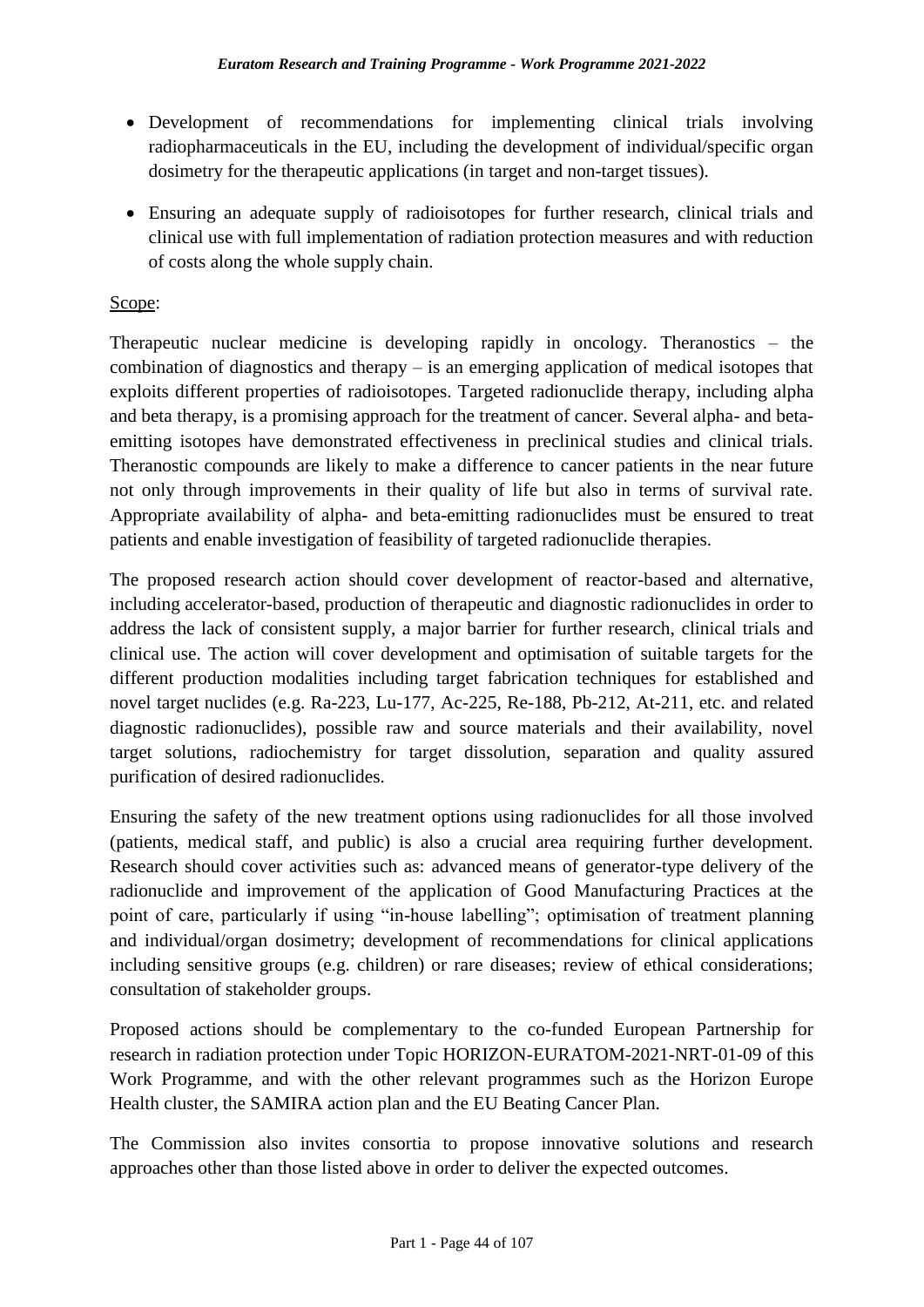An action could be carried out by a consortium of organisations such as research infrastructures, pharmaceutical industry, medical universities and hospitals.

Due to the scope of this topic, international cooperation is encouraged; however the action should be focused on developing radionuclide therapy capacities and resilience for Euratom Member States.

Where appropriate, the Commission recommends that consortia make use of the services of the JRC. The JRC may participate in the preparation and submission of the proposal. The JRC would bear the operational costs for its own staff and research infrastructure operational costs. The JRC facilities and expertise are listed in the General Annex H of this Work Programme.

## **HORIZON-EURATOM-2021-NRT-01-11: Cross-sectoral synergies and new applications of nuclear technologies**

| <b>Specific conditions</b>                               |                                                                                                                                                                                                                                                                                                                                     |
|----------------------------------------------------------|-------------------------------------------------------------------------------------------------------------------------------------------------------------------------------------------------------------------------------------------------------------------------------------------------------------------------------------|
| <i>Expected EU</i><br>contribution per<br>project        | The Commission estimates that an EU contribution of around EUR<br>million would allow these outcomes to be addressed<br>2.00<br>appropriately. Nonetheless, this does not preclude submission and<br>selection of a proposal requesting different amounts.                                                                          |
| Indicative budget                                        | The total indicative budget for the topic is EUR 10.00 million.                                                                                                                                                                                                                                                                     |
| Type of Action                                           | <b>Innovation Actions</b>                                                                                                                                                                                                                                                                                                           |
| Eligibility conditions                                   | The conditions are described in General Annex B. The following<br>exceptions apply:<br>The Joint Research Centre (JRC) may participate as member of the<br>consortium selected for funding.                                                                                                                                         |
| Legal and financial<br>set-up of the Grant<br>Agreements | The rules are described in General Annex G. The following<br>exceptions apply:<br>Beneficiaries may provide financial support to third parties. The<br>maximum amount to be granted to each third party is EUR 60 000.<br>The total financial support provided to third parties must not exceed<br>5% of the total EU contribution. |

#### Expected Outcome:

Project results are expected to contribute to some of the following outcomes:

- Demonstration of concepts and applications of nuclear and radiation technologies going beyond their traditional areas of implementation and exploring their market potential
- Demonstration of application of innovative technologies available from non-nuclear sectors for improving nuclear safety and safe applications of ionising radiation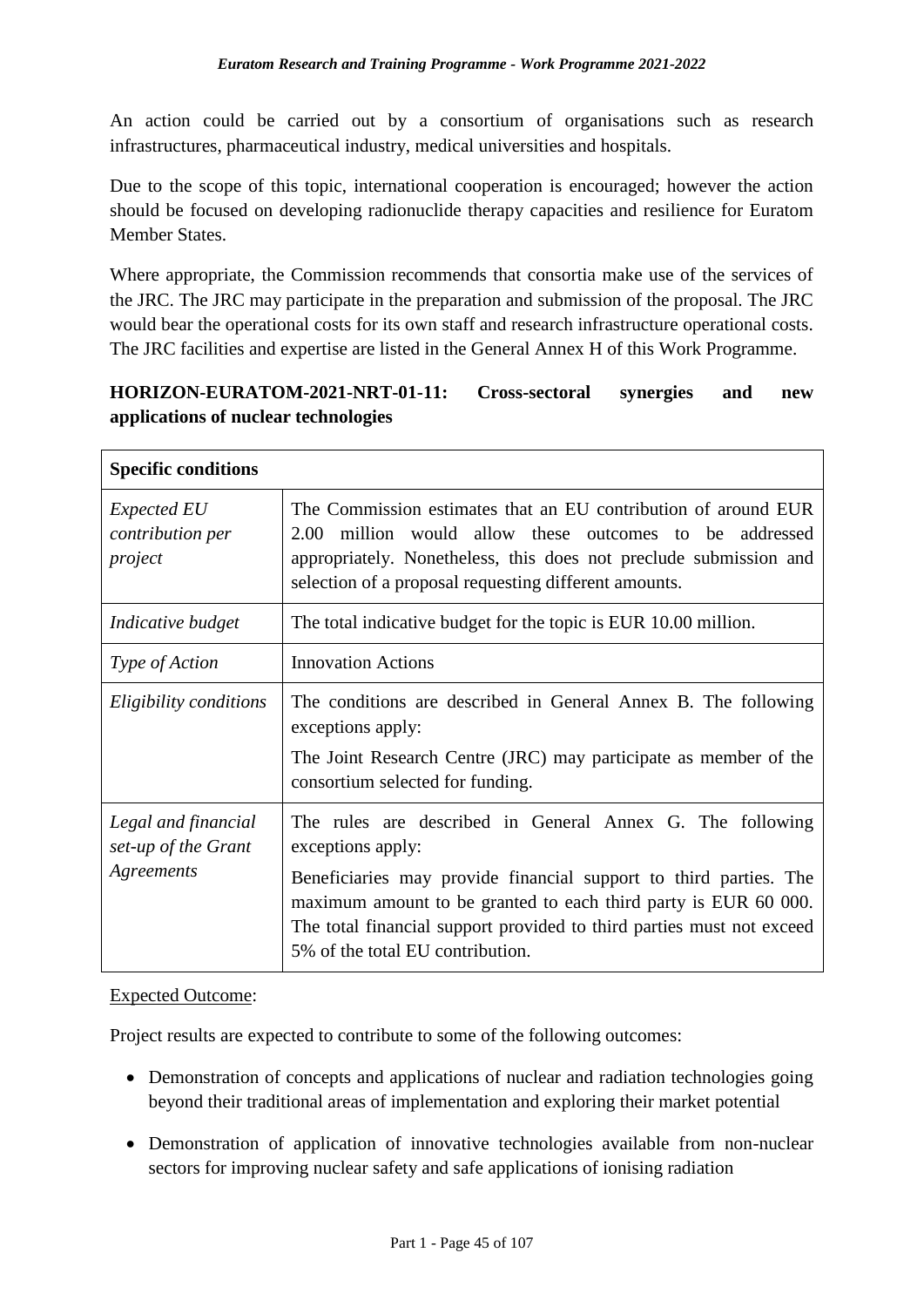• Demonstration of an added value to cross-sectoral products, standards and/or services in which ionising-radiation technologies are embedded.

### Scope:

'Innovation beyond technology' refers to a technology expertise, know-how or facilities developed for one sector (e.g. aerospace, aviation, telecoms or the automotive or nuclear industries) which can be used in a totally different area. It opens the way for transferring new or disruptive technologies to spin-offs, industry and the marketplace, to transform Europe's capability for innovation in specific areas and to help capture and drive future economic growth.

Nuclear and radiation technologies are present in a wide variety of applications in industry, research, health, food and agriculture, environment, security, space and cultural heritage. Ionising radiation (IR) is used in many domains like sterilisation, manufacturing, nondestructive testing and detection and environmental applications. Objectives of Horizon Europe should be reflected in this action.

IR can modify the physical, chemical and biological properties of materials on an industrial scale. The industrial use of isotopes and radiation is of great importance for the development and improvement of processes, measuring, automation and quality control. Besides, the applications of nuclear technology could extend beyond our planet: European space exploration will be extremely difficult without radio-thermal generators and dynamic isotope power systems. Deep-space probes are impossible without radioisotopes and safety in the use of radio-sources for space exploration has to be considered.

Further development of IR applications is essential for the benefit of EU citizens and a competitive industry in Europe if combined with newly emerging technologies such as Artificial Intelligence, big data or metamaterials or industrial processes for production of low‑ carbon energy carriers, thereby creating new markets and jobs opportunities in Europe. This action is expected to stimulate innovation and promote a robust, world-leading nuclear technologies sector based on EU safety culture and know-how.

Exploiting the innovation potential in European and international industrial and academic communities will only be achieved by being a focal point where small and medium enterprises, large industry and end-users can work together with researchers to understand societal needs and the challenges of societal acceptability, address barriers, explore and develop new ideas and bring these to commercial reality.

This action should aim at 'open innovation' involving a broad spectrum of actors from research and academic communities, industry, entrepreneurs and users. It should bring together multidisciplinary teams to generate ideas and solutions in an open innovation environment by increasing investment and bringing more companies and regions into the knowledge economy.

Proposed research activities should contribute, to the extent it is relevant, to meeting EU's commitments in, for example, energy, digital, climate, health.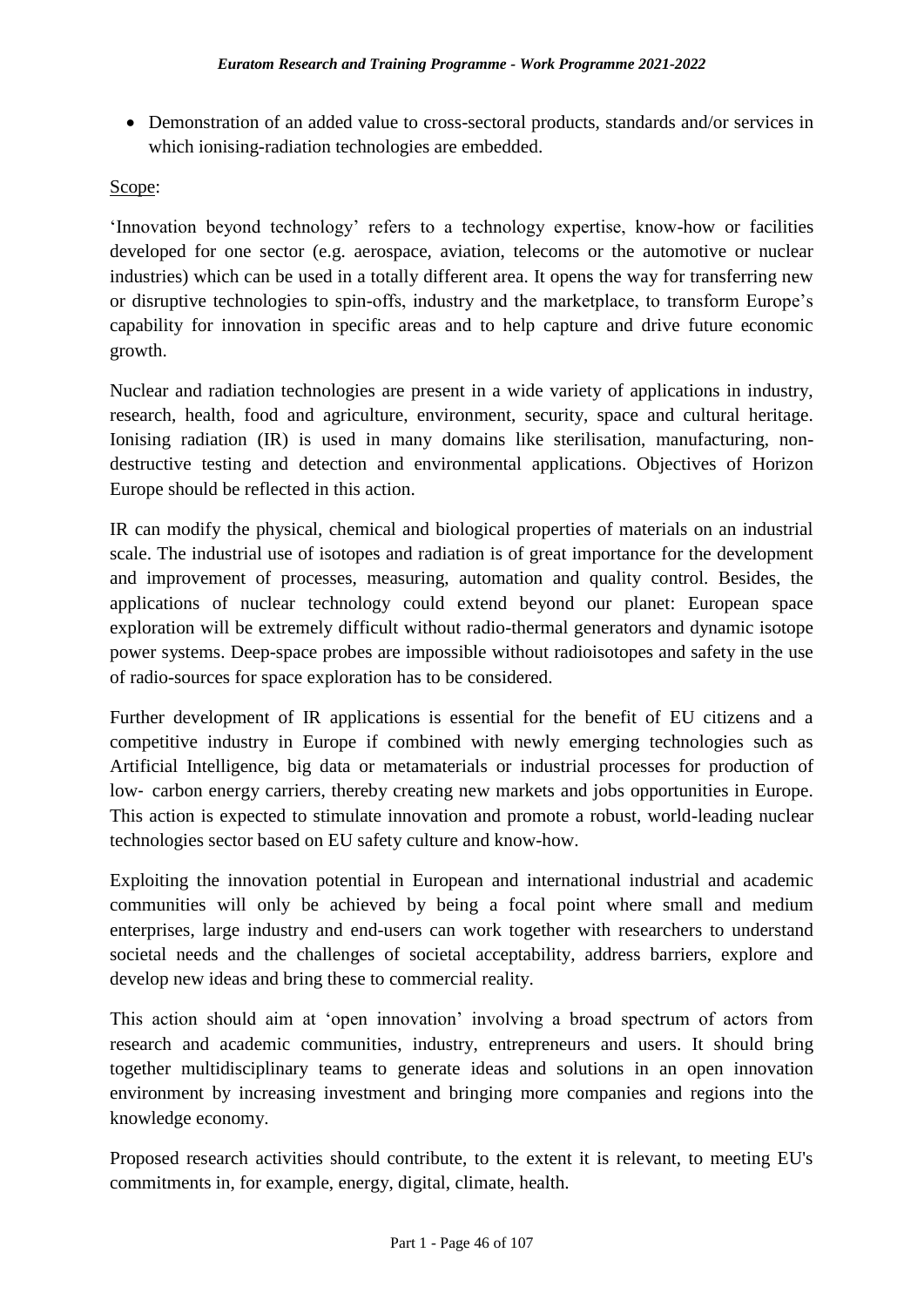This action could focus on closer-to-the-market activities including prototyping, testing, demonstrating, piloting and scaling-up for new or improved products, processes or services. Proposals may include limited research and development activities and clearly demonstrate European added value. Activities are expected to focus on Technology Readiness Levels 5 to 7 (indicative, but not mandatory, depending on the innovative potential field of application).

Due to the scope of this topic, international cooperation is encouraged.

Where appropriate, the Commission recommends that consortia make use of the services of the JRC. The JRC may participate in the preparation and submission of the proposal. The JRC would bear the operational costs for its own staff and research infrastructure operational costs. The JRC facilities and expertise are listed in General Annex H of this Work Programme.

#### **Expertise and competence in the nuclear field within the Community**

#### **HORIZON-EURATOM-2021-NRT-01-12: European facility for nuclear research**

| <b>Specific conditions</b>                                  |                                                                                                                                                                                                                                                                                                                                                                                                                                                                                                                                                                                                                                                                                                                        |  |  |
|-------------------------------------------------------------|------------------------------------------------------------------------------------------------------------------------------------------------------------------------------------------------------------------------------------------------------------------------------------------------------------------------------------------------------------------------------------------------------------------------------------------------------------------------------------------------------------------------------------------------------------------------------------------------------------------------------------------------------------------------------------------------------------------------|--|--|
| <b>Expected EU</b><br>contribution per<br>project           | The Commission estimates that an EU contribution of around EUR 9.00<br>million would allow these outcomes to be addressed appropriately.<br>Nonetheless, this does not preclude submission and selection of a<br>proposal requesting different amounts.                                                                                                                                                                                                                                                                                                                                                                                                                                                                |  |  |
| Indicative budget                                           | The total indicative budget for the topic is EUR 9.00 million.                                                                                                                                                                                                                                                                                                                                                                                                                                                                                                                                                                                                                                                         |  |  |
| Type of Action                                              | <b>Coordination and Support Actions</b>                                                                                                                                                                                                                                                                                                                                                                                                                                                                                                                                                                                                                                                                                |  |  |
| Eligibility<br>conditions                                   | The conditions are described in General Annex B. The following<br>exceptions apply:<br>The Joint Research Centre (JRC) may participate as member of the<br>consortium selected for funding.                                                                                                                                                                                                                                                                                                                                                                                                                                                                                                                            |  |  |
| Legal and<br>financial set-up of<br>the Grant<br>Agreements | The rules are described in General Annex G. The following exceptions<br>apply:<br>Eligible costs may take form of unit costs for decision authorising the<br>use of unit costs for the costs of providing trans-national and virtual<br>access as defined in the corresponding Decision (unit-cost-decision-<br>research-infrastructures_horizon-euratom_en.pdf (europa.eu)).<br>Financial support provided by the participants to third parties is one of<br>the primary activities of this action in order to be able to achieve its<br>objectives. The maximum amount to be granted to each third party is<br>EUR 300 000 for actions providing access to and securing availability of<br>research infrastructures. |  |  |

Expected Outcome: Project results are expected to contribute to all of the following outcomes: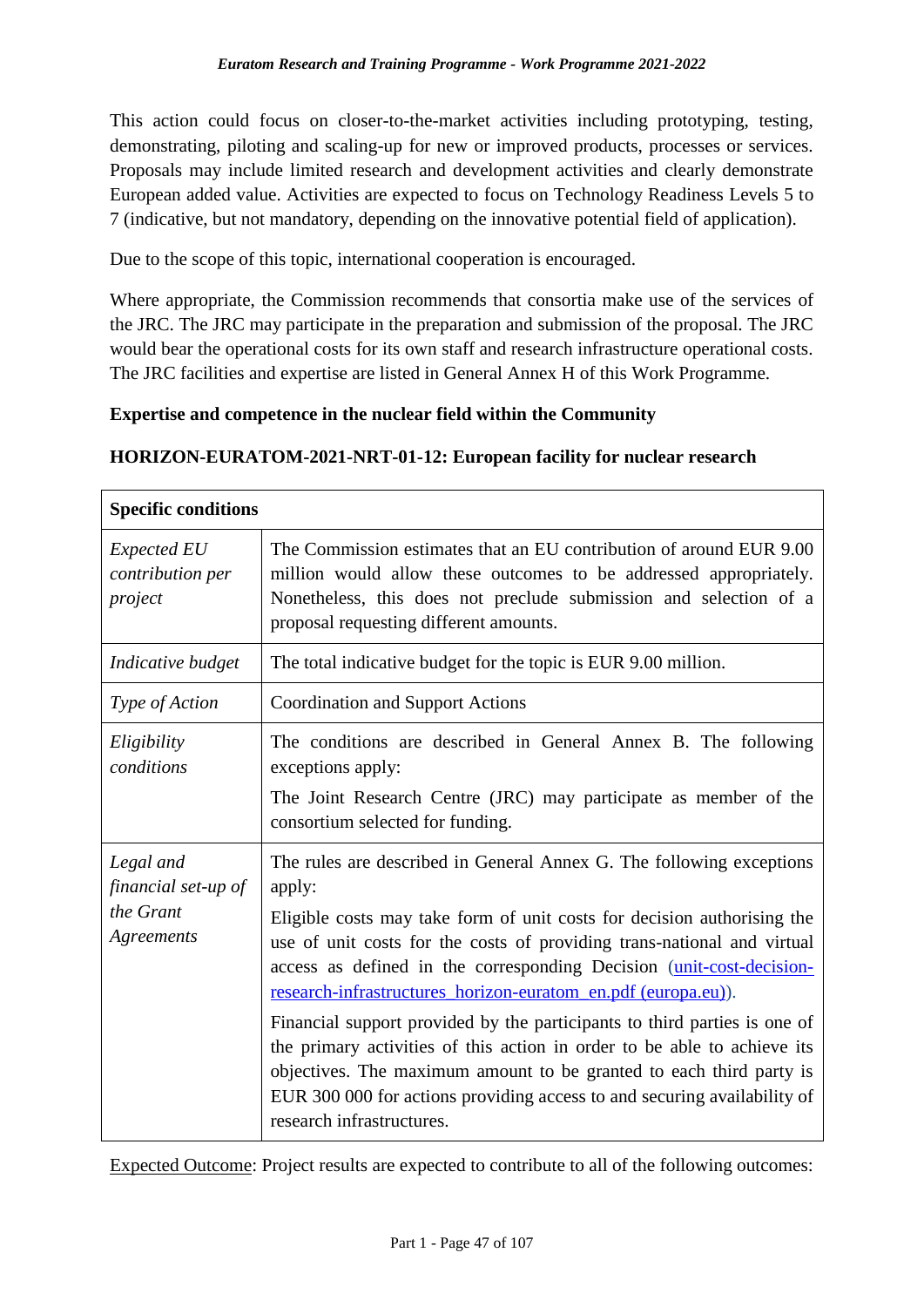- Access for researchers and research teams from Euratom and Associated Countries to European and international state-of-the-art nuclear research infrastructures;
- Development of a network for an optimised use of existing nuclear research infrastructures identified in Europe supporting the implementation of the Euratom Programme's objectives and the establishment of the European Research Area in the nuclear field;
- Substantial increase of trans border collaboration in nuclear research in Europe;
- Securing availability of key experimental facilities e.g. materials testing research reactors in operation, hot cells and laboratories, mechanical and Thermal Hydraulic tests facilities, light water reactor sustainability, fuel cycle research and development, advanced modelling and simulation, and advanced reactor technology programmes, or innovative solutions and research approaches;
- To complement, wherever applicable and beneficial, on-going Euratom projects (including EURAD European Joint Programme) and European Partnership for research in radiation protection and detection of ionising radiation (Topic HORIZON-EURATOM-2021-NRT-01-09) providing access and use of to the most advanced research infrastructures, (large-)scaled resources and expertise.

#### Scope:

Ensuring access to the European and international research infrastructures is key to making scientific progress in nuclear field and is one of the foundational blocks of the European Research Area. Community support will be provided to cover costs of transnational access for researchers or research teams from Member States and Associated States to European and international state-of-the-art nuclear research infrastructures in other countries.

Users are provided access (at no cost to the researcher) to world-class nuclear research facilities, technical expertise from experienced scientists and engineers, and assistance with experiment design, assembly, safety analysis and examination.

The objective is to promote and enhance access to infrastructures that provide essential and unique services to the European research community and are typically beyond the reach of individual laboratories, in order to advance research in all areas (except for fusion research undertaken by European Partnership in fusion research) covered in Annex I of the Council Regulation establishing Euratom Programme.

The Commission encourages international cooperation with third countries and international organisations within the scope of this action, also to avoid any duplication with the coming FIDES initiative from the OECD/NEA but investigating their complementarities. Support for researchers from European stakeholders (including academia, research centres and industrial laboratories), third countries and international organisations is envisaged, where such access is part of the promotion of international cooperation with the countries or international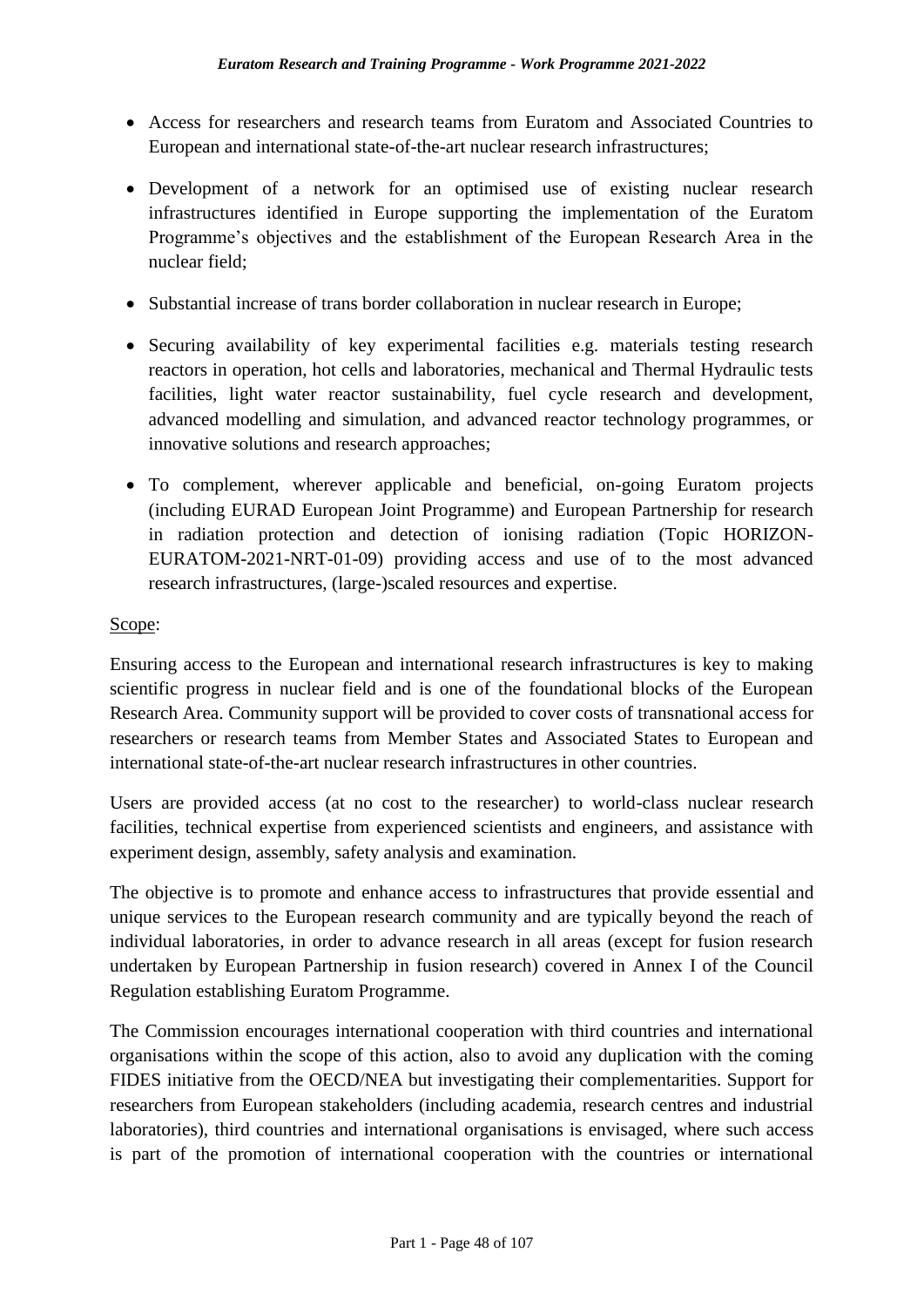organisations concerned and if researchers from Euratom Member States have equivalent access to their infrastructures.

Based on the lessons learnt from former and current user facility projects, a framework and a set of common rules will be established for the future sustainable operation of a network of 'Euratom user facilities'. A strong support for mobility of learner's and/or link with the proposal from topic HORIZON-EURATOM-2021-NRT-01-13 could be an advantage.

The active participation of major infrastructure operators will be required to achieve these objectives. The support scheme should operate by open calls and offer access, technical expertise from experienced scientists and engineers and assistance with experiment design, assembly, safety analysis and examination.

Proposals could pool the necessary financial resources from the participating national (or regional) research programmes with a view to implementing transnational proposals resulting in grants to third parties in order to implement activities of this action.

Where appropriate, the Commission recommends that consortia make use of the services of the JRC. The JRC may participate in the preparation and submission of the proposal. The JRC would bear the operational costs for its own staff and research infrastructure operational costs. The JRC facilities and expertise are listed in General Annex H of this Work Programme.

| <b>Specific conditions</b>                               |                                                                                                                                                                                                                                                         |
|----------------------------------------------------------|---------------------------------------------------------------------------------------------------------------------------------------------------------------------------------------------------------------------------------------------------------|
| <i>Expected EU</i><br>contribution per<br>project        | The Commission estimates that an EU contribution of around EUR 7.00<br>million would allow these outcomes to be addressed appropriately.<br>Nonetheless, this does not preclude submission and selection of a<br>proposal requesting different amounts. |
| Indicative budget                                        | The total indicative budget for the topic is EUR 7.00 million.                                                                                                                                                                                          |
| Type of Action                                           | <b>Coordination and Support Actions</b>                                                                                                                                                                                                                 |
| Eligibility<br>conditions                                | The conditions are described in General Annex B. The following<br>exceptions apply:<br>The Joint Research Centre (JRC) may participate as member of the<br>consortium selected for funding.                                                             |
| Legal and financial<br>set-up of the Grant<br>Agreements | The rules are described in General Annex G. The following exceptions<br>apply:<br>Beneficiaries may provide financial support to third parties. Financial<br>support provided by the participants to third parties is one of the                        |
|                                                          | primary activities of this action in order to be able to achieve its<br>objectives. The maximum amount to be granted to each third party is                                                                                                             |

## **HORIZON-EURATOM-2021-NRT-01-13: Towards a European nuclear competence area**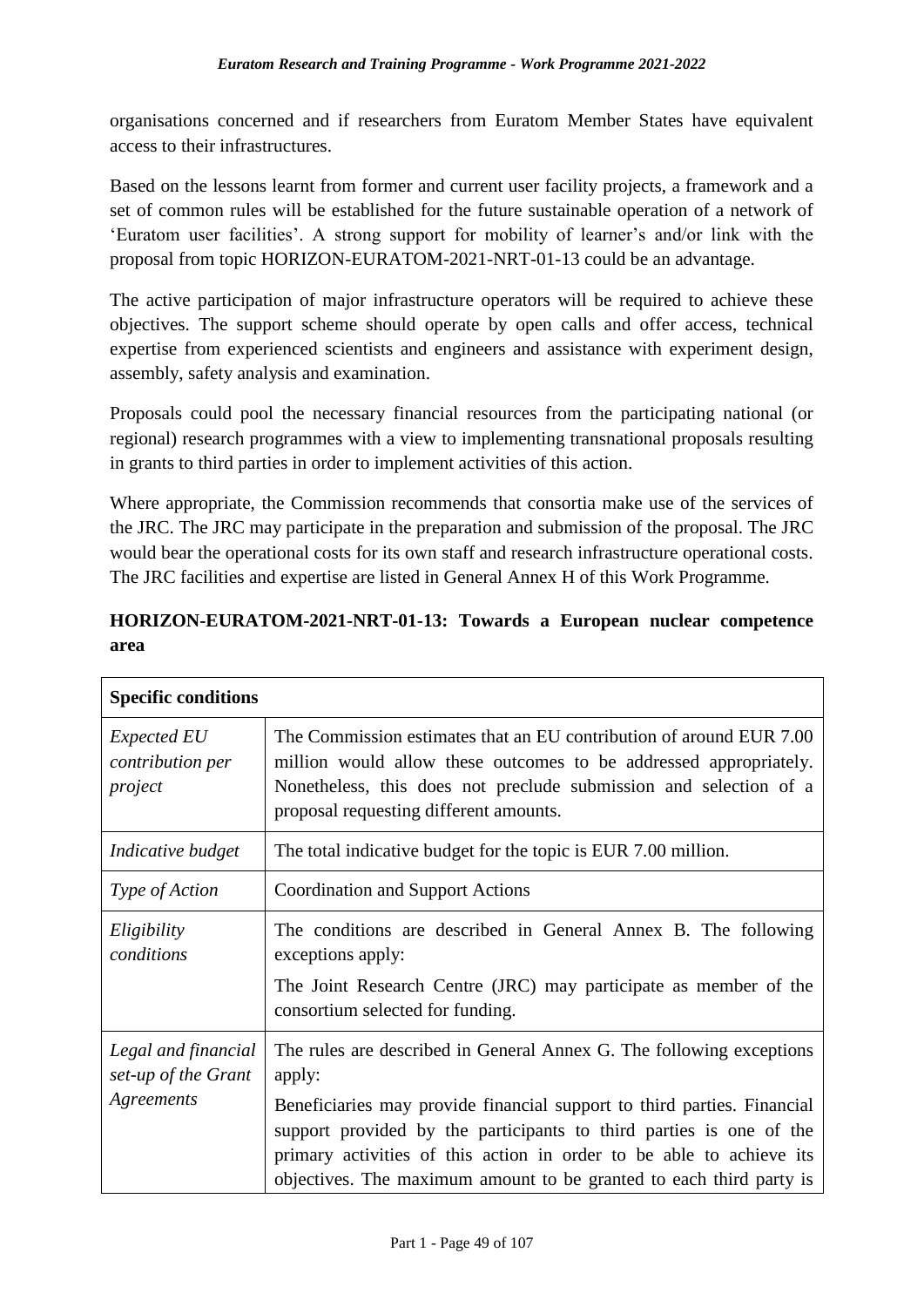| EUR 300 000 in order to enable participation of students and young |
|--------------------------------------------------------------------|
| researchers in the activities                                      |

#### Expected Outcome:

Project results are expected to contribute to all of the following outcomes:

- Detailed insight into the European human resources in the nuclear field current needs, gaps and future perspectives, including Member States' recent and planned actions – in terms of supply (academia) and demand (NPP and Research Reactors' operators, suppliers, TSOs, regulators, medical and other non-power applications) for a workforce needing specialised knowledge and competences in nuclear and radiation technologies;
- Enhanced Euratom competences through a higher number of nuclear careers, promoting the attractiveness of studies and jobs, via available education programmes and mobility opportunities including access to world-class infrastructures and job perspectives;
- Enhanced nuclear competences in EU through support for nuclear careers, development of a coherent and sustainable Euratom vocational training programme based upon and extending available or planned courses and e-learning opportunities in some key domains, as well as platforms for practical work.

#### Scope:

In order to support the Euratom Programme's objective of maintaining and enhancing the EU's nuclear competences, the consortium would implement a comprehensive pan-European E&T programme in the areas related to the use of nuclear and ionising radiation technologies, including ionising radiation applications beyond nuclear energy. The action will consolidate the field of nuclear education and training in the EU by providing detailed insight, building upon previously developed activities e.g. the European Nuclear Education Network (ENEN) or the Sustainable Nuclear Energy Technology platform (SNETP) and its pillars, the European Learning Initiative in Nuclear Decommissioning and Environmental Remediation (ELINDER), DG ENER ENSTTI study (2016), or other strategies and frameworks under the European Education Area (EEA), European Higher Education Area (EHEA) and European Research Area (ERA) and designing a common approach at European level.

For the workforce needing specialised knowledge, skills and competence in this field (operators, TSOs, regulators, medical and other non-power applications), the action will provide a detailed analysis of national strategies and knowledge management programmes in terms of supply (academia) and demand (end-users) and how these strategies can be translated into educational and training programmes to ensure sufficient and skilled staff is available for the sector.

The action will further focus on attracting new talents by better promoting the existing European education programmes as well as by activities such as competitions, career events, summer camps, etc., targeting high school pupils, undergraduates and teachers.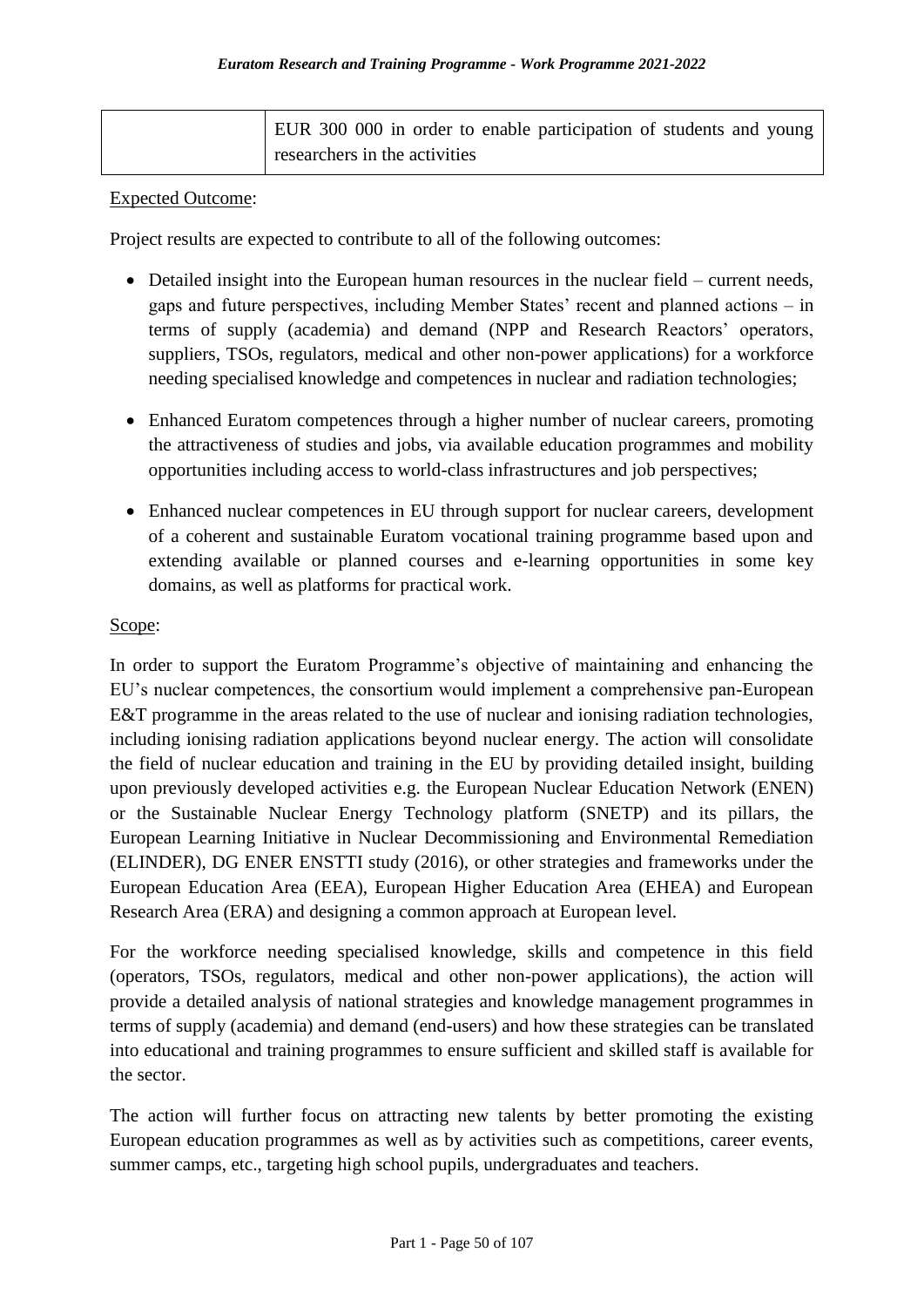Additionally, in order to tackle the fragmentation of the relevant nuclear training opportunities in the EU, the action will contribute to the development of a coherent and sustainable Euratom vocational training programme, using the Common Quality Assurance Framework (CQAF) for Vocational Education and Training (VET) and the European Qualifications Framework (EQF) for education. This will primarily be implemented in nuclear domains where there is a shortage of training offers or areas that would profit the most from international collaboration.

Complementing the MSCA Postdoctoral Fellowships accessible to nuclear researchers, a mobility scheme should be an integral part of the action in order to enable students' and young researchers' participation in the activities. In particular, it will facilitate access to E&T actions including access to learning facilities, as well as support participation in dedicated events (summer schools, workshops, conferences, etc.) and research and dissemination activities of Euratom projects as an important part of guided career development of highly specialised students and young professionals in multidisciplinary and multicultural environments. The mobility scheme should be extensive and sustainable and be equipped with sufficient funds.

The action should bring together teachers, academia, operators, regulators, teaching and training organisations, industrial and non-industrial suppliers, end users of nuclear and ionising radiation technology (in particular from power and non-power industry) and build on the experience and lessons learned of ongoing or completed projects.

In the context of the scope of this action, the Commission encourages international cooperation and mobility exchange beyond Euratom, particularly with international organisations (such as OECD/NEA  $NEST^{51}$ ) and institutions from third countries with the most advanced nuclear research programmes.

The action should build a long-term career perspective within the field while taking into account current job trends and evolutions. Human Resources specialists should be involved in this action.

Proposals could pool the necessary financial resources from the participating national (or regional) research programmes with a view to implementing transnational proposals resulting in grants to third parties in order to implement activities of this action.

Where appropriate, the Commission recommends consortia make use of the services of the JRC. The JRC may participate in the preparation and submission of the proposal. The JRC would bear the operational costs for its own staff and research infrastructure operational costs. The JRC facilities and expertise are listed in General Annex H of this Work Programme.

<sup>51</sup> 

Nuclear Education, Skills and Technology (NEST) Framework launched by Nuclear Energy Agency [\(https://www.oecd-nea.org/\)](https://www.oecd-nea.org/), aiming at address important gaps in nuclear skills capacity building, knowledge transfer and technical innovation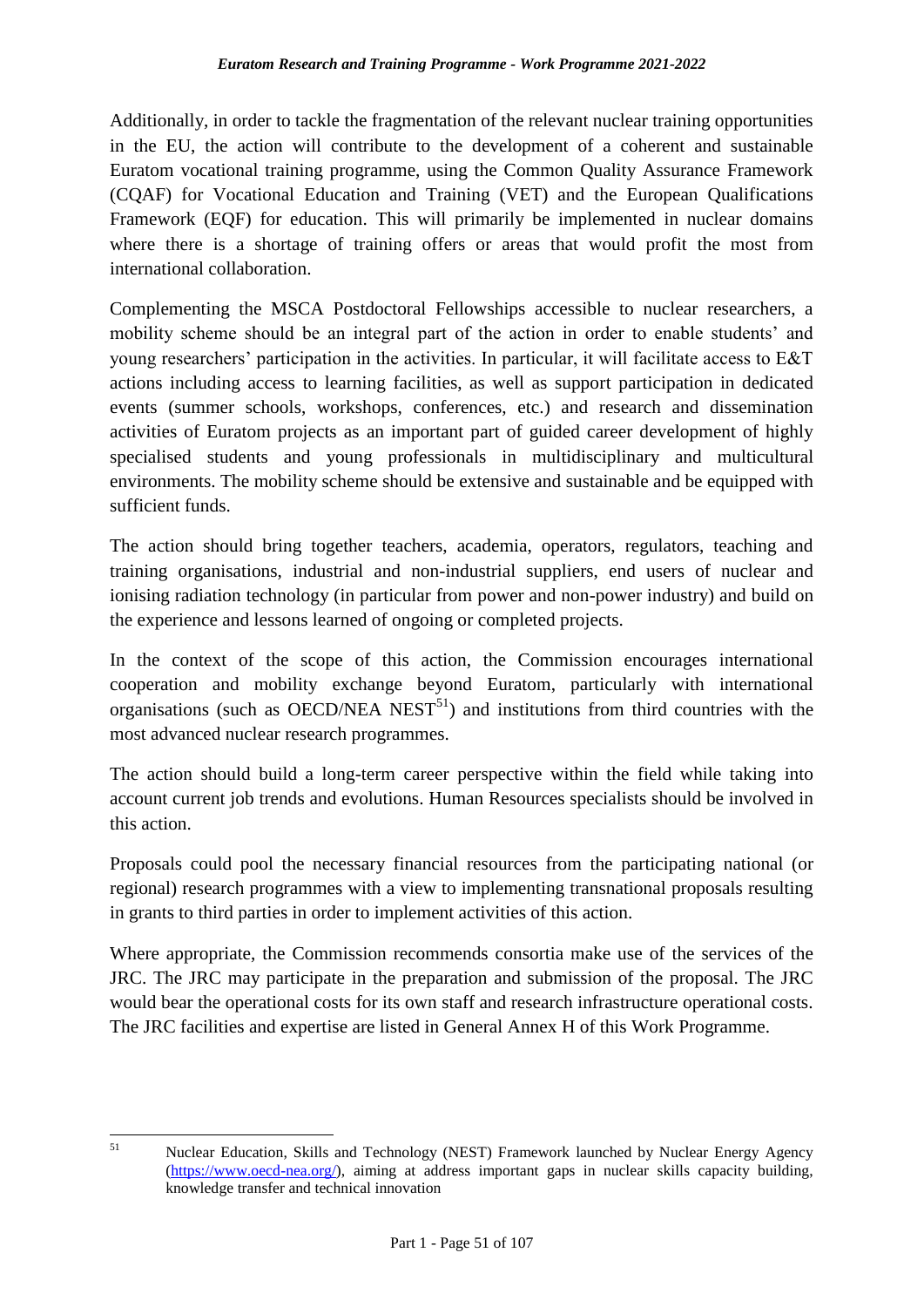## **HORIZON-EURATOM-2021-NRT-01-14: Socio-economic issues related to nuclear technologies**

| <b>Specific conditions</b>                        |                                                                                                                                                                                                                                                         |
|---------------------------------------------------|---------------------------------------------------------------------------------------------------------------------------------------------------------------------------------------------------------------------------------------------------------|
| <b>Expected EU</b><br>contribution per<br>project | The Commission estimates that an EU contribution of around EUR 1.50<br>million would allow these outcomes to be addressed appropriately.<br>Nonetheless, this does not preclude submission and selection of a<br>proposal requesting different amounts. |
| Indicative budget                                 | The total indicative budget for the topic is EUR 1.50 million.                                                                                                                                                                                          |
| <i>Type of Action</i>                             | <b>Coordination and Support Actions</b>                                                                                                                                                                                                                 |

#### Expected Outcome:

Project results are expected to contribute to all of the following outcomes:

- Analysis of total costs of nuclear energy, taking into account the nuclear fuel cycle and NPP construction and decommissioning, as well as assessment of nuclear energy's contribution to a climate-neutral EU energy system by 2050;
- Analysis of the different dimensions of societal perception of nuclear energy and developing recommendations on stakeholder (including citizen's views / civil society) engagement in the process of nuclear policy development and implementation;
- Engagement with key stakeholders (civil society organisations and nuclear industry) on the challenges and solutions for public acceptance of nuclear technology practices through the European participatory workshops and the Local Information Committees linked to Nuclear Power Plants and other nuclear installations.

#### Scope:

Proposed action should examine the total costs of nuclear energy and make the comparison of costs for different energy technologies, taking into account the whole energy system, full lifecycle costs and sustainability criteria, i.e. internal and external costs.

The analysis of possible contribution of nuclear energy to EU climate neutrality by 2050 should consider all the options for how nuclear energy could contribute to meeting the climate target, while considering that some of the EU Member States do not share this view.

The analysis of the available and close to the market nuclear technologies should be performed, covering the full development cycle from research and development, to demonstration and early stage deployment (techno-economic evaluation). The analysis should cover options for the integration of reactor systems with the decarbonised energy system, covering also other energy needs than electricity generation and addressing energy supply to a wide range of sectors. Developing a technical and economic understanding of the role that different nuclear systems can play in an evolving low-carbon and low-emission market for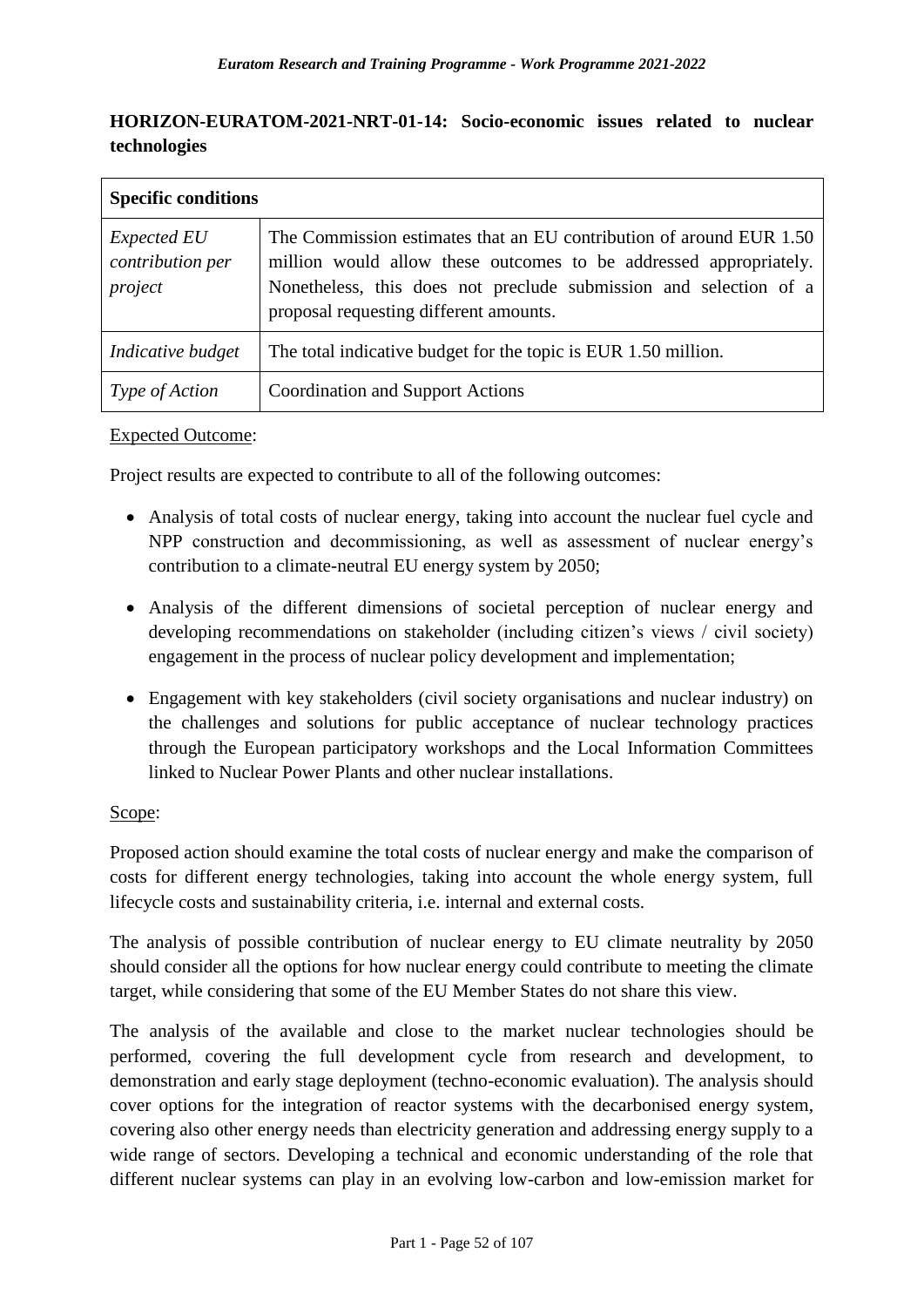some Member States will provide the insights for stakeholders for selection of proven technologies that can contribute to a cost-optimised energy system by 2050.

The action should also identify and assess societal, cultural and ethical dimensions of the use and development of nuclear technologies in different European countries and analyse how policies and practices in the nuclear field can be informed with insights on social and ethical factors affecting public perception of nuclear power. The recommendations for mechanisms of interaction between citizens, civil society, decision-makers and researchers (in particular in social sciences and humanities, SSH) should be developed. This would contribute to the understanding of factors triggering societal engagement and provide insights for stakeholders regarding interaction with civil society. Results of this action would also provide input to research how European citizens perceive the risks, benefits and potentials of advanced and innovative technologies.

Action should include a number of European participatory workshops and systematic interaction the Local Information Committees linked to Nuclear Power Plants and other nuclear installations. Such engagement with the key stakeholders (civil society organisations and nuclear industry) should allow for analysis of the challenges and possible solutions for public acceptance of nuclear technology practices.

| <b>Specific conditions</b>                        |                                                                                                                                                                                                                                                                                                                                                                                                                                |  |  |
|---------------------------------------------------|--------------------------------------------------------------------------------------------------------------------------------------------------------------------------------------------------------------------------------------------------------------------------------------------------------------------------------------------------------------------------------------------------------------------------------|--|--|
| <i>Expected EU</i><br>contribution per<br>project | The Commission estimates that an EU contribution of around EUR 0.25<br>million would allow these outcomes to be addressed appropriately.<br>Nonetheless, this does not preclude submission and selection of a proposal<br>requesting different amounts.                                                                                                                                                                        |  |  |
| Indicative<br>budget                              | The total indicative budget for the topic is EUR 0.25 million.                                                                                                                                                                                                                                                                                                                                                                 |  |  |
| Type of Action                                    | <b>Coordination and Support Actions</b>                                                                                                                                                                                                                                                                                                                                                                                        |  |  |
| Eligibility<br>conditions                         | The conditions are described in General Annex B. The following<br>exceptions apply:<br>Legal entities established in non-associated third countries<br>may                                                                                                                                                                                                                                                                     |  |  |
|                                                   | exceptionally participate in this Coordination and support action.                                                                                                                                                                                                                                                                                                                                                             |  |  |
|                                                   | The following additional eligibility criteria apply:                                                                                                                                                                                                                                                                                                                                                                           |  |  |
|                                                   | Applicants must be national support structures (e.g. NCP) responsible for<br>Euratom Programme and officially nominated to the Commission, from a<br>Member State or Associated Country. Only in case and as long as<br>structures for 2021-2025 Euratom Programme would not yet be officially<br>nominated when the call opens, national support structures responsible for<br>2014-2020 Euratom Programme would be eligible. |  |  |

#### **HORIZON-EURATOM-2021-NRT-01-15: Support for Euratom national contact points**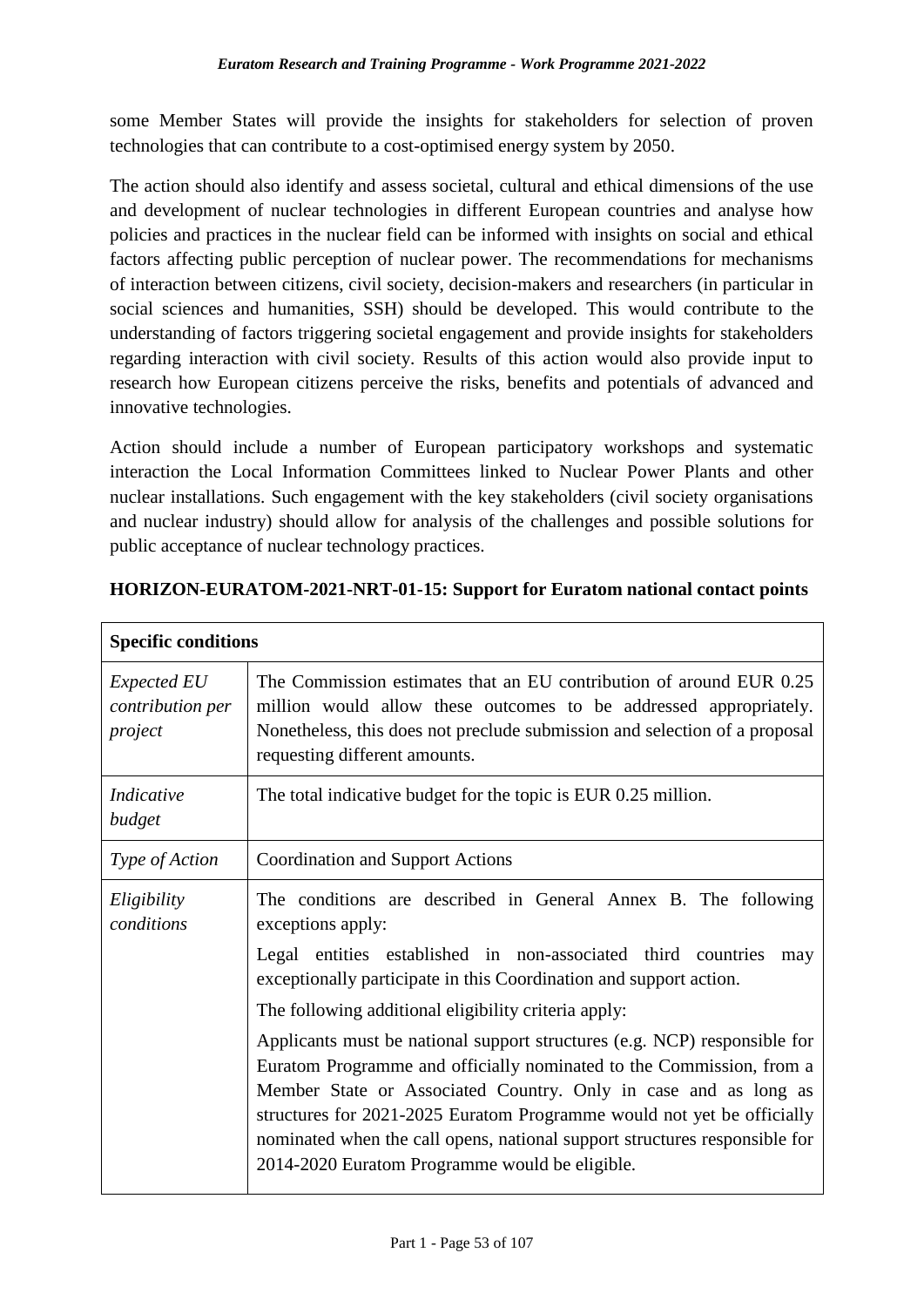| Evaluation | The granting authority can fund a maximum of one project |
|------------|----------------------------------------------------------|
| Procedure  |                                                          |

Expected Outcome: Project results are expected to contribute to all of the following outcomes:

- An improved and professionalised National Contact Points (NCPs) service across Europe, thereby helping simplify access to Euratom calls in nuclear research and training, lowering the entry barriers for newcomers and raising the average quality of proposals submitted;
- A more consistent level of NCP support services across Europe by identifying and sharing good practices and raising the general standard of support to the Programme applicants, taking into account the diversity of actors that participate in the Programme;
- Better links, improved cooperation and joint dissemination with other relevant networks and National Contact Points, such as those of the health and research Programmes.

Scope: Support will be given to a consortium of National Contact Points (NCPs) in the research and training areas covered by the Euratom Programme. Proposals should aim to facilitate trans-national co-operation between NCPs with a view to identifying and sharing good practices and raising the general standard of support to Programme applicants. The proposal should cover the whole duration of Programme.

The activities will be tailored to the nature of the area and the priorities of the NCPs concerned. Various mechanisms may be included, such as benchmarking, joint workshops, enhanced cross-border brokerage events, specific training linked to this field (including on the gender dimension of research and innovation) and twinning schemes. Special attention will be given to enhance the competence of NCPs, including helping less experienced NCPs rapidly acquire the know-how accumulated in other countries.

Proposals should include a work package to implement matchmaking activities to link up potential participants with emerging consortia in nuclear research and training. Matchmaking should take place by means of online tools, brokerage events, info days and bilateral meetings between project initiators and candidate participants. Other matchmaking instruments may be used as appropriate.

While all Euratom NCPs officially appointed by the relevant national authorities can participate in this action, only NCPs from Euratom Member States and Associated Countries are eligible to receive funding. The consortium should have a balanced representation of experienced and less experienced NCPs.

NCPs from Euratom Member States or Associated Countries choosing not to participate as a member of the consortium should be identified and the reason explained in the proposal. These NCPs are nevertheless invited and encouraged to participate in the project's activities (e.g. information days, workshops or side conference events) with the participation costs (e.g. travel) incurred by the consortium.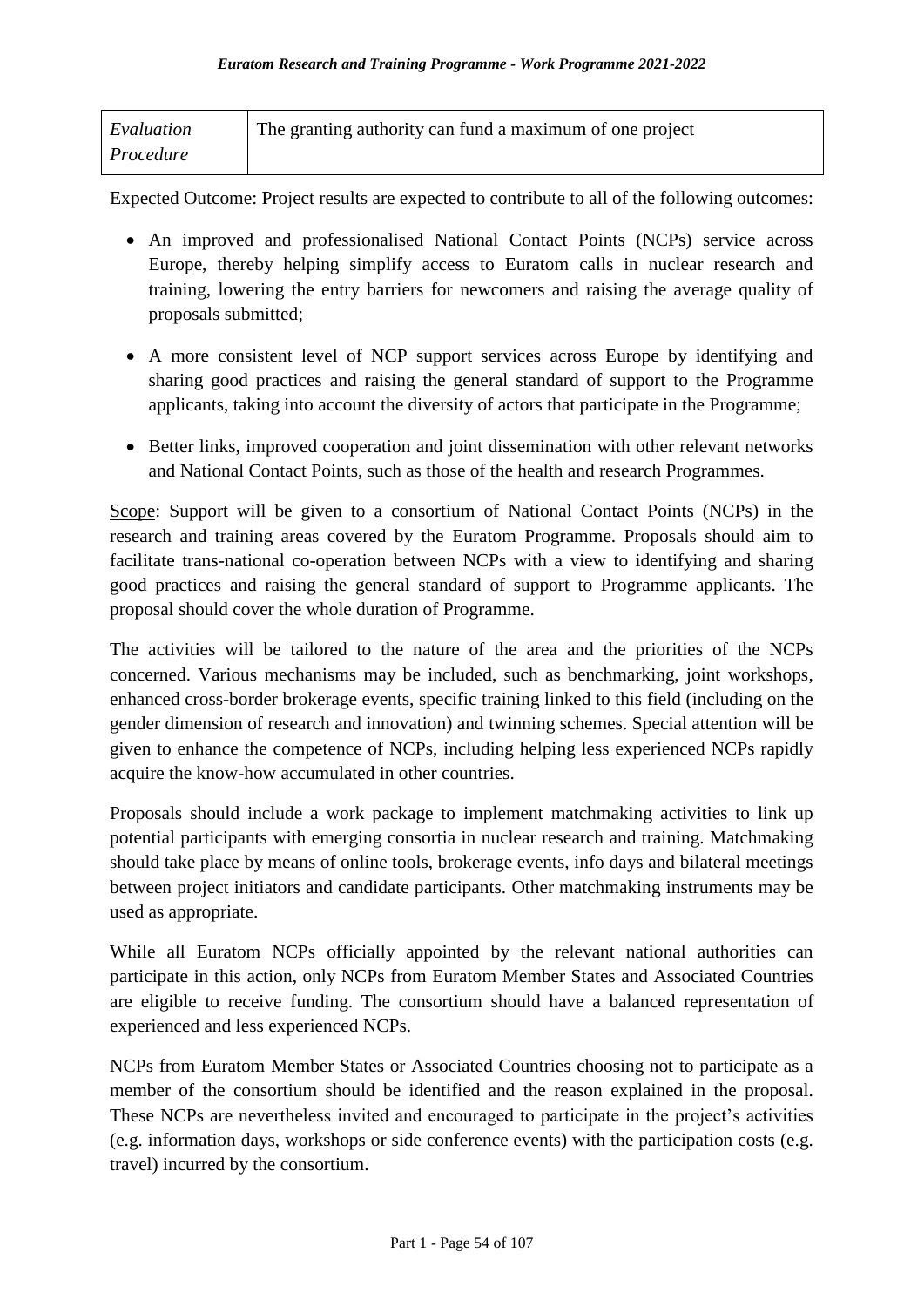# **HORIZON-EURATOM-2021-NRT-01-16: Support for the Sustainable Nuclear Energy Technology Platform to address cross-sectoral challenges and non-power applications of ionising radiation**

| <b>Specific conditions</b>                        |                                                                                                                                                                                                                                                         |
|---------------------------------------------------|---------------------------------------------------------------------------------------------------------------------------------------------------------------------------------------------------------------------------------------------------------|
| <b>Expected EU</b><br>contribution per<br>project | The Commission estimates that an EU contribution of around EUR 0.60<br>million would allow these outcomes to be addressed appropriately.<br>Nonetheless, this does not preclude submission and selection of a<br>proposal requesting different amounts. |
| Indicative budget                                 | The total indicative budget for the topic is EUR 0.60 million.                                                                                                                                                                                          |
| <i>Type of Action</i>                             | Coordination and Support Actions                                                                                                                                                                                                                        |

### Expected Outcome:

Project results are expected to contribute to all the following outcomes:

- Structuring of the Sustainable Nuclear Energy Technology Platform (SNETP) activities and consolidation of networks in the different technology areas covered by the Euratom Research and Training Programme 2021-2025, focusing on non-power applications (cf. medical applications of ionising radiation and improvement of optimisation of protection in this domain);
- Integration of the different energy roadmaps (nuclear and non-nuclear) by fostering collaboration between European Technology Platforms to address cross-sectorial challenges, including integration of NPPs in low-carbon and smart energy systems in order to complement the achievement of Horizon Europe's objectives inter alia in the context of the energy transition;
- Integration of SNETP in the Horizon Europe activities, with special emphasis on nonpower applications, education and training. Cross-cutting actions to maximize the societal benefits of nuclear and radiation technologies should be identified;
- Dissemination of the platform's activities to the policy-makers and stakeholders, including stakeholders beyond power generation;
- Facilitating cooperation between projects across Europe in order to ensure the accessibility and reusability of produced data.

#### Scope:

SNETP is a European Technology Platform (ETP) that supports and promotes the safe, reliable and efficient operation of nuclear systems. Rapidly developing non-power applications of ionising radiation in health, agricultural, industrial and space sectors call for long-term efforts to reduce safety risks and support the development of safe nuclear technologies and optimal radiation protection.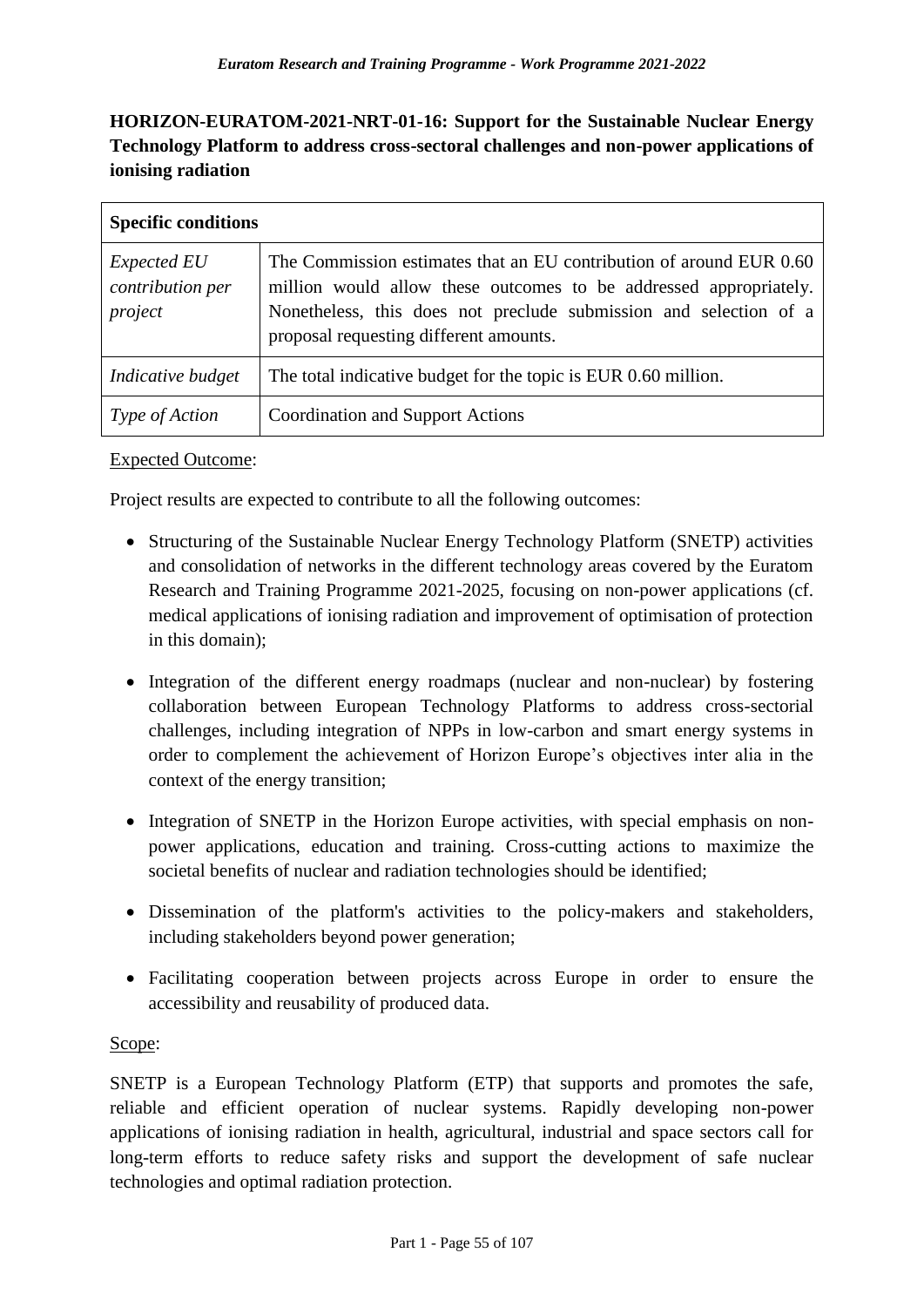In this context, SNETP should continue in 2021-2025 integrate research and innovation in nuclear safety at European level but also stimulate innovation in nuclear technologies going beyond their traditional areas of implementation as they can play a vital role in improving standards of living and health in European Union.

The Euratom funding will be devoted to specific studies, data collection, analysis and workshops for the further development of technology roadmaps, implementation plans and deployment strategies as well as to the dissemination of the platform activities to the various stakeholders. Due attention should be given to the integration of the different energy roadmaps (nuclear and non-nuclear). Activities should aim at fostering collaboration between ETPs to address cross-sectorial challenges between nuclear and non-nuclear energy sources with special emphasis on materials, digital including Artificial Intelligence, medical and other non-power applications of ionising radiation.

This action will support SNETP to structure its activities and orient them towards non-power applications. It will allow the consolidation of sustainable networks in the different technology areas covered by Euratom Research and Training Programme and enable cooperation with other ETPs and similar stakeholder's fora. It will support reorientation of SNETP towards more interconnected activities with other sectors, in particular health, both in terms of contents and implementation mechanisms. In addition, it should help nuclear scientists to be closer integrated in relevant Horizon Europe actions (cf. Europe's Beating Cancer Action Plan and Cancer Mission), and hence help disseminating the platform's activities to the policy-makers and stakeholders beyond power generation.

Proposal should include actions designed to facilitate cooperation with other projects across Europe, and to ensure the accessibility and reusability of data produced in the course of the projects. The proposal should also include a financial and sustainability plan for continuation of activities beyond the duration of the funded action. Secretariat and other running costs of SNETP are not eligible for funding under this action.

The indicative project duration is 3 years.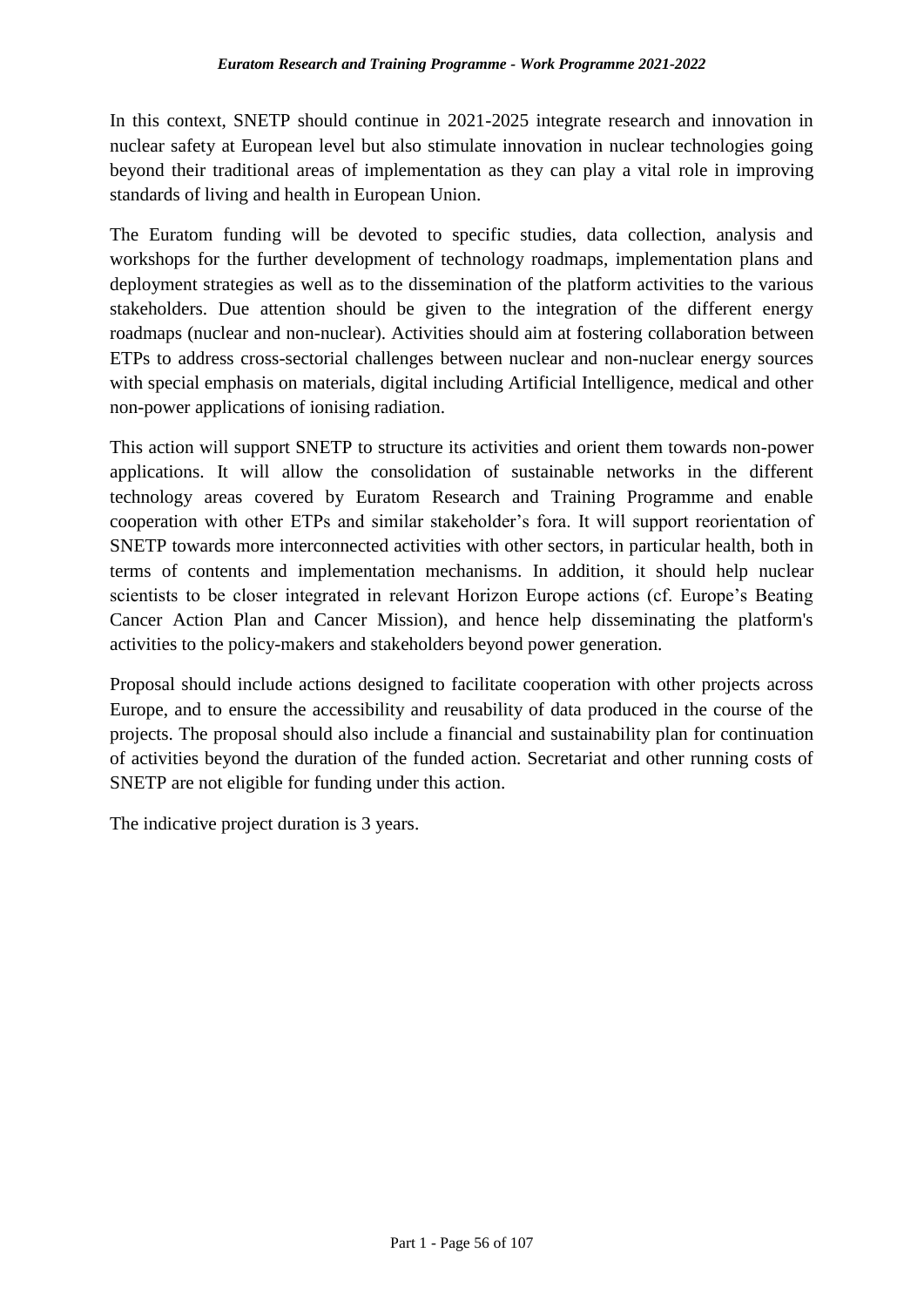## **Other actions not subject to calls for proposals**

#### **Grants to identified beneficiaries**

#### **1. Co-funded European Partnership for fusion research**

**Expected outcome** - the Partnership is expected to contribute to all of the following outcomes:

- Extending the physics and technology basis of ITER-relevant fusion science to ensure substantial European participation in the exploitation of this facility and prepare for ITER experimental campaigns.
- Preparation of operation scenarios to ensure that future ITER operation will be effective and efficient.
- Training of the next generation of scientists and engineers for the effective implementation of the European Fusion Programme through masters and doctoral support, fellowships and other instruments.
- Preparation of a conceptual design of a demonstration fusion power plant (DEMO) and development of relevant key technologies with a vision for the orientation of the European Fusion Programme towards DEMO including appropriate involvement of European industry.
- Preparation of the engineering design and operational scenario for a European DEMOoriented neutron source (DONES) to qualify materials and establish a materials database for the design of DEMO and future fusion power plants.
- Establishment of technology transfer as an important feature of the European Fusion Programme resulting in added value for European industry, economy and society.
- Development of research on severe accident prevention and mitigation mechanisms in scenarios of ITER in operation.

The Commission invites the EUROfusion consortium to submit a proposal for a co-funded European Partnership implementing the European fusion research roadmap over the years 2021-25.

The Programme co-fund action grant will be awarded without a call for proposals according to Article 195(e) of the Financial Regulation and Article 24(4) of the Horizon Europe Regulation. Award of such grant is foreseen in the point (c) of Annex I to Council Regulation (Euratom) establishing the Euratom Research and Training Programme 2021-2022 complementing 'Horizon Europe' - the Framework Programme for Research and Innovation.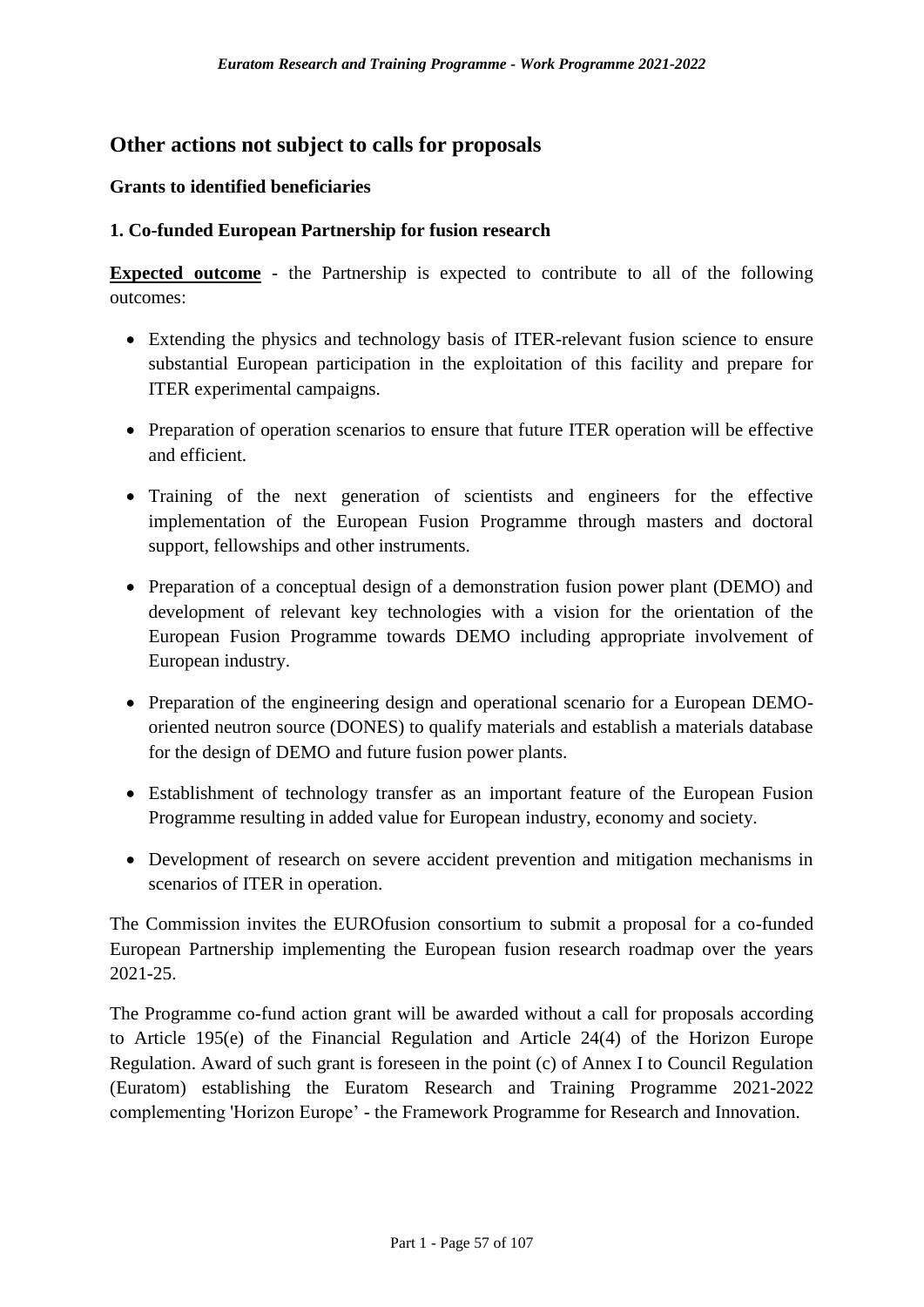The proposal should fulfil requirements set in this Work Programme as well as meeting the criteria for selection and implementation of European Partnerships, their monitoring, evaluation, phased-out or renewal as set in Annex III of the Horizon Europe Regulation.

The general conditions, including admissibility conditions, eligibility conditions, award criteria, evaluation and award procedure, legal and financial set-up for grants, financial and operational capacity and exclusion and procedure are provided in parts A to G of the General Annexes.

The following **specific conditions** apply for co-funded European Partnership for fusion research:

- Beneficiaries may provide financial support to third parties. Financial support provided by the participants to third parties is one of the activities of this Partnership in order to be able to achieve its objectives. The maximum amount to be granted to each third party is EUR 60 000.
- Beneficiaries may provide financial support for the costs of mobility of personnel on the basis of unit costs as defined in the decision authorising the use of unit costs for mobility in co-fund actions under the Research and Training Programme of the European Atomic Energy Community (2021-2025).
- Beneficiaries may provide financial support for access to infrastructures as defined in the decision authorising the use of unit costs for the costs of providing trans-national and virtual access in Research Infrastructures actions under the Horizon Europe Programme (2021-2027) and the Research and Training Programme of the European Atomic Energy Community (2021-2025).
- Purchases of equipment, infrastructure or other assets used for the action must be declared as depreciation costs. Moreover, equipment, infrastructure or other assets which are purchased specifically for the action (or developed as part of the action tasks) and which are listed in the proposal/Annex 1 of the grant agreement may exceptionally be declared as full capitalised costs.
- The starting date of grant awarded under this topic may be as of 01 January 2021. Applicants must justify the need for a retroactive starting date in their application. Costs incurred from the starting date of the action may be considered eligible.
- As of the date of the publication of this work programme, there were no countries as yet associated to the Euratom Programme 2021-2025 (please see the [Horizon Europe](https://ec.europa.eu/info/funding-tenders/opportunities/docs/2021-2027/horizon/guidance/programme-guide_horizon_en.pdf)  [Programme Guide](https://ec.europa.eu/info/funding-tenders/opportunities/docs/2021-2027/horizon/guidance/programme-guide_horizon_en.pdf) on the Portal for up-to-date information on the current list and on the position for Associated Countries*'*). Considering the Community's interest in retaining, in principle, relations with the countries which had been associated to the Euratom Programme 2019-2020 , these countries shall be considered as associated to the Euratom Programme 2021-2025 until the grant agreement under Euratom Programme 2021-2025 is signed. For the purposes of the eligibility conditions, this shall mean that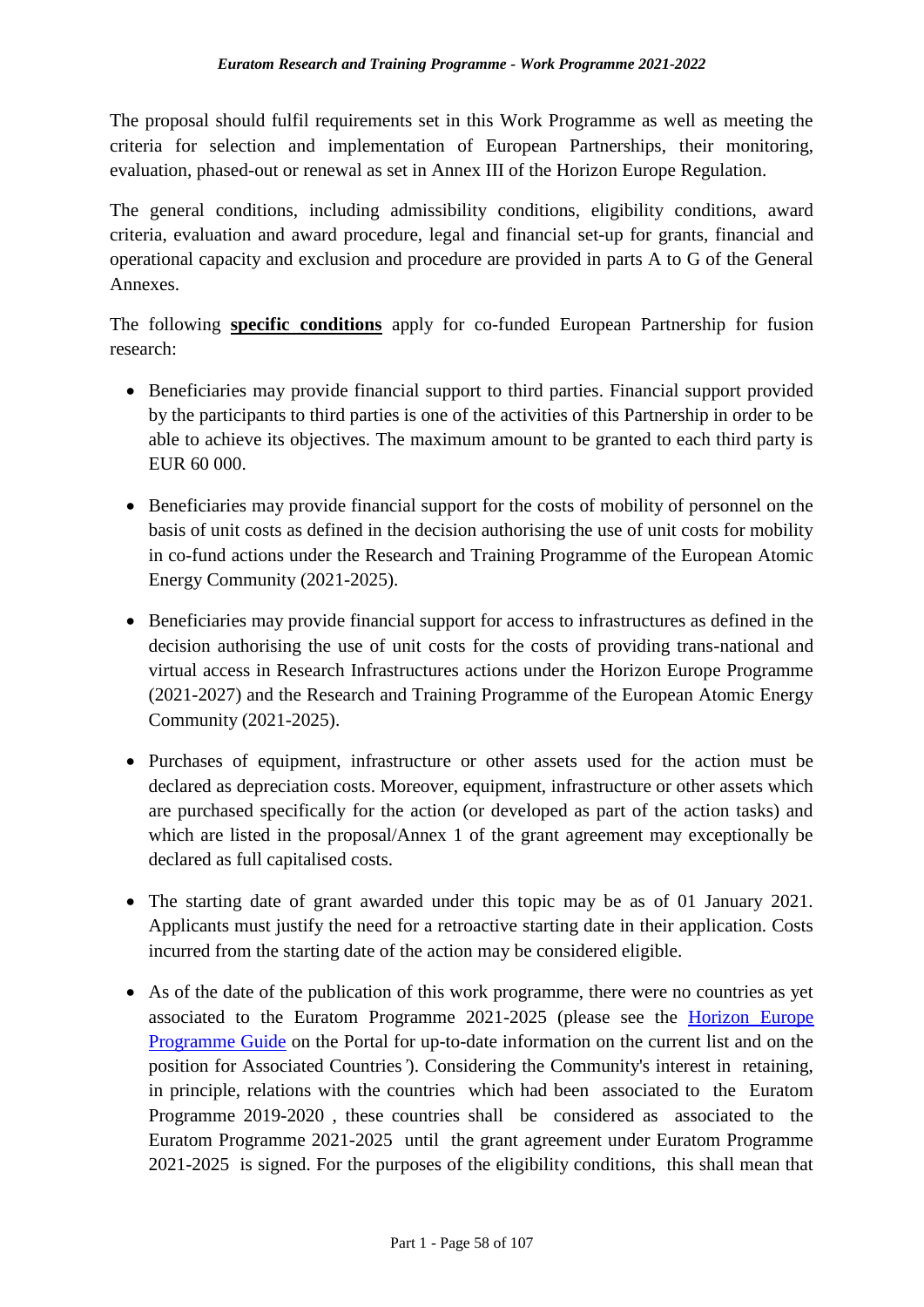applicants established in Countries associated to the Euratom Programme 2019-2020 or in other third countries negotiating association to the Euratom Programme 2021-2025 will be treated as entities established in an Associated Country if the Euratom association agreement with the third country concerned applies at the time of signature of the grant agreement.

#### Introduction:

Fusion energy represents a possible long-term option for large- scale low carbon electricity production, which could help address a growing energy demand towards the end of this century. The ultimate challenge of fusion research is electricity generation from magnetic confinement fusion within a reasonable time horizon. Though the challenge of fusion electricity is considerable, the present consensus in Europe is that a demonstration device (DEMO) could be generating electricity for the grid in the second half of this century.

On the critical path towards this achievement is the successful demonstration in ITER of 'burning fusion plasmas' at reactor scale, which is expected in the mid-2030s. The fusion research effort must therefore be focused on the success of ITER and the further convergence and integration of physics and technology, enabling Europe to be in a position to fully exploit the results of ITER and make concrete progress to the next stage of actual electricity production in a DEMO facility.

The activities needed for this effort are presented in the form of missions in the European Fusion Roadmap ('Fusion Electricity – A roadmap to the realisation of fusion energy') which was updated in 2018 and given a favourable opinion by the Euratom STC. Fusion energy research builds on the efforts made under previous Euratom Research and Training Programmes, namely the European Joint Programme (EJP) in fusion research carried out by the named beneficiaries that are members of the EUROfusion consortium.

#### Scope:

The Partnership should deliver expected outcomes and other priorities set out in the European fusion roadmap and as defined in the Council Regulation establishing the Euratom Research and Training Programme 2021-2025. The Partnership in fusion research will be carried out in full complementarity and coordination with Euratom Programme activities, in support of the construction of ITER and to the Broader Approach managed by European Commission's Directorate-General for Energy and Fusion for Energy.

ITER is expected to become operational at the end of this programming period. European Researchers should play a strong role in ITER operation, which will require strong coordination within the scope of this Work Programme.

Cooperation with international organisations and third countries should continue to be pursued for the pooling of resources and sharing of risks at both bilateral (e.g. with Japan and Republic of Korea) and multilateral levels (e.g. IEA's Technology Collaboration Programmes on fusion power).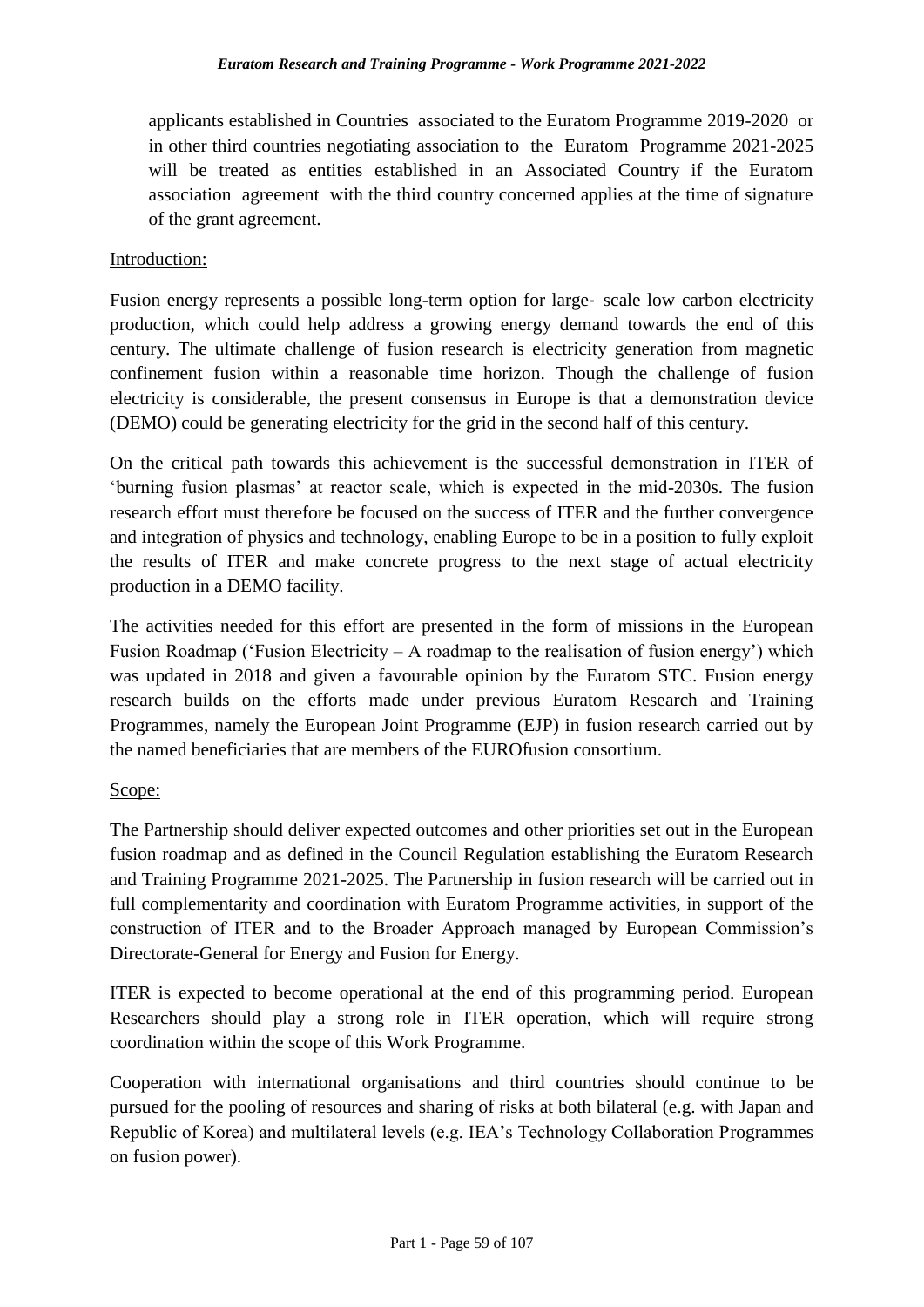In the spirit of joint programming, increased cooperation and exchange of information between Euratom Member States on their international activities is expected to enable a coherent European international cooperation strategy on fusion. This would be founded on the main European assets and aligned to the objectives and missions of the fusion roadmap. Maintaining the level of ambition and innovation, as well as the rate of progress in the implementation of the fusion roadmap will depend on the level of resources and stakeholder support and on the increasing engagement of industry and societal actors.

Continuing support through a EUROfusion grant agreement will develop further the main objectives of the Partnership including support for the preparation of a fusion relevant materials test facility, IFMIF/DONES, and the use of a Divertor Tokamak Test facility. In particular, the Partnership will continue with the implementation of current actions for education and training, including those performed by the FuseNet Association.

The EUROfusion consortium will implement a follow up project from the current FUTTA2 activities with a view to complementing the technology transfer activities of the EUROfusion beneficiaries and coordinating with other big science programmes through the EIROforum initiative. Technology transfer actions will also be coordinated and complement the initiatives carried out by Fusion for Energy.

In the past, public information and awareness activities in the field of fusion energy and related research were an important part of the European effort and this should be maintained. In view of the recognised importance of researchers' mobility in the fusion programme, it is foreseen that support for mobility by covering the cost of travel and subsistence for long-term secondments will be continued. Rules similar to those in force under the current EUROfusion grant agreement will be maintained and revised where necessary.

Expected impacts - proposals should set out a credible pathway to contributing to the following impacts.

Impacts of the Partnership must be clear and tangible. Maintaining the goal-oriented philosophy of the roadmap, with clear milestones and deliverables, is crucial in this respect.

The Partnership is an unprecedented research effort focused on the key challenges towards the exploitation of fusion as an energy source. It implements a roadmap which sets out a realistic timeframe for the demonstration of fusion electricity and represents a concerted and effective cooperative initiative between national fusion laboratories at the cutting edge of science and technology.

The action will enable continued Euratom funding for this effort and, in doing so, continue to leverage the national support for fusion that has been the hallmark of the Euratom fusion programme to date. This effort is long-term, building on many years of successful European research in this field and will be typified by incremental but significant progress in a wide range of specific research activities over the period of 2021-2025 and beyond.

The most important impact over the next five years remains the contribution to the success of ITER, which is on the fusion roadmap's critical path and the focus of the majority of the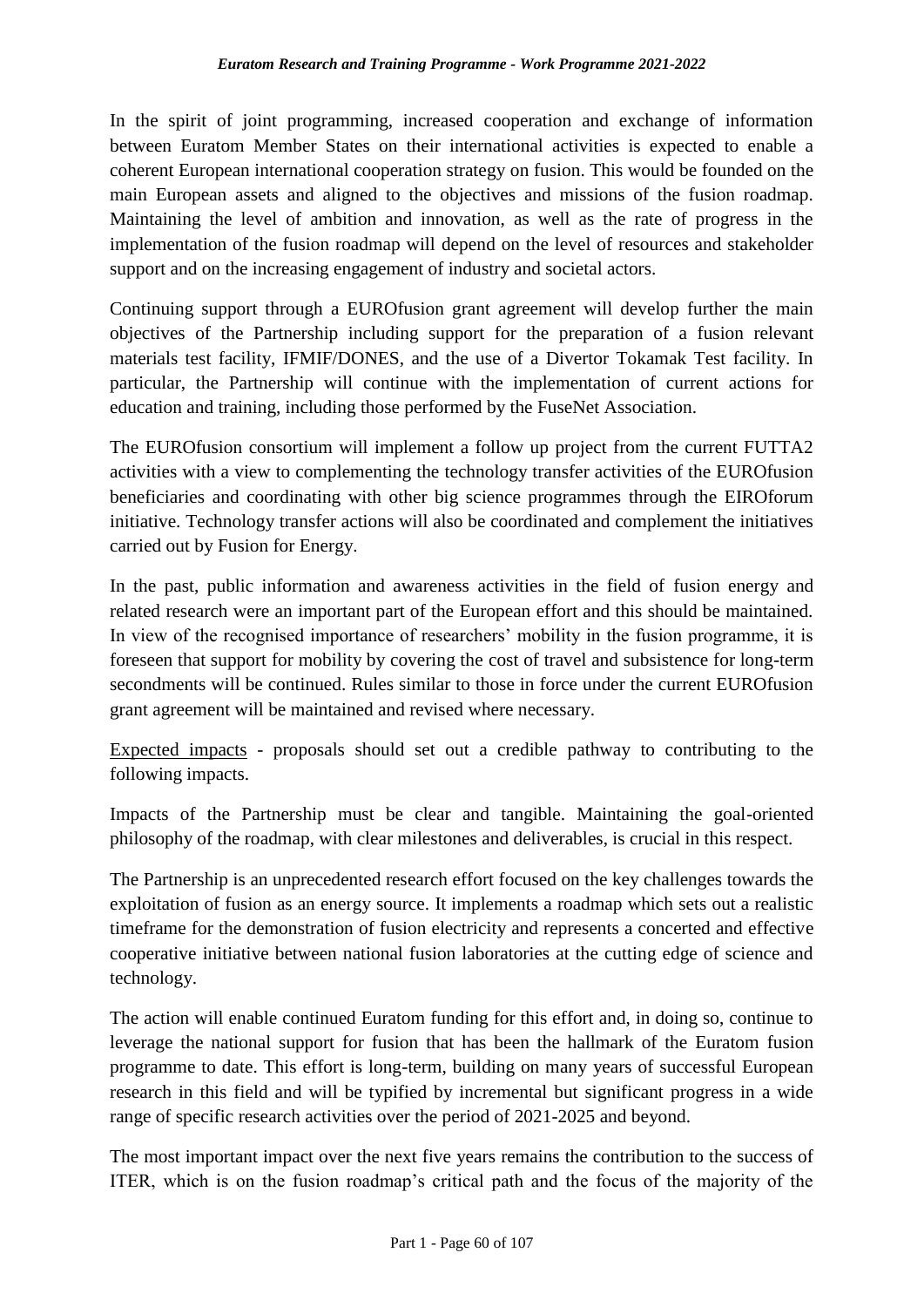resources in the Partnership. For future ITER operation to be successful and efficient, it is crucial that the scientific base is well understood.

In particular, ITER's operation scenarios should be tested to ensure they are robust and will have the required performance. Potential issues must also be identified and, as far as possible, addressed before ITER exploitation starts. This will require a broad experimental programme on existing fusion devices, especially those with the greatest ITER relevance, and complemented by an extensive analysis and simulation programme, together with the continuation of the investment in ITER-relevant facilities like the NBTF. All of these are important actions for the mitigation of potential risks for ITER. This also applies to the stellarator concept, with further scientific exploitation of the W7-X as an alternative and novel line in magnetic confinement fusion, complementing ITER and promising to overcome some of the issues of the tokamak concept.

In order to achieve the goal of completing a conceptual DEMO design and starting the transition to an engineering design phase, which could integrate innovative key technologies, the Partnership must gradually set up a project team, focusing on concrete DEMO design needs, fora continuation and even acceleration of the reorientation of the programme towards fusion technology that started during the 2014-20 Euratom Programmes. To achieve this, barriers should be identified and addressed taking full advantage of the European research capabilities as well as those of our international partners. Highest attention should be given to the critical issues identified in the Gate Review process, including the identification and validation of DEMO relevant plasma scenarios on present day experiments. Furthermore, as the DEMO design becomes increasingly advanced, it will be necessary to involve industry more than is currently the case, focussing especially on the knowledge now residing within industry thanks to the ITER construction.

As the fusion effort moves from focussing on fundamental science to applied and engineering sciences, the possibilities for spin-off applications and technologies are increasing and will also represent a significant additional impact by the end of the Euratom Research and Training Programme 2021-2025.

Total indicative budget for the duration of the Partnership and rate of co-financing: the table below provides an overview of the 2021-2025 appropriations that will be committed for the co-fund grant to support the European Partnership. EUR 546.943 million will be committed in annual instalments over the 5 years (2021-2025).

| Year (million EUR)                                                | 2021   | 2022   | 2023    | 2024    | 2025    | Total   |
|-------------------------------------------------------------------|--------|--------|---------|---------|---------|---------|
|                                                                   | budget | budget | budget  | budget  | budget  |         |
| Co-funded<br>European<br>fusion<br>Partnership<br>for<br>research | 102.00 | 102.00 | 110.716 | 113.922 | 118.305 | 546.943 |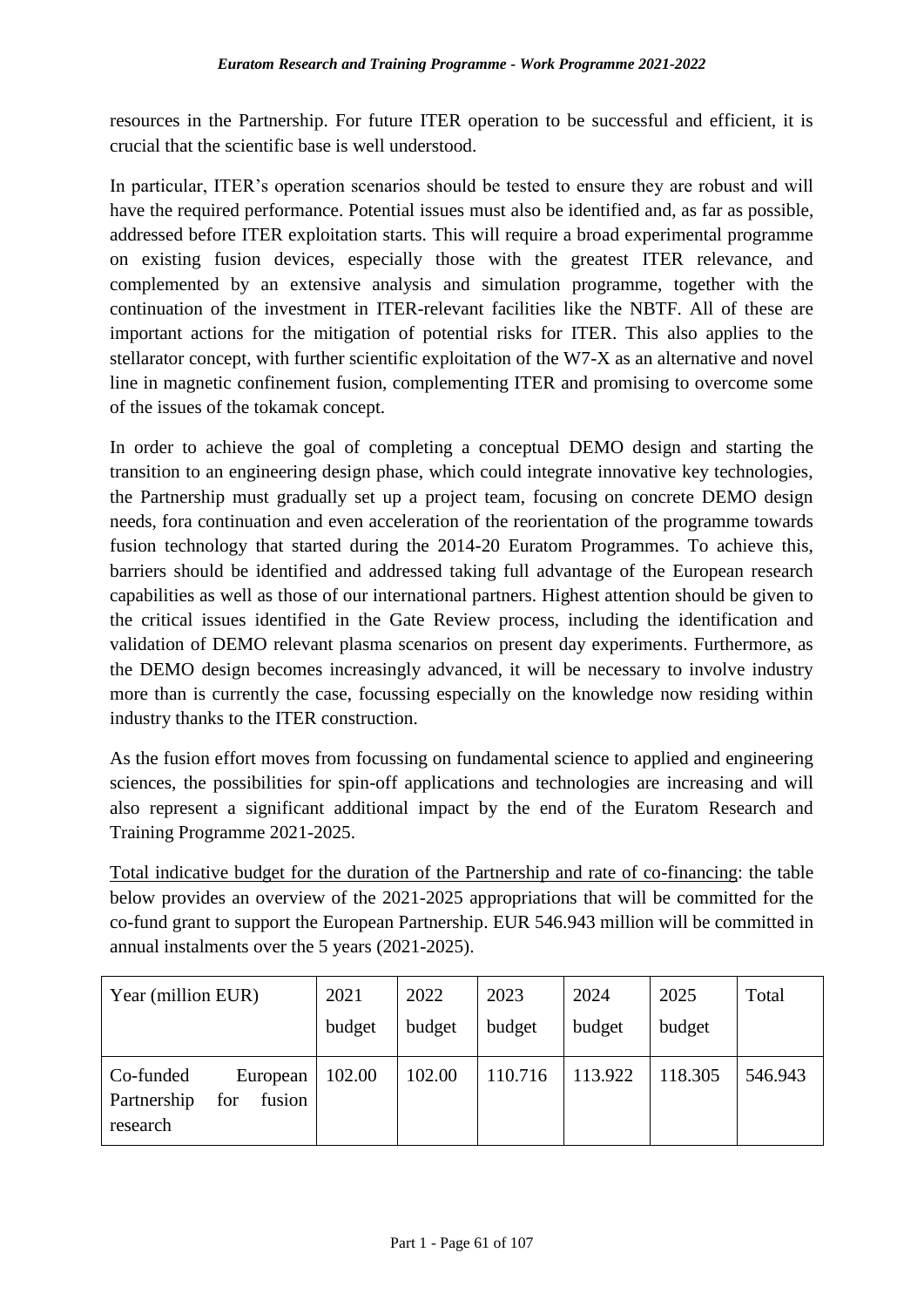The Euratom funding rate will be limited to a maximum of 55% of the total eligible costs of the action.

#### Legal entities:

List of legal entities nominated by Member States or Associated Countries (regarding Associated Countries, please refer to specific conditions for this action) to participate in the co-funded European Partnership for fusion research in accordance with Annex 1, point (c) of the Council Regulation on the Research and Training Programme (2021-2025) of the European Atomic Energy Community complementing the Horizon Europe - The Framework Programme for Research and Innovation.

Max-Planck-Gesellschaft, represented by Max-Planck Institut für Plasmaphysik, Hofgartenstrasse 8, Muenchen, 80539 Germany

University of Malta, Msida MSD 2080, Malta

Instituto Superior Técnico (IST), Av. Rovisco Pais, 1049-001 Lisboa, Portugal

Instytut Fizyki Plazmy i Laserowej Mikrosyntezy im. Sylwestra Kaliskiego (IPPLM), 23 Hery street, 01-497 Warszawa, Poland

Univerzita Komenského v Bratislave, Šafárikovo námestie 6 440, 814 99, Bratislava, Slovakia

Jožef Stefan Institute (JSI),, Jamova 39, SL - 1000 Ljubljana, Slovenia

Centro de Investigaciones Energéticas, Medioambientales y Tecnológicas (CIEMAT), Avenida Complutense 40, E - 28040 Madrid, Spain

Swedish Research Council (VR), Västra Järnvägsgatan 3 1035, 111 64, Stockholm, Sweden

Ecole Polytechnique Fédérale de Lausanne EPFL, Bâtiment PPB Station 13 CH CH - 1015 Lausanne, Switzerland

United Kingdom Atomic Energy Authority, Culham Science Centre GB - Abingdon, OX14 3DB, United Kingdom

National Science Center "Kharkov Institute of Physics and Technology" (KIPT), 1, Akademicheskaya St., Kharkov, 61108, Ukraine

Österreichische Akademie der Wissenschaften (ÖAW), Doktor-Ignaz-Seipel-Platz 2, 1010, Wien, Austria

Ecole Royale Militaire, Koninklijke Militaire School. Laboratoire de Physique des Plasmas, Laboratorium voor Plasmafysica (LPP-ERM-KMS), Avenue de la Renaissance, B - 1000 Bruxelles, Belgium

Institute for Nuclear Research and Nuclear Energy, Boul. Tzarigradsko Chaussee 72, Sofia, Bulgaria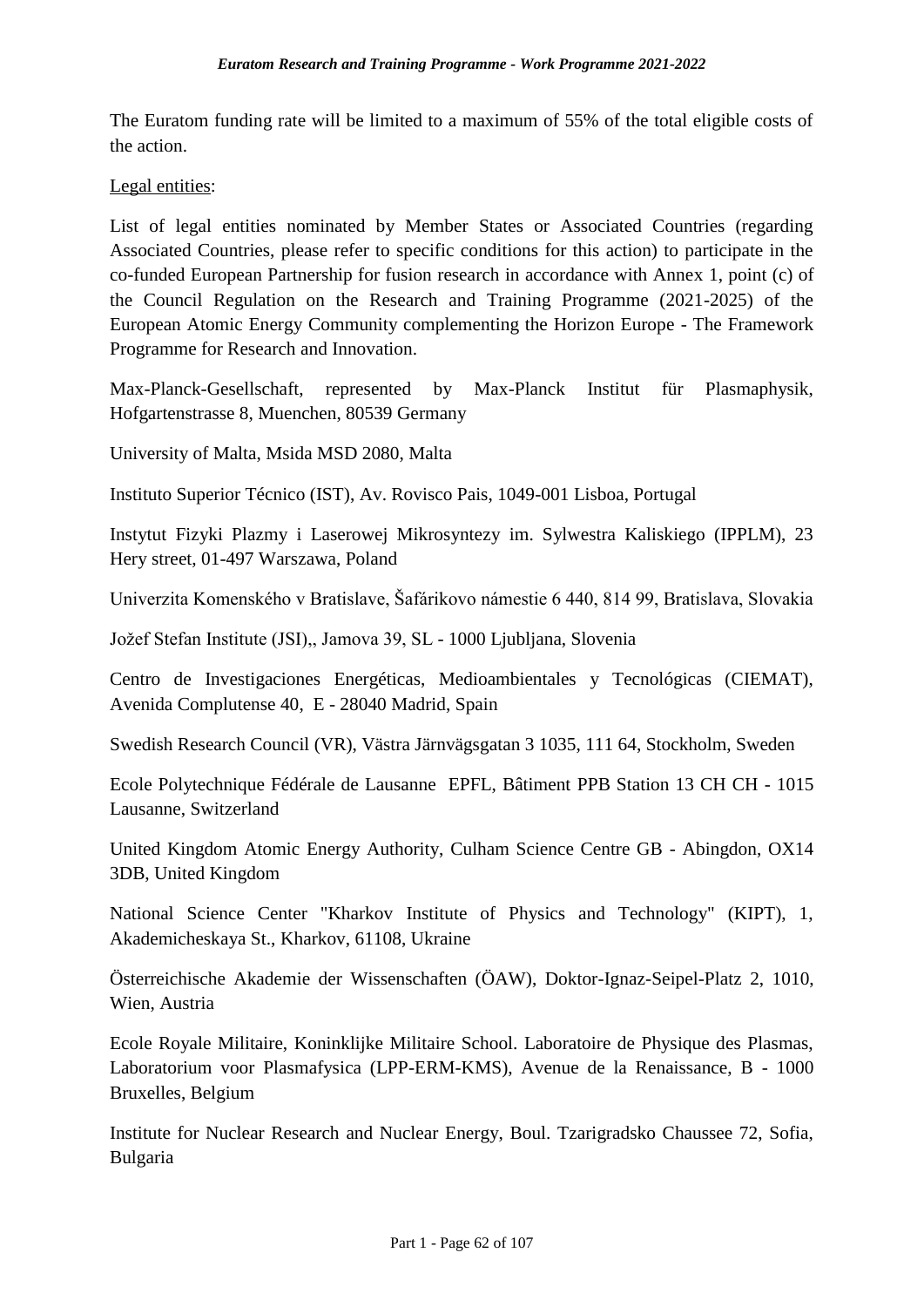VTT – Technical Research Centre of Finland, Vuorimiehentie 3 1000, 02150, Espoo, Finland

Agenzia nazionale per le nuove tecnologie l'energia e lo sviluppo economico sostenibile (ENEA), Lungotevere Grande Ammiraglio Thaon di Revel 76 000, 000196, Roma, Italy

Dept. of Mechanical and Manufacturing Engineering, University of Cyprus, Kallipoleos St., PO Box 20537, CY -1678 Nicosia, Cyprus

Karlsruher Institut für Technologie (KIT), Kaiserstraße 12, 76131 Karlsruhe, Germany

Technical University of Denmark (DTU), Department of Physics, Anker Engelundsvej 1, Bygning 101, 2800, Kongens Lyngby, Denmark

University of Tartu,, Ülikooli 18 000, 50090, Tartu, Estonia

Ruđer Bošković Institute (RBI), Bijenicka 54, HR-10000 Zagreb, Croatia

Commissariat à l'énergie atomique et aux énergies alternatives (CEA),, Rue Leblanc 25, 75015, Paris 15, France

Forschungszentrum Jülich GmbH, represented by its Board of Directors, for: Institute of Energy and Climate Research - Plasma Physics IEK-4, Wilhelm-Johnen-Straße, 52428, Jülich, Germany

Institute of Plasma Physics v. v. i. (IPP.CR), Za Slovankou 3, CR-182 00 Praha 8, Czech Republic

National Centre for Scientific Research "Demokritos" (NCSRD), End of Patriarchou Gregoriou E. and 27 Neapoleos Street 60037, 15341, Agia Paraskevi, Greece

Centre for Energy Research (EK), Konkoly-Thege Miklós út 29-33 49, 1121, Budapest, Hungary

Dublin City University (DCU), Glasnevin EI - Dublin, Ireland

Institute of Solid State Physics, University of Latvia (ISSP-UL), 8 Kengaraga Str., LV - 1063 Riga, Latvia

Lithuanian Energy Institute , 3 Breslaujos str., LT-44403 Kaunas, Lithuania

GRADEL S.A., 38 route de Luxembourg, L-8440, Steinfort, Luxembourg

Stichting Nederlandse Wetenschappelijk Onderzoek instituten (DIFFER), Winthontlaan 2, 3526 KV, Utrecht, Netherlands

Institute of Atomic Physics, Strada Atomiștilor 407, Măgurele 077125, Romania

Form of Funding: Grants not subject to calls for proposals

Type of Action: Grant to identified beneficiary according to Financial Regulation Article 195(e) - Programme co-fund action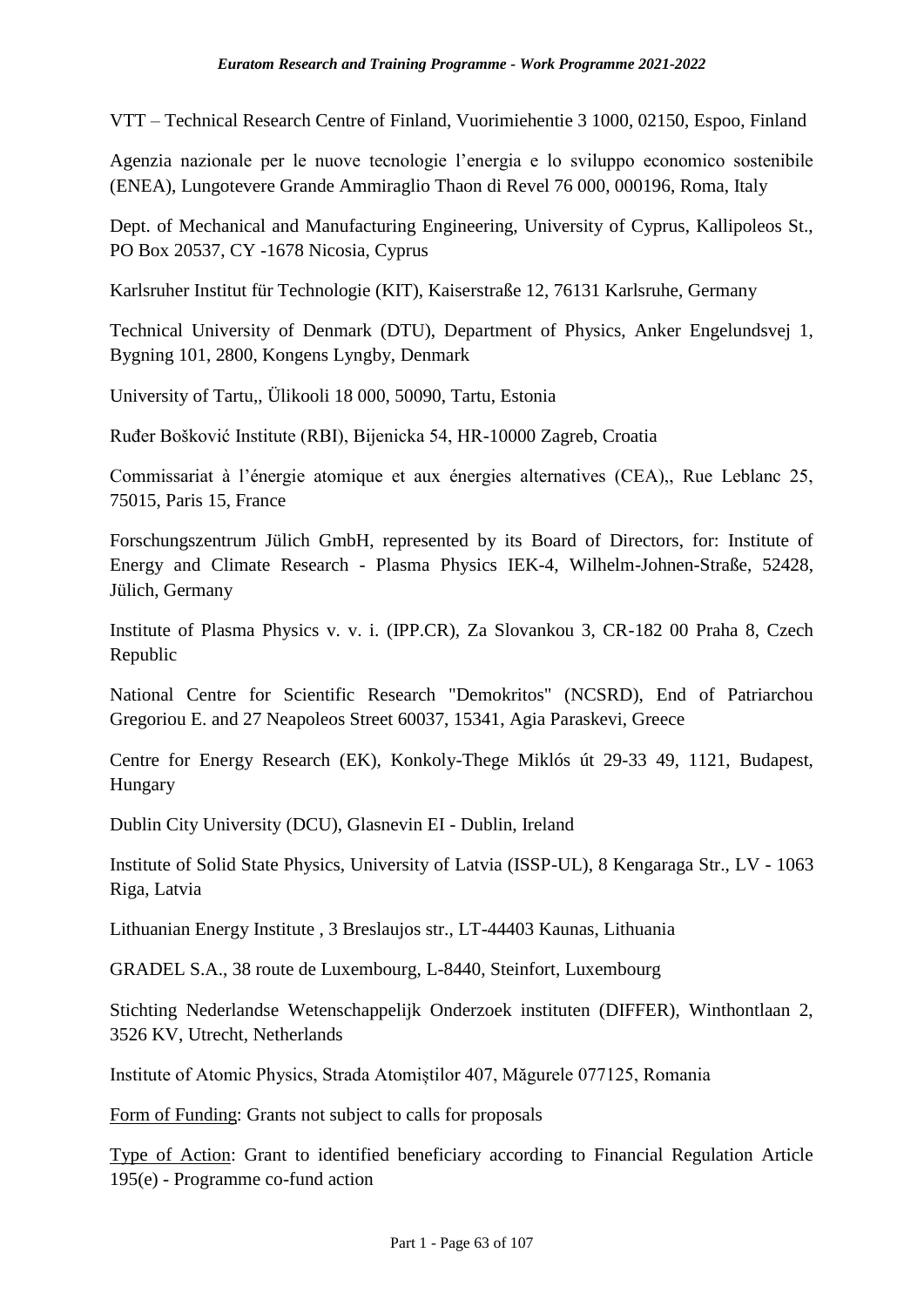Indicative timetable: 1st Quarter 2021 – 4th Quarter 2025

Indicative budget: EUR 546.943 million committed in annual instalments over the 5 years, 2021-2025.EUR 102.00 million from the 2021 budget and EUR 102.00 million from the 2022 budget

## **2. FISA-EURADWASTE conference on Euratom fission research and training (Presidency event)**

Support will be provided for the organisation of a FISA-EURADWASTE conference(s) on the outcomes and perspectives for the Euratom Research and Training Programme. They are organised on a 3-5 years' basis, the last conference having taken place in 2019, in Romania.

The next conference(s) should take place in 2022 during the French Presidency of the Council of the European Union. The conference(s) objectives will be:

- To present progress and key achievements of the latest projects carried out since 2018 as part of the Euratom Programmes
- To stimulate discussions on the state of play of R&D, key challenges addressed at national, European and international levels on Research and Innovation policies, synergies and partnerships benefitting research and innovation programmes and future perspectives.

FISA and EURADWASTE conferences will address and engage with all relevant stakeholders involved: research and training organisations, academia, industry, European technology platforms, European fora, European civil society, and International Organisations. There will also be many opportunities for interaction within dedicated parallel and poster sessions, thematic workshops, R&D awards, and Nuclear Innovation prizes.

This grant will be awarded without a call for proposals according to Article 195(e) of the Financial Regulation and the relevant provisions of the Horizon Europe Regulation.

#### Legal entities:

Le Commissariat à l'énergie atomique et aux énergies alternatives (CEA), 91191 Gif-sur-Yvette Cedex, France

Form of Funding: Grants not subject to calls for proposals

Type of Action: Grant to identified beneficiary according to Financial Regulation Article 195(e) - Coordination and support action

Indicative timetable: 4th Quarter 2021 – 1st Quarter 2022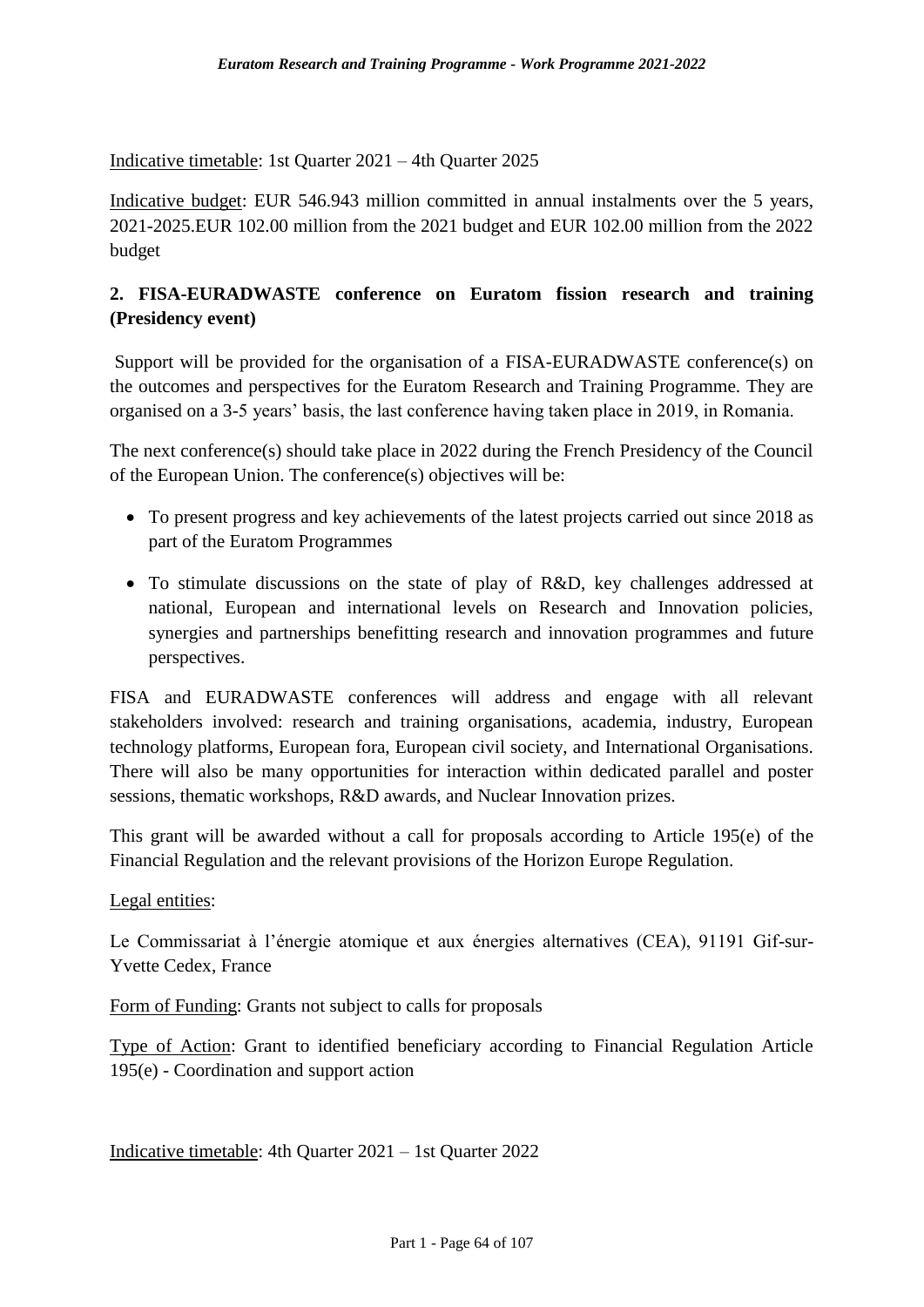Indicative budget: EUR 0.25 million from the 2021 budget

## **3. Training and information actions to integrate Ukrainian research entities into European nuclear research networks**

Support will be provided for activities of the Ukrainian 'National Contact Point (NCP) to Euratom'. Action results are expected to contribute to better integration of Ukrainian research entities into European nuclear research networks.

Scope - the action will support:

- networking activities of research institutes with similar organisations in Euratom Member States and Associated Countries
- outreach activities enabling such organisations to become more closely involved and integrated in pan-European initiatives relevant to all research areas covered by the Euratom Research and Training Programme 2021-2025

The supported activities will be tailored to the nature of the area and the priorities of the organisations concerned. Various mechanisms may be included, such as benchmarking, joint workshops, enhanced cross-border brokerage events, specific training linked to this field and twinning schemes. Special attention will be given to enhance the competence of Ukrainian NCP, including helping acquire the know-how accumulated in other countries. Proposal should aim to facilitate trans-national co-operation between Ukrainian 'National Contact Point to Euratom' and other Euratom NCPs and with a view to identifying and sharing good practices and raising the general standard of support to Programme applicants.

Expected impact: the action should assure achievement of deeper integration and improved participation of Ukrainian researchers and research entities in Euratom funded research activities, thereby enabling a broader and more effective mutually beneficial cooperation in the field of nuclear research and training. It would also help to fully realise the potential of Ukrainian research entities regarding their infrastructures, capacities and research programmes.

This grant will be awarded without a call for proposals according to Article 195(e) of the Financial Regulation and the Article 24(4) of Horizon Europe Regulation. Such specific action is considered necessary for improving involvement and better integration of Ukrainian researchers within European nuclear research networks.

Legal entities:

Euratom National Contact Point to Ukraine, National Science Center Kharkov Institute of Physics and Technology, 1 Akademicheskaya St., Kharkov, 61108, Ukraine

Form of Funding: Grants not subject to calls for proposals

Type of Action: Grant to identified beneficiary according to Financial Regulation Article 195(e) - Coordination and support action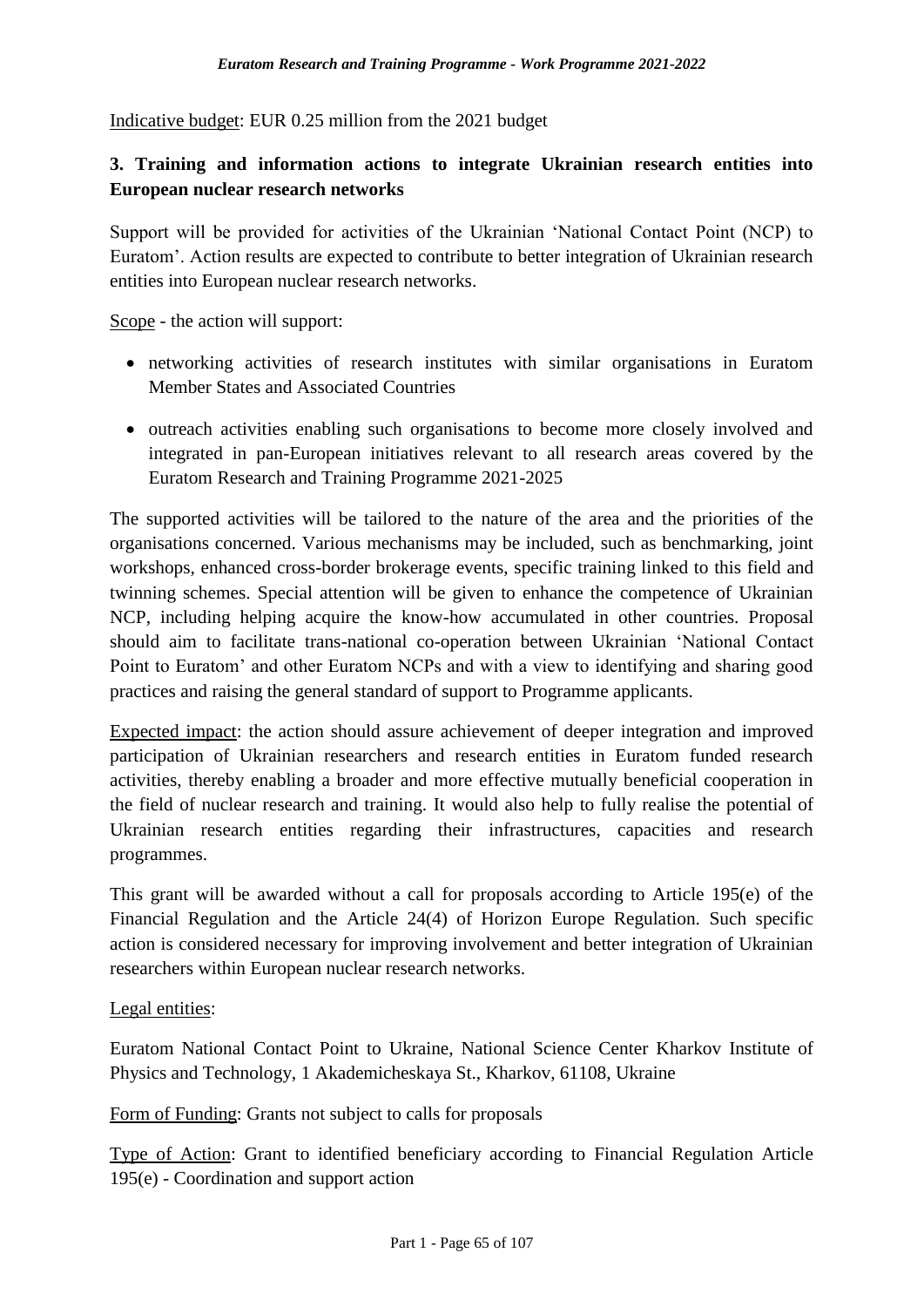Indicative timetable: 3rd Quarter 2021 – 4th Quarter 2023

Indicative budget: EUR 0.07 million from the 2021 budget and EUR 0.03 million from the 2022 budget

#### **Prizes**

#### **1. SOFT Innovation Prize**

Fusion research encompasses innovation in the domains of physics and technology over a wide variety of specialisations. Fusion researchers are constantly challenging the scientific state-of-the-art and improving the technology thereby creating the conditions for innovation, much of which can be exploited in other science and industrial sectors for the benefit of society. The fundamental basis of the Euratom Programme is the drive and support for innovation across the product development chain from research to market. In this context the researcher plays a critical role.

The SOFT Innovation Prize<sup>52</sup> is being offered to highlight and reward excellence in innovation that can be found in fusion research as well as the quality of the researchers and industries involved. Following the success of first four editions of the SOFT Innovation Prize awarded by the Commission under Euratom Research and Training Programme 2014-2020 (in 2014, 2016, 2018 and 2020), the European Commission is holding the contest again in association with the next Symposium on Fusion Technology (SOFT) in 2022.

There are no specific categories for this prize. Contestants are free to submit an application concerning any physics or technology innovation that has been developed in magnetic confinement fusion research and that has market potential or has been taken up (or recognised) by industry to be further developed for the market.

The specific rules of the contest will be published in 2021 by the European Commission<sup>53</sup>, which will launch and manage the contest and award the prize based on the judgement of independent experts.

The complete application for the 'SOFT Innovation Prize' should include:

- a technical description of the innovation
- a state-of-the-art assessment of the innovation
- an account, in general terms, of the market potential for the exploitation of the innovation

 $52$ <sup>52</sup> The Prize is named after the biennial Symposium on Fusion Technology (SOFT) during which the recipients of the prize are presented

 $\frac{53}{20}$  On the Funding & Tenders Portal (https://ec.europa.eu/info/fundingtenders/opportunities/portal/screen/programmes/horizon) but also actively publicised elsewhere to maximise participation.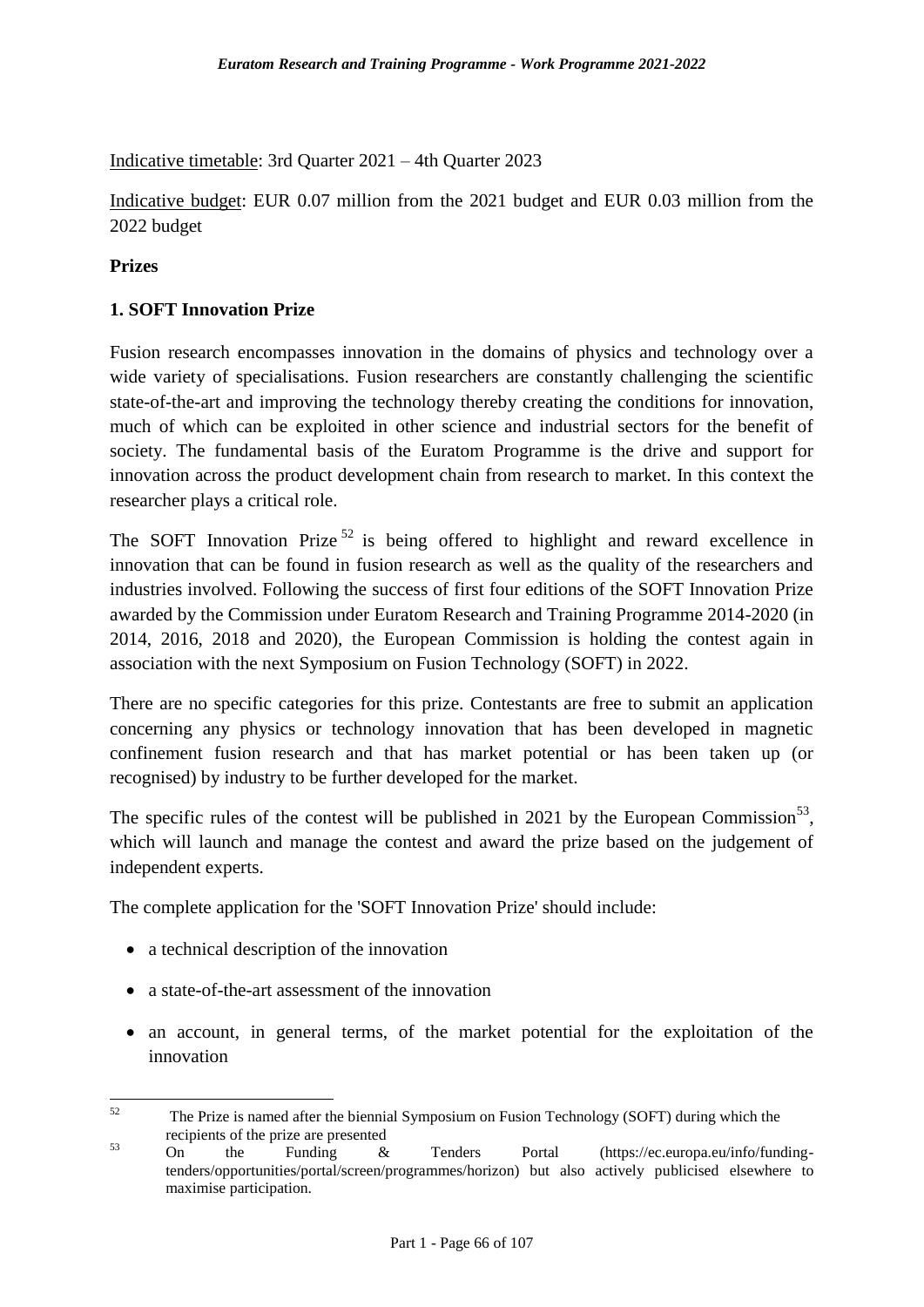For the Model Rules of Contest for Prizes please see the Funding and Tenders Portal.

Essential award criteria: The prize will be awarded, after closure of the contest, to the applicant(s) who in the opinion of the jury best addresses the following cumulative criteria<sup>54</sup>:

- 1. Originality and replicability: The extent to which the idea is innovative, original and a first-of-a-kind use of the technology in industry or in the domain of application. The description should be clear, logically presented and well-illustrated.
- 2. Technical excellence: The extent to which the innovation is demonstrably state-of-the-art and based on excellent science and engineering.
- 3. Economic impact and exploitation of the innovation: The extent to which the submission demonstrates understanding and awareness of the relevant innovation aspects, including market potential, needs and business opportunities.

#### Eligibility criteria:

1. The contest is open to researchers or research teams funded under the Euratom Research and Training Programme, to researchers or research teams working for a national programme in an ITER partner country or in any third country that has a bilateral fusion cooperation agreement with Euratom in force and to industrial participants participating in the ITER. Example of proof: the Commission may request substantiating document such as contracts, etc.

2. The researcher, research team or industrial participant must obtain permission from the owner of the Intellectual Property Rights (IPR) to submit an application and provide supporting documentation. The owner of the IPR should comment on the state of the IPR, i.e. free or contractually embedded, and name of possible contractor(s).

#### Expected results:

By awarding the 'SOFT Innovation Prize', the Commission will showcase innovations in fusion research sector giving visibility to the most dynamic, forward-looking and innovative researchers, research teams or industrial contestants. This visibility will provide greater potential for valorisation of the fusion research. Furthermore, the contest will stimulate the EU and international partners to develop a stronger innovation and entrepreneurial culture in fusion research.

<u>Prize amounts:</u> 1<sup>st</sup> Prize: EUR 50 000, 2<sup>nd</sup> Prize: 30 000, 3<sup>rd</sup> Prize: EUR 20 000.

Indicative timetable of contest(s):

| Stages                 | Date and time or indicative period |  |
|------------------------|------------------------------------|--|
| Opening of the contest | 3rd Quarter 2021                   |  |

54 Further clarification of these criteria might be published in the Rules of Contest.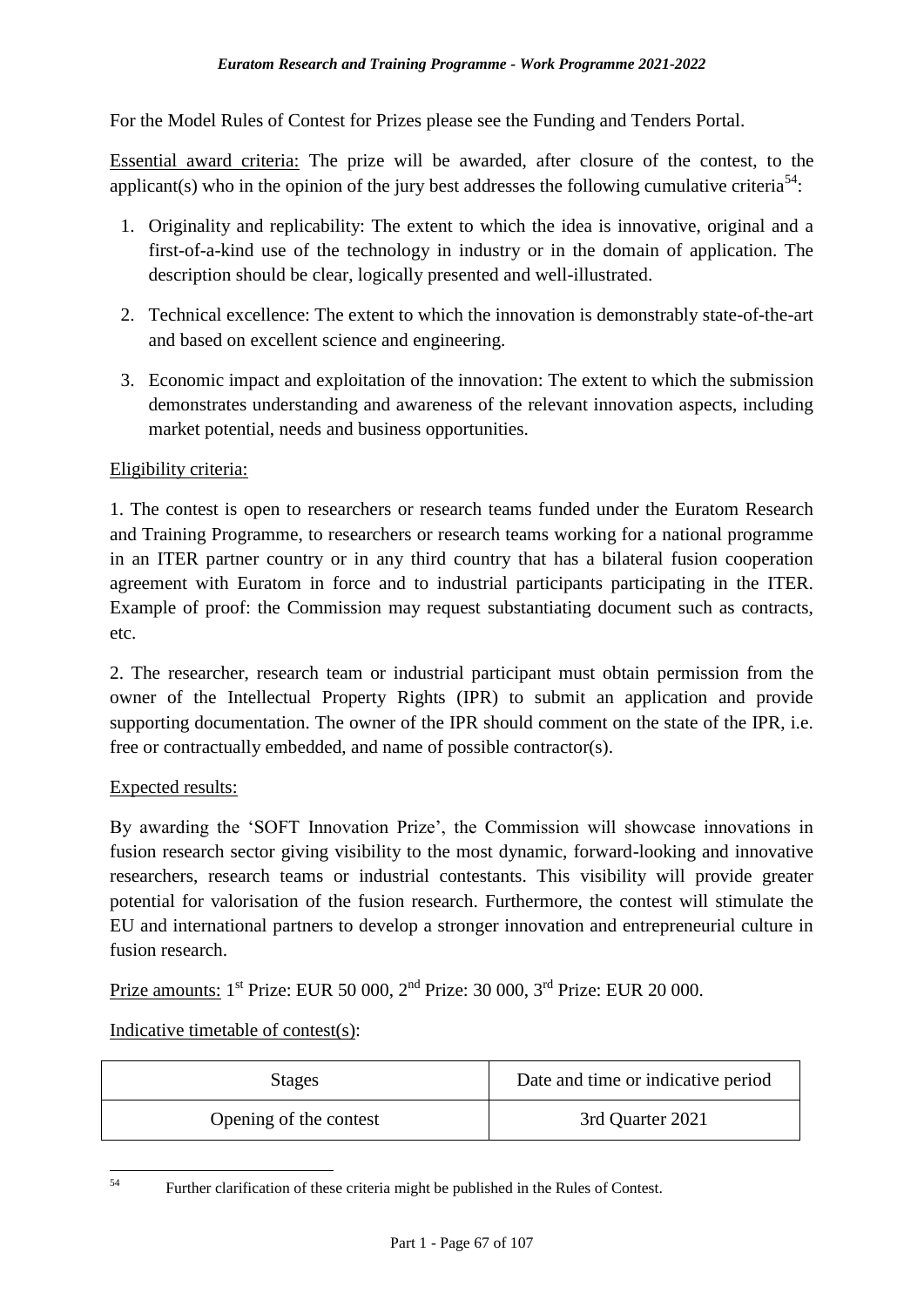| Deadline for submission of application | 1st Quarter 2022 |  |
|----------------------------------------|------------------|--|
| Award of the prize                     | 3rd Quarter 2022 |  |

Form of Funding: Prizes

Type of Action: Recognition Prize

Indicative timetable: 3rd Quarter 2021 - 3rd Quarter 2022

Indicative budget: EUR 0.10 million from the 2022 budget

#### **2. Nuclear Innovation Prize**

Euratom funded research in fission and radiation protection benefits from a consistent success in pursuing excellence across a broad range of nuclear science and technologies. Researchers and engineers are constantly challenging state-of-the-art in the field and improving evolving technologies thereby creating conditions for innovations beyond technologies and scientific breakthroughs, towards a more dynamic and competitive European industry for the benefit of every citizen and the entire society.

The Euratom Programme, together with Member States' actions, has continuously helped maintaining high‑ level of competences, underpinned by sound and advanced research. The Commission, in its efforts to further engage with the public and private sectors and all relevant stakeholders in nuclear field, is seeking to identify potential disruptive innovations across product developments and their supply chain, from research to market where researchers and engineers play a critical role.

#### Objectives:

The Nuclear Innovation Prize is being offered to highlight and reward the excellence in nuclear innovation that can be found in this field of research as well as the quality of the talented researchers and companies involved. The first contest will be organised at the next Euratom Research and Training Conference(s) in Safety of Reactor Systems (FISA 2022) and Radioactive Waste Management (EURADWASTE'22).

There are two specific categories for this prize:

- 1. Nuclear Innovation Prize in safety of reactor systems.
- 2. Nuclear Innovation Prize in radioactive waste management.

Contestants are free to submit an application concerning any technological innovation in the areas of application of fission, radioactive waste and radiation protection science and technology that have been developed within fields covered in Annex I of the Euratom Research and Training Programme 2021-2025. These applications should have a market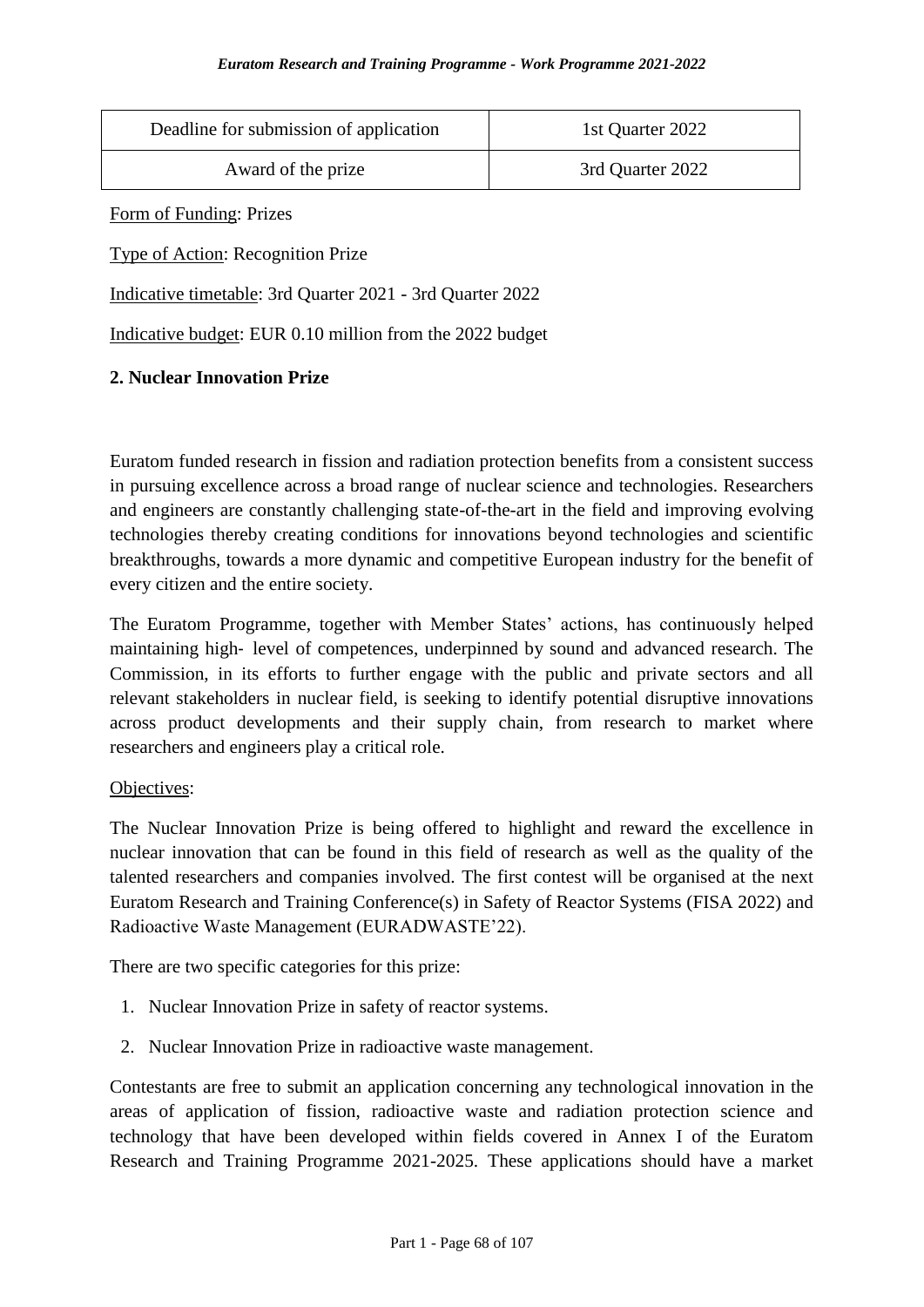potential or should have been taken up (or recognised) by industry or safety or radiation protection regulators to be further developed for the market or for use by regulators.

The specific rules of the contest will be published in 2021 by the European Commission<sup>55</sup>, which will launch and manage the contest, and award the prize based on the judgement of independent experts.

The complete application for the 'Nuclear Innovation Prize' should include:

- a technical description of the innovation
- a state-of-the-art assessment of the innovation
- an account, in general terms, of the market potential for the exploitation of the innovation

For the Model Rules of Contest for Prizes please see the Funding and Tenders Portal.

Essential award criteria: The prize will be awarded, after closure of the contest, to the contestant(s) who in the opinion of the jury best addresses the following cumulative criteria:

- 1. Originality and replicability: The extent to which the idea is innovative, original and a first-of-a-kind use of the technology in industry or in the domain of application. The description should be clear, logically presented and well-illustrated.
- 2. Technical excellence: The extent to which the innovation is demonstrably state-of-the-art and based on excellent science and engineering.
- 3. Economic impact and exploitation of the innovation: The extent to which the submission demonstrates understanding and awareness of the relevant innovation aspects, including market potential, needs and business opportunities.

#### Eligibility criteria:

1. The contest is open to researchers, research teams or innovators working for an EU public and private organisations or companies established in EU Member State or in third country associated to Euratom Programme<sup>56</sup>. Example of proof: the Commission may request substantiating documents such as contracts, etc.

2. The researcher, research team or industrial participant must obtain permission from the owner of the Intellectual Property Rights (IPR) to submit an application and provide supporting documentation. The owner of the IPR should comment on the state of the IPR, i.e. free or contractually embedded, and name of possible contractor(s).

 $55$ <sup>55</sup> On the Funding & Tenders Portal (https://ec.europa.eu/info/fundingtenders/opportunities/portal/screen/programmes/horizon) but also actively publicised elsewhere to maximise participation.

<sup>&</sup>lt;sup>56</sup> Eligibility restriction is justified by the Euratom Programme's specific objective to 'maintain and further develop expertise and competence in the nuclear field within the Community' as provided by the Council Regulation.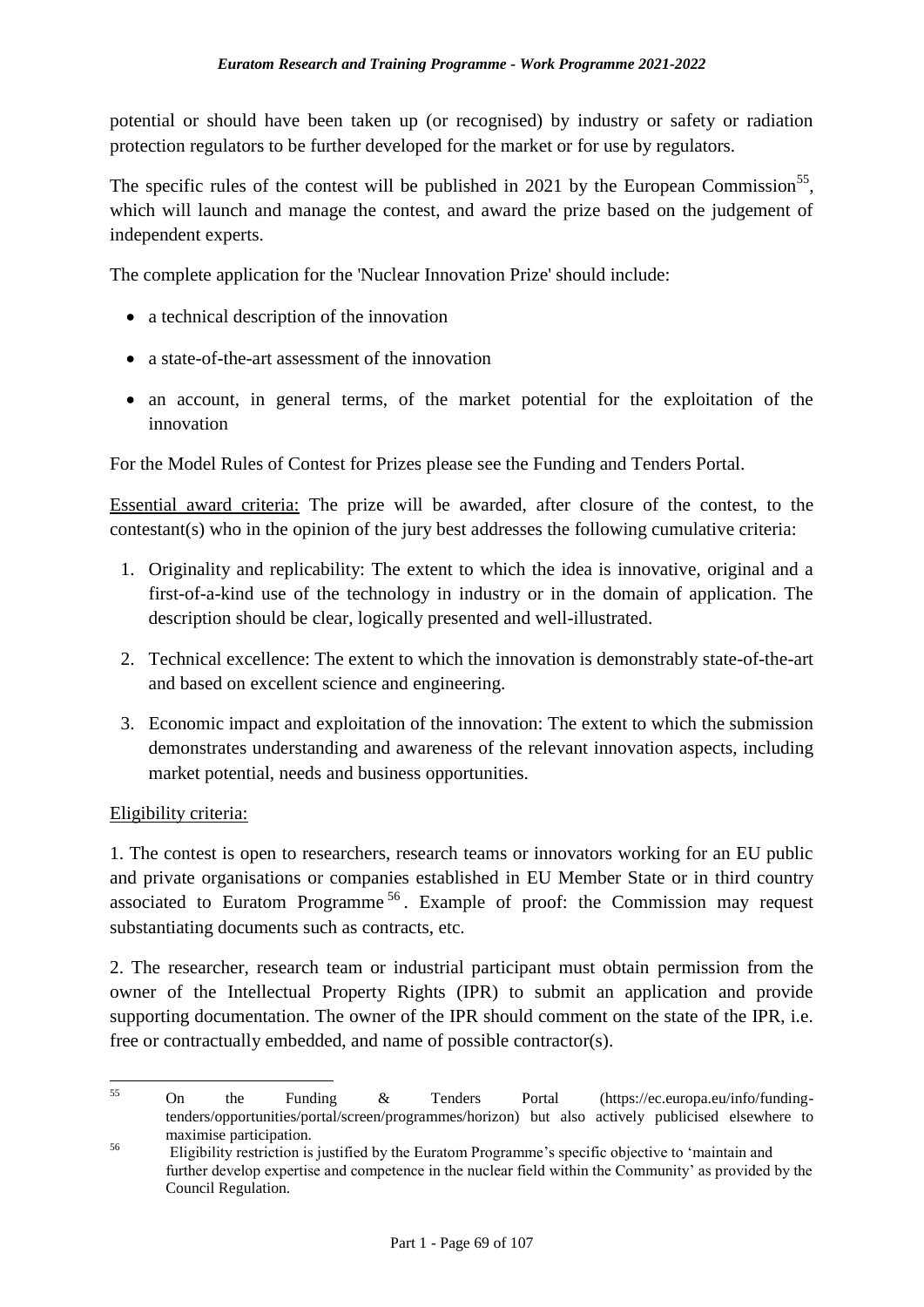### Expected results:

By awarding the 'Nuclear Innovation Prize', the Commission will showcase at both FISA and EURADWASTE conferences innovations in this research sector giving visibility to the most dynamic, forward-looking and innovative researchers, research teams or industrial contestants. This visibility will provide greater potential for valorisation of the research and the contest will stimulate nuclear research in the EU to develop a stronger innovation and entrepreneurial culture in line with the Commission industrial strategy.

### Prize amounts:

(1) Nuclear Innovation Prize in safety of reactor systems.

1<sup>st</sup> Prize: EUR 50 000, 2<sup>nd</sup> Prize: 30 000, 3<sup>rd</sup> Prize: EUR 20 000.

(2) Nuclear Innovation Prize in radioactive waste management.

1<sup>st</sup> Prize: EUR 50 000, 2<sup>nd</sup> Prize: 30 000, 3<sup>rd</sup> Prize: EUR 20 000.

Indicative timetable of contest(s):

| <b>Stages</b>                          | Date and time or indicative period |  |
|----------------------------------------|------------------------------------|--|
| Opening of the contest                 | 2nd Quarter 2021                   |  |
| Deadline for submission of application | 4th Quarter 2021                   |  |
| Award of the prize                     | 2nd Quarter 2022                   |  |

Form of Funding: Prizes

Type of Action: Recognition Prize

Indicative budget: EUR 0.20 million from the 2022 budget

#### **Public procurements**

# **1. Provision of expert industrial competences for the pre-conceptual design activities of the European fusion demonstration reactor (Specific contracts under the Framework Contract (RTD/2019/OP/D4/FWC/010))**

The objective of procurement action is to support the Power Plant Physics and Technology conceptual design activities defined in the Annual Work Plan of EUROfusion consortium implementing European Partnership for fusion research. This support will be implemented through specific contracts under the ongoing Framework Contract 'Supply of expert industrial competences for the pre-conceptual design activities of the European fusion demonstration reactor' (RTD/2019/OP/D4/FWC/010).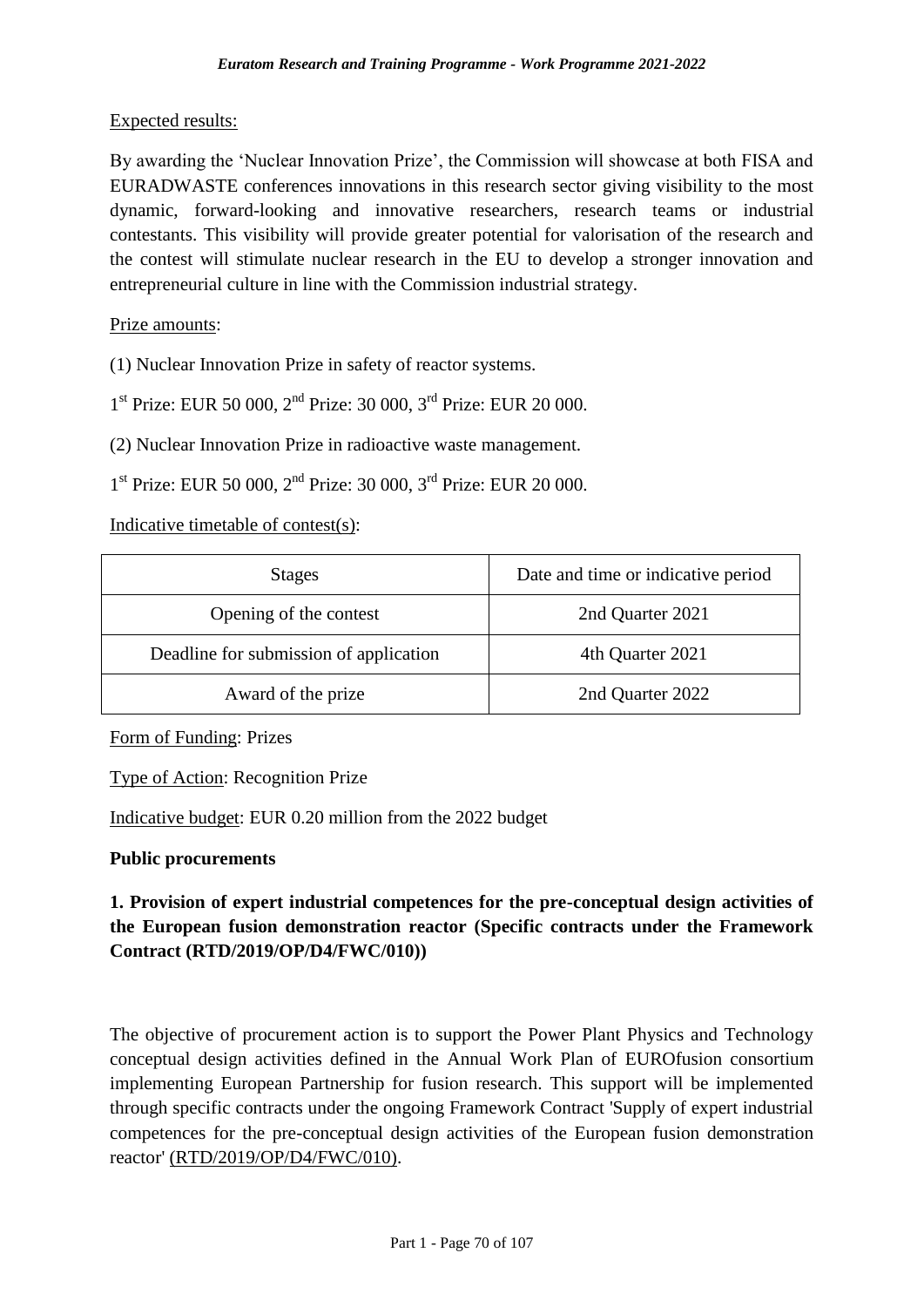Support for the Power Plant Physics and Technology conceptual design activities will include an industry best practice-based assessment of Power Plant Physics and Technology system architecture, overall configuration and system engineering processes with a focus on design and technology options and feasibility, manufacturing options as well as risk identification, evaluation and mitigation.

An evaluation of the impact on cost for the suggested solutions will also be included. Given the nuclear nature of the Power Plant Physics and Technology system and its impact on social acceptance, nuclear safety compliance assessments (and demonstration, where required) are included in the scope, to cover the plant lifecycle.

The scope will also include industry support on IFMIF/DONES's specific component design and control system as well as backing for the IFMIF/DONES site preparation activities in view of the candidature of Spain to host the facility. The IFMIF/DONES facility is priority for the programme for the qualification of the DEMO materials.

### Main areas and topics:

- 1. Industry best practice
- a. Plant design compliance: constructability, operability, licensing
- b. Plant configuration
- c. System engineering processes establishment and implementation
- d. Cost sensitivity studies, cost vs. performance
- e. Risk analysis and management
- f. Knowledge management
- 2. Nuclear safety

#### a. Plant nuclear safety analysis and compliance verification

b. Pre-licensing processes – interaction with the licensing authorities including decommissioning

- c. Radioactive materials management
- 3. Technology
- a. Plant control system
- b. Maintenance and inspection
- c. New materials and material qualification
- d. Magnets manufacturing demonstration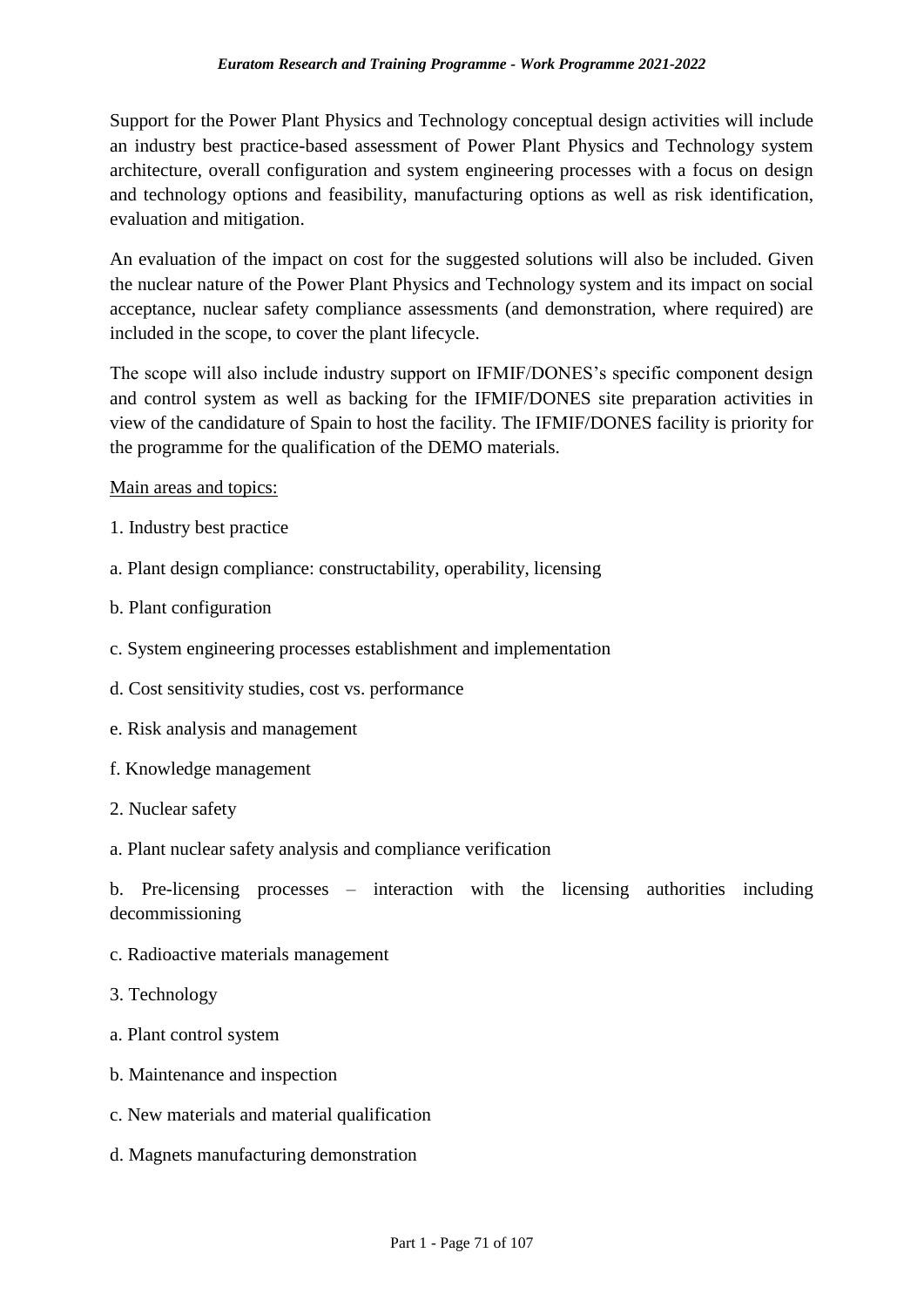4. Plant operations

ROX (Return of Experience)

Form of Funding: Procurement

Type of Action: Public procurement

Indicative timetable: 2nd quarter 2021 – 4th quarter 2022

Indicative budget: EUR 3.00 million from the 2021 budget and EUR 4.00 million from the 2022 budget

#### **2. Communication actions concerning Euratom Research and Training Programme**

Support will be provided for communication actions improving the outreach of the Euratom Programme and the dissemination of its research results. Actions will enhance the visibility of Euratom Programme by means of promotion of recognition prizes, participation in exhibitions, publications and social media including through the production of videos.

Form of Funding: Procurement

Type of Action: Public procurement

Indicative timetable: 3rd Quarter 2021 – 4th Quarter 2022

Indicative budget: EUR 0.10 million from the 2021 budget

#### **Subscription actions**

### **1. Contribution to the Organisation for Economic Co-operation and Development (Nuclear Energy Agency) / Secretariat for the Generation-IV International Forum**

This action will provide Euratom subscription for the operations of the GIF Secretariat for the years 2021, 2022 and 2023 in accordance with Article 239 of the Financial Regulation.

The Charter of the Generation-IV International Forum (GIF) was signed by nine countries in 2001 with the purpose of addressing nuclear safety radioactive waste management, proliferation and public perception concerns. Euratom signed the Charter on 30 July 2003. A Framework Agreement (FA) for multilateral international collaboration on research and development, setting the conditions for subsequent system and project arrangements, was concluded in 2005.

The Charter was signed originally for 10 years and in 2011 the signatories unanimously agreed to prolong its duration indefinitely. The present FA signatories are Australia, Canada, China, Euratom, France, Japan, Russia, South Africa, South Korea, Switzerland, the UK and the USA. The FA depository is the OECD Secretary General.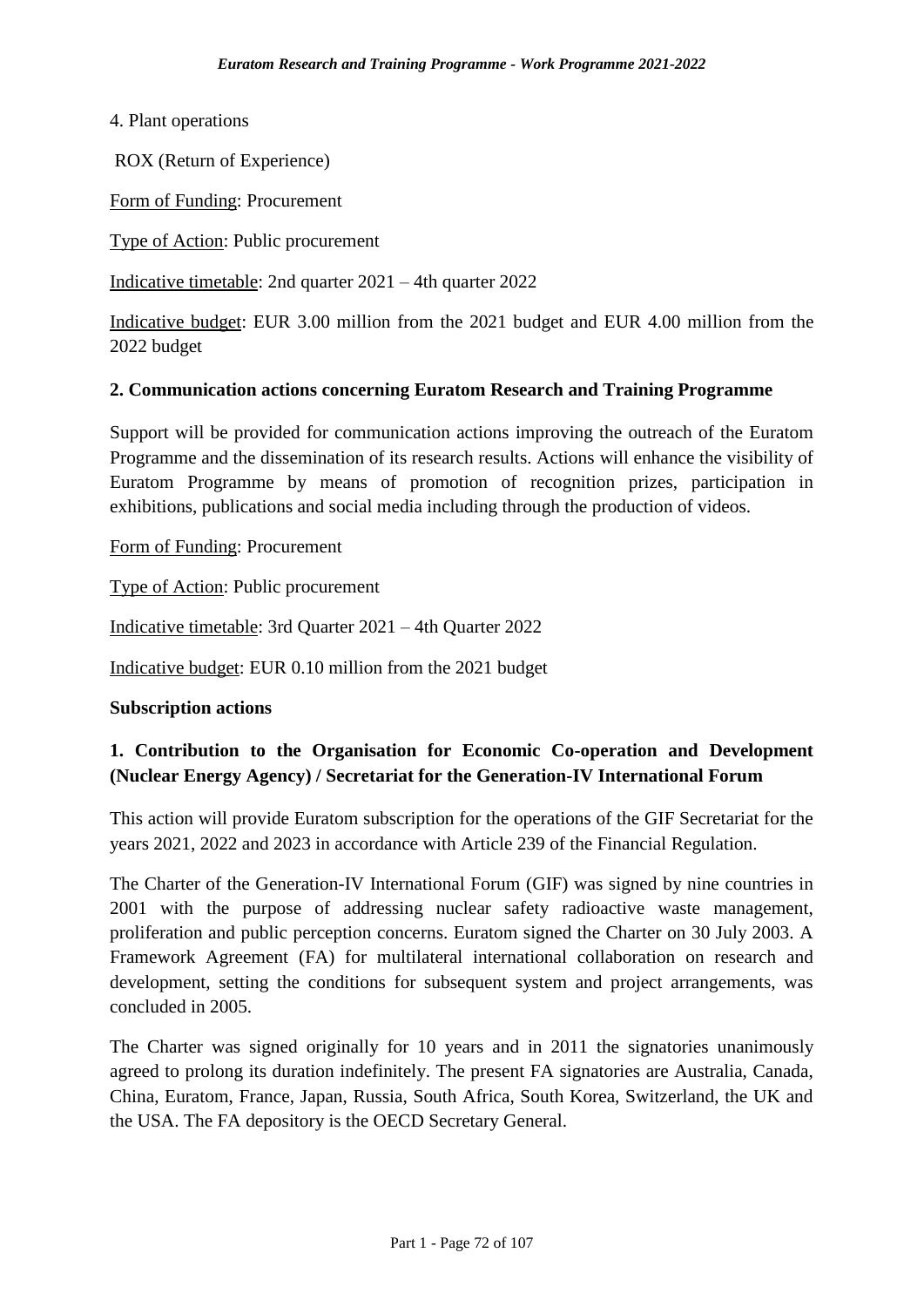The Council of the European Union had approved the accession of the Euratom to the FA in Decision no. 14121/05 of 8 November 2005. Euratom formally acceded in May 2006 and renewed its commitment in November 2016.

Euratom membership in GIF brings certain obligations, including the financial contribution to GIF's technical secretariat carried out by the Nuclear Energy Agency (NEA - OECD). The level of this funding from each signatory is established by the GIF Policy Group at its annual Policy meetings.

Type of Action: Subscription action

Indicative timetable: Q3 2021 to Q4 2022

Indicative budget: EUR 0.23 million from the 2021 budget and EUR 0.23 million from the 2022 budget

### **Expert contract actions**

### **1. External expertise**

This action will support the use of appointed independent experts for the evaluation of grant proposals and prize applications (including the ethics review) for the call and prize contests.

This action will also support the use of appointed independent experts for the monitoring of actions (grant agreement, grant decision, public procurement actions, financial instruments), including mid-term reviews, and where appropriate ethics checks.

Form of Funding: Other budget implementation instruments

Type of Action: Expert contract action

Indicative budget: EUR 0.20 million from the 2021 budget

# **2. Commission expert group on the ex-post evaluation of the Euratom Programme 2014- 2020 and on the interim evaluation of the Euratom Programme 2021-2025**

An expert group will be established to assist the Commission in ex-post evaluation of the Euratom Programme 2014-2020 and interim valuation of the Euratom Programme 2021-2025 in accordance with Council regulations establishing respective Programmes. The group task will be to carry out an independent evaluation of the Euratom Programme's effectiveness, efficiency, relevance, coherence, and Community added value. It will cover the rationale, implementation and achievements, as well as the longer-term impacts and sustainability of the measures, to feed into a decision on a possible renewal, modification or suspension of a subsequent measure. The group will also formulate recommendations for the Euratom Programme 2021-2025 and for the future Commission proposals for the Euratom Research and Training Programmes. A special allowance of EUR 450/day will be paid to the experts appointed in their personal capacity who act independently and in the public interest. This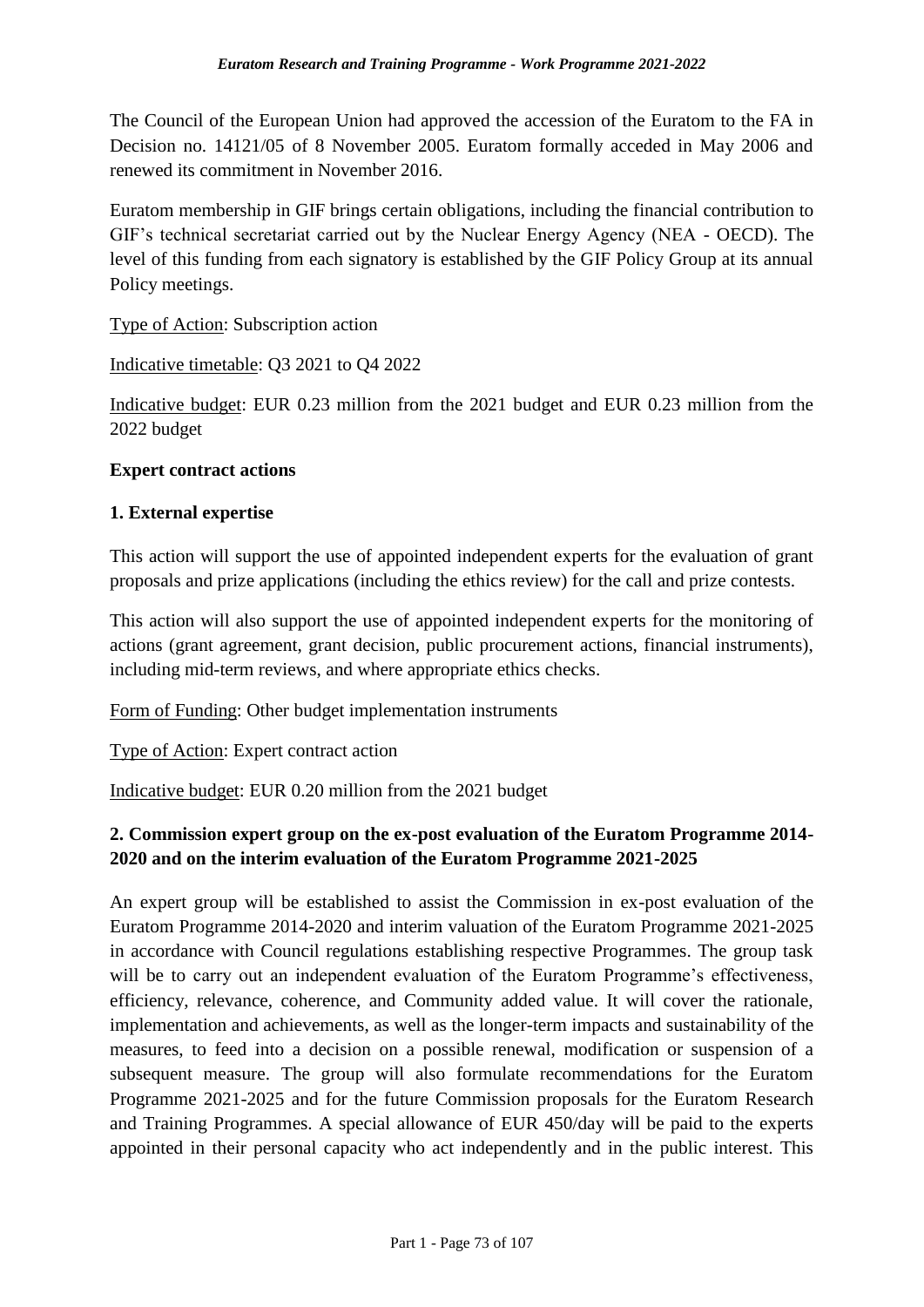amount is considered to be proportionate to the specific tasks to be assigned to the experts, including the number of meetings to be attended and possible preparatory work.

Form of Funding: Other budget implementation instruments

Type of Action: Expert contract action

Indicative timetable: 3rd quarter 2021 – 3rd quarter 2023

Indicative budget: EUR 0.01 million from the 2021 budget and EUR 0.14 million from the 2022 budget

### **Support for MSCA in nuclear research and training**

# **1. MSCA Postdoctoral Fellowships in research fields covered by the Euratom Programme 2021-2025**

Researchers in the fields covered by the Euratom Programme shall be eligible to apply for Marie Skłodowska-Curie Actions (MSCA) Postdoctoral Fellowships given the reference to possible synergies between Horizon Europe and Euratom Programme in Annex IV, paragraph 17(a) of the Regulation establishing the Horizon Europe Framework Programme and Art. 10(2) of the Regulation establishing the Euratom Programme 2021-2025. Applicants must comply with all conditions as defined in the calls Horizon Europe-MSCA Postdoctoral Fellowships-2021-01 and Horizon Europe-MSCA Postdoctoral Fellowships-2022-01 as set by Horizon Europe MSCA Work Programme 2021-2022 including specific eligibility conditions that apply to MSCA Postdoctoral Fellowships in the research areas covered by the Euratom Research and Training Programme 2021-2025. For detailed information on countries associated to the Euratom Research and Training Programme 2021-2025, see General Annex B. This action will be financed through a budgetary transfer from the Euratom Programme budget lines towards MSCA budget line (01 02 01 02).

Indicative budget: EUR 1.00 million from the 2021 budget and EUR 1.00 million from the 2022 budget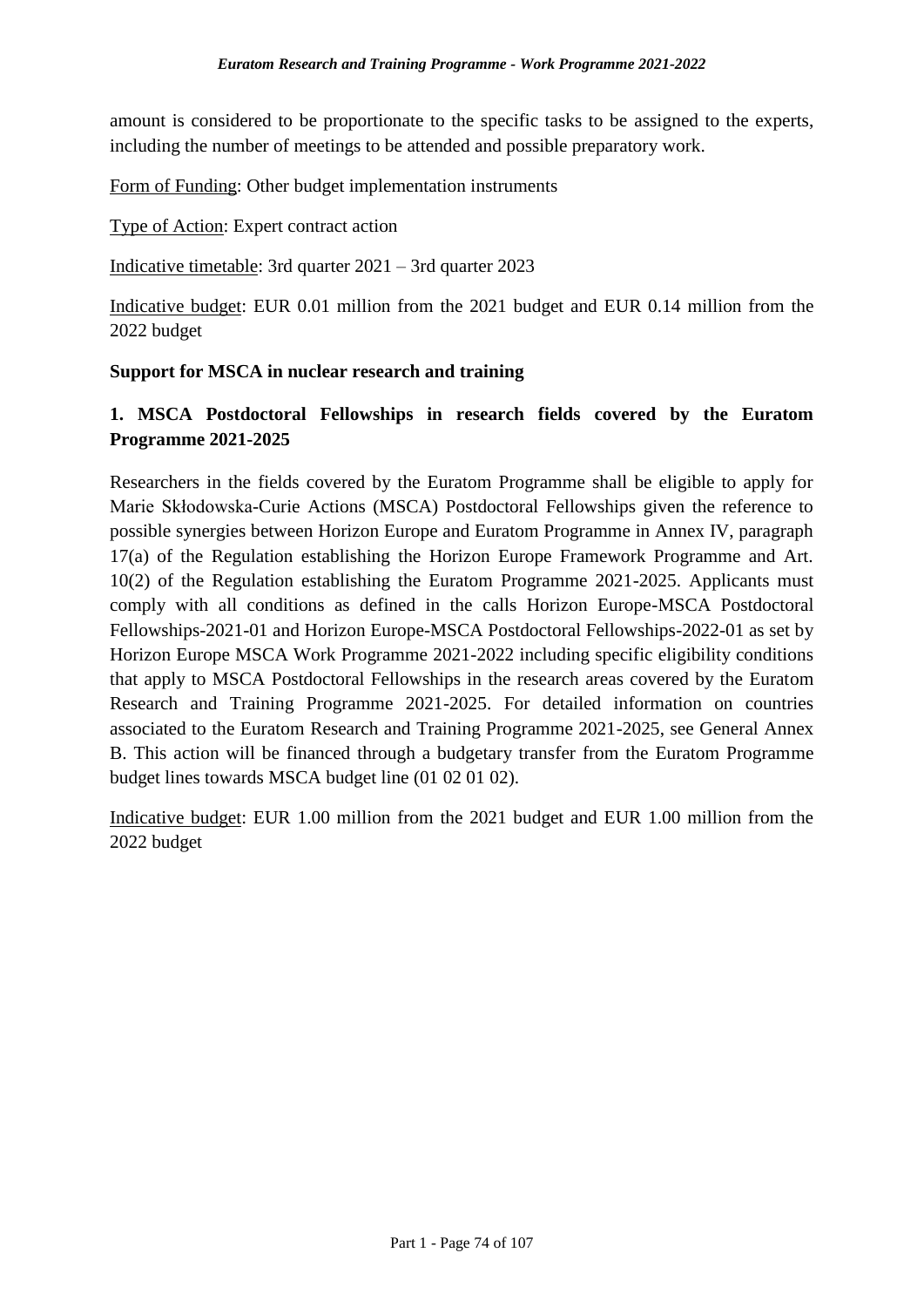# **Budget<sup>57</sup>**

|                                                              | <b>Budget</b><br>line(s) | 2021<br>Budget (EUR<br>million) | 2022<br>Budget (EUR<br>million) |
|--------------------------------------------------------------|--------------------------|---------------------------------|---------------------------------|
| <b>Calls</b>                                                 |                          |                                 |                                 |
| HORIZON-EURATOM-2021-NRT-01                                  |                          | 47.40                           | 51.95                           |
|                                                              | from<br>01.030100        | 1.00                            | 4.25                            |
|                                                              | from<br>01.030200        | 46.40                           | 47.70                           |
| <b>Other actions</b>                                         |                          |                                 |                                 |
| identified<br>beneficiary<br>Grant<br>to                     |                          | 102.32                          | 102.03                          |
| Regulation<br>Financial<br>according<br>to<br>Article 195(e) | from<br>01.030100        | 102.07                          | 102.00                          |
|                                                              | from<br>01.030200        | 0.25                            | 0.03                            |
| Prize                                                        |                          |                                 | 0.30                            |
|                                                              | from<br>01.030100        |                                 | 0.10                            |
|                                                              | from<br>01.030200        |                                 | 0.20                            |
| Public procurement                                           |                          | 3.10                            | 4.00                            |
|                                                              | from<br>01.030100        | 3.07                            | 4.00                            |
|                                                              | from<br>01.030200        | 0.03                            |                                 |
| Subscription action                                          |                          | 0.23                            | 0.23                            |
|                                                              | from                     | 0.23                            | 0.23                            |

<sup>57</sup> The budget figures given in this table are rounded to two decimal places. The budget amounts are subject to the availability of the appropriations provided for in the general budget of the Union for years 2021 and 2022.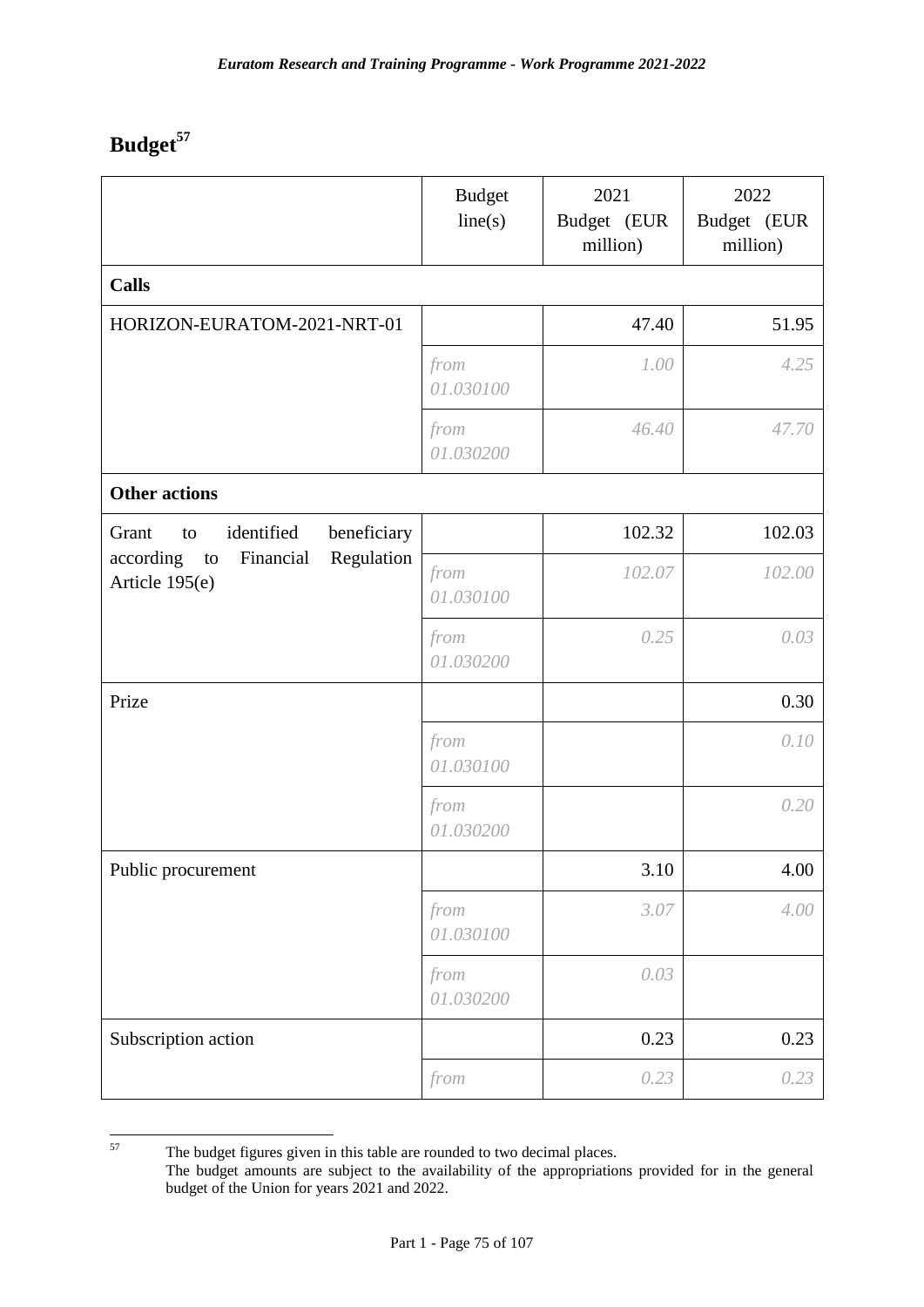|                               | 01.030200         |        |        |
|-------------------------------|-------------------|--------|--------|
| Expert contract action        |                   | 0.21   | 0.14   |
|                               | from<br>01.030100 | 0.06   | 0.10   |
|                               | from<br>01.030200 | 0.15   | 0.04   |
| Transfer to MSCA              |                   | 1.00   | 1.00   |
|                               | from<br>01.030100 | 0.50   | 0.50   |
|                               | from<br>01.030200 | 0.50   | 0.50   |
| <b>Estimated total budget</b> |                   | 154.25 | 159.65 |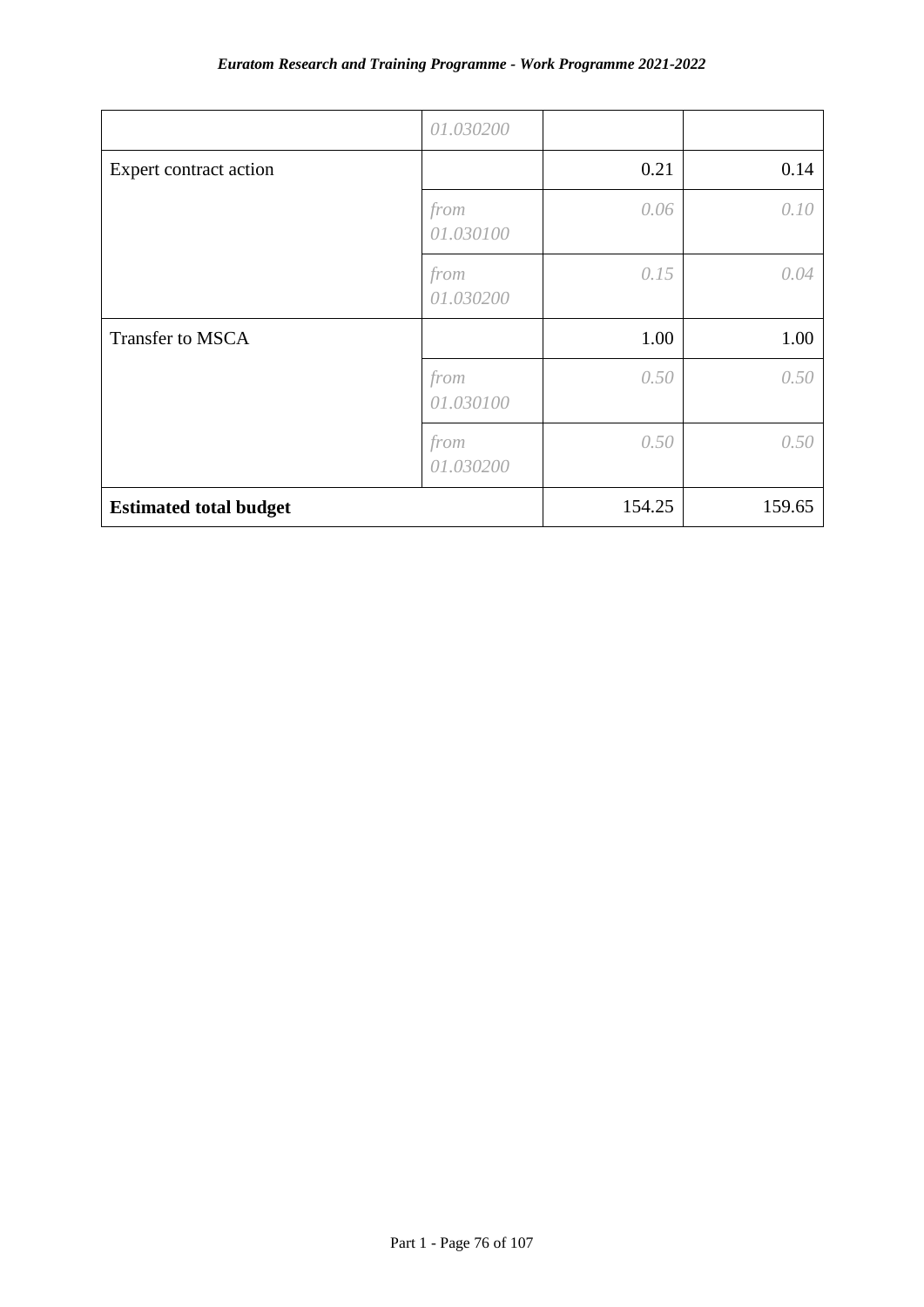# **General Annexes to the Euratom Work Programme 2021-2022**

### **Introduction**

These General Annexes set out the general conditions applicable to calls and topics for grants and other forms of funding under the Euratom work programme. They also describe the evaluation and award procedures and other criteria for Euratom funding.

If a topic deviates from the general conditions or includes additional conditions, this is explicitly stated under the specific conditions for the topic.

Applicants are invited to read the call documentation on the topic page of the Funding & Tenders Portal ('Portal') carefully, and particularly these General Annexes, the Work Programme's chapter on multiannual approach and strategic orientations for Euratom indirect actions during 2021-2025 , the [Horizon Europe Programme Guide,](https://ec.europa.eu/info/funding-tenders/opportunities/docs/2021-2027/horizon/guidance/programme-guide_horizon_en.pdf) the [EU Funding &](https://ec.europa.eu/info/funding-tenders/opportunities/docs/2021-2027/common/guidance/om_en.pdf)  [Tenders Portal Online Manual](https://ec.europa.eu/info/funding-tenders/opportunities/docs/2021-2027/common/guidance/om_en.pdf) and the EU Grants AGA — [Annotated Grant Agreement.](https://ec.europa.eu/info/funding-tenders/opportunities/docs/2021-2027/common/guidance/aga_en.pdf) These documents provide clarifications and answers to questions on preparing the application.

- The General Annexes outline the:
	- o admissibility and eligibility conditions, and the criteria for financial and operational capacity and exclusion (Annexes A-C);
	- o award criteria, mandatory documents and evaluation procedure (Annexes D-F);
	- o legal and financial set-up of the grant agreements (Annex G);
	- o JRC infrastructure and expertise in nuclear safety, radiation protection and education & training available to applicants for grants (Annex H).
- The Work Programme's chapter on multiannual approach and strategic orientations for Euratom indirect actions during 2021-2025 outlines the:
	- o guidance on the structure and priorities of the Euratom Research and Training Programme ('Euratom Programme').
- The Online Manual outlines the:
	- $\circ$  procedures to register and submit applications online via the EU Funding & Tenders Portal and recommendations on preparing the application.
- The AGA —Annotated Grant Agreement contains:
	- o detailed annotations on all the provisions in the grant agreement that must be signed to obtain the grant.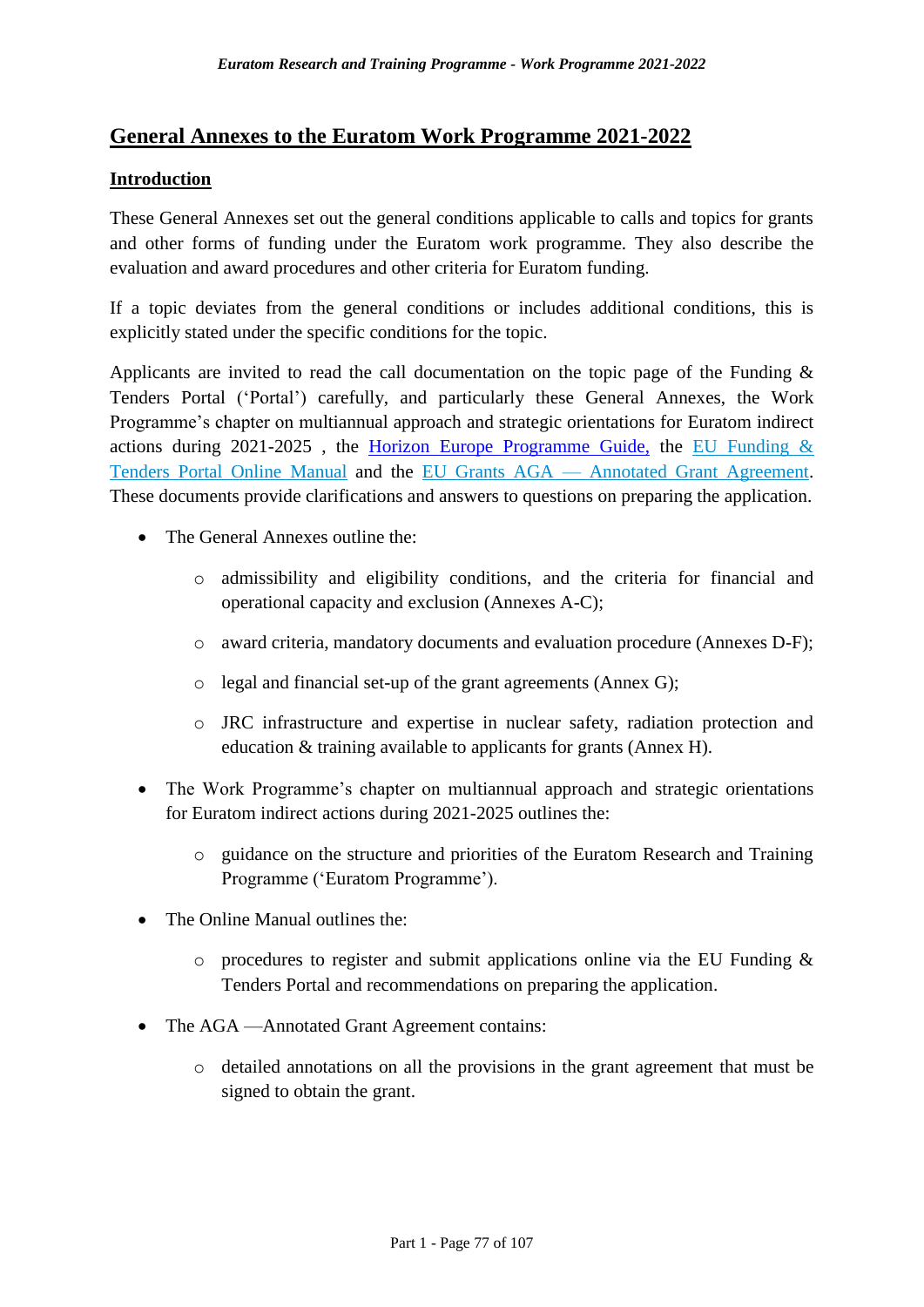### **General conditions**

### **A — Admissibility**

#### *Admissibility*

Applications must be submitted before the **call deadline**.

Applications must be submitted **electronically** via the Funding & Tenders Portal electronic submission system (accessible via the topic page in the Search Funding  $&$  Tenders section). Paper submissions are NOT possible.

Applications must be submitted using the forms provided *inside* the electronic submission system (not the templates available on the topic page, which are only for information). The structure and presentation must correspond to the instructions given in the forms.

Applications must be **complete** and contain all parts and mandatory Annexes and supporting documents *(see Annex E)*.

Applications must be **readable**, **accessible** and **printable**.

Applications must include **a plan for the exploitation and dissemination of results including communication activities,** unless provided otherwise in the specific call conditions. If the expected exploitation of the results entails developing, creating, manufacturing and marketing a product or process, or in creating and providing a service, the plan must include a strategy for such exploitation. If the plan provides for exploitation of the results primarily in non-associated third countries, the legal entities must explain how that exploitation is still to be considered in the EU's interest.

Applicants submitting a proposal under the blind evaluation pilot *(see Annex F)* must not disclose their identity (e.g. organisation names, acronyms, logos, names of personnel) in Part B of their first-stage application *(see Annex E)*.

### *Page limits*

In addition to the above admissibility conditions, page limits will apply to parts of applications. The page limits, and sections subject to limits, will be clearly shown in the application templates in the Funding & Tenders Portal electronic submission system.

Unless provided otherwise in the specific call conditions, **the limit for a full application is 45 pages** (except for 'Coordination and support' actions, where the limit is 30 pages, and for 'Programme co-fund' actions, where the limit is 70 pages).

If an application exceeds the limits, there will be an automatic warning and invitation to resubmit a version that conforms to these limits. After the call deadline, excess pages will be automatically made invisible, and will not be taken into consideration by the evaluators.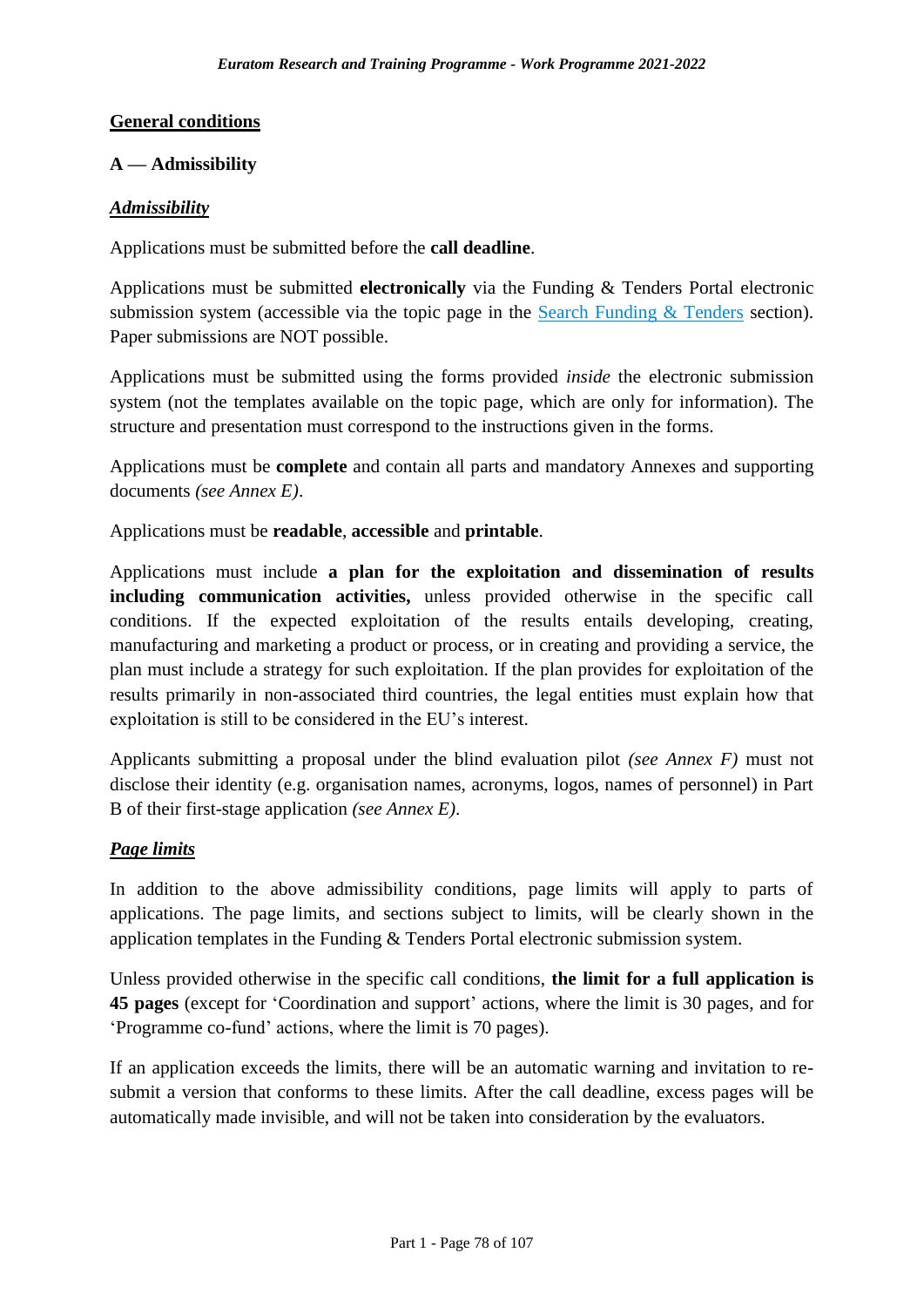### **B — Eligibility**

### *Entities eligible to participate*

Any legal entity, regardless of its place of establishment, including legal entities from nonassociated third countries or international organisations (including international European research organisations<sup>58</sup>) is eligible to participate (whether it is eligible for funding or not), provided that the conditions laid down in the Horizon Europe Regulation have been met, along with any other conditions laid down in the specific call topic.

A 'legal entity' means any natural or legal person created and recognised as such under national law, EU law or international law, which has legal personality and which may, acting in its own name, exercise rights and be subject to obligations, or an entity without legal personality<sup>59</sup>.

Beneficiaries and affiliated entities must register in the [Participant Register](https://ec.europa.eu/info/funding-tenders/opportunities/portal/screen/how-to-participate/participant-register) before submitting their application, in order to get a participant identification code (PIC) and be validated by the Central Validation Service (REA Validation) before signing the grant agreement. For the validation, they will be asked to upload the necessary documents showing their legal status and origin during the grant preparation stage. A validated PIC is not a prerequisite for submitting an application.

### *Specific cases:*

**Affiliated entities** — Affiliated entities (i.e. entities linked to a beneficiary  $^{60}$  which participate in the action with similar rights and obligations to the beneficiaries, but which do not sign the grant agreement and therefore do not become beneficiaries themselves) are allowed, if they fulfil the eligibility conditions.

**Associated partners** — Associated partners (i.e. entities which participate in the action without signing the grant agreement, but without the right to charge costs or claim contributions) are allowed.

**Entities without legal personality** — Entities which do not have legal personality under their national law may exceptionally participate, provided that their representatives have the capacity to undertake legal obligations on their behalf, and offer guarantees to protect the EU's financial interests equivalent to those offered by legal persons $<sup>61</sup>$ .</sup>

**EU bodies** — Legal entities created under EU law including decentralised agencies, may be part of the consortium, unless provided for otherwise in their basic act.

 $58$ 'International European research organisation' means an international organisation, the majority of whose members are Member States or Associated Countries, and whose principal objective is to promote scientific and technological cooperation in Europe.

 $59$  See Article 197(2)(c) EU Financial Regulation  $\frac{2018/1046}{2018/1046}$ .

<sup>&</sup>lt;sup>60</sup> See Article 187 EU Financial Regulation  $\frac{2018/1046}{8}$ .

See Article 197(2)(c) EU Financial Regulation  $2018/1046$ .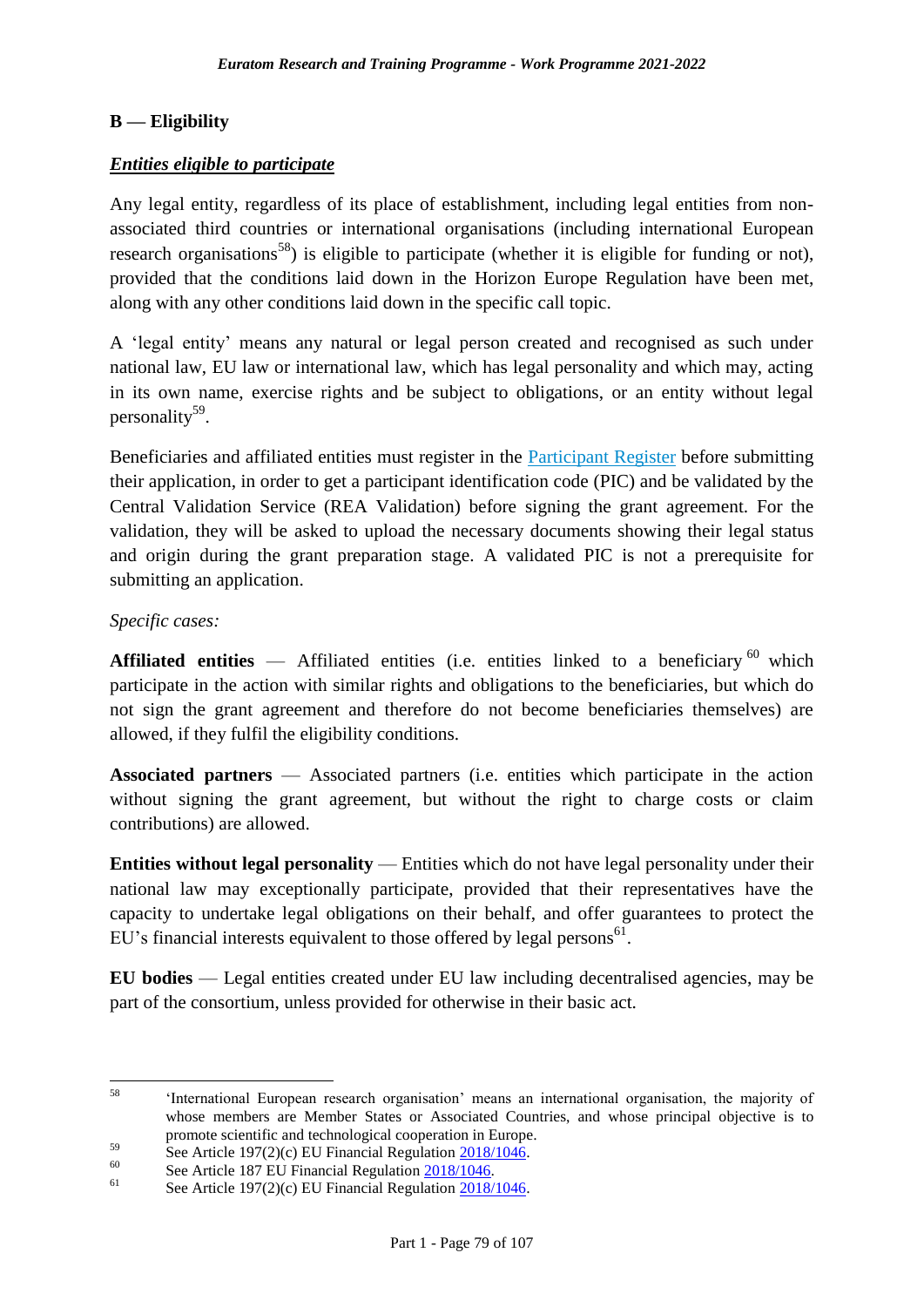**Joint Research Centre -** Where provided in the specific call conditions, the Commission recommends that consortia make use of the services of the JRC. The JRC may participate in the preparation and submission of the proposal. If proposal is selected for funding, the JRC would bear the operational costs for its own staff and research infrastructure operational costs. The JRC would accede to the grant agreement as beneficiary requesting zero funding and would accede to the consortium as a member. The JRC facilities and expertise offered to applicants are listed in *Annex H*.

**Associations and interest groupings** — Entities composed of members may participate as 'sole beneficiaries' or 'beneficiaries without legal personality'<sup>62</sup>. However, if the action is in practice implemented by the individual members, those members should also participate (either as beneficiaries or as affiliated entities, otherwise their costs will NOT be eligible).

**Restrictions on participation or control** — For actions related to EU strategic assets, interests, autonomy or security, the specific topic conditions may limit participation to legal entities established only in EU Member States or in EU Member States and specific associated or non-associated third countries. In addition, for duly justified and exceptional reasons, to guarantee protection of the strategic interests of the EU and its Member States, the specific call conditions may also exclude the participation of legal entities directly or indirectly controlled from non-associated third countries (or make their participation subject to specific conditions). In this case, the eligible countries will be identified in the specific call conditions.

**EU restrictive measures** — Special rules apply for entities from certain countries (e.g. when entities are subject to **EU** restrictive measures under Article 29 of the Treaty on the European Union (TEU) and Article 215 of the Treaty on the Functioning of the EU (TFEU)<sup>63</sup>). Such entities are not eligible to participate in any capacity, including as beneficiaries, affiliated entities, associated partners, third parties giving in-kind contributions, subcontractors or recipients of financial support to third parties (if any) $<sup>64</sup>$ .</sup>

Special rules also apply to entities covered by Commission Guidelines No 2013/C 205/05<sup>65</sup>.

For more information, *see [Rules for Legal Entity Validation, LEAR Appointment and](https://ec.europa.eu/info/funding-tenders/opportunities/docs/2021-2027/common/guidance/rules-lev-lear-fca_en.pdf)  [Financial Capacity Assessment](https://ec.europa.eu/info/funding-tenders/opportunities/docs/2021-2027/common/guidance/rules-lev-lear-fca_en.pdf)*.

62 <sup>62</sup> See Articles 187(2) and 197(2)(c) EU Financial Regulation  $\frac{2018/1046}{\text{m}}$ .

Please note that the EU Official Journal contains the official list and, in case of conflict, its content prevails over that of the [EU Sanctions Map.](http://www.sanctionsmap.eu/)

<sup>&</sup>lt;sup>64</sup> Given that the EU does not recognise the illegal annexation of Crimea and Sevastopol, legal persons established in the Autonomous Republic of Crimea or the city of Sevastopol are not eligible to participate in any capacity. This criterion also applies in cases where the action involves financial support given by grant beneficiaries to third parties established in the Autonomous Republic of Crimea or the city of Sevastopol (in accordance with Article 204 of the Financial Regulation No 2018/1046). Should the illegal annexation of the Autonomous Republic of Crimea and the City of Sevastopol end, this Work Programme will be revised.

 $\frac{65}{200}$  Commission guidelines No  $\frac{2013}{C}$  205/05 on the eligibility of Israeli entities and their activities in the territories occupied by Israel since June 1967 for grants, prizes and financial instruments funded by the EU from 2014 onwards (OJEU C 205 of 19.07.2013, pp. 9-11).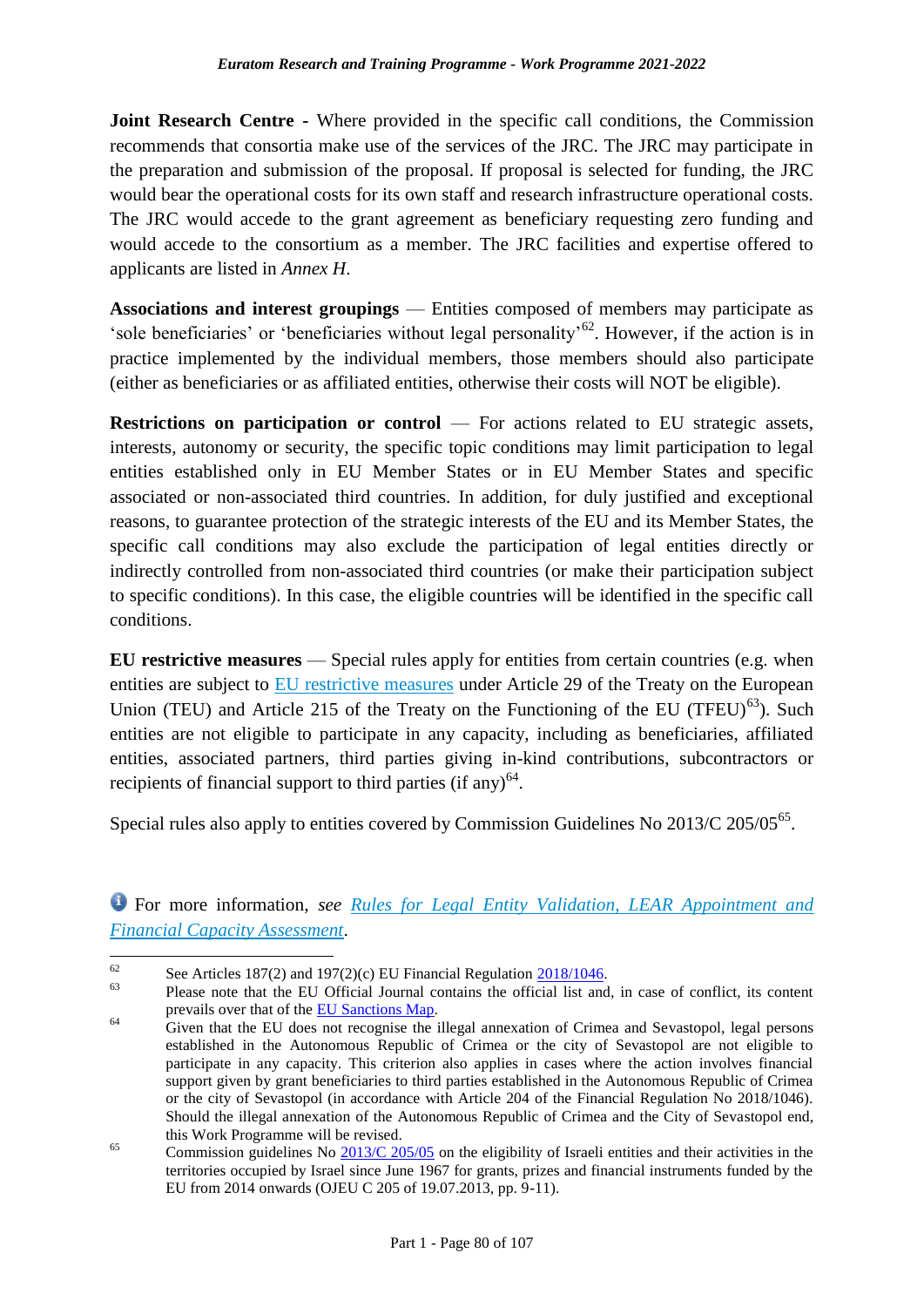### *Entities eligible for funding*

To be eligible for funding, applicants must be established in one of the eligible countries, i.e.:

- the Member States of the European Atomic Energy Community (Euratom), including their outermost regions;
- $-$  the Overseas Countries and Territories (OCTs) linked to the Member States<sup>66</sup>;
- eligible non-Euratom countries:
	- countries associated to Euratom Research and Training Programme<sup>67</sup>

As of the date of the publication of this work programme, there were no countries as yet associated to the Euratom Programme 2021-2025. Considering the Community's interest in retaining, in principle, relations with the countries which had been associated to the Euratom Programme 2019-2020, these countries shall be considered as associated to the Euratom Programme 2021-2025 until the first grant agreements under Euratom Programme 2021-2025 are signed. For the purposes of the eligibility conditions, this shall mean that applicants established in Countries associated to the Euratom Programme 2019-2020 or in other third countries negotiating association to the Euratom Programme 2021-2025 will be treated as entities established in an Associated Country, provided that the Euratom association agreement with the third country concerned applies at the time of signature of the grant agreement.

Legal entities which are established in countries not listed above will be eligible for funding if provided for in the specific call conditions, or if their participation is considered essential for implementing the action by the granting authority.

### *Specific cases:*

**Affiliated entities** — Affiliated entities are eligible for funding if they are established in one of the countries listed above.

**EU bodies** — Legal entities created under EU law may also be eligible to receive funding, unless their basic act states otherwise.

**International organisations** — International European research organisations are eligible to receive funding. Unless their participation is considered essential for implementing the action by the granting authority, other international organisations are not eligible to receive funding. International organisations with headquarters in a Member State or Associated Country are

<sup>66</sup> <sup>66</sup> Entities from Overseas Countries and Territories (OCT) are eligible for funding under the same conditions as entities from the Member States to which the OCT in question is linked. See the Horizon Europe Programme Guide for a complete list of OCTs.

<sup>&</sup>lt;sup>67</sup> Please see the Horizon Europe Programme Guide for up-to-date information on the current list of and the position for Associated Countries.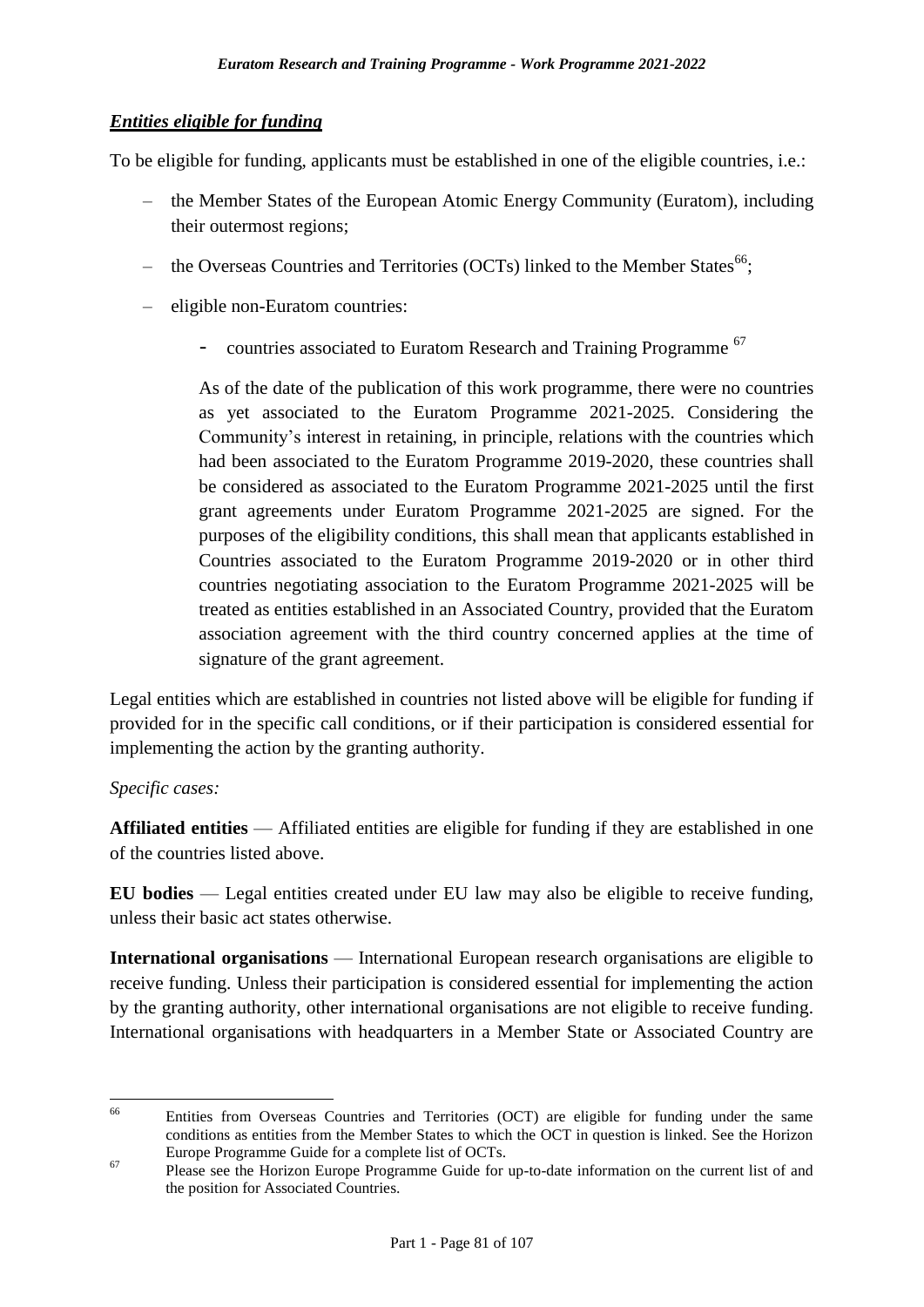eligible to receive funding for 'Training and mobility' actions and when provided for in the specific call conditions.

#### *Consortium composition*

Unless otherwise provided for in the specific call conditions, legal entities forming a consortium are eligible to participate in actions provided that the consortium includes:

- at least one independent legal entity established in a Member State; and
- at least two other independent legal entities, each established in different Member States or Associated Countries.

The JRC, international European research organisations and legal entities created under EU law are deemed to be established in a Member State other than those in which the other legal entities participating in the action are established.

Applications for 'Programme co-fund' actions may be submitted by one or more legal entities, provided that one of those legal entities is established in a Member State or an Associated Country.

Applications for 'Coordination and support' actions may be submitted by one or more legal entities, which may be established in a Member State, Associated Country or, in exceptional cases and if provided for in the specific call conditions, in another third country.

### *Eligible activities*

Eligible activities are the ones described in the call conditions.

Projects must focus exclusively on civil applications and must not:

- aim at human cloning for reproductive purposes:
- intend to modify the genetic heritage of human beings which could make such changes heritable (except for research relating to cancer treatment of the gonads, which may be financed);
- intend to create human embryos solely for the purpose of research, or for the purpose of stem cell procurement, including by means of somatic cell nuclear transfer.

Projects must, moreover, comply with EU policy interests and priorities *(environment, social, security, industrial policy, etc.).*

The following activities are generally eligible for grants under Euratom Programme:

*Research and innovation actions (RIA)* — Activities that aim primarily to establish new knowledge or to explore the feasibility of a new or improved technology, product, process, service or solution. This may include basic and applied research, technology development and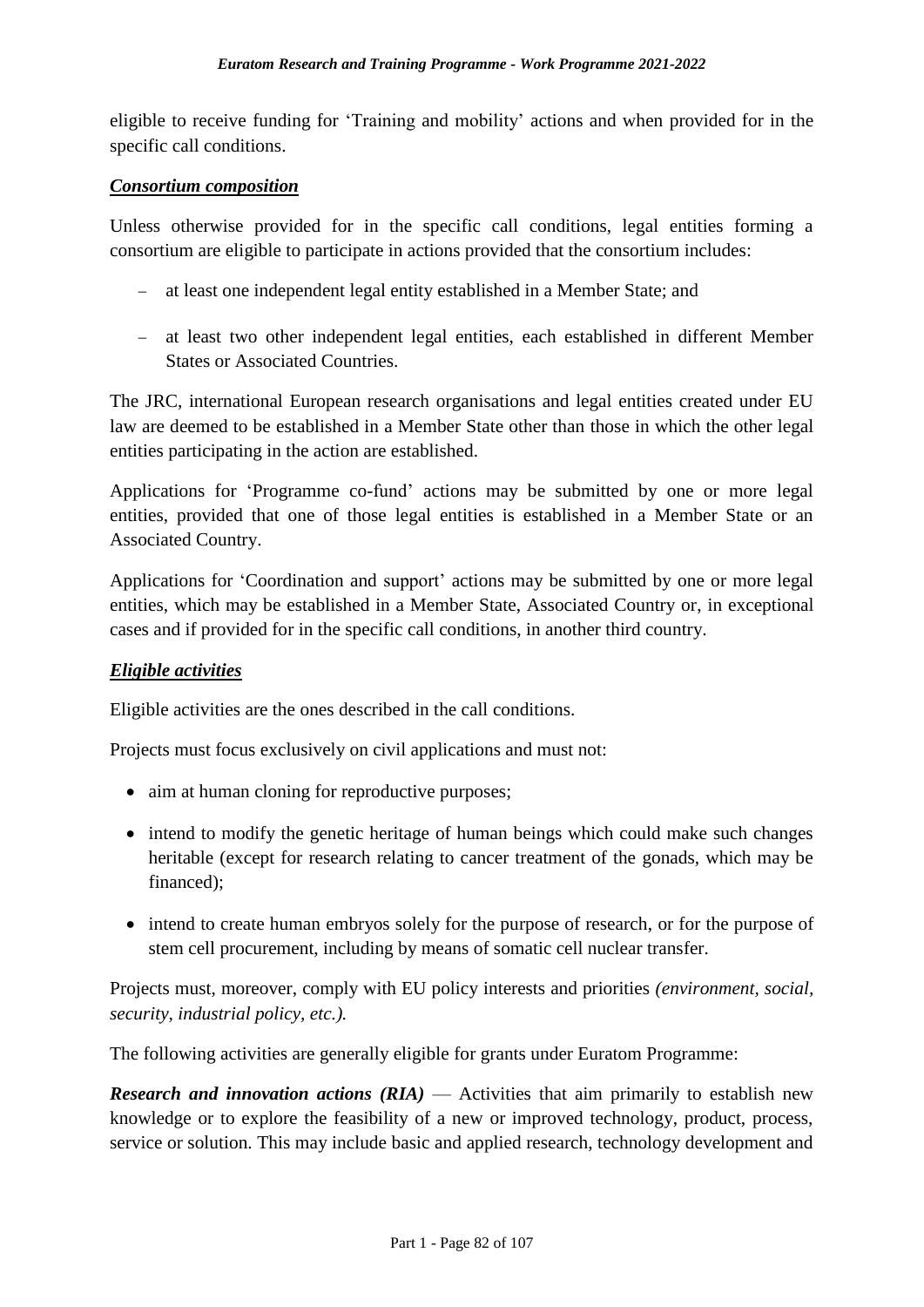integration, testing, demonstration and validation of a small-scale prototype in a laboratory or simulated environment.

*Innovation actions (IA)* — Activities that aim directly to produce plans and arrangements or designs for new, altered or improved products, processes or services. These activities may include prototyping, testing, demonstrating, piloting, large-scale product validation and market replication.

*Coordination and support actions (CSA)* — Activities that contribute to the objectives of the Euratom Programme, excluding R&I activities.

*Programme co-fund actions (CoFund)* — A programme of activities established or implemented by legal entities managing or funding R&I programmes, other than EU funding bodies. Such a programme of activities may support: networking and coordination; research; innovation; pilot actions; innovation and market deployment; training and mobility; awareness raising and communication; and dissemination and exploitation. It may also provide any relevant financial support, such as grants, prizes and procurement, as well as blended finance<sup>68</sup> or a combination thereof. The actions may be implemented by the beneficiaries directly or by providing financial support to third parties. In addition to the minimum conditions, other legal entities may participate in programme co-fund actions (CoFund) if this is justified by the nature of the action, in particular entities created to coordinate or integrate transnational research efforts, grouping funding from both national and private sources.

# *Technology Readiness Levels*

Where the specific call conditions require a Technology Readiness Level (TRL), the following definitions apply, unless otherwise specified:

- TRL  $1$  Basic principles observed
- TRL 2 Technology concept formulated
- $\bullet$  TRL 3 Experimental proof of concept
- TRL  $4$  Technology validated in a lab
- TRL 5 Technology validated in a relevant environment (industrially relevant environment in the case of key enabling technologies)
- TRL 6 Technology demonstrated in a relevant environment (industrially relevant environment in the case of key enabling technologies)
- TRL 7 System prototype demonstration in an operational environment

<sup>68</sup> "Blended finance" means financial support to a programme implementing innovation and market deployment activities, consisting of a specific combination of a grant or reimbursable advance and an investment in equity or any other repayable form of support.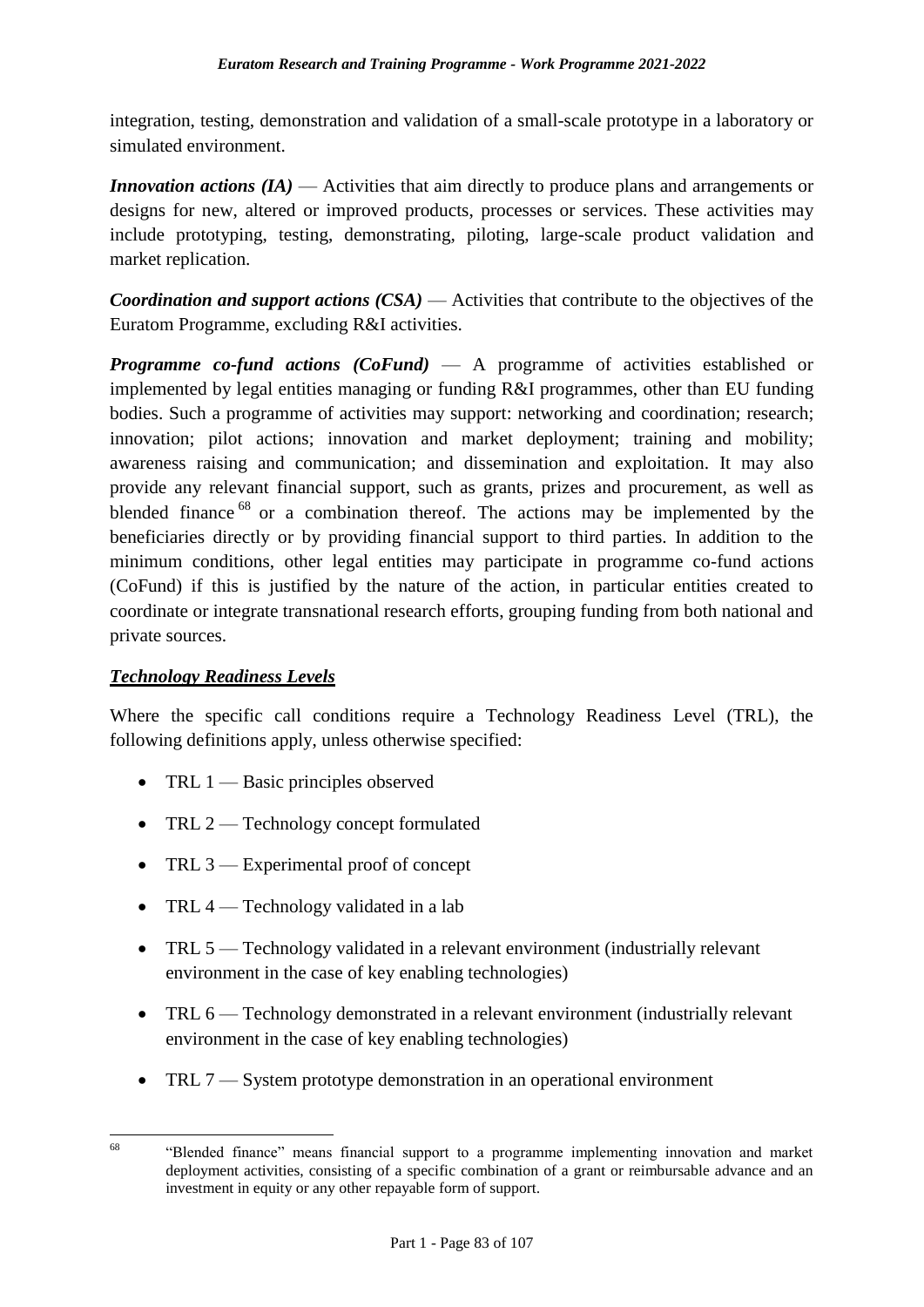- $\bullet$  TRL 8 System complete and qualified
- TRL 9 Actual system proven in an operational environment (competitive manufacturing in the case of key enabling technologies, or in space)

### *Ethics*

Projects must comply with ethical principles (including the highest standards of research integrity) and applicable EU, international and national law.

Applicants must have completed the ethics self-assessment as part of their application.

# For more information, *see [How to complete your ethics self-assessment](https://ec.europa.eu/info/funding-tenders/opportunities/docs/2021-2027/horizon/guidance/programme-guide_horizon_en.pdf)*

Projects involving ethics issues will have to undergo an ethics review to authorise funding and may be made subject to specific ethics requirements. These requirements become part of the grant agreement as ethics deliverables, e.g. ethics committee opinions/authorisations required under national or EU law.

### *Security* **—** *EU-classified and sensitive information*

Projects involving classified and/or sensitive information will have to go through the security appraisal process to authorise funding and may be made subject to specific security rules (detailed in the Security Section, which is annexed to the grant agreement). Specific provisions for EU-classified information (EUCI) and sensitive information (SEN) will be included in the grant agreement, as necessary and appropriate.

The rules for protecting EU-classified information (governed by Commission Decision (EU, Euratom)  $2015/444^{69}$  and/or national rules) provide for instance that:

- projects involving information classified as TRES SECRET UE/EU TOP SECRET (or equivalent) can NOT be funded;
- EU-classified information must be marked in accordance with the applicable security instructions in the Classification Guide appendix of the Security Aspects Letter (SAL), which is contained in the Security Section of the grant agreement;
- generation of, or access to, information with classification levels CONFIDENTIEL UE/EU CONFIDENTIAL or above (and RESTREINT UE/EU RESTRICTED, if required by national rules) may take place only on the premises of entities which have been granted a facility security clearance (FSC) issued by the competent national security authority (NSA);
- handling of information classified CONFIDENTIEL UE/EU CONFIDENTIAL or above (and RESTREINT UE/EU RESTRICTED, if required by national rules) may take place only in a secured area accredited by the competent NSA;

<sup>69</sup> <sup>69</sup> See Commission Decision 2015/544/EU, Euratom of 13 March 2015 on the security rules for protecting EU classified information (OJ L 72, 17.3.2015, p. 53.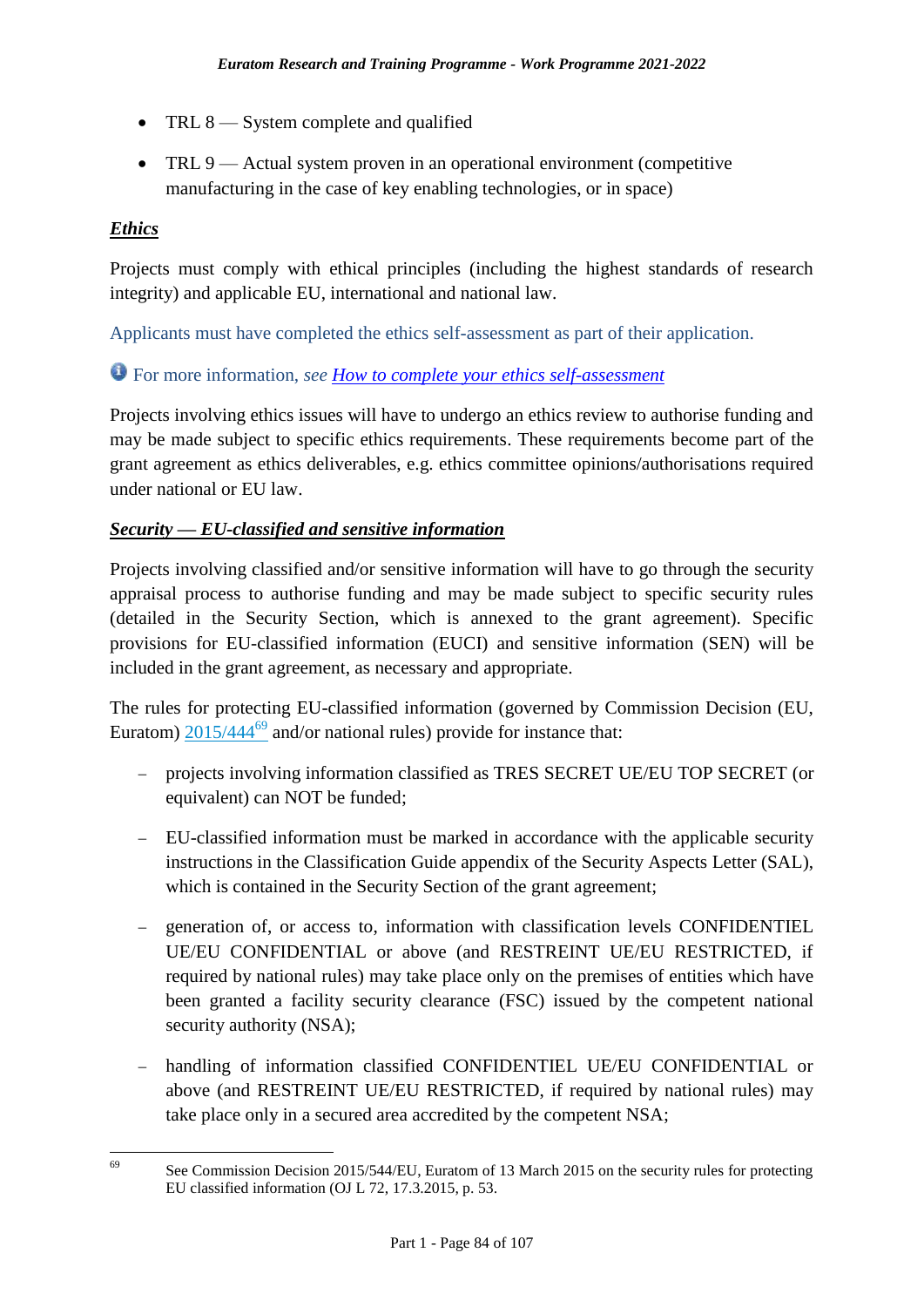- access to and handling of information classified CONFIDENTIEL UE/EU CONFIDENTIAL or above (and RESTREINT UE/EU RESTRICTED, if required by national rules) may be granted only to individuals with a valid personnel security clearance (PSC) and an established need-to-know, who have been briefed on the applicable security rules;
- access to, and handling of, information classified RESTREINT UE/EU RESTRICTED may be granted only to individuals who have a need-to-know and have been briefed on the applicable security rules;
- at the end of the grant, the classified information must either be returned or continue to be protected according to the applicable rules;
- subcontracting of tasks involving EU-classified information is subject to prior written approval by the European Commission, which is the originator of EU-classified information. It is only possible to subcontract these tasks to entities established in an EU Member State or in a non-EU country with a security of information agreement with the EU (or an administrative arrangement with the Commission);
- disclosure of EU-classified information is subject to prior written approval by the European Commission.

Depending on the type of activity, FSCs may have to be provided before the grant is signed. The granting authority will assess this for each case and fix the delivery date during the grant preparation stage. It is not possible to sign any grant agreement before at least one of the beneficiaries in the consortium has a FSC.

In certain cases, the project results might not require classification, but they might be sensitive and require restricted disclosure or limited dissemination for security reasons, according to the applicable instructions in the Security Section. This means that, in principle, third parties should have no access to results subject to this type of restriction. Disclosure of this information is subject to prior written approval by the European Commission.

Further security recommendations may be added to the grant agreement in the form of security deliverables (e.g. establishing a security advisory board, appointing a project security officer, limiting the level of detail, using a fake scenario, etc.).

In addition, beneficiaries must ensure that their projects are not subject to national/third country security requirements that could affect implementation or put into question the award of the grants (e.g. technology restrictions, national security classification, etc.). Any potential security issues must be notified immediately to the granting authority.

### *Gender equality plans and gender mainstreaming*

To be eligible, legal entities from Member States and Associated Countries that are public bodies, research organisations or higher education establishments (including private research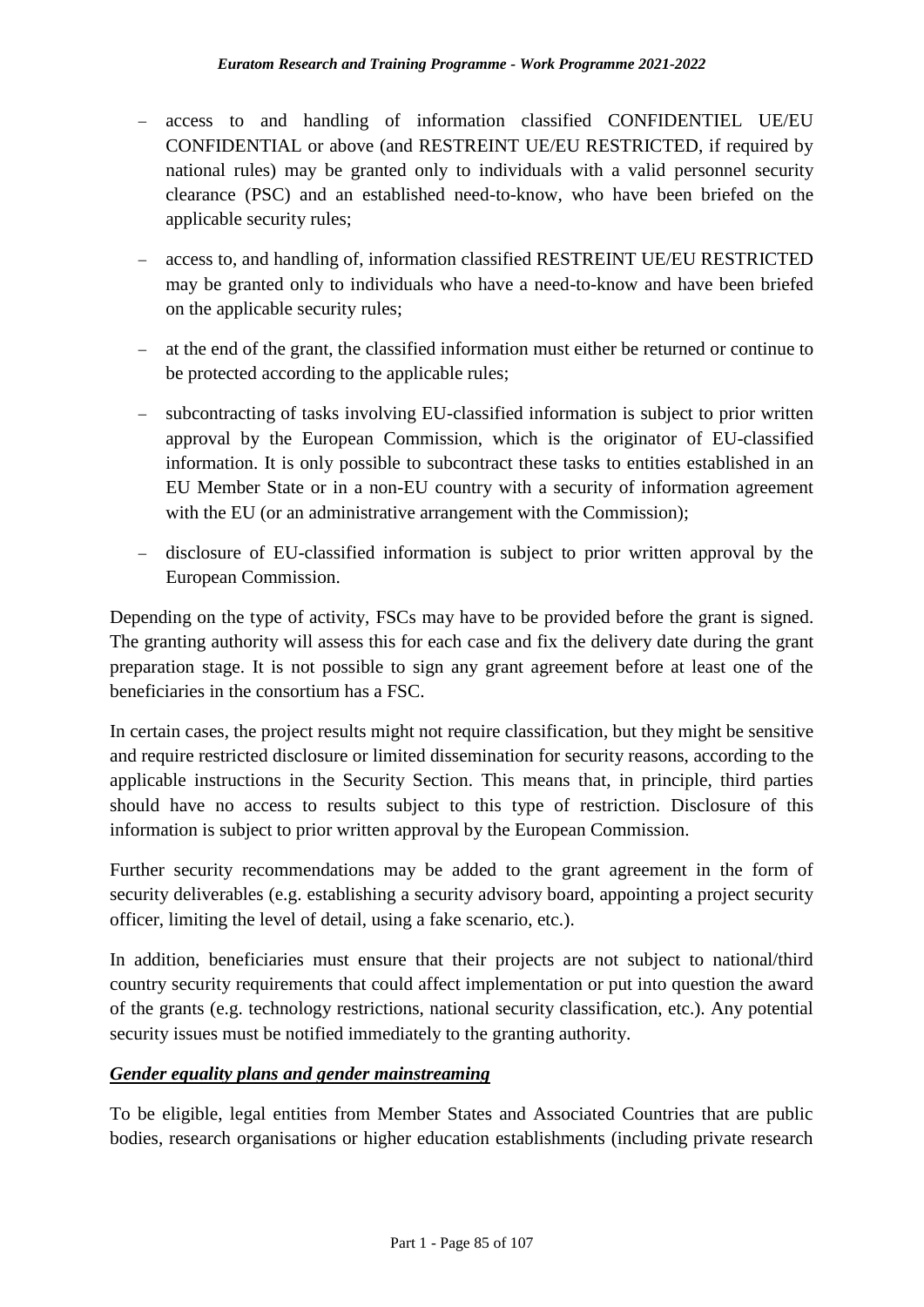organisations and higher education establishments) must have a gender equality plan, covering the following minimum process-related requirements:

- publication: a formal document published on the institution's website and signed by the top management;
- dedicated resources: commitment of resources and expertise in gender equality to implement the plan;
- data collection and monitoring: sex/gender disaggregated data on personnel (and students, for the establishments concerned) and annual reporting based on indicators;
- training: awareness raising/training on gender equality and unconscious gender biases for staff and decision-makers.

Content-wise, it is recommended that the gender equality plan addresses the following areas, using concrete measures and targets:

- work-life balance and organisational culture;
- gender balance in leadership and decision-making;
- gender equality in recruitment and career progression;
- integration of the gender dimension into research and teaching content;
- measures against gender-based violence, including sexual harassment.

A self-declaration will be requested at proposal stage. If all the above-mentioned mandatory requirements are met through another strategic document, such as a development plan or an inclusion or diversity strategy, it can be considered as an equivalent.

This eligibility criterion does not apply to other categories of legal entities, such as private for-profit organisations, including SMEs, non-governmental or civil society organisations.

A transition/grace period will be implemented before full enforcement of this eligibility criterion for calls with deadlines in 2022.

Beneficiaries must also take all measures to promote equal opportunities between men and women in implementing the action and, where applicable, in line with their gender equality plan. They must aim to achieve, to the extent possible, a gender balance at all levels of personnel assigned to the action, including at supervisory and managerial level.

### *Financial support to third parties*

Where the specific call conditions allow for financial support to third parties, the applicants must clearly describe the objectives and the expected results, including the elements listed in the application template. The following conditions must also be fulfilled: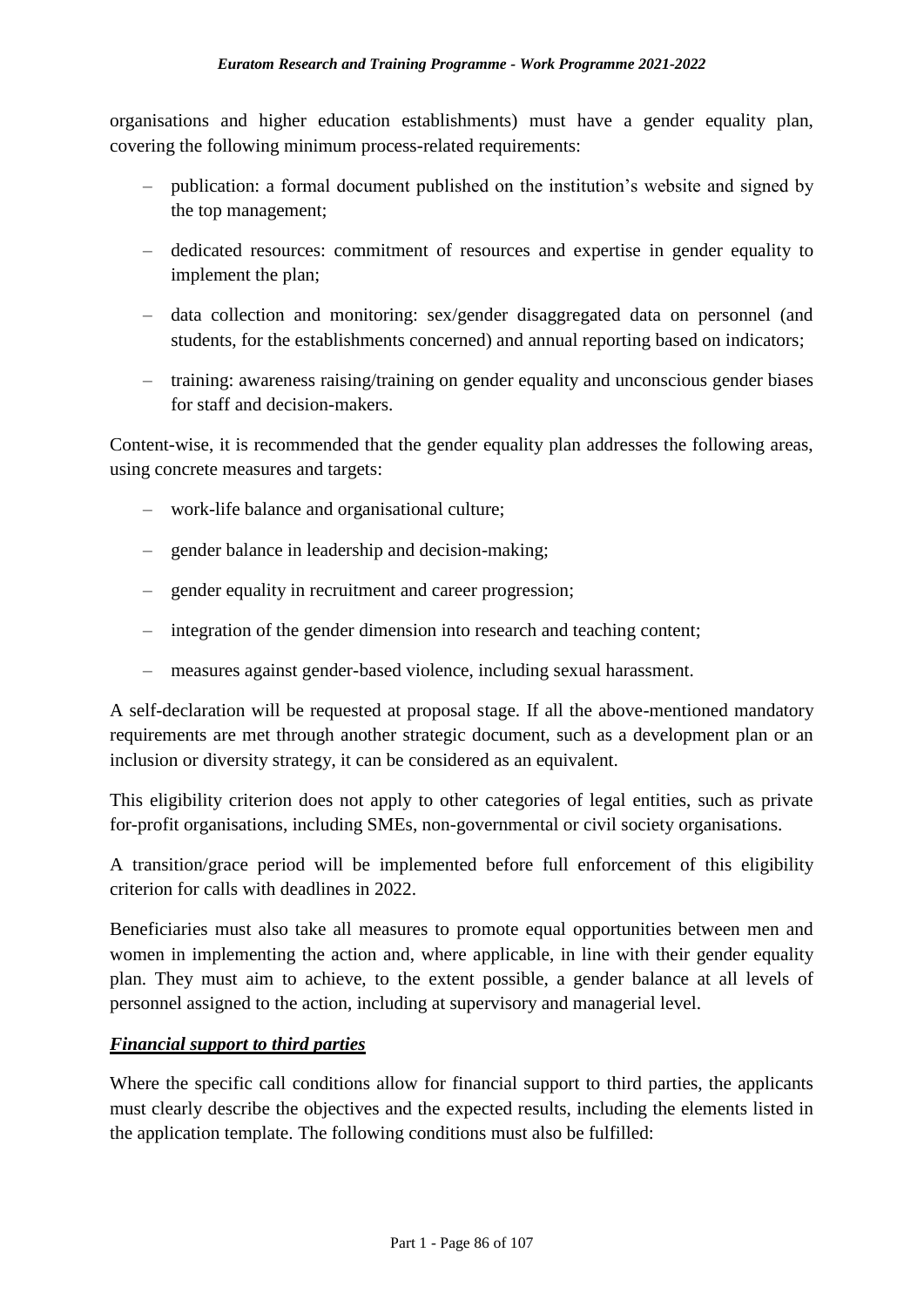- projects must publish their open calls widely and adhere to EU standards of transparency, equal treatment, conflict of interest and confidentiality;
- all calls for third parties and all calls that are implemented by third parties must be published on the Funding & Tenders Portal, and on the beneficiaries' websites;
- the calls must remain open for at least 2 months;
- if submission deadlines are changed, this must immediately be announced and registered applicants must be informed of the change;
- projects must publish the outcome of the calls without delay, including a description of third-party projects, the date of the award, the duration, and the legal name and country;
- the calls must have a clear European dimension.

Further conditions may be stipulated in the specific conditions for the topic.

For more information, *see AGA — Annotated Model Grant Agreement, articles 6.2.D.1 and 9.4.*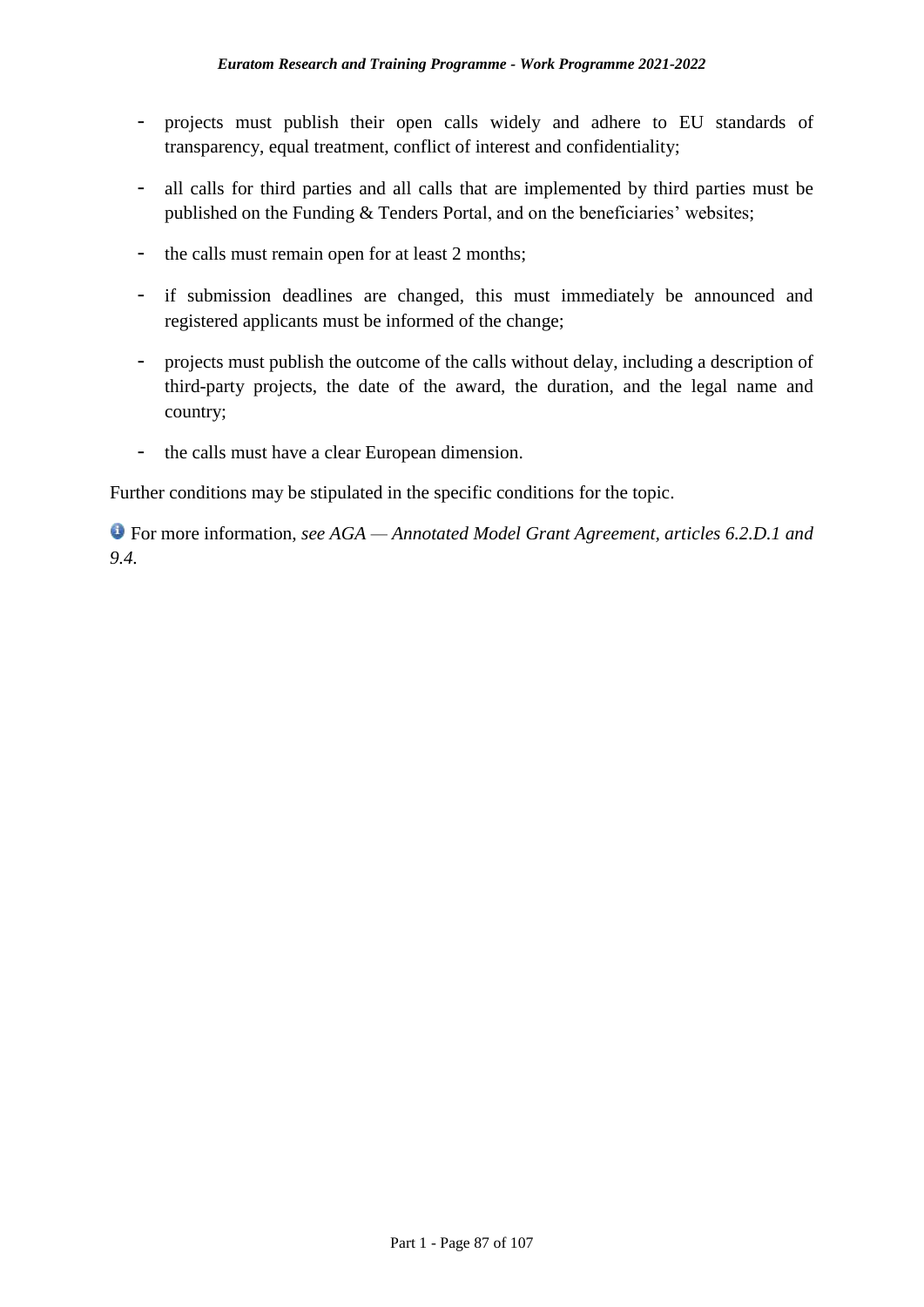#### **OTHER TYPES OF ACTIONS AND FORMS OF FUNDING**

In addition to the eligible activities described in Annex B above, the following types of action and forms of funding are used in Euratom. They are usually placed in the 'Other Actions section of the work programme parts and are not all subject to calls for proposals.

- **Grants to identified beneficiaries —** Exceptionally, a grant may be awarded to legal entities explicitly named in the work programme without a prior call for proposals. The identified beneficiaries must nevertheless submit a proposal to benefit from funding. This proposal will be evaluated and must exceed the required threshold. The funding rates will correspond to the type of action indicated.
- **Prizes** *Inducement prizes*: a prize to stimulate investment in a given area, by specifying a goal prior to the work being performed. Contests for inducement prizes must address technological and/or societal challenges. The award criteria will define a goal, but without prescribing how to achieve it. Contests for inducement prizes are split into awards for the contestant that first meets the specific goal defined in the rules of the contest, and awards for the best contestant within a given period. *Recognition prizes*: a prize to reward past achievements and outstanding work after it has been performed. Recognition prizes must help to raise public awareness of EU policies, create role models and support best practice exchange. The rules of the contest of a specific prize describe the eligibility and award criteria, the evaluation procedure, the indicative timetable and the reward. The rules are found on the call topic page on the Funding & Tenders Portal.
- **Public procurement** In a public procurement action, the granting authority purchases works, supplies or services, or acquires or rents land, buildings or other immovable property. This is done by entering into a contract with an economic operators chosen by the granting authority. Before the granting authority enters into a procurement contract, a call for tenders is published on the Funding & Tenders Portal.
- **Expert contract actions Expert contracts are used to appoint independent expert(s) to advise or assist** us. Experts are used for evaluating proposals, for evaluating the programme, for ethics screenings and assessments, for advisory bodies, and for expertise related to the objectives of Euratom Programme.
- **Subscription actions —** Subscription actions are used to pay contributions to bodies in which the EU is a member or an observer.
- **Scientific and technical services by the Joint Research Centre** Scientific and technical services cover research and innovation activities undertaken by the Commission through its Joint Research Centre. These activities are direct actions generating high-quality scientific evidence to support efficient and affordable public policies. The Horizon Europe's Rules for Participation do not apply to these actions.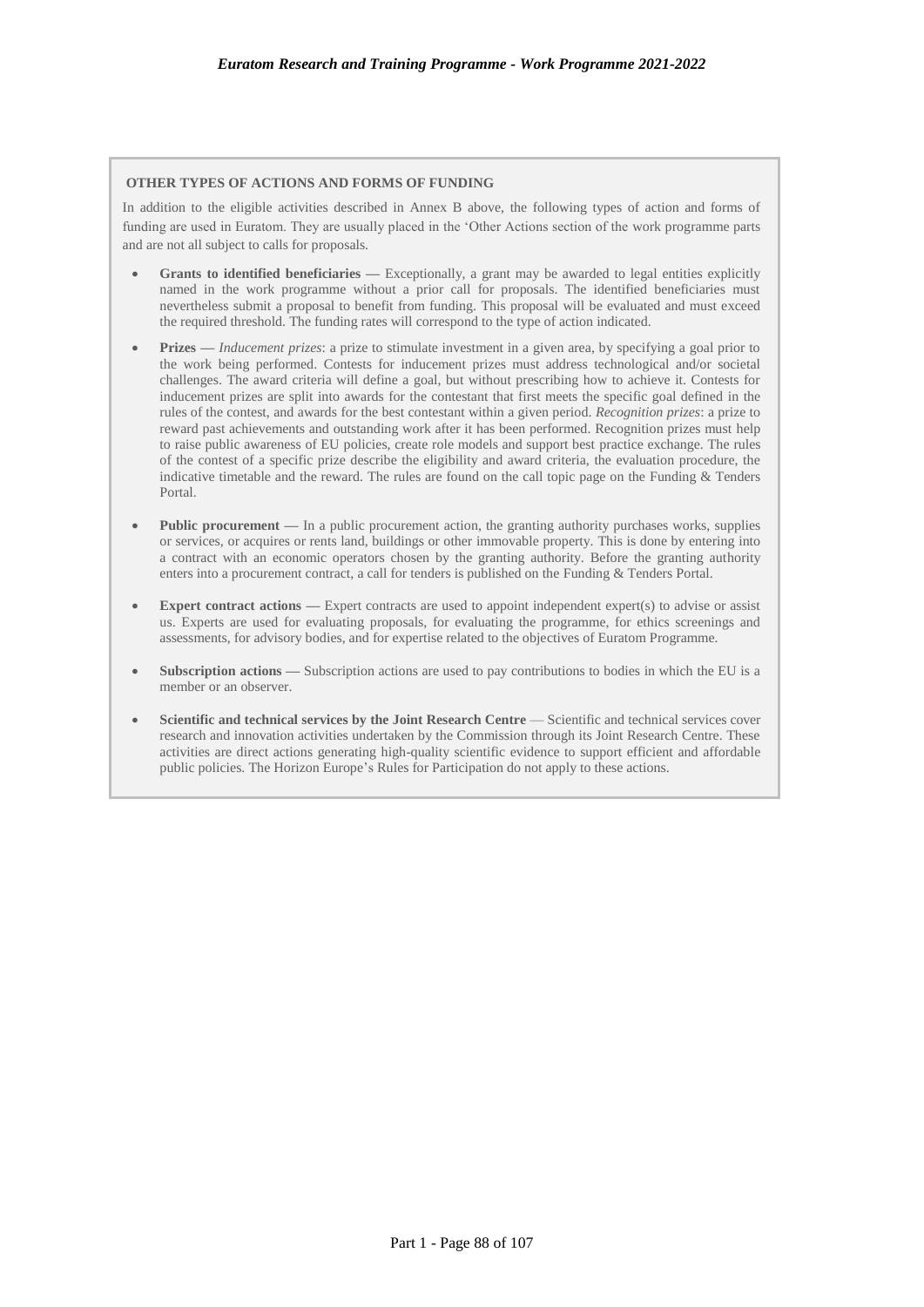### **C — Financial and operational capacity and exclusion**

#### *Financial capacity*

Applicants must have **stable and sufficient resources** to successfully implement the projects and contribute their share. Organisations participating in several projects must have sufficient capacity to implement all these projects.

The financial capacity check will be done on the basis of the documents uploaded in the [Participant Register](https://ec.europa.eu/info/funding-tenders/opportunities/portal/screen/how-to-participate/participant-register) during the grant preparation stage (e.g. profit and loss account and balance sheet, business plan, audit report produced by an approved external auditor, certifying the accounts for the last closed financial year, etc.). The analysis will be based on neutral financial indicators, but will also take into account other aspects, such as dependency on EU funding and deficit and revenue in previous years.

The check will normally be done for the coordinator if the requested grant amount is equal to or greater than EUR 500 000, except for:

- public bodies (entities established as a public body under national law, including local, regional or national authorities) or international organisations; and
- cases where the individual requested grant amount is not more than EUR 60 000 (lowvalue grant).

If needed, it may also be done for the other applicants, including affiliated entities. If the financial capacity is structurally guaranteed by another legal entity, the financial capacity of that legal entity will be verified.

If the granting authority considers that the financial capacity is not satisfactory, they may require:

- further information;
- an enhanced financial responsibility regime, i.e. joint and several responsibility of affiliated entities *(see Annex G)*; and
- prefinancing paid in instalments;

or

- propose no prefinancing;
- request that the applicant concerned is replaced or, if needed, reject the entire proposal.

For more information, *see [Rules on Legal Entity Validation, LEAR Appointment and](https://ec.europa.eu/info/funding-tenders/opportunities/docs/2021-2027/common/guidance/rules-lev-lear-fca_en.pdf)  [Financial Capacity Assessment](https://ec.europa.eu/info/funding-tenders/opportunities/docs/2021-2027/common/guidance/rules-lev-lear-fca_en.pdf)*.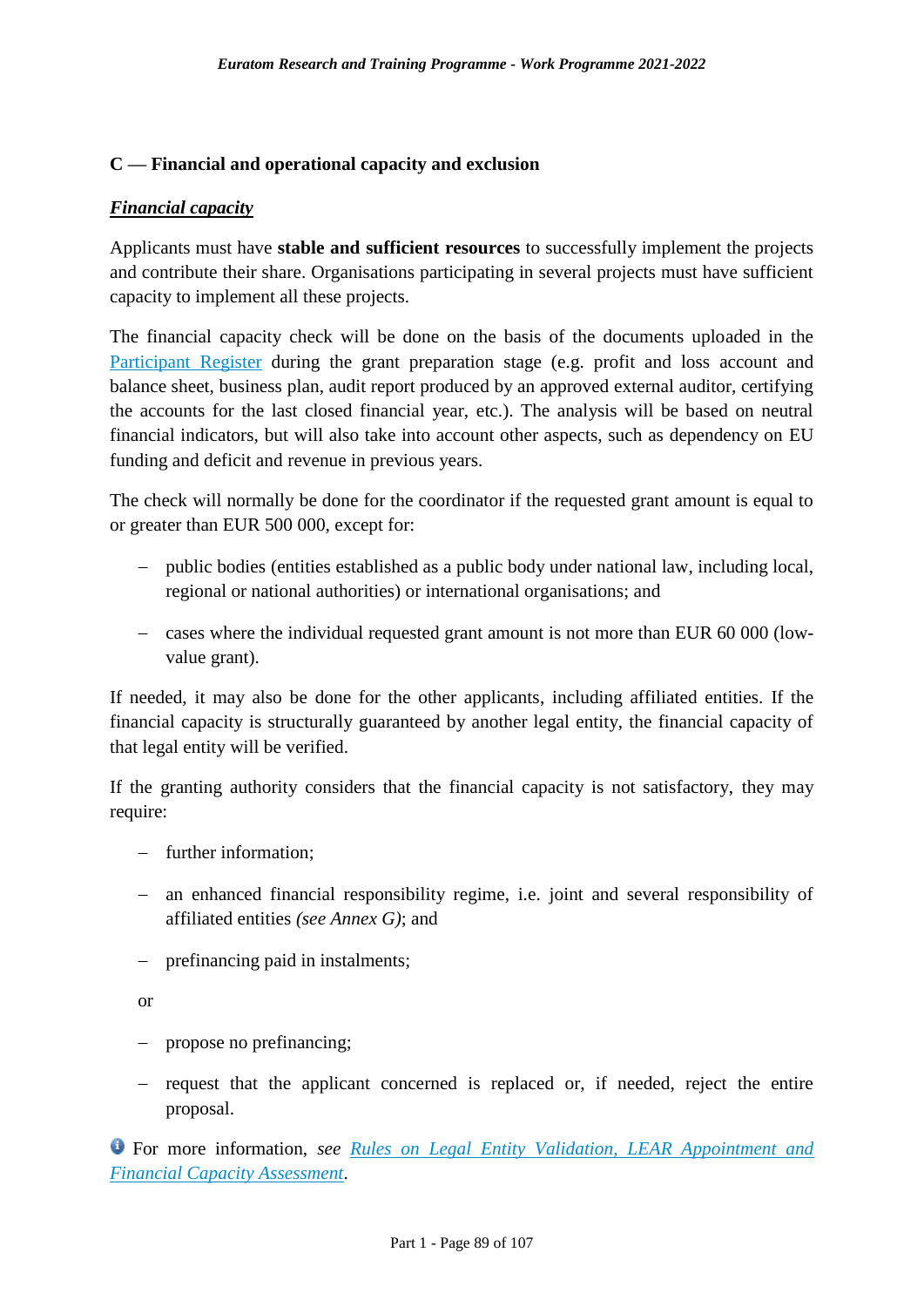#### *Operational capacity*

Applicants must have the **know-how, qualifications** and **resources** to successfully implement their tasks in the project and contribute their share (including, when appropriate, sufficient experience in EU/transnational projects of comparable size).

This assessment of operational capacity will be carried out during the evaluation of the award criterion 'Quality and efficiency of the implementation'. It will be based on the competence and experience of the applicants and their project teams, including their operational resources (human, technical and other) or, exceptionally, the measures proposed to obtain the necessary competence and experience by the time the tasks are implemented.

If the evaluation of this award criterion leads to a score above the applicable threshold, then the applicants are considered to have sufficient operational capacity.

For this assessment, applicants will be required to provide the following information in the application form (Part B):

- general profiles (qualifications and experience) of the staff responsible for managing and implementing the project;
- description of the consortium participants; and
- list of EU-funded actions/projects in the last 4 years.

Additional supporting documents may be requested if they are needed to confirm the operational capacity of any applicant.

Public bodies, Member State organisations and international organisations are exempted from the operational capacity check.

#### *Exclusion*

1

Applicants that are subject to **EU administrative sanctions** (i.e. exclusion)<sup>70</sup> or are in one of the following **exclusion situations <sup>71</sup>** that bar them from receiving EU grants can NOT participate:

- bankruptcy, winding up, affairs administered by the courts, arrangement with creditors, suspended business activities or other similar procedures (including procedures for persons with unlimited liability for the applicant's debts);
- they are in breach of social security or tax obligations (including if done by persons with unlimited liability for the applicant's debts);

<sup>&</sup>lt;sup>70</sup> See Article 136 EU Financial Regulation [2018/1046.](https://eur-lex.europa.eu/legal-content/EN/ALL/?uri=CELEX:32018R1046&qid=1535046024012)

<sup>&</sup>lt;sup>71</sup> See Articles 136 and 141 EU Financial Regulation  $\frac{2018}{1046}$ .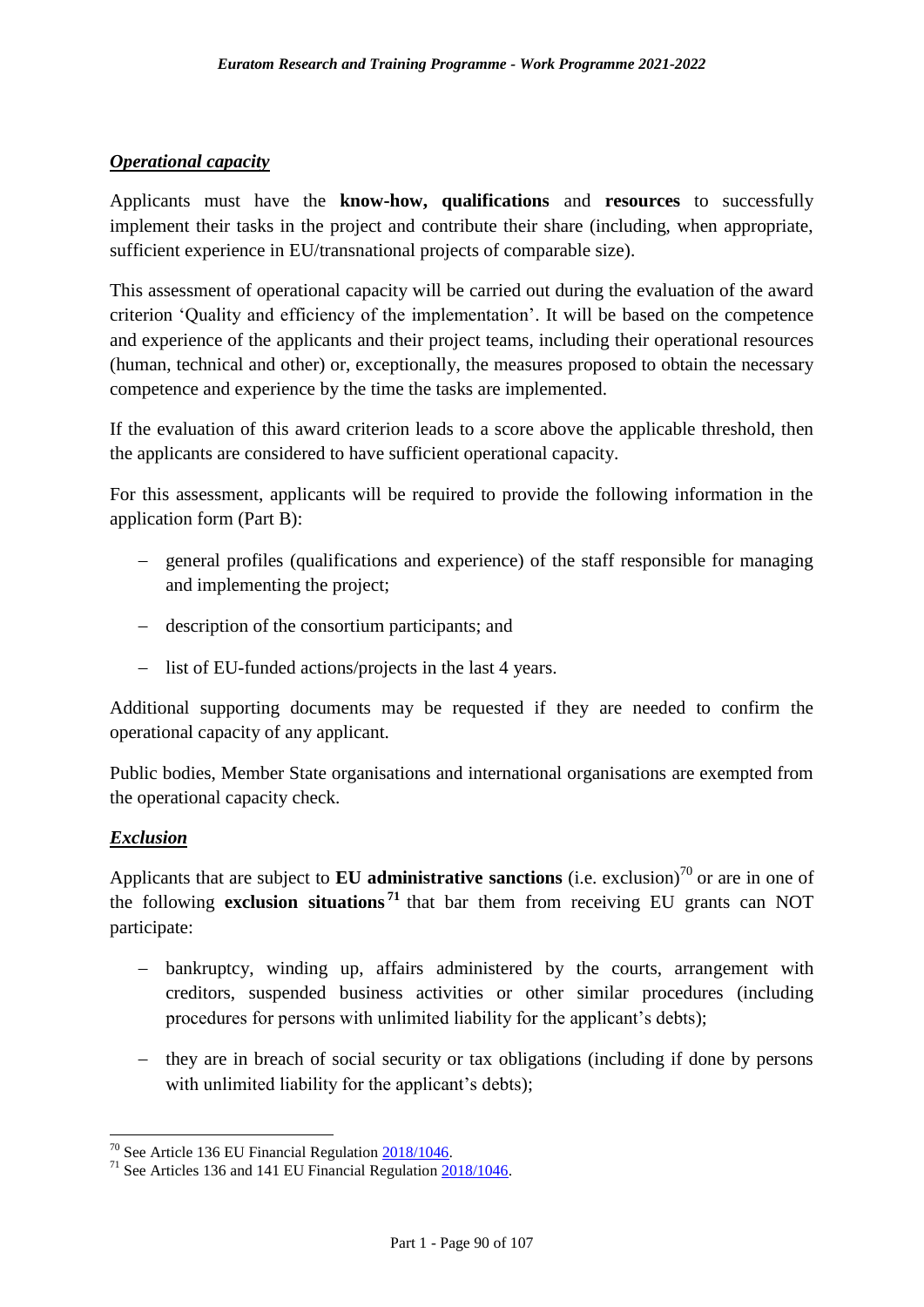- they are guilty of grave professional misconduct (including if done by persons having powers of representation, decision-making or control, beneficial owners or persons who are essential for the award/implementation of the grant);
- $\epsilon$  they are guilty of fraud, corruption, having links to a criminal organisation, money laundering, terrorism-related crimes (including terrorism financing), child labour or human trafficking (including if done by persons having powers of representation, decision-making or control, beneficial owners or persons who are essential for the award/implementation of the grant);
- they have shown significant deficiencies in complying with their main obligations under an EU procurement contract, grant agreement, prize, expert contract, or similar (including if done by persons having powers of representation, decision-making or control, beneficial owners or persons who are essential for the award/implementation of the grant);
- $\sim$  they are guilty of irregularities within the meaning of Article 1(2) of Regulation No [2988/95](http://eur-lex.europa.eu/legal-content/EN/ALL/?uri=CELEX:31995R2988&qid=1501598622514) (including if done by persons having powers of representation, decisionmaking or control, beneficial owners or persons who are essential for the award/implementation of the grant); or
- they have created under a different jurisdiction an entity with the intent to circumvent fiscal, social or other legal obligations in the country of origin or created another entity with this purpose (including if done by persons having powers of representation, decision-making or control, beneficial owners or persons who are essential for the award/implementation of the grant).

Applicants will also be refused if it turns out that<sup>72</sup>:

- during the award procedure they misrepresented information required as a condition for participating or failed to supply that information; or
- they were previously involved in the preparation of the call and this entails a distortion of competition that cannot be remedied otherwise (conflict of interest).

<sup>1</sup>  $72$  See Article 141 EU Financial Regulation  $2018/1046$ .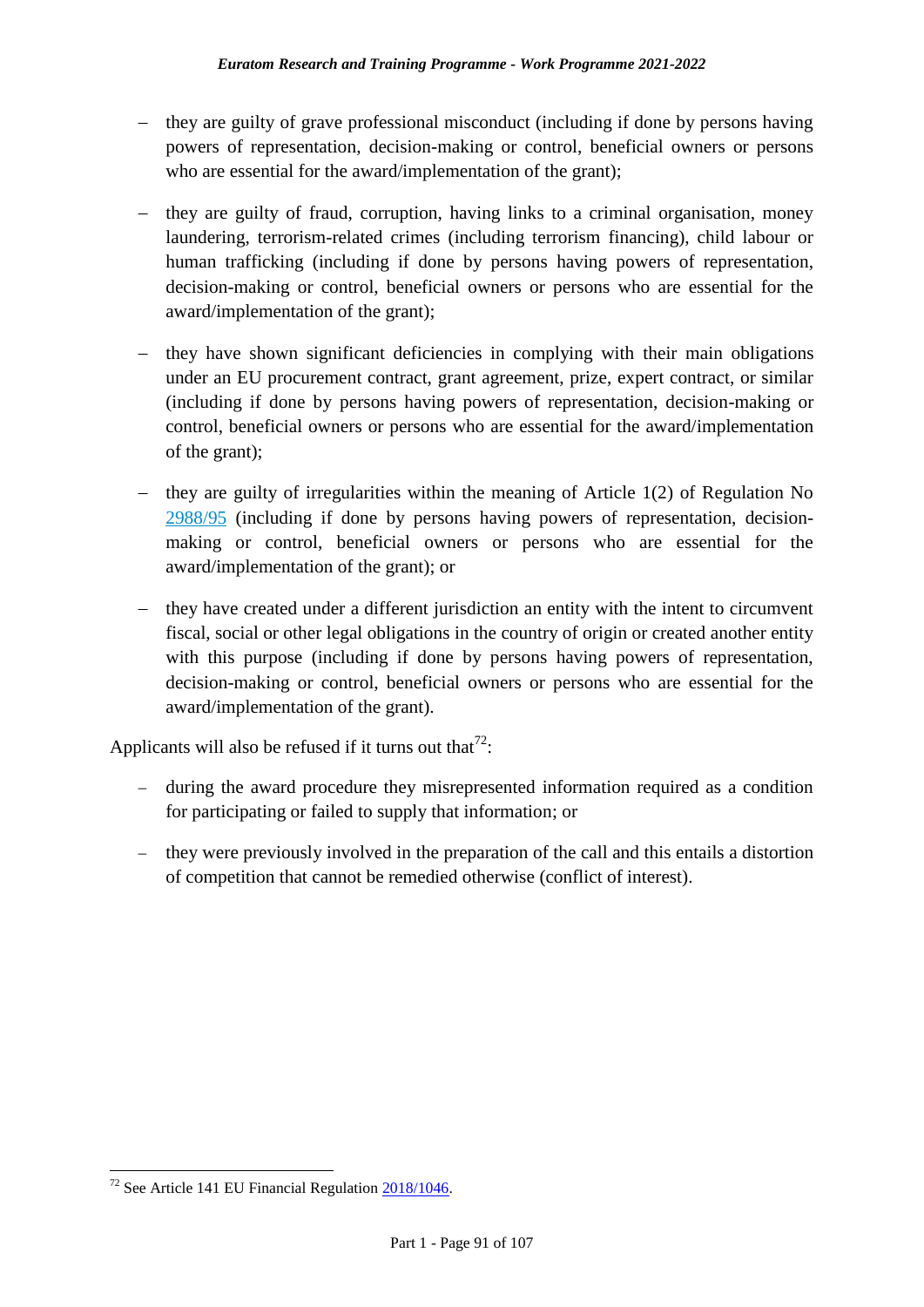### **D — Award criteria**

### *Award criteria*

If admissible and eligible, the proposals will be evaluated and ranked against the following **award criteria,** depending on the type of action:

| <b>Research</b>                                                                            | <b>Excellence</b><br>(The following aspects will<br>be taken into account, to the<br>extent that the proposed work<br>corresponds to the<br>description in the work<br>programme)<br>Clarity and pertinence<br>$\overline{\phantom{a}}$                                                                                                                                                                                                                                                                                                                                                                                                                     | <b>Impact</b><br>Credibility of the<br>$\overline{\phantom{a}}$                                                                                                                                                                                                                                                                                                                                                                                                             | <b>Quality and efficiency of</b><br>the implementation<br>Quality and                                                                                                                                                                                                                                                             |
|--------------------------------------------------------------------------------------------|-------------------------------------------------------------------------------------------------------------------------------------------------------------------------------------------------------------------------------------------------------------------------------------------------------------------------------------------------------------------------------------------------------------------------------------------------------------------------------------------------------------------------------------------------------------------------------------------------------------------------------------------------------------|-----------------------------------------------------------------------------------------------------------------------------------------------------------------------------------------------------------------------------------------------------------------------------------------------------------------------------------------------------------------------------------------------------------------------------------------------------------------------------|-----------------------------------------------------------------------------------------------------------------------------------------------------------------------------------------------------------------------------------------------------------------------------------------------------------------------------------|
| and<br>innovation<br>actions<br>(RIA)<br><b>Innovation</b><br>actions (IA)<br>Coordination | of the project's<br>objectives, and the<br>extent to which the<br>proposed work is<br>ambitious and goes<br>beyond the state of the<br>art.<br>Soundness of the<br>$\overline{a}$<br>proposed<br>methodology,<br>including the<br>underlying concepts,<br>models, assumptions,<br>inter-disciplinary<br>approaches,<br>appropriate<br>consideration of the<br>gender dimension in<br>research and<br>innovation content,<br>and the quality of<br>open science<br>practices, including<br>sharing and<br>management of<br>research outputs and<br>engagement of<br>citizens, civil society<br>and end-users where<br>appropriate.<br>Clarity and pertinence | pathways to achieve<br>the expected outcomes<br>and impacts specified<br>in the work<br>programme, and the<br>likely scale and<br>significance of the<br>contributions from the<br>project.<br>Suitability and quality<br>$\overline{\phantom{a}}$<br>of the measures to<br>maximise expected<br>outcomes and impacts,<br>as set out in the<br>dissemination and<br>exploitation plan,<br>including<br>communication<br>activities.<br>Credibility of the<br>$\blacksquare$ | effectiveness of the<br>work plan, assessment<br>of risks, and<br>appropriateness of the<br>effort assigned to work<br>packages, and the<br>resources overall.<br>Capacity and role of<br>each participant, and the<br>extent to which the<br>consortium as a whole<br>brings together the<br>necessary expertise.<br>Quality and |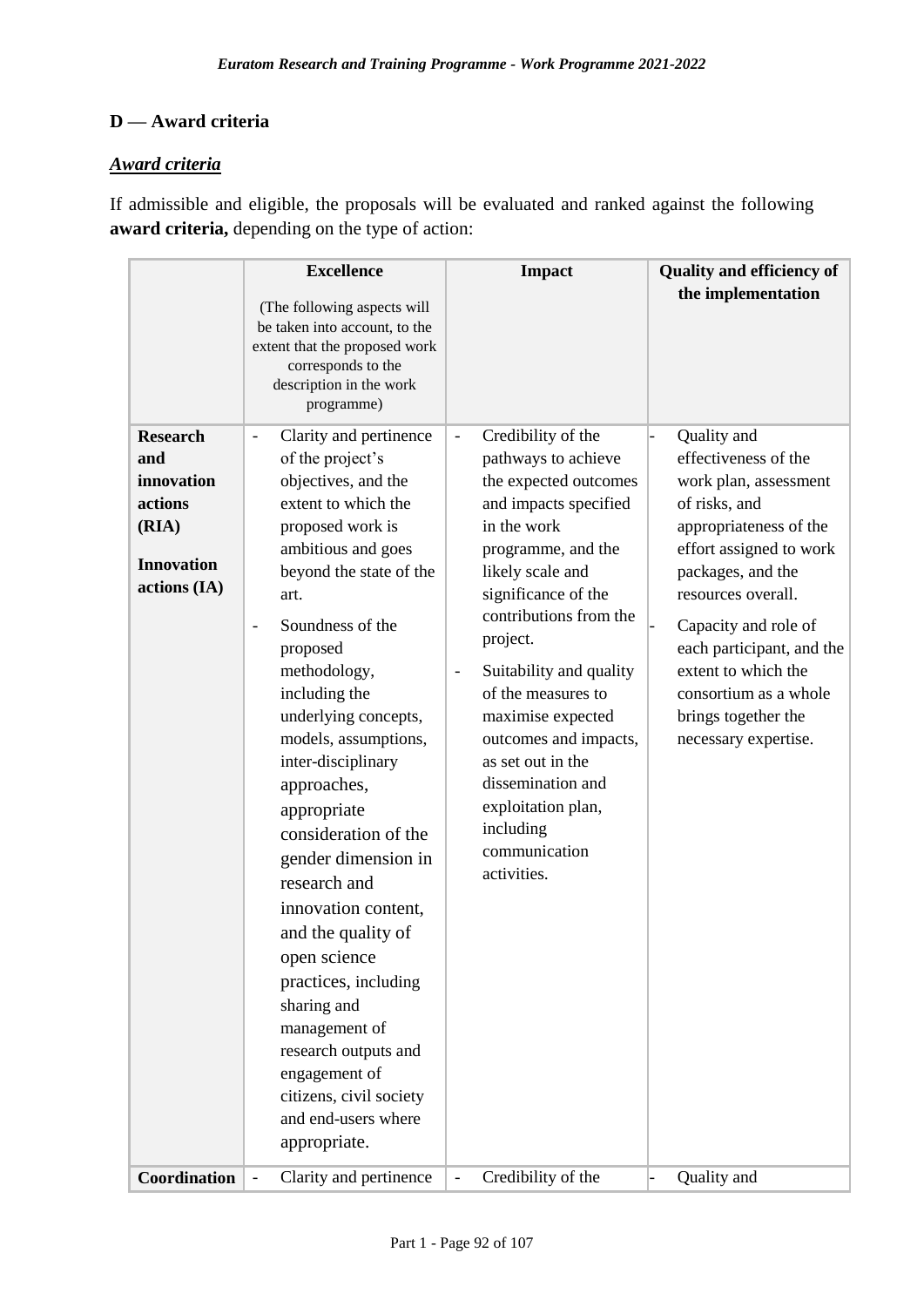| and support<br>actions<br>(CSA)             | of the project's<br>objectives.<br>Quality of the<br>$\overline{a}$<br>proposed coordination<br>and/or support<br>measures, including<br>soundness of<br>methodology.                                                                                                                                                                                                                                                                                                                                                                                | pathways to achieve<br>the expected outcomes<br>and impacts specified<br>in the work<br>programme, and the<br>likely scale and<br>significance of the<br>contributions from the<br>project.<br>Suitability and quality<br>of the measures to<br>maximise expected<br>outcomes and impacts,<br>as set out in the<br>dissemination and<br>exploitation plan,<br>including<br>communication<br>activities.                                         | effectiveness of the<br>work plan, assessment<br>of risks, and<br>appropriateness of the<br>effort assigned to work<br>packages, and the<br>resources overall.<br>Capacity and role of<br>each participant, and the<br>extent to which the<br>consortium as a whole<br>brings together the<br>necessary expertise.                |
|---------------------------------------------|------------------------------------------------------------------------------------------------------------------------------------------------------------------------------------------------------------------------------------------------------------------------------------------------------------------------------------------------------------------------------------------------------------------------------------------------------------------------------------------------------------------------------------------------------|-------------------------------------------------------------------------------------------------------------------------------------------------------------------------------------------------------------------------------------------------------------------------------------------------------------------------------------------------------------------------------------------------------------------------------------------------|-----------------------------------------------------------------------------------------------------------------------------------------------------------------------------------------------------------------------------------------------------------------------------------------------------------------------------------|
| Programme<br>co-fund<br>actions<br>(CoFund) | Clarity and pertinence<br>$\qquad \qquad -$<br>of the project's<br>objectives, and the<br>extent to which the<br>proposed work is<br>ambitious, and goes<br>beyond the state of the<br>art.<br>Soundness of the<br>proposed<br>methodology,<br>including the<br>underlying concepts,<br>models, assumptions,<br>inter-disciplinary<br>approaches,<br>appropriate<br>consideration of the<br>gender dimension in<br>research and<br>innovation content,<br>and the quality of<br>open science<br>practices, including<br>sharing and<br>management of | Credibility of the<br>$\blacksquare$<br>pathways to achieve<br>the expected outcomes<br>and impacts specified<br>in the work<br>programme, and the<br>likely scale and<br>significance of the<br>contributions from the<br>project.<br>Suitability and quality<br>of the measures to<br>maximise expected<br>outcomes and impacts,<br>as set out in the<br>dissemination and<br>exploitation plan,<br>including<br>communication<br>activities. | Quality and<br>effectiveness of the<br>work plan, assessment<br>of risks, and<br>appropriateness of the<br>effort assigned to work<br>packages, and the<br>resources overall.<br>Capacity and role of<br>each participant, and the<br>extent to which the<br>consortium as a whole<br>brings together the<br>necessary expertise. |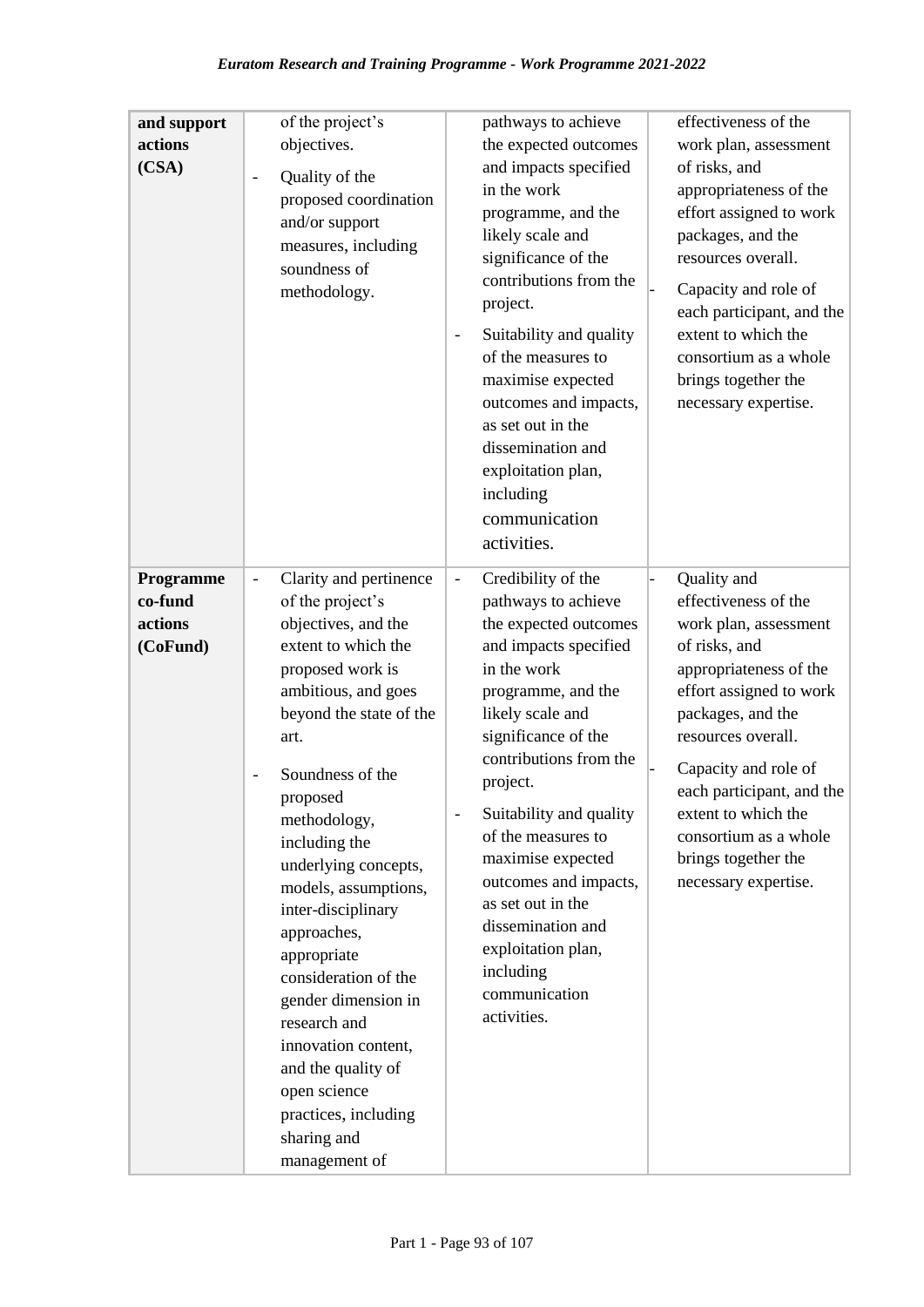| research outputs and<br>engagement of<br>citizens, civil society |  |
|------------------------------------------------------------------|--|
| and end-users where<br>appropriate.                              |  |

### *Scores and weighting*

Evaluation scores will be awarded for the criteria, and not for the different aspects listed in the table. For full applications, each criterion will be scored out of 5. The threshold for individual criteria will be 3. The overall threshold, applying to the sum of the three individual scores, will be 10.

To determine the ranking for 'Innovation actions', the score for 'Impact' will be given a weight of 1.5.

Proposals that pass the individual threshold AND the overall threshold will be considered for funding, within the limits of the available call budget. Other proposals will be rejected.

The evaluation procedure is explained further in *Annex F*.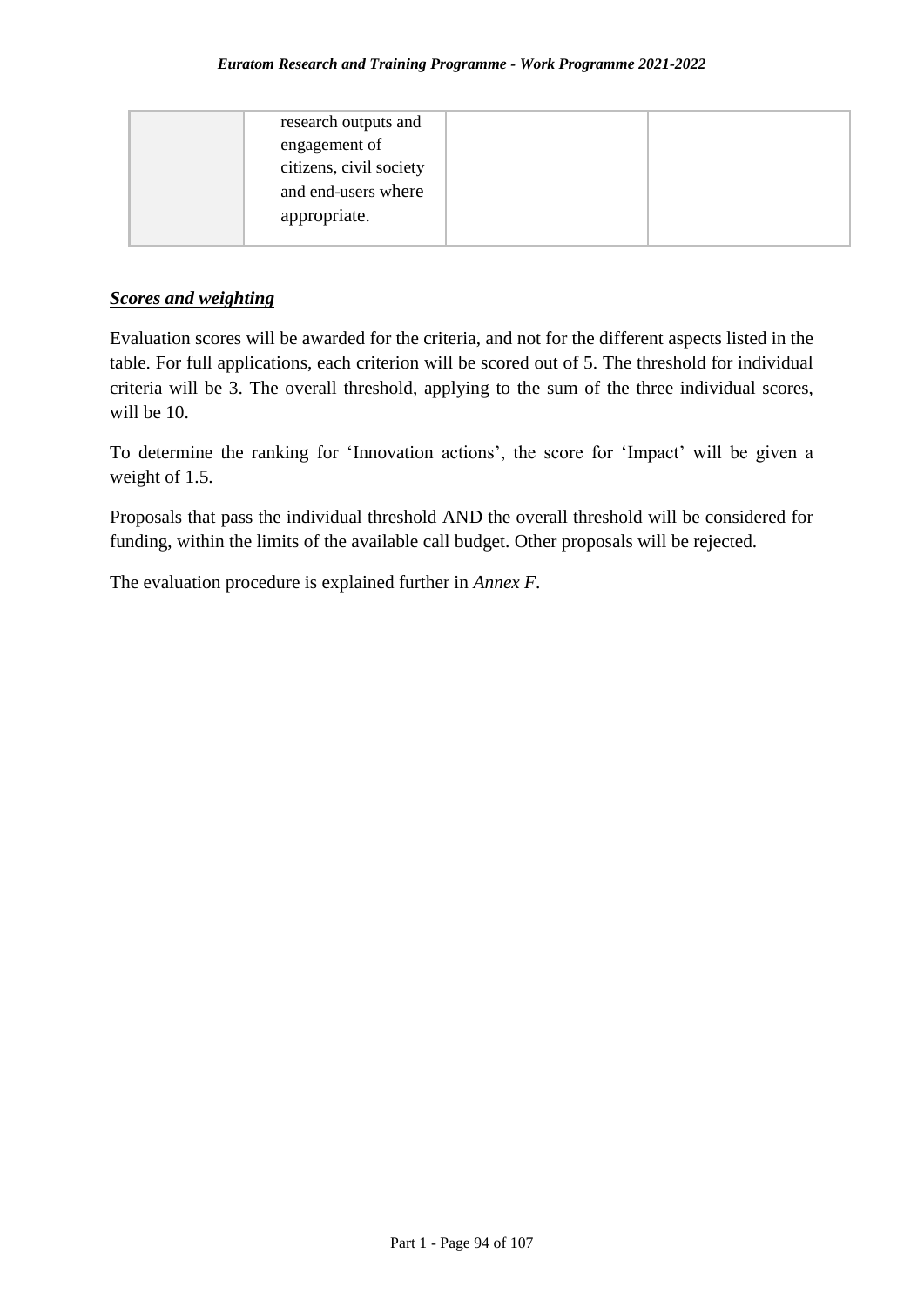### **E — Documents**

#### *Submission*

All proposals must be submitted **electronically** via the Funders & Tenders Portal electronic submission system (accessible via the topic page in the [Search Funding & Tenders](https://ec.europa.eu/info/funding-tenders/opportunities/portal/screen/opportunities/topic-search;freeTextSearchKeyword=;typeCodes=0,1;statusCodes=31094501,31094502,31094503;programCode=null;programDivisionCode=null;focusAreaCode=null;crossCuttingPriorityCode=null;callCode=Default;sortQuery=openingDate;orderBy=asc;onlyTenders=false;topicListKey=topicSearchTablePageState) section). Paper submissions are NOT possible.

Proposals must be **complete** and contain all parts and mandatory annexes and supporting documents, e.g. plan for the exploitation and dissemination of the results including communication activities, etc.

The application form will have two parts:

- **Part A** (to be filled in directly online) contains administrative information about the applicant organisations (future coordinator and beneficiaries and affiliated entities), the summarised budget for the proposal and call-specific questions;
- **Part B** (to be downloaded from the Portal submission system, completed and then assembled and re-uploaded as a PDF in the system) contains the technical description of the project.

Annexes and supporting documents will be directly available in the submission system and must be uploaded as PDF files (or other formats allowed by the system).

Proposals should be designed to stay as close as possible to the award criteria *(see Annex D)*. The application form will help to achieve this.

When submitting the proposal, the coordinator will have to confirm that they have the mandate to act for all applicants. Moreover, they will have to confirm that the information in the application is correct and complete and that all participants comply with the conditions for receiving Euratom funding (especially eligibility, financial and operational capacity, exclusion, etc.). Before signing the grant, each participant will have to confirm this again by signing a declaration of honour. Proposals not complying with these requirements will be rejected.

Applicants may be asked at a later stage for further documents (for legal entity validation, financial capacity check, bank account validation, etc.).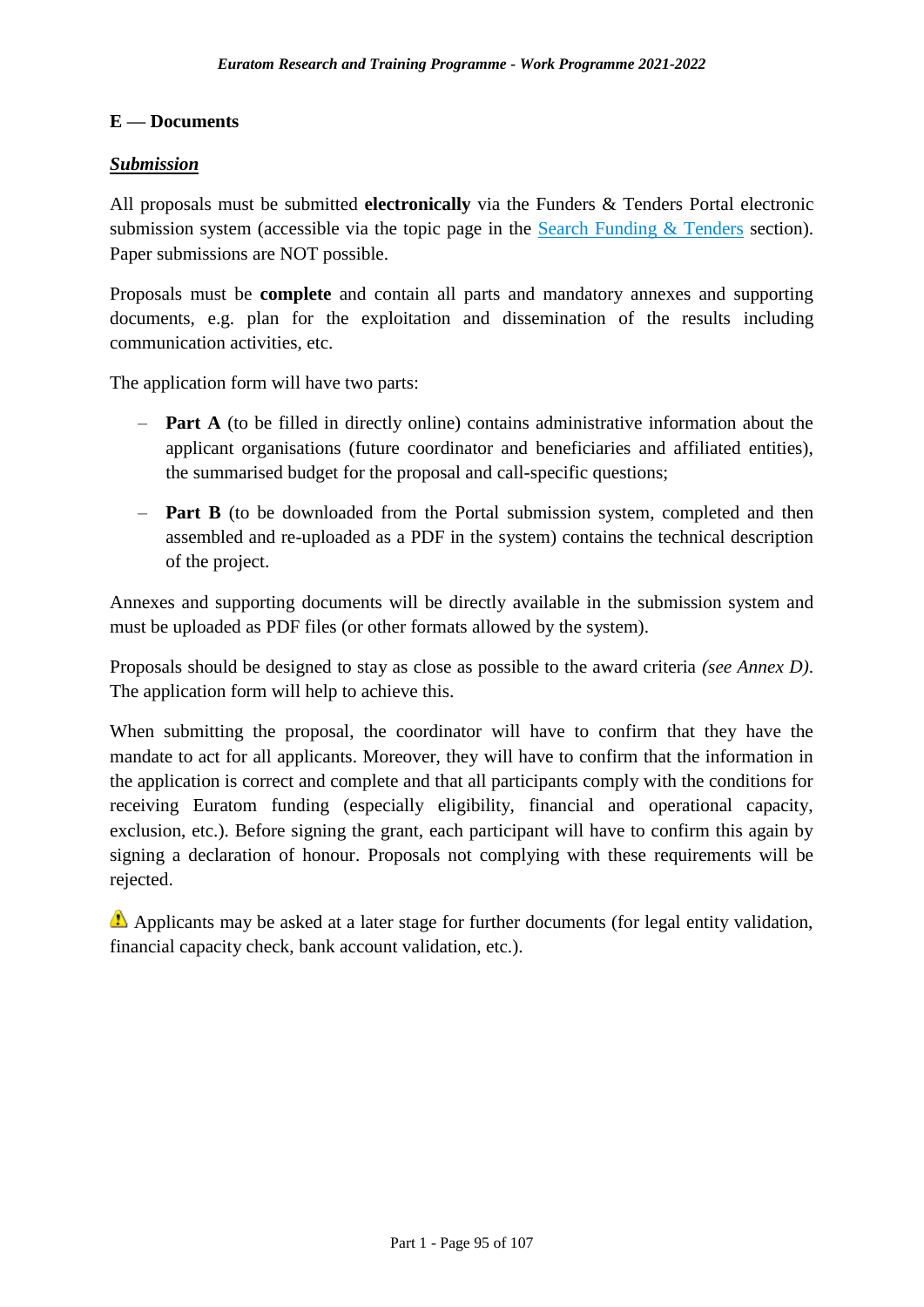### **F — Procedure**

#### *Evaluation procedure and ranking*

Calls are be subject to a **single-stage submission procedure**. The **evaluation procedure** may be organised in one (standard) or several steps.

Proposals will be checked for formal requirements (admissibility and eligibility) and then evaluated (for each topic separately) by an **evaluation committee** composed of independent external experts for operational capacity and award criteria (see Annexes C and D) and then ranked according to their quality score.

Exceptionally, where indicated in the specific call conditions, the evaluation committee may be composed partially or, in the case of 'Coordination and support actions', partially or fully of representatives of EU institutions.

For proposals with the same score within a single budget envelope a method to establish the **priority order** will be determined, taking into consideration the objectives of the specific topic. In the absence of special arrangements in the specific call conditions, the following method will apply:

For each group of proposals with the same score, starting with the group achieving the highest score and continuing in descending order:

- 1) Proposals that address aspects of the call that have not otherwise been covered by more highly ranked proposals will be considered to have the highest priority.
- 2) The proposals identified under 1), if any, will themselves be prioritised according to the scores they have been awarded for 'Excellence'. When these scores are equal, priority will be based on scores for 'Impact'. In the case of 'Innovation actions', priority will be given to the score for 'Impact', followed by that for 'Excellence'.
- 3) If necessary, the gender balance among the personnel named in the proposal who will be primarily responsible for carrying out the research and/or innovation activities, and who are included in the researchers table in the proposal, will be used as a factor for prioritisation.
- 4) If necessary, any further prioritisation will be based on geographical diversity, defined as the number of Member States or Associated Countries represented in the proposal, not otherwise receiving funds from projects higher up the ranking list (and if equal in number, then by budget).
- 5) If a distinction still cannot be made, the panel may decide to further prioritise by considering other factors related to the objectives of the call, or to Euratom in general. These may include, for example, enhancing the quality of the project portfolio through synergies between projects or, where relevant and feasible, involving SMEs. These factors will be documented in the panel report.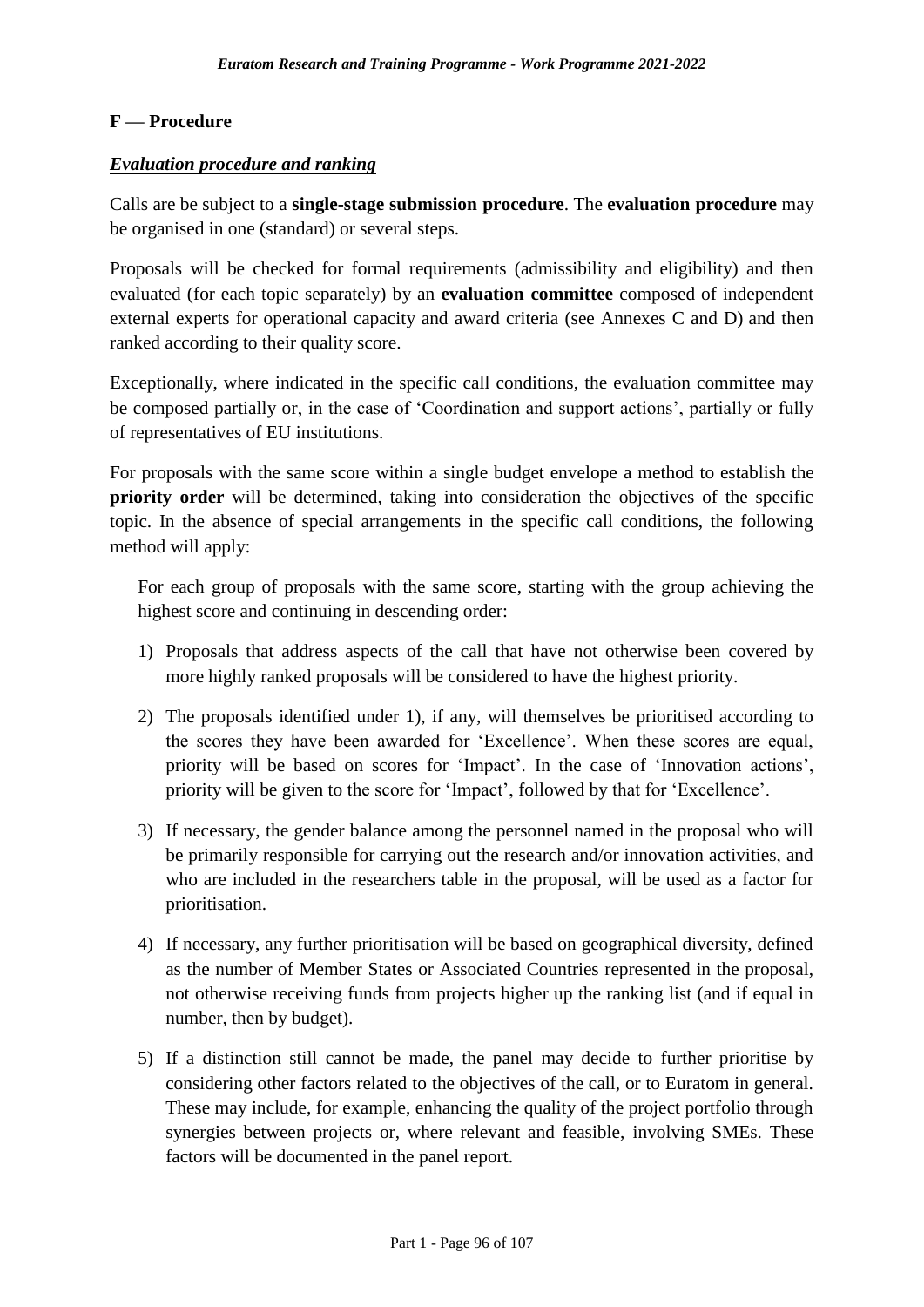6) The method described in 1), 2), 3) and 4) will then be applied to the remaining equally ranked proposals in the group.

At the end of the evaluation, all applicants will be informed of the result (at the same time, in an evaluation result letter). Successful proposals will be invited to the next stage, 'grant preparation'; the other proposals will be put on the reserve list or rejected.

No commitment to provide funding — Invitation to the grant preparation stage does NOT constitute a formal commitment to funding. Various legal checks are still needed before the grant can be awarded, such as legal entity validation, financial capacity, exclusion check, etc.

If indicated in the specific call conditions, proposals which were judged to deserve funding but did not succeed because of budget limits will receive a **Seal of Excellence<sup>73</sup>**. With prior authorisation from the applicant, the granting authority may share information concerning the proposal and the evaluation with interested financing authorities, subject to the conclusion of confidentiality agreements.

Budget flexibility — The budgets set out in the calls and topics are indicative. Unless otherwise stated, final budgets may change following evaluation. The final figures may change by up to 20% compared to the total budget indicated in each individual part of the work programme. Changes within these limits will not be considered substantial within the meaning of Article 110(5) of Regulation (EU, Euratom) No 2018/1046.

### *Evaluation review procedure*

1

If the consortium believes that the evaluation procedure was flawed, the coordinator can submit a **complaint** (following the deadlines and procedures set out in the evaluation result letter).

Only the procedural aspects of an evaluation may be the subject of a request for an evaluation review. The evaluation of the merits of a proposal will not be the subject of an evaluation review.

A request for an evaluation review must relate to a specific proposal and must be submitted within 30 days after the beneficiary accesses the evaluation results. The maximum size limit of the request is 5 000 characters. Notifications of evaluation results which have not been opened in the Funding & Tenders Portal within 10 days after sending are considered to have been accessed and that deadlines will be counted from the date of opening/access *(see also [Funding & Tenders Portal Terms and Conditions\)](https://ec.europa.eu/info/funding-tenders/opportunities/docs/2021-2027/common/ftp/tc_en.pdf)*.

An evaluation review committee will provide an opinion on the procedural aspects of the evaluation. The evaluation review committee may recommend a re-evaluation of the proposal, to be carried out by evaluators who were not involved in the previous evaluation, or a confirmation of the initial evaluation.

### *Indicative timetable for evaluation and for signature of the grant agreement*

<sup>&</sup>lt;sup>73</sup> [https://ec.europa.eu/info/research-and-innovation/funding/funding-opportunities/seal-excellence\\_en.](https://ec.europa.eu/info/research-and-innovation/funding/funding-opportunities/seal-excellence_en)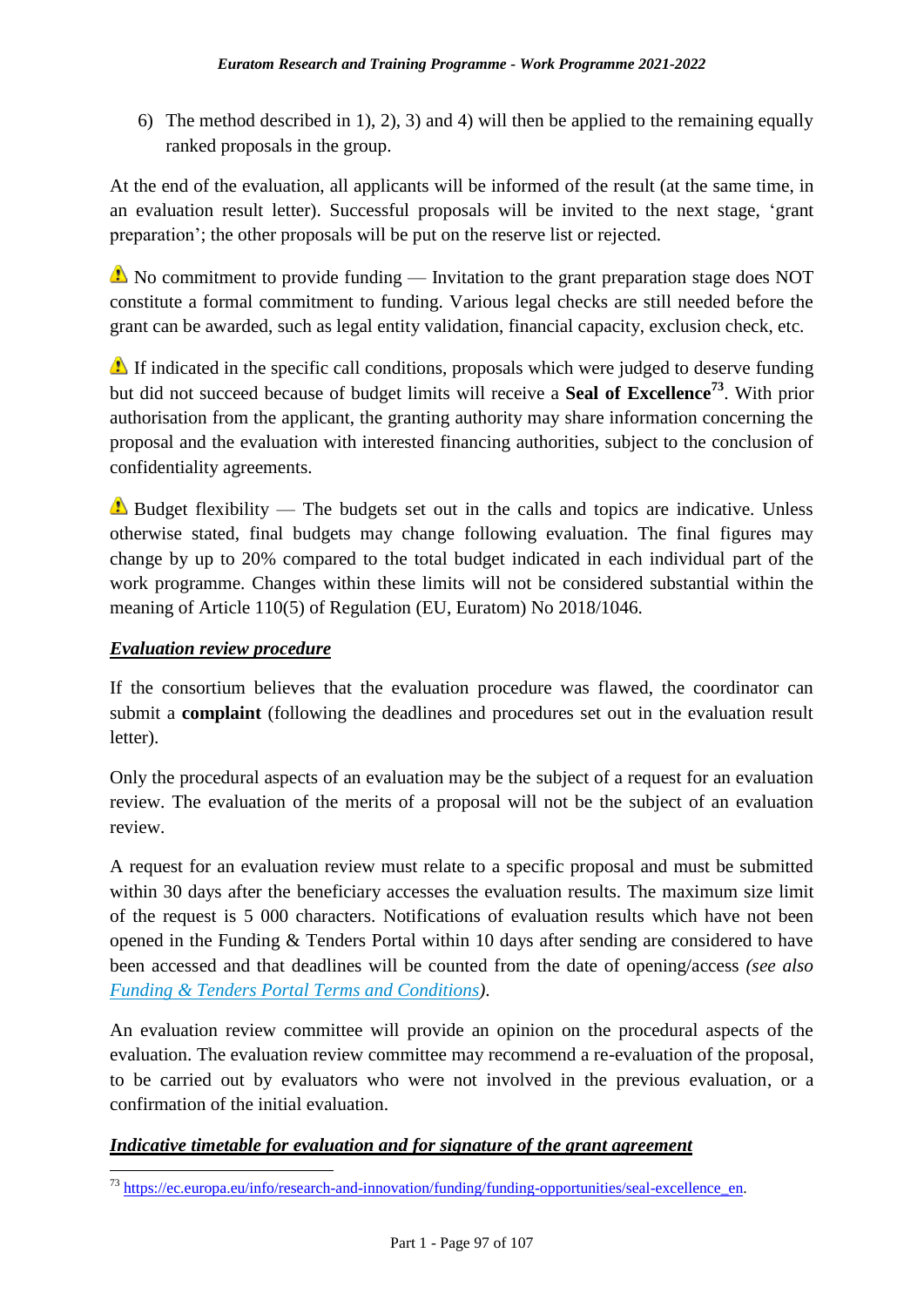Unless otherwise stated in the specific call conditions, the timing for evaluation and grant preparation is as follows:

- information on the outcome of the evaluation: around 5 months from the deadline for submission;
- indicative date for the signing of grant agreements: around 8 months from the deadline for submission.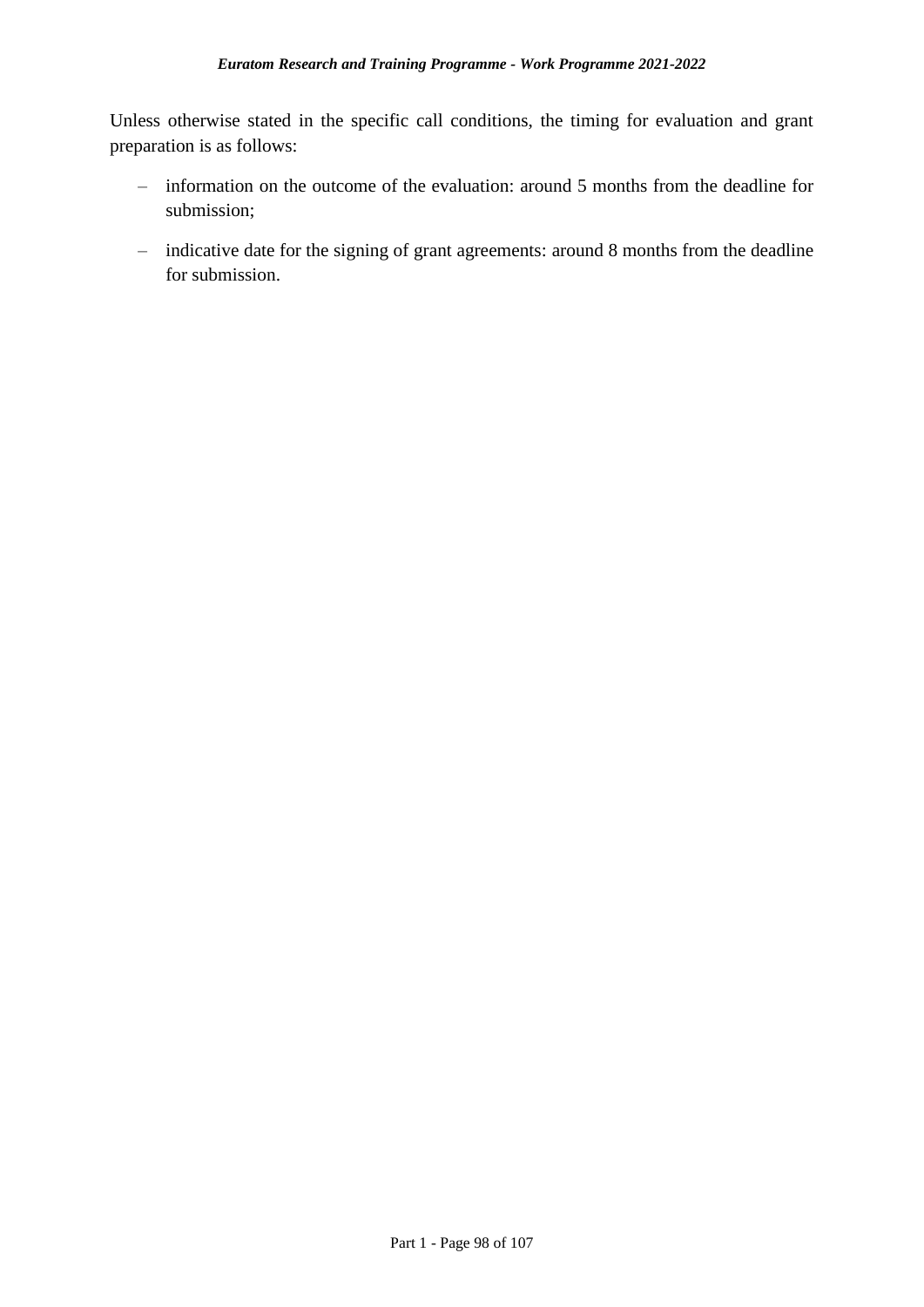### **G — Legal and financial set-up of the grant agreements**

During the grant preparation stage, the consortium will be asked to prepare the grant agreement, together with the project officer.

This grant agreement will set out the framework for the grant and its terms and conditions, particularly concerning deliverables, reporting and payments. The applicable model with the complete text of the provisions is available on the topic page, together with the other call documentation.

### *Starting date & project duration*

The project starting date and duration will be fixed in the grant agreement (Data Sheet, point 1). Normally, the starting date will be after the grant has been signed. A starting date before the date the grant is signed (retroactive) can be granted exceptionally for duly justified reasons.

The project duration is provided in months (extensions will be possible only exceptionally, for duly justified reasons and if the granting authority agrees).

### *Milestones and deliverables*

The milestones and deliverables for each project will be managed through the grant management system in the Portal and are reflected in Annex 1 of the grant agreement.

The standard deliverables will be set out in the specific call conditions.

### *Form of grant, funding rate and maximum grant amount*

The grant parameters (maximum grant amount, funding rate, total eligible costs, etc.) will be fixed in the grant agreement (Data Sheet, point 3 and article 5).

The project budget is provided in EUR. The amount of the grant awarded may be lower than the amount requested.

For **actual cost grants**, the grant will be a budget-based, mixed actual cost grant. This means that it will reimburse ONLY certain types of costs (eligible costs) and ONLY those costs *actually* incurred for the project (NOT the *budgeted* costs).

The costs will be reimbursed at the funding rate fixed in the specific call conditions and in the grant agreement.

Such grants may NOT produce a profit. If there is a profit (i.e. surplus of revenues + EU grant over costs), it will be deducted from the final grant amount.

Moreover, the final grant amount may be reduced in case of non-compliance (e.g. improper implementation, breach of obligations, etc.).

The maximum Euratom funding rates are as follows: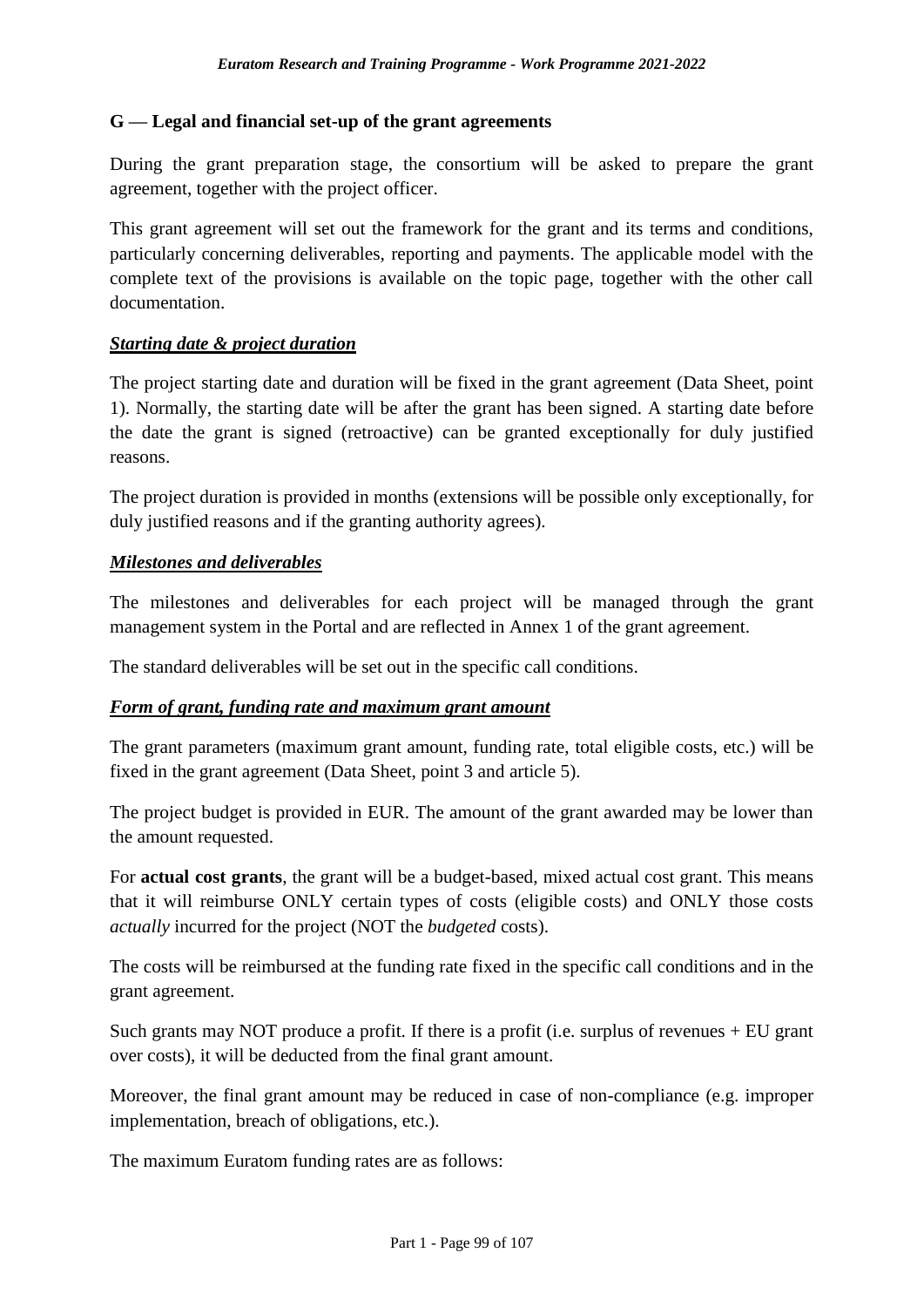- Research and innovation action: 100%
- Innovation action: 70% (except for non-profit legal entities, where a rate of up to 100% applies)
- Coordination and support action: 100%
- Programme co-fund action: between 30% and 70%
- –

Other funding rates may be set out in the specific call conditions.

#### *Budget categories and cost eligibility rules*

The budget categories and cost eligibility rules are fixed in the grant agreement *(Data Sheet, point 3 and article 6).*

Budget categories:

- actual costs (i.e. costs which are real and not estimated or budgeted) for:
	- personnel costs (unless declared as a unit cost; see below);
	- subcontracting costs;
	- purchase costs (unless declared as a unit cost; see below); and
	- costs of providing financial support to third parties (if provided for in the specific call conditions);
- units (i.e. an amount per unit) for:
	- personnel costs of SME owners/natural persons not receiving a salary;
	- personnel costs calculated by the beneficiaries according to their usual cost accounting practices (average personnel costs);
	- costs of internally invoiced goods and services calculated by the beneficiaries according to their usual cost accounting practices; and
	- specific unit costs (if provided for in the specific call conditions; see also Annex 2a of the grant agreement);
- flat-rate (i.e. costs calculated by applying a percentage fixed in advance to other types of eligible costs) for:
	- o indirect costs (25% flat-rate of the total eligible direct costs, excluding eligible direct costs for subcontracting, financial support to third parties and any unit costs or lump sums which include indirect costs);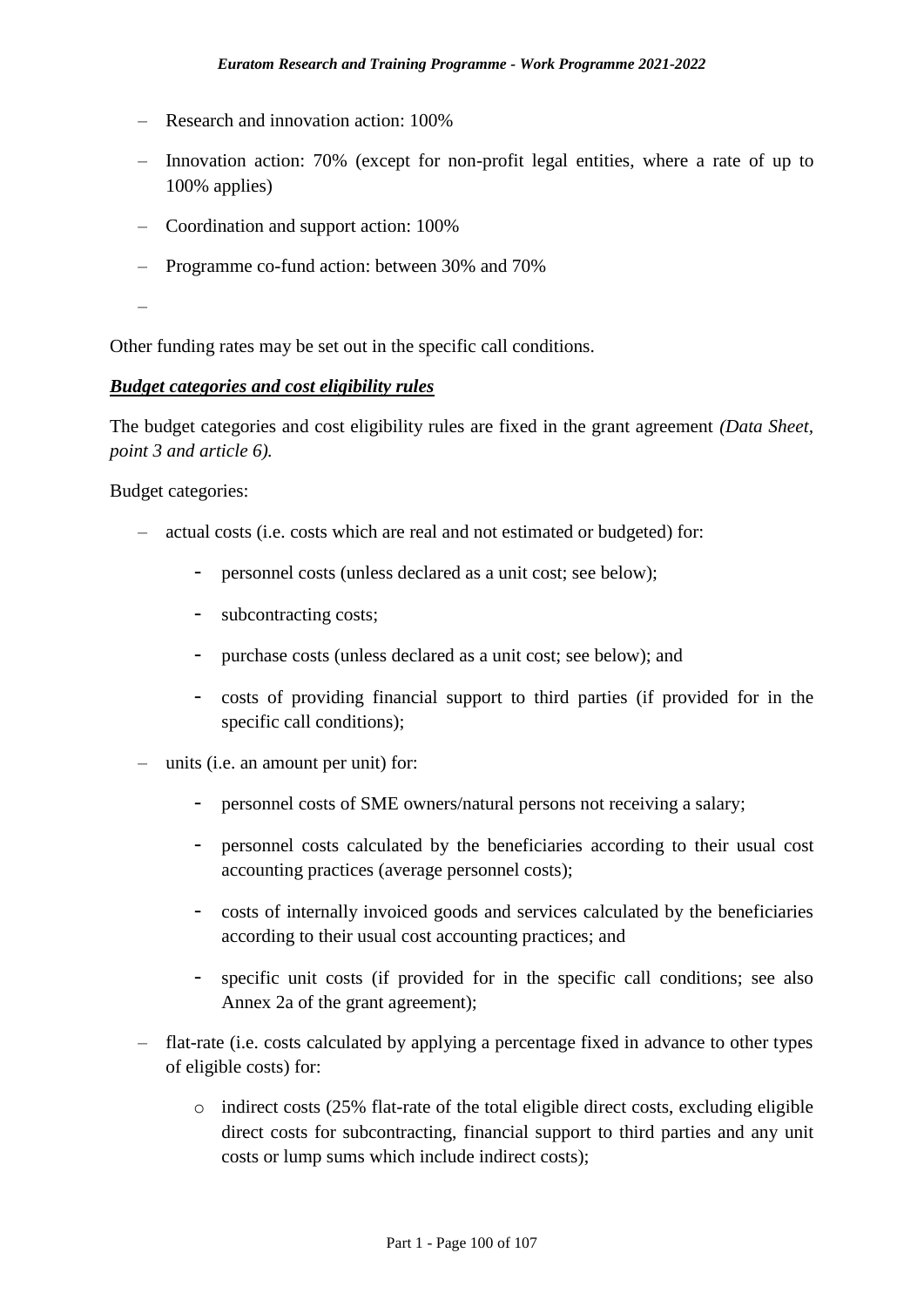Within a grant, different forms of costs can be used.

Costs can also be declared under several EU Synergy grants, if provided for in the specific call conditions and the funding under the grants does not exceed 100% of the costs and contributions declared to them.

#### *Reporting & payment arrangements*

The reporting and payment arrangements are fixed in the grant agreement *(Data Sheet, point 4 and articles 21 and 22)*.

After the grant has been signed, the consortium will normally receive a float to start working on the project (normally, prefinancing of 100% of the average EU funding per reporting period (i.e. maximum grant amount/number of periods); exceptionally, less or no prefinancing). For actions with only one reporting period, it will be less, since 100% would mean the totality of the grant amount.

At the moment of the prefinancing payment, an amount ranging from 5% to 8% of the maximum grant amount will be deducted from the prefinancing payment and transferred to the mutual insurance mechanism. This mechanism covers the risks associated with nonrecovery of sums due from the beneficiaries.

There will be one or several interim payments linked to a periodic report, depending on the duration of the project.

At the end of the project, the consortium will be invited to submit a report on the basis of which the final grant amount will be calculated. If the total of earlier payments is higher than the final grant amount, the beneficiaries concerned (or the coordinator) will be asked to pay back the difference (recovery).

### *Certificates*

Depending on the size of the grant amount and on the type of beneficiaries, beneficiaries may be required to submit a certificate on the financial statements. The thresholds for this certificate are fixed in the grant agreement *(Data Sheet, point 4 and article 24)*.

#### *Liability regime for recoveries*

The liability regime for recoveries is that of individual financial responsibility. Each beneficiary is liable only for their own debt (and those of its affiliated entities, if any) *(Data Sheet point 4.4 and article 22)*.

#### *Provisions concerning project implementation*

- Proper implementation of the action *(article 11).*
- Conflict of interest *(article 12).*
- Confidentiality and security (EU-classified information) *(article 13 and Annex 5).*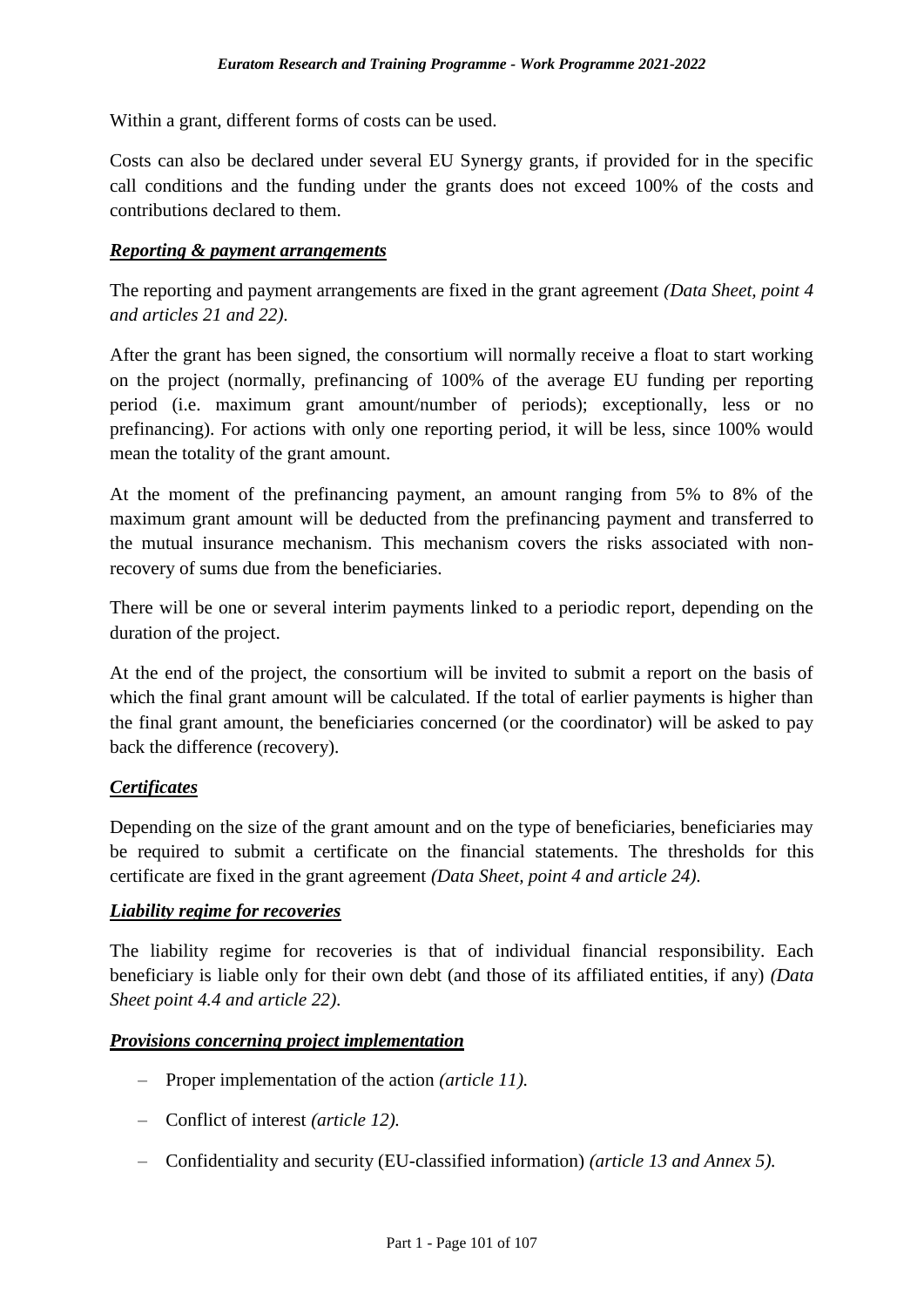- Ethics (research integrity) and values (gender mainstreaming) *(article 14 and Annex 5).*
- Data protection *(article 15).*
- Intellectual Property Rights (IPR), background and results, access rights and rights of use *(article 16 and Annex 5).* In addition to the standard provisions, the following specific provisions in the model grant agreement will apply to all grants awarded under this work programme:

If requested by the granting authority, beneficiaries must grant non-exclusive licences to their results - for a limited period of time specified in the request and on fair and reasonable conditions - to legal entities that need the results to address the public emergency. These legal entities must commit to rapidly and broadly exploiting the resulting products and services on fair and reasonable conditions. This provision will apply up to 4 years after the end of the action.

Unless stated otherwise in the specific call conditions, beneficiaries must, up to 4 years after the end of the action, inform the granting authority if the results could reasonably be expected to contribute to European or international standards.

The granting authority may, up to 4 years after the end of the action, object to a transfer of ownership or to the exclusive or non-exclusive licensing of results.

– Communication, dissemination, open science and visibility *(article 17 and Annex 5).*In addition to the standard provisions, the following specific provisions in the model grant agreement will apply to all grants awarded under this work programme:

> Beneficiaries must provide (digital or physical) access to data or other results needed to validate the conclusions of scientific publications, to the extent that their legitimate interests or constraints are safeguarded (and unless they already provided the (open) access at publication).

> In case of a public emergency, if requested by the granting authority, beneficiaries must immediately deposit any research output in a repository and provide open access to it under a CC BY licence, a public domain dedication (CC 0) or equivalent.

> As an exception, if providing open access would be against the beneficiaries' legitimate interests, the beneficiaries must grant non-exclusive licences, on fair and reasonable conditions, to legal entities that need the research output to address the public emergency. These legal entities must commit to rapidly and broadly exploiting the resulting products and services on fair and reasonable conditions. This exception is limited to 4 years after the end of the action.

– Specific rules for carrying out the action *(article 18 and Annex 5).*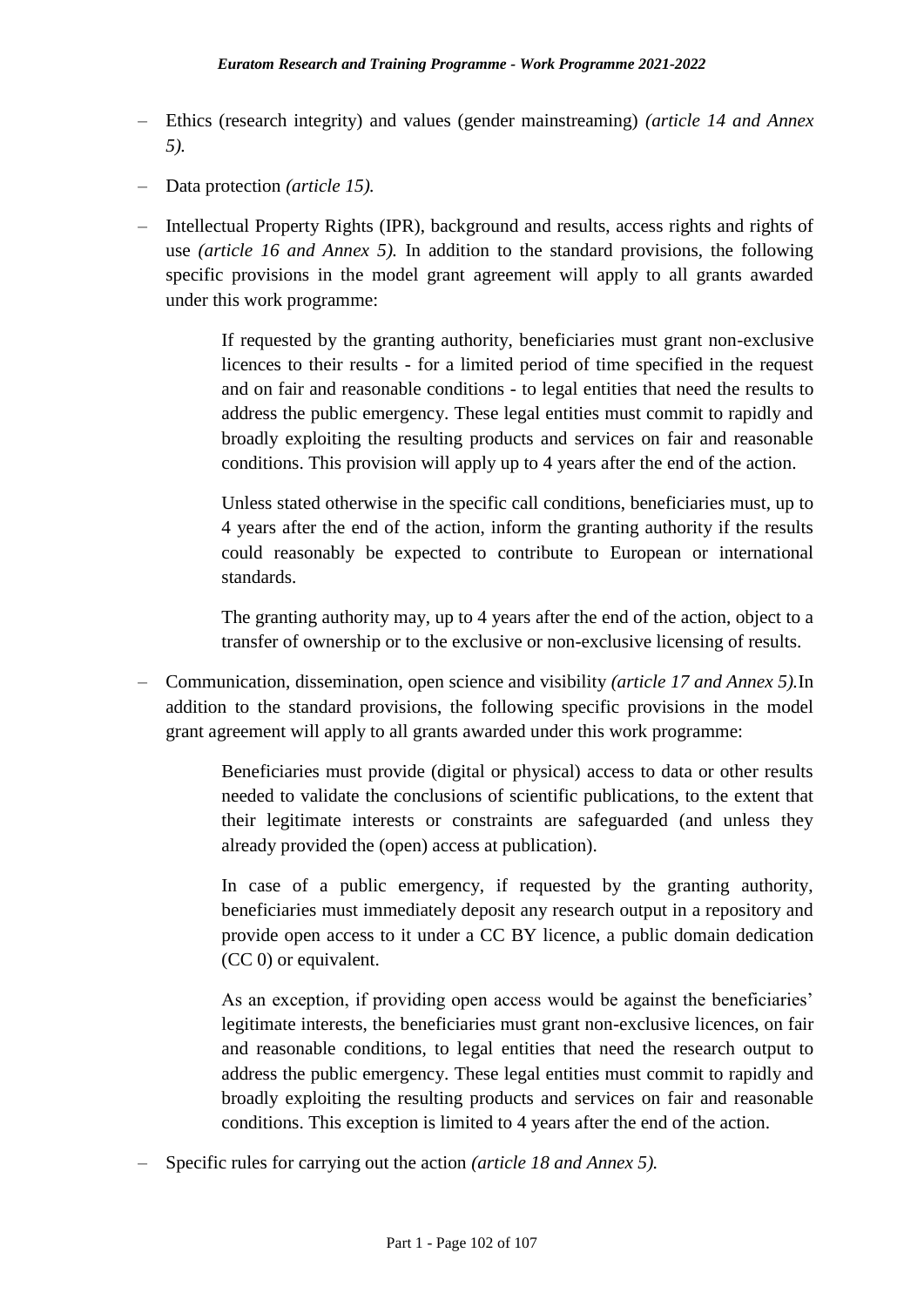Other provisions may be set out in the specific call conditions.

### *Non-compliance and breach of contract*

The grant agreement *(Chapter 5)* provides for the measures that may be taken in case of breach of contract (and other violations of law).

For more information, *see the AGA* — *[Annotated Grant Agreement](https://ec.europa.eu/info/funding-tenders/opportunities/docs/2021-2027/common/guidance/aga_en.pdf)*.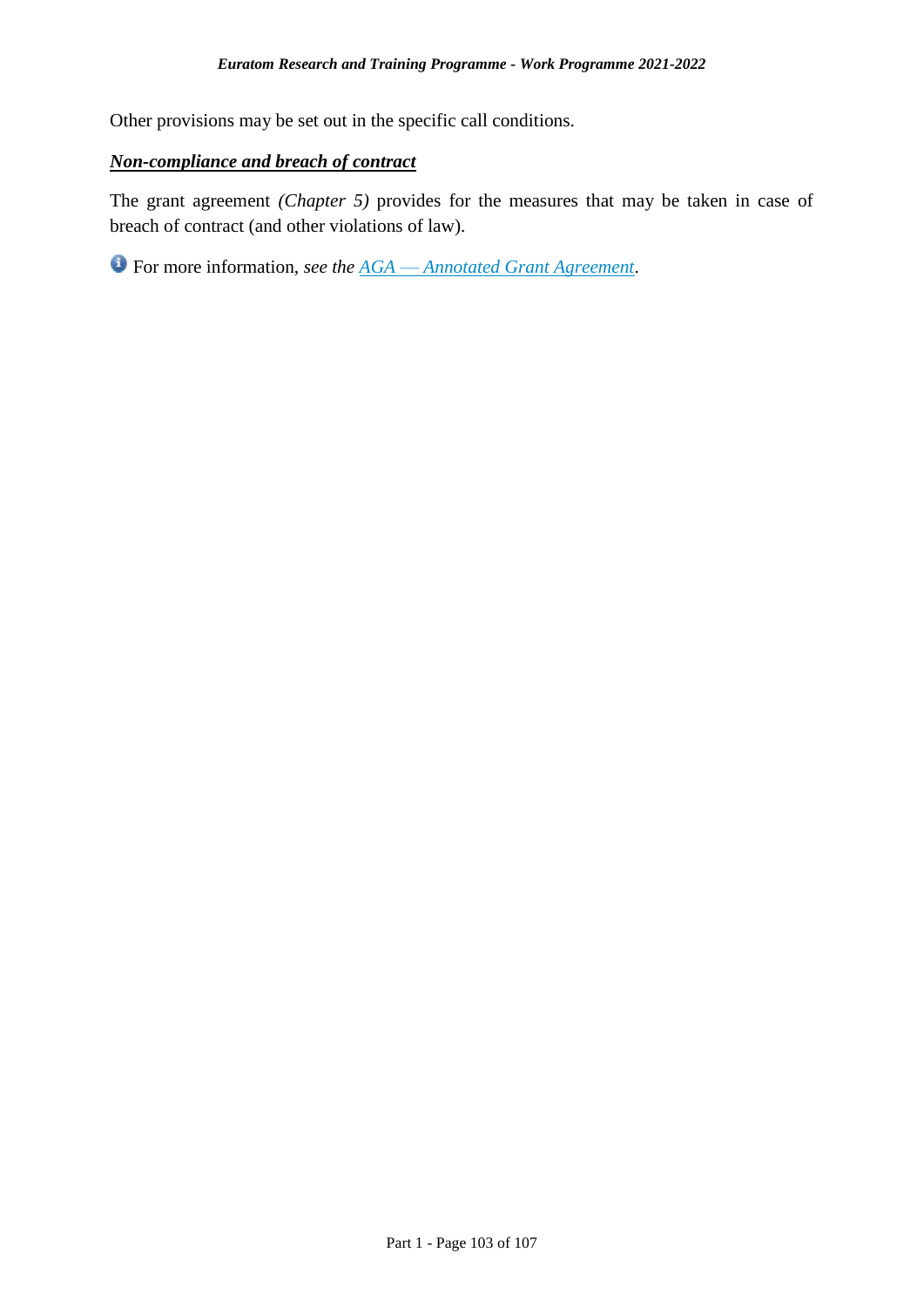#### **IMPORTANT**

- **Do not wait until the end —** Complete the application sufficiently in advance of the deadline to avoid any last minute **technical problems**. Problems due to last-minute submissions *(e.g. congestion, etc.)* will be entirely at applicants' own risk. Call deadlines can NOT be extended at the request of applicants.
- **Consult** the topic page on the Portal regularly. The granting authority will use it to publish updates and additional information on the call (call updates).
- **Funding & Tenders Portal electronic exchange system By submitting the application, all applicants** accept to use the electronic exchange system in accordance with the **Portal Terms & Conditions**.
- **Registration —** Before submitting the application, all beneficiaries and affiliated entities must be registered in the [Participant Register.](https://ec.europa.eu/info/funding-tenders/opportunities/portal/screen/how-to-participate/participant-register) The participant identification code (PIC) (one per participant) is mandatory for the application form. Associated partners can register later on (at the latest during the grant preparation stage). For validation, beneficiaries and affiliated entities will be requested to upload the necessary documents showing their legal status and origin during the grant preparation stage.
- **Consortium roles —** When setting up the consortium, applicants should think of organisations that can help them reach objectives and solve problems.

The roles should be attributed according to the degree of participation of each participant in the project. Main participants should participate as beneficiaries or affiliated entities; other entities can participate as associated partners, subcontractors, or third parties giving in-kind contributions. Associated partners and third parties giving in-kind contributions should bear their own costs (they will not become formal recipients of EU funding). Subcontracting should normally constitute a limited part and must be performed by third parties (not by one of the beneficiaries/affiliated entities, *see section G*).

- **Coordinator —** In multi-beneficiary grants, the beneficiaries participate as a consortium (group of beneficiaries). They will have to choose a coordinator, who will manage and coordinate the project and will represent the consortium towards the granting authority. In mono-beneficiary grants, the single beneficiary will automatically be the coordinator.
- **Affiliated entities** Applicants may participate with affiliated entities. Affiliated entities will get a part of the EU funding and must therefore comply with all the call conditions (just like beneficiaries). But they do not sign the grant agreement and do not count towards the minimum eligibility criteria for consortium composition (if any).
- **Associated partners** Applicants may participate with associated partners. They participate without funding and without signing the grant agreement and therefore do not need to be validated.
- **Consortium agreement**  For practical and legal reasons, it is recommended to set up internal arrangements that allow the consortium to deal with exceptional or unforeseen circumstances (in all cases, even if not mandatory under the grant agreement). The consortium agreement also gives the possibility to redistribute the EU funding according to internal consortium principles and arrangements (for instance, one beneficiary can reattribute their grant share to another beneficiary). The consortium agreement thus allows the grant to be customised to the needs of the consortium and can also help to protect the members in case of disputes. Consortium agreements are not required for mono-beneficiary projects.
- **Completed/ongoing projects —** Applications for projects that have already been completed will be rejected. Applications for projects that have already started will be assessed on a case-by-case basis (in such cases, no costs can be reimbursed for activities that took place before the application was submitted).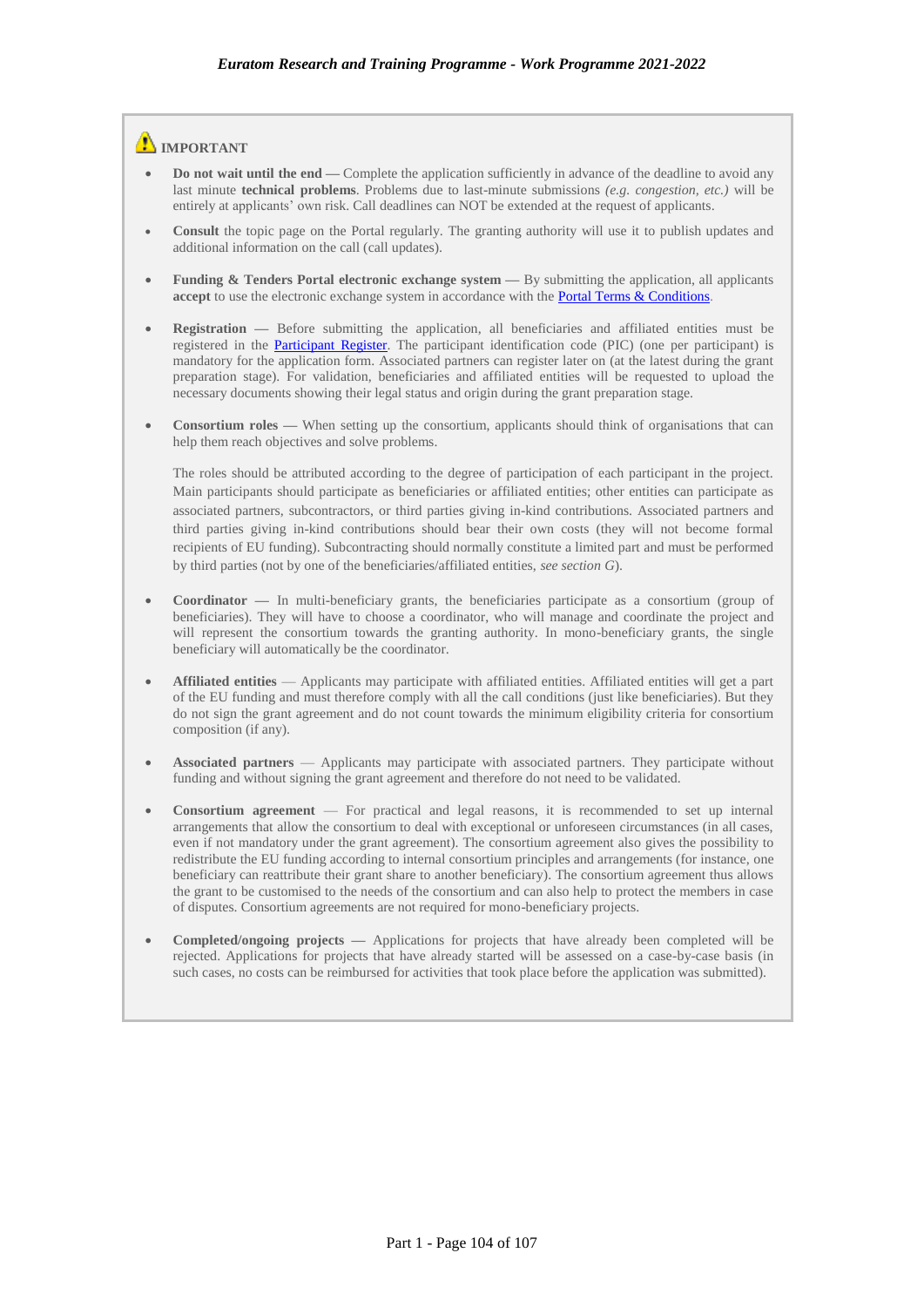- **No-profit rule —** Grants may NOT give a profit (i.e. surplus of revenues + EU grant over costs). This will be checked by the granting authority at the end of the project.
- **No double funding —** There is strict prohibition of double funding from the EU budget. Any given action may receive only ONE grant from the EU budget (except for EU Synergy grants) and costs may under NO circumstances be declared to two different EU actions.
- **Combination with EU operating grants Combination with EU operating grants is possible, if the** project remains outside the operating grant work programme and the beneficiary makes sure that cost items are clearly separated in its accounting and NOT declared twice *(see AGA — [Annotated Model Grant](https://ec.europa.eu/info/funding-tenders/opportunities/docs/2021-2027/common/guidance/aga_en.pdf)  [Agreement, article](https://ec.europa.eu/info/funding-tenders/opportunities/docs/2021-2027/common/guidance/aga_en.pdf) 6.2.E).*
- **Multiple applications —** Applicants may submit more than one application for *different* projects under the same call (and be awarded funding for them).

Organisations may participate in several applications.

BUT: if there are several applications for the *same/very similar* project, only one application will be accepted and evaluated; the applicants will be asked to withdraw one of them (or it will be rejected).

- **Language —** Applicants can submit their application in any official EU language. However, for reasons of efficiency, it is strongly advised to use English. If applicants need the call documentation in another official EU language, they must submit a request within 10 days after publication of the call (for the contact information, *see topic page*).
- **Rejection By submitting the application, all applicants accept the general call conditions set out in the** General Annexes and the specific call conditions set out in the topics. Applications that do not comply with all the call conditions will be **rejected**. This applies also to applicants: all applicants need to fulfil the criteria; if any one of them does not, they must be replaced or the entire application will be rejected.
- **Cancellation There may be circumstances which may require the cancellation of the call. In this case,** applicants will be informed via a call update. Cancellations are without entitlement to compensation.
- **Transparency —** In accordance with Article 38 of the [EU Financial Regulation,](https://eur-lex.europa.eu/legal-content/EN/ALL/?uri=CELEX:32018R1046&qid=1535046024012) information about EU grants awarded is published each year on the [Europa website.](https://ec.europa.eu/budget/fts/index_en.htm)

This includes:

- o beneficiaries' names;
- o beneficiaries' addresses;
- o the purpose for which the grant was awarded;
- o the maximum amount awarded.

Publication can exceptionally be waived (following a reasoned and duly substantiated request), if there is a risk that disclosure could jeopardise applicants' rights and freedoms under the EU Charter of Fundamental Rights or harm its commercial interests.

**Data protection** — The submission of an application under this call involves the collection, use and processing of personal data. This data will be processed in accordance with Regulation [2018/1725.](https://eur-lex.europa.eu/legal-content/EN/ALL/?uri=CELEX:32018R1725&qid=1547993085271) It will be processed solely for the purpose of evaluating the application (and subsequent management of the grant and, if needed, programme monitoring, evaluation and communication). Details are explained in the Funding & Tenders Portal privacy statement.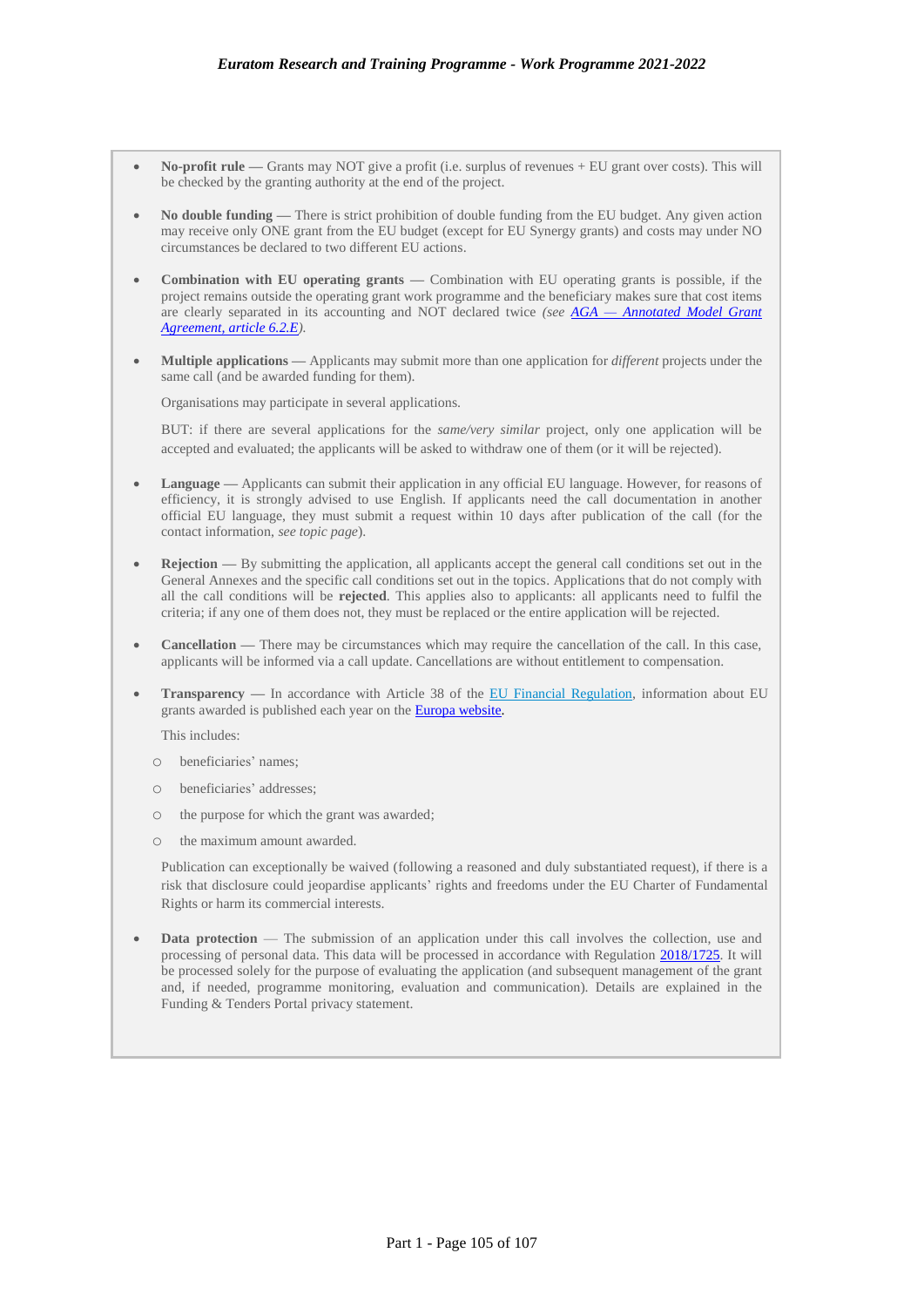## **H — JRC infrastructure and expertise in nuclear safety, radiation protection and education & training available to applicants for grants from the Euratom Programme 2021-2025**

For applicant consortia the JRC is offering (contact: JRC-EURATOM-IA@ec.europa.eu), free of charge, its expertise, capacities and infrastructure in key areas of fission and radiation protection research and education and training. The JRC's most relevant know-how and infrastructures in the different domains are the following:

Safety of existing and future nuclear power plants, fuel cycle and cogeneration

- Safety systems upgrades, tools for defence in-depth assessment
- Structural materials and the performance of I&C systems, development and testing (including irradiation at HFR) of cladding materials and fuel rod samples
- Supply chain and licensing for aged systems, structures and components, plant life management and multiscale coupling of simulation tools
- Accident modelling and analysis and source term prompt evaluation
- Dispersion modelling and emergency preparedness and response
- Nuclear fuel properties and in-pile and post-irradiation behaviour and microcharacterisation
- Nuclear data to support advanced systems modelling and safety assessments
- Safety aspects of innovative fuels and non-conventional fuel cycles
- Safety and safeguards by design in generic concepts and design analysis in specific concepts
- Materials studies in liquid metals and chemistry of fission products and activation products in metal coolants
- Safe non-energy applications of nuclear science and ionising radiation
- Research on different concepts of SMR
- Recycling of Pu in light water reactors (multi-recycling)
- Molten salt systems for recycling of Pu and Am
- Pyro-chemical separation methods and behaviour of transmutation fuel during transient conditions, closed fuel cycles incorporating minor actinides

JRC also offers specific capacities and know how in cogeneration issues.

## Advanced materials for nuclear applications

- Structural materials at high thermo-mechanical loads, high doses and exposure to coolants
- Advanced mechanical test methods, including the use of miniaturized samples and validation of accelerated testing methods
- Development and testing (including irradiation) of new cladding materials and fuel rod samples
- New irradiation-resistant materials
- High dose neutron irradiation damage and its emulation by ion irradiation; materials modelling and validation
- Interactions and damage caused by the coolants used in advanced nuclear systems in the reactor and its constituent materials.

Harmonisation of licensing procedures, codes and standards for future fission and fusion plants